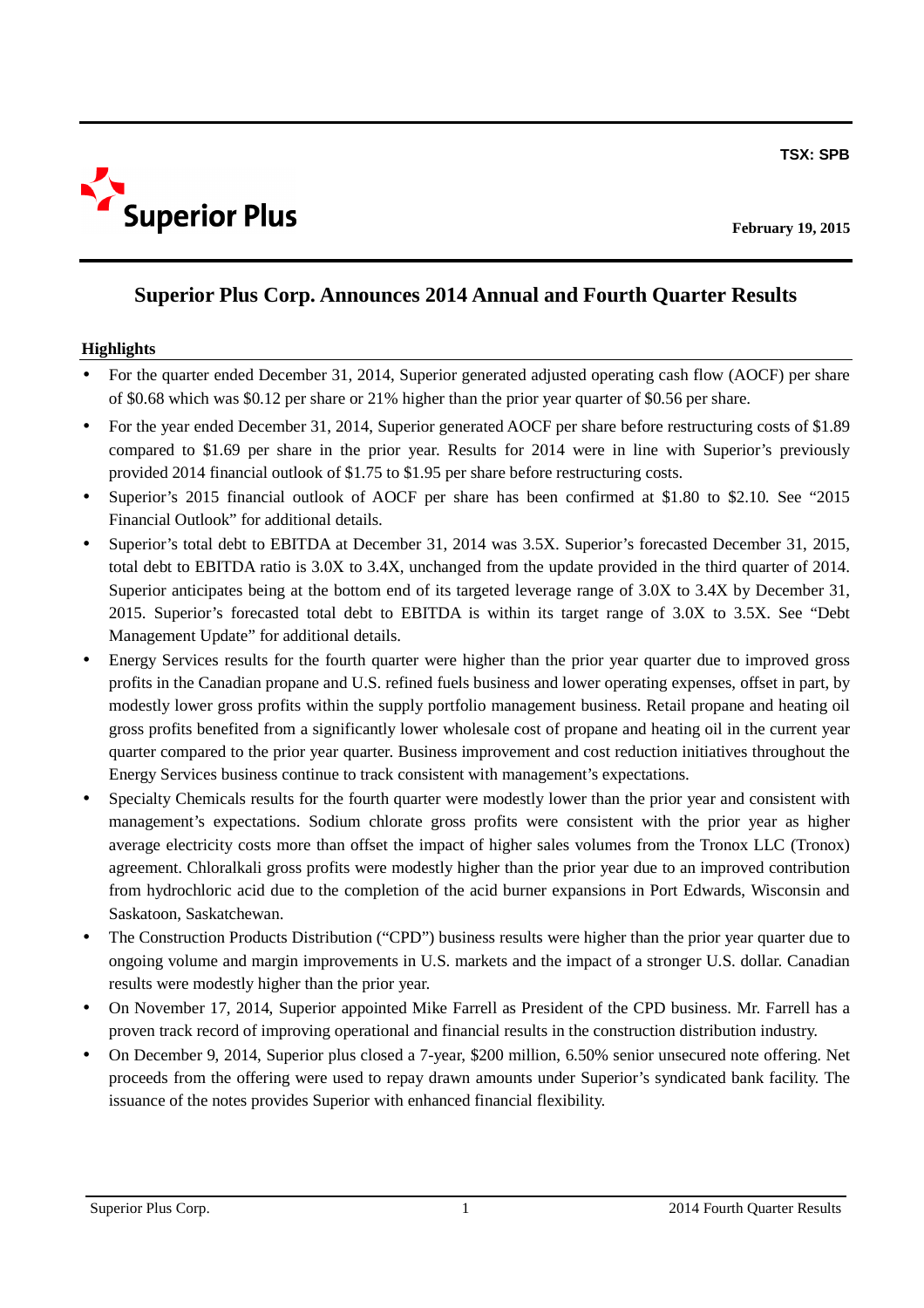#### **Fourth Quarter Financial Summary**

|                                                                                                 | Three months ended<br>December 31 |         | Twelve months ended<br>December 31 |         |
|-------------------------------------------------------------------------------------------------|-----------------------------------|---------|------------------------------------|---------|
| (millions of dollars except per share amounts)                                                  | 2014                              | 2013    | 2014                               | 2013    |
| Revenue                                                                                         | 956.8                             | 1,034.7 | 3,975.9                            | 3,752.8 |
| Gross profit                                                                                    | 247.5                             | 240.8   | 922.1                              | 868.8   |
| EBITDA from operations <sup>(1)</sup>                                                           | 99.2                              | 86.7    | 308.4                              | 284.4   |
| Interest expense                                                                                | (10.8)                            | (12.4)  | (48.0)                             | (58.7)  |
| Cash income tax recovery (expense)                                                              | (0.4)                             | 0.2     | (1.7)                              | (0.2)   |
| Corporate costs                                                                                 | (2.2)                             | (4.4)   | (20.0)                             | (17.9)  |
| Adjusted operating cash flow before restructuring costs                                         | 85.8                              | 70.1    | 238.7                              | 207.6   |
| Restructuring costs $^{(2)}$                                                                    | (0.2)                             | (14.2)  | (11.3)                             | (15.3)  |
| Adjusted operating cash flow                                                                    | 85.6                              | 55.9    | 227.4                              | 192.3   |
|                                                                                                 |                                   |         |                                    |         |
| Adjusted operating cash flow per share before restructuring<br>costs, basic $^{(1)(2)(3)(4)}$   | \$0.68                            | \$0.56  | \$1.89                             | \$1.69  |
| Adjusted operating cash flow per share before restructuring<br>costs, diluted $^{(1)(2)(3)(4)}$ | \$0.66                            | \$0.54  | \$1.84                             | \$1.64  |
| Adjusted operating cash flow per share, basic $\frac{(1)(2)(3)(4)}{(1)(2)(3)(4)}$               | \$0.68                            | \$0.44  | \$1.80                             | \$1.56  |
| Adjusted operating cash flow per share, diluted $^{(1)(2)(3)(4)}$                               | \$0.66                            | \$0.43  | \$1.75                             | \$1.53  |
| Dividends paid per share                                                                        | \$0.16                            | \$0.15  | \$0.61                             | \$0.60  |

(1) EBITDA from operations and adjusted operating cash flow are key performance measures used by management to evaluate the performance of Superior. These measures are defined under "Non-GAAP Financial Measures" in Superior's 2014 Fourth Quarter Financial Discussion and Analysis (FD&A).

 $^{(2)}$ Superior has restated its 2013 financial results to present them on a before and after restructuring cost basis due to the one-time nature of these costs. See "Restructuring Costs" in Superior's 2014 Fourth Quarter FD&A for additional details.

(3) The weighted average number of shares outstanding for the three months ended December 31, 2014 is 126.2 million (2013 – 126.2) million) and for the twelve months ended December 31, 2014 is 126.2 million (2013 – 123.1 million).

(4) See "Supplemental Financial Information" for additional details on diluted per share amounts.

#### **Comparable GAAP Financial Information (1)**

|                                                            | Three months ended |          | <b>Twelve months ended</b> |        |
|------------------------------------------------------------|--------------------|----------|----------------------------|--------|
|                                                            | December 31        |          | December 31                |        |
| (millions of dollars except per share amounts)             | 2014               | 2013     | 2014                       | 2013   |
| Net earnings                                               | 43.3               | 10.9     | 56.9                       | 52.7   |
| Net earnings per share basic                               | \$0.34             | \$0.09   | \$0.45                     | \$0.43 |
| Net earnings per share diluted                             | \$(0.03)           | \$0.05   | \$0.41                     | \$0.40 |
| Net cash flows from operating activities                   | 50.3               | (5.1)    | 292.1                      | 250.3  |
| Net cash flows from operating activities per share basic   | \$0.40             | \$(0.04) | \$2.31                     | \$2.03 |
| Net cash flows from operating activities per share diluted | \$0.39             | \$(0.04) | \$2.24                     | \$1.97 |

(1) See "Non-GAAP Financial Measures" in Superior's 2014 Fourth Quarter FD&A for additional details.

#### **Segmented Information**

|                                           |             | Three months ended | <b>Twelve months ended</b> |       |
|-------------------------------------------|-------------|--------------------|----------------------------|-------|
|                                           | December 31 |                    | December 31                |       |
| (millions of dollars)                     | 2014        | 2013               | 2014                       | 2013  |
| <b>EBITDA</b> from operations:            |             |                    |                            |       |
| <b>Energy Services</b>                    | 59.0        | 45.8               | 163.4                      | 137.5 |
| <b>Specialty Chemicals</b>                | 28.6        | 31.1               | 110.2                      | 113.7 |
| <b>Construction Products Distribution</b> | 11.6        | 9.8                | 34.8                       | 33.2  |
|                                           | 99.2        | 86.7               | 308.4                      | 284.4 |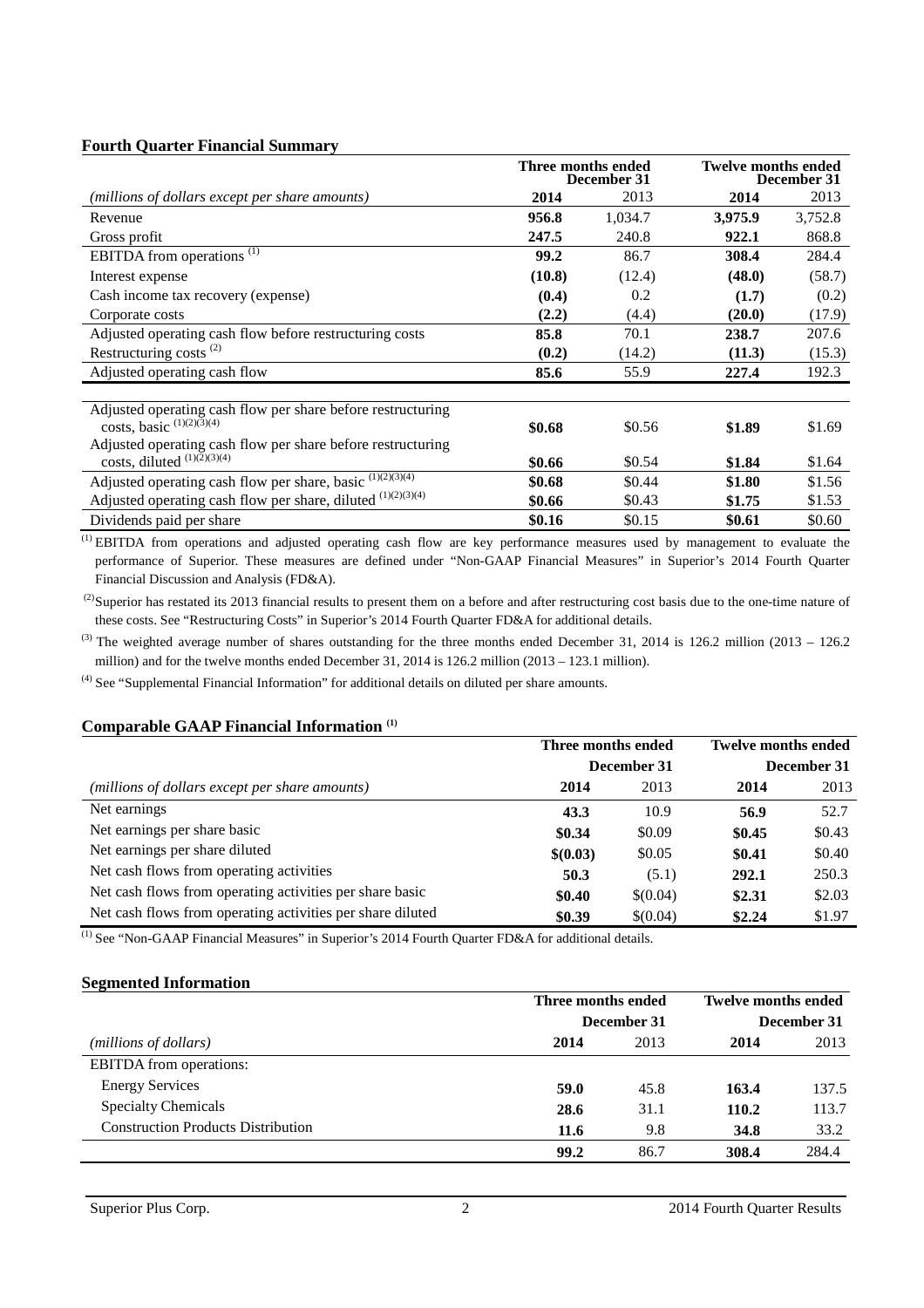# **Energy Services**

- EBITDA from operations for the fourth quarter was \$59.0 million compared to \$45.8 million in the prior year quarter. Results benefited from improved gross profits and lower operating costs.
- The Canadian propane business generated gross profit of \$76.3 million in the fourth quarter compared to \$75.5 million in the prior year quarter as higher average sales margins more than offset a reduction in sales volumes.
- Canadian propane average sales margins were 20.3 cents per litre in the fourth quarter compared to 18.6 cents per litre in the prior year quarter. Average sales margins in the fourth quarter of 2014 benefitted from a declining price environment for the wholesale cost of propane, improved sales mix and the impact of ongoing pricing management initiatives. The declining wholesale cost of propane is due largely to the falling price of crude oil experienced throughout the fourth quarter of 2014. Historically, a falling price environment is conducive to higher margins. Superior anticipates that propane margins will benefit from the low cost environment throughout the first quarter of 2015 and will moderate afterwards as both retail pricing and the wholesale cost of propane normalize.
- Canadian propane distribution sales volumes were 7% lower than the prior year quarter due to modest reductions in all lines of business. Residential and commercial sales volumes were negatively impacted by warmer than average temperatures, offset in part, by new customer sales volumes as a result of ongoing sales and marketing initiatives. Agricultural volumes were impacted by reduced crop drying volumes; the prior year quarter realized above average demand due to high levels of precipitation. Industrial sales volumes were impacted by reduced oil field demand due to reduced customer activity as a result of the shutdown of low performing well sites and the gasification of certain operating sites.
- Average weather across Canada, as measured by degree days, for the fourth quarter was 11% warmer than the prior year and 4% warmer than the 5-year average. As noted above, warmer than average temperatures in the fourth quarter of 2014 had a negative impact on sales volumes.
- The U.S. refined fuels business generated gross profits of \$43.8 million in the fourth quarter compared to \$36.0 million in the prior year quarter. Gross profits benefited from margin management initiatives which more than offset the impact of modestly lower sales volumes.
- U.S. refined fuels average sales margin of 9.6 cents per litre in the fourth quarter was higher than the prior year quarter of 8.8 cents per litre. Similar to the Canadian propane business, average sales margins benefitted from the falling price environment for both wholesale propane and heating oil. In addition, residential margins benefitted from ongoing margin management initiatives, strategic supply initiatives and the implementation of standardized delivery charges for propane.
- Sales volumes within the U.S. refined fuels business were consistent with the prior year quarter as higher commercial and automotive sales volumes were fully offset by reduced residential sales volumes. Commercial and automotive sales volumes benefitted from a return to normalized operating conditions as the prior year volumes were negatively impacted by difficult conditions due to non-typical pricing dynamics. Residential sales volumes were negatively impacted by warmer temperatures relative to the prior year quarter.
- Average weather for the U.S. refined fuel business, as measured by degree days, for the fourth quarter was 13% warmer than the prior year and 7% warmer than the 5-year average. As noted above, warmer than average temperatures in the fourth quarter of 2014 had a negative impact on residential sales volumes
- The fixed-price energy services business generated gross profits of \$2.1 million compared to \$3.7 million in the prior year quarter. Lower natural gas profits were due to a reduction in sales volumes and sales margins from the continued run-down in residential volumes as a result of focusing marketing efforts towards the commercial segment. Gross profit from the electricity segment was impacted by reduced contributions from the Ontario market and reduced contributions from the U.S. business due to the sale of the business on May 1, 2014.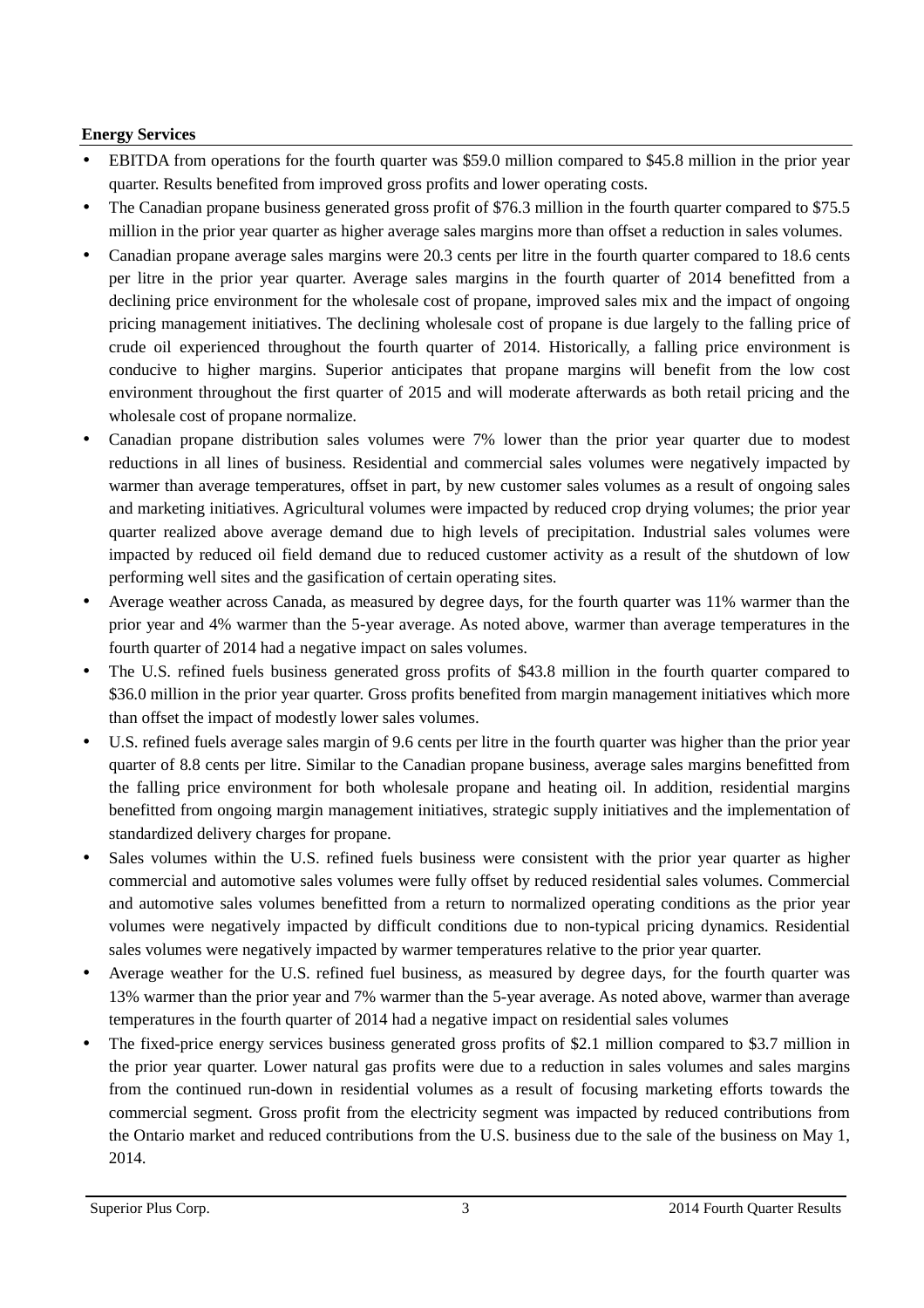- The supply portfolio management business generated gross profits of \$7.3 million in the fourth quarter which was consistent with the prior year quarter. Gross profits were consistent with the prior year quarter despite a falling price environment for wholesale propane experienced throughout the fourth quarter of 2014 as a result of the falling price of crude oil. The wholesale cost of propane had stabilized throughout the first quarter of 2015.
- Operating expenses were \$81.1 million in the fourth quarter, a reduction of \$7.2 million compared to \$88.3 million in the prior year quarter. Operating expenses in the current year quarter were positively impacted by the implementation of *The Superior Way* business process initiatives, reduced headcount and the capitalization of approximately \$5.0 million in tank refurbishment costs that were previously expensed, which more than offset the impact of a stronger U.S. dollar on U.S. denominated expenses.
- Superior continues to make excellent progress on sustainably reducing the cost structure of its Energy Services business as part of its ongoing expense reduction initiatives, including the implementation of *The Superior Way*  project, which was successfully implemented across all operating regions in the second half of 2014. With the completion of the ADD IT system and *The Superior Way* project, and a reduction in headcount of approximately 215 during 2014, Superior has completed the key components of its expense reduction initiatives. Superior anticipates seeing ongoing improvements in the cost structure, in particular the Canadian propane business throughout 2015.
- EBITDA from operations for 2015 for the Energy Services business is anticipated to be consistent with 2014. EBITDA from the Canadian propane and U.S. refined fuels businesses will benefit from ongoing operational improvements offset by modestly lower gross profits. Operating costs as a percentage of gross profits are anticipated to continue to improve in 2015 due to a full year run rate of business initiatives and *The Superior Way* project. Gross profits in 2015 compared to 2014 will be impacted by the absence of record or near record cold temperatures experienced in the first quarter of 2014 which positively impacted 2014 gross profits. In addition, Superior is forecasting a modest reduction in gross profits related to oil and gas sales volumes within the Canadian propane business as a result of ongoing volatility in crude oil. Gross profit from the supply portfolio management business is anticipated to be similar to 2014 whereas gross profit from the fixed-price energy business will be higher in 2014 than in 2014 due to the absence of losses that resulted from the temperatures experienced in the first quarter of 2015. Average weather, as measured by degree days, for 2015 is anticipated to be consistent with the 5-year average period. Operating conditions for 2015 are anticipated to be similar to 2014 with the exception of the decline in the wholesale cost of propane experienced in the fourth quarter of 2014 which Superior anticipates will persist throughout 2015.

# **Specialty Chemicals**

- EBITDA from operations for the fourth quarter was \$28.6 million compared to \$31.1 million in the prior year quarter.
- Sodium chlorate gross profits were consistent with the prior year as improved sales volumes resulting from the Tronox agreement announced in the fourth quarter of 2013 were offset by reduced average gross margins. Gross margin per tonne was modestly lower than the prior year due primarily to higher electricity costs. Gross margin per tonne was also impacted by a higher mix of international sales volumes and higher cost of sales associated with Tronox volumes.
- Sodium chlorate sales volumes were 5% higher than the prior year quarter due to sales volumes associated with the Tronox agreement which was announced on October 31, 2013.
- Chloralkali gross profits were higher than the prior year quarter as improved hydrochloric acid pricing and higher sales volume more than offset modestly lower caustic selling prices. Sales volumes of hydrochloric acid and chlorine were impacted by the completion of Superior's hydrochloric acid production capacity at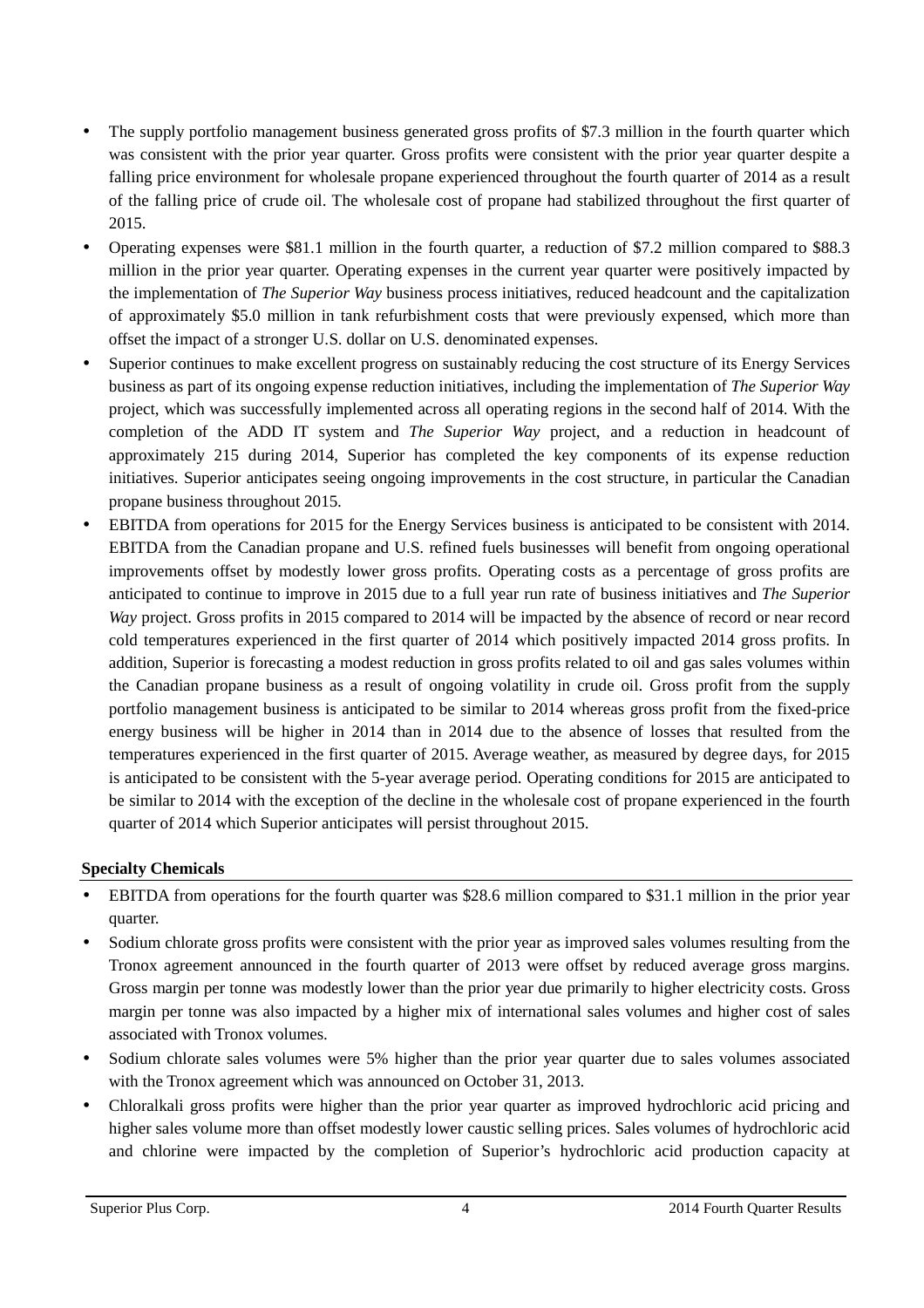Saskatoon, Saskatchewan and Port Edwards, Wisconsin. The production of hydrochloric acid results in Superior converting a larger proportion of its existing chlorine into higher margin hydrochloric acid.

- Operating expenses of \$40.4 million were \$3.3 million higher than the prior year quarter due to costs associated with the Tronox agreement, the impact of a stronger U.S. dollar on the translation of U.S. denominated expenses and general inflationary increases.
- Work on the hydrochloric acid burner expansion in Saskatoon, Saskatchewan was commissioned and commenced production in the fourth quarter of 2014. Completion of the related rail loading facilities is anticipated in the first quarter of 2015. The total estimated costs of the Saskatoon expansion are estimated to be \$33 million compared to the previously provided estimate of \$25 million. The increase in the budget is due to higher than anticipated complexity of the project resulting in an extended construction time frame which combined with a tight Western Canada labour market resulted in an increase in overall labour and contractor costs. To date, cumulative costs of \$46 million have been incurred with respect to the Saskatoon project and the Port Edwards, Wisconsin project which was completed in the third quarter of 2014.
- Superior expects EBITDA from operations for 2015 to be consistent with 2014. Sodium chlorate gross profits are anticipated to be lower in 2015 due to higher electricity and plant operating costs, and modestly lower sales volumes. EBITDA from the chloralkali segment is anticipated to be higher in 2015 as a result of the hydrochloric acid expansions completed in the third and fourth quarters of 2014. Sales volumes of caustic soda, potassium caustic and hydrochloric acid are anticipated to be modestly higher than in 2014 with sales prices consistent to modestly higher than in 2014. Superior anticipates that pricing for hydrochloric acid may soften in the second half of 2015 due to reduced demand from the oil and gas industry. Supply and demand fundamentals in the chloralkali markets in which Superior operates are anticipated to remain similar to 2014 with the exception of hydrochloric acid as noted above.

# **Construction Products Distribution**

- EBITDA from operations for the fourth quarter was \$11.6 million compared to \$9.8 million in the prior year quarter. Results in the fourth quarter benefitted from a weaker Canadian dollar and continued U.S. market recovery, offset in part, by softer fundamentals in the Canadian market.
- Total gross profit was \$4.2 million higher than the prior year quarter due to improved sales volumes and higher average selling prices. Average sales margins on a total basis were modestly lower than the prior year due to the timing of the recognition of annual rebates in 2014 compared to 2013, a higher mix of large industrial projects and the impact of Canada/U.S. sales mix.
- Gypsum revenues were higher than the prior year quarter due to improved U.S. sales volumes as a result of ongoing improvements in the U.S. residential construction sector, higher average selling prices and the impact of a stronger U.S. dollar on the translation of U.S. denominated revenues. Canadian revenues were modestly higher than the prior year quarter and gross margins were consistent with the prior year quarter.
- Commercial and industrial insulation (C&I) revenues increased over the prior year quarter due to higher industrial market activity, modest improvements in end-use markets, an increase in market share due to investments in sales and marketing, and the impact of a stronger U.S. dollar on the translation of U.S. denominated revenues. C&I gross margins were modestly lower than the prior year due to a higher proportion of lower margin direct-ship industrial sales which realized strong growth in the current year quarter, partially offset by, the impact of intelligent pricing initiatives.
- Operating expenses for the fourth quarter were \$43.6 million compared to \$41.2 million in the prior year quarter. Operating costs were impacted by \$1.5 million in non-recurring severance costs incurred in the current year quarter, the impact of a stronger U.S. dollar on the translation of U.S. denominated expenses, and the full quarter impact of costs from the Baton Rouge, Louisiana branch which opened in the fourth quarter of 2013.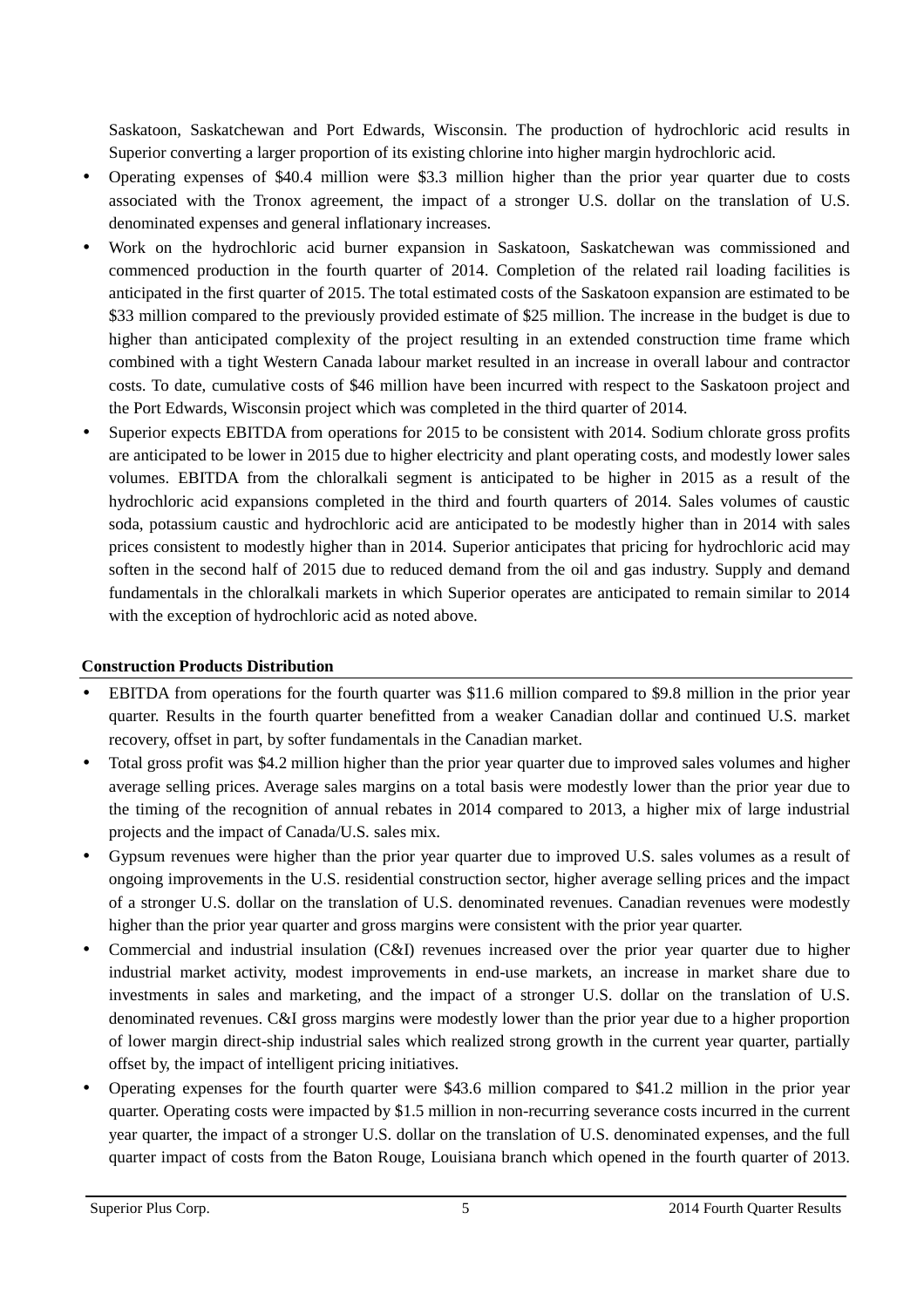Operating expenses as a percentage of sales were modestly lower than the prior year quarter due to a higher percentage of direct-ship industrial sales projects which have a lower associated operating cost.

- During the fourth quarter of 2014, Mike Farrell was appointed President of the CPD business. Mr. Farrell was most recently the President and CEO of Roofing Supply Group, LLC, the fourth largest wholesale distributor of roofing supplies in the United States where he played an instrumental role in improving pricing and procurement. Mr. Farrell, with the other members of the executive team, will be located in Dallas, TX.
- Superior anticipates that EBITDA from operations in 2015 will be higher than in 2014 due to continued improvements in the U.S. residential market, the product expansion of drywall into ceiling-only branches and benefits resulting from ongoing pricing and procurement initiatives. Superior anticipates that the U.S. commercial market will be modestly improved in 2015 compared to 2014 and that the Canadian residential market will continue to be challenging.

# **Corporate Related**

- Interest expense for the fourth quarter was \$10.8 million compared to \$12.4 million in the prior year quarter. Interest expense was lower than the prior year quarter as a result of lower average effective interest rates and reduced average debt levels.
- Corporate costs were \$2.2 million in the fourth quarter which was \$2.2 million lower than the prior year quarter. The decrease in corporate costs is due primarily to reduced long-term incentive plan costs as a result of changes in Superior's share price.
- Superior's total debt (including convertible debentures) to Compliance EBITDA before restructuring costs was 3.5X as at December 31, 2014 (3.6X after restructuring costs) compared to 3.9X as at December 31, 2013. The reduction in leverage is due to lower debt levels as a result of reduced working capital requirements and improved EBITDA. See "Debt Management Update" for additional details.
- Superior will be relocating its corporate office to Toronto, Ontario from the current location of Calgary, Alberta during the second half of 2015. The relocation of the corporate office will provide closer proximity for Superior's corporate executive team to Superior's operating businesses. Superior's President and Chief Executive Officer, Chief Financial Officer and Chief Legal Officer, along with other members of Superior's corporate team will be relocating to Toronto as part of the corporate office relocation.

#### **CRA Income Tax Update**

As previously disclosed, On April 2, 2013, Superior received, from the CRA, Notices of Reassessment for Superior's 2009 and 2010 taxation years reflecting the CRA's intent to challenge the tax consequences of the Conversion. Subsequently on November 7, 2014, Superior received the Notices of Reassessment for the 2011 to 2013 taxation years. The CRA's position is based on the acquisition of control rules and the general anti-avoidance rules in the *Income Tax Act* (Canada).

The table below summarizes Superior's estimated tax liabilities and payment requirements associated with the received and anticipated Notices of Reassessment. Upon receipt of the Notices of Reassessment, 50% of the taxes payable pursuant to such Notices of Reassessment, must be remitted to the CRA.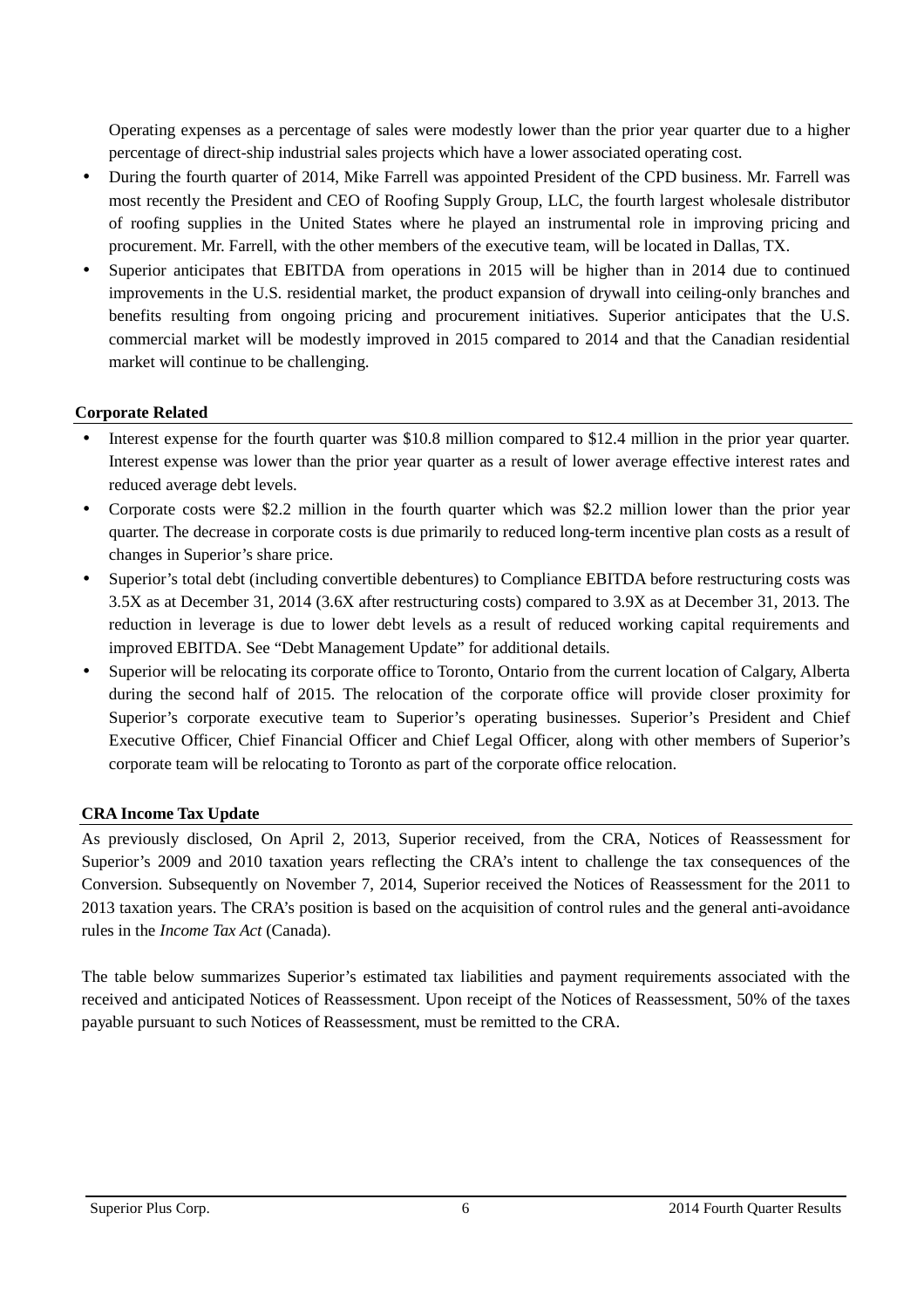|                      |                        | 50% of the Taxes |                    |
|----------------------|------------------------|------------------|--------------------|
| <b>Taxation Year</b> | Taxes Payable (1)(2)   | Payable $(1)(2)$ | Month/year payable |
| 2009/2010            | \$13.0                 | \$6.5            | April 2013         |
| 2011                 | $$10.0$ (3)            | \$5.0            | February 2015      |
| 2012                 | $$10.0$ (3)            | \$5.0            | February 2015      |
| 2013                 | $$10.0$ (3)            | \$5.0            | February 2015      |
| 2014                 | $$20.0$ <sup>(3)</sup> | \$10.0           | 2015               |
| 2015                 | $$20.0$ <sup>(3)</sup> | \$10.0           | 2016               |
| <b>Total</b>         | \$83.0                 | \$41.5           |                    |

 $<sup>(1)</sup>$ In millions of dollars.</sup>

(2)Includes estimated interest and penalties.

<sup>(3)</sup>Estimated based on Superior's previously filed tax returns, 2014 financial results and the midpoint of Superior's 2015 financial outlook.

On May 8, 2013 and August 7, 2013, respectively, Superior filed a Notice of Objection and a Notice of Appeal with respect to the Notice of Reassessments received on April 2, 2013. On February 4, 2015 Superior filed a Notice of Objection with respect to the Notice of Reassessments received on November 7, 2014. Superior anticipates that if the case proceeds in the Tax Court of Canada, the case could be heard within two years, with a decision rendered six to twelve months after completion of the court hearings. If a decision of the Tax Court of Canada were to be appealed, the appeal process could reasonably be expected to take an additional two years. If Superior receives a positive decision then any taxes, interest and penalties paid to the CRA will be refunded plus interest and if Superior is unsuccessful then any remaining taxes payable plus interest and penalties will have to be remitted.

Superior remains confident in the appropriateness of its tax filing position and the expected tax consequences of the Conversion and intends to vigorously defend such position and intends to file its future tax returns on a basis consistent with its view of the outcome of the Conversion.

Interim tax payments made by Superior will be recorded to the balance sheet and will not materially impact either adjusted operating cash flow or net earnings.

Based on the midpoint of Superior's 2015 financial outlook of AOCF per share of \$1.95, if the tax pools from the Conversion were not available to Superior, the impact would be an increase to cash income taxes of approximately \$20.0 million or \$0.15 per share for 2015. As previously stated, Superior intends to file its future income tax returns on a basis consistent with its view of the outcome of the Conversion.

# **2015 Financial Outlook**

Superior's 2015 financial outlook of AOCF per share of \$1.80 to \$2.10 is consistent with the financial outlook provided at the end of the third quarter of 2014. Superior sees its 2015 financial results as modestly higher to consistent with its 2014 financial results as ongoing operational and financial improvements in the Energy Services and CPD businesses will be largely offset by the absence of record or near record cold temperatures experienced in 2014, higher interest costs associated with the issuance of high-yield term debt and the impact of lower crude oil prices on certain customer segments. Specialty Chemicals results in 2015 are anticipated to be consistent with 2014.

Superior's AOCF per share for the year ended December 31, 2014 of \$1.89 was consistent with the previously provided outlook of \$1.75 to 1.95 per share before restructuring charges.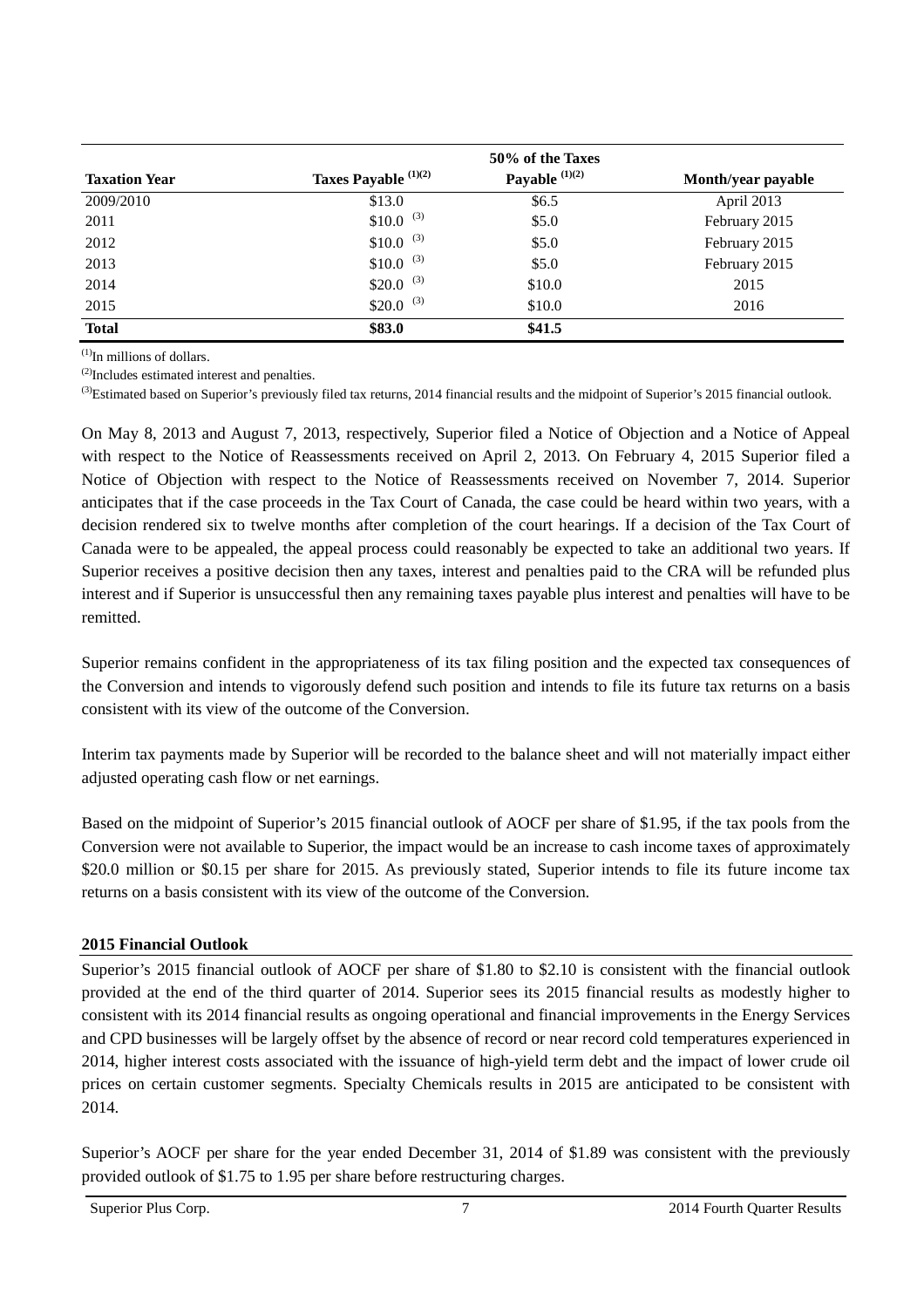For additional details on the assumptions underlying the 2015 financial outlook, see Superior's 2014 fourth quarter FD&A.

# **Debt Management Update**

Superior remains focused on managing both its total debt and its total debt to EBITDA. Superior is currently forecasting a total debt to EBITDA ratio at December 31, 2015 of 3.0X to 3.4X which would bring Superior into its targeted leverage range of 3.0X to 3.5X. Superior's anticipated debt repayment for 2015 and total debt to EBITDA leverage ratio as at December 31, 2015, based on Superior's 2015 financial outlook is detailed in the chart below.

|                                                                               | Dollar Per    | Millions of    |
|-------------------------------------------------------------------------------|---------------|----------------|
|                                                                               | <b>Share</b>  | <b>Dollars</b> |
| 2015 financial outlook AOCF per share – midpoint $(1)$                        | 1.95          | 247.0          |
| Maintenance capital expenditures, net                                         | (0.36)        | (46.0)         |
| Capital lease obligation repayments                                           | (0.19)        | (24.0)         |
| Cash flow available for dividends and debt repayment before growth capital    | 1.40          | 177.0          |
| Growth capital expenditures                                                   | (0.22)        | (28.0)         |
| Tax payments to CRA (50%)                                                     | (0.20)        | (25.0)         |
| Estimated 2015 free cash flow available for dividends and debt repayment      | 0.98          | 124.0          |
| Conversion of 7.50% convertible debentures to equity-callable no earlier than |               |                |
| October 31, 2015                                                              | 0.59          | 75.0           |
| Dividends                                                                     | (0.72)        | (92.0)         |
| Total estimated reduction in debt                                             | 0.85          | 107.0          |
| Estimated total debt to EBTIDA as at December 31, 2015                        | $3.0X - 3.4X$ | $3.0X - 3.4X$  |
| Dividends                                                                     | 0.72          | 92.0           |
| Calculated payout ratio after all capital (excluding tax payments to CRA)     | 61%           | 61%            |

(1) See "Financial Outlook" in Superior's 2014 Fourth Quarter FD&A for additional details including assumptions, definitions and risk factors.

Superior's total debt (including convertible debentures) to Compliance EBITDA before restructuring costs was 3.5X as at December 31, 2014 (3.6X after restructuring costs), lower than the 3.9X as at December 31, 2013. Debt levels and total leverage as at December 31, 2014 were lower than December 31, 2013 levels due to reduced working capital levels in the Energy Services business due to reduced commodity prices and the impact of higher EBITDA. Superior continues to focus on reducing its total leverage through ongoing debt reduction, including reducing working capital requirements and improving business operations.

Superior's total debt to Compliance EBITDA before restructuring costs of 3.5X as at December 31, 2014 was lower than the previously provided forecast of 3.6X to 4.0X due to higher than anticipated EBITDA.

# **2014 Detailed Fourth Quarter Results**

Superior's 2014 Fourth Quarter Financial Discussion and Analysis is attached and is also available on Superior's website at www.superiorplus.com under the Investor Relations section.

# **2014 Fourth Quarter Conference Call**

Superior will be conducting a conference call and webcast for investors, analysts, brokers and media representatives to discuss the 2014 Fourth Quarter Results at 8:30 a.m. MST on Friday, February 20, 2015. To participate in the call, dial:1-800-355-4959. An archived recording of the call will be available for replay until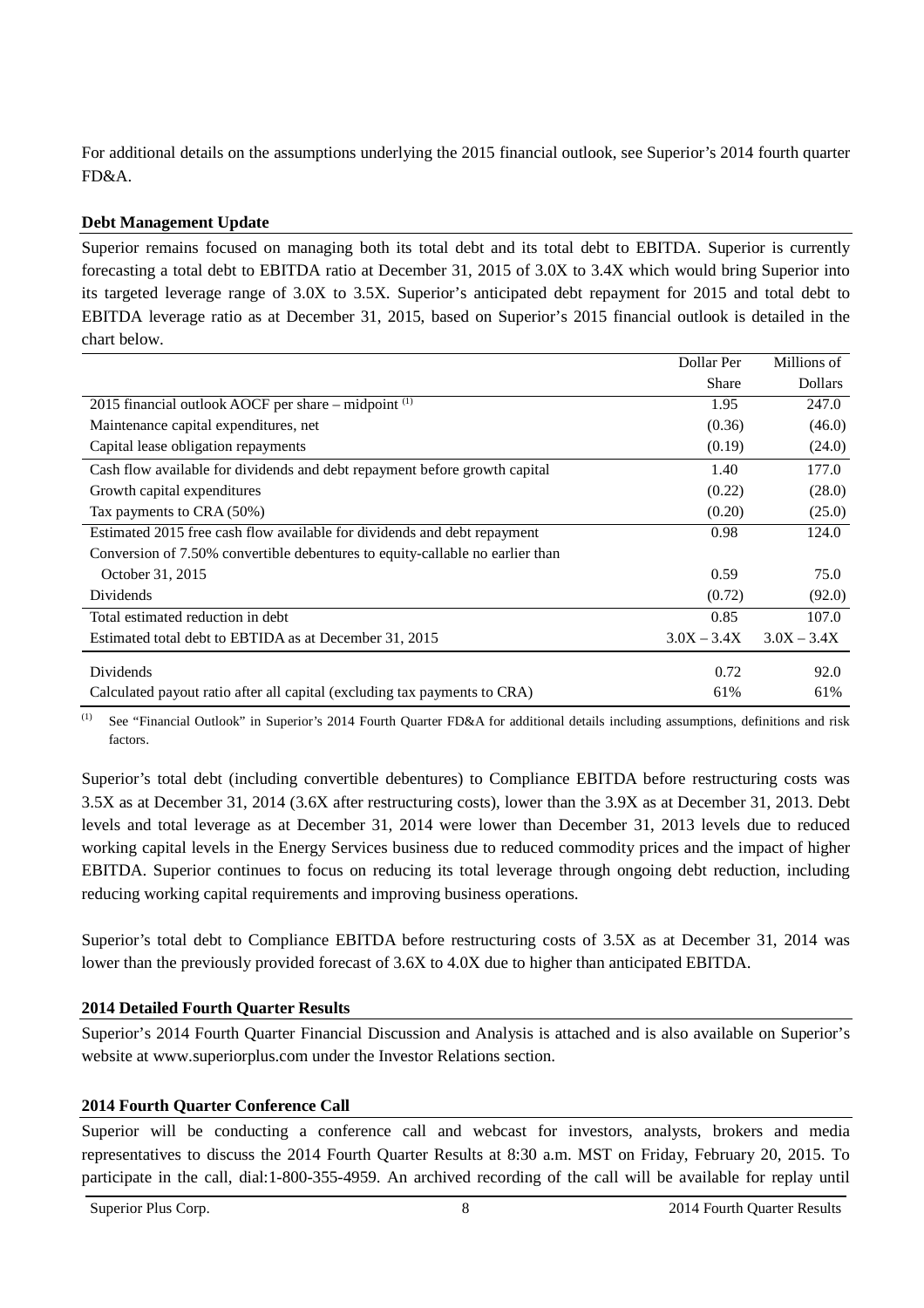midnight, April 20, 2015. To access the recording, dial: 1-800-408-3053 and enter pass code 6492762 followed by the # key. Internet users can listen to the call live, or as an archived call, on Superior's website at www.superiorplus.com.

# **Supplemental Financial Information**

# *Diluted AOCF Per Share*

For the three months ended December 31, 2014, the dilutive impact of the 7.50%, October 31, 2016 convertible debentures was 6.6 million shares (132.8 million total shares on a dilutive basis) with a resulting impact on AOCF before restructuring costs of \$1.4 million (\$87.2 million total on a dilutive basis) and on AOCF of \$1.4 million (\$87.0 million total on a dilutive basis). For the three months ended December 31, 2013, the dilutive impact of the 7.50%, October 31, 2016 convertible debentures was 6.6 million shares (132.8 million total shares on a dilutive basis) with a resulting impact on AOCF before restructuring costs of \$5.6 million (\$75.7 million total on a dilutive basis) and on AOCF of \$5.6 million (\$61.5 million total on a dilutive basis). For the year ended December 31, 2014, the dilutive impact of the 7.50%, October 31, 2016 convertible debentures was 6.6 million shares (132.8 million total shares on a dilutive basis) with a resulting impact on AOCF before restructuring costs of \$5.6 million (\$244.3 million total on a dilutive basis) and on AOCF of \$5.6 million (\$233.0 million total on a dilutive basis). For the year ended December 31, 2013, the dilutive impact of the 7.50%, October 31, 2016 convertible debentures was 6.6 million shares (129.7 million total shares on a dilutive basis) with a resulting impact on AOCF before restructuring costs of \$5.6 million (\$213.2 million total on a dilutive basis) and on AOCF of \$5.6 million (\$197.9 million total on a dilutive basis).

# **Forward Looking Information**

Certain information included herein is forward-looking information within the meaning of applicable Canadian securities laws. Forward-looking information may include statements regarding the objectives, business strategies to achieve those objectives, expected financial results (including those in the area of risk management), economic or market conditions, and the outlook of or involving Superior, Superior LP and its businesses. Such information is typically identified by words such as "anticipate", "believe", "continue", "could", "estimate", "expect", "plan", "intend", "forecast", "future", "guidance", "may", "predict", "project", "should", "strategy", "target", "will" or similar expressions suggesting future outcomes.

Forward-looking information in this document includes: future financial position, consolidated and business segment outlooks, expected EBITDA from operations, expected adjusted operating cash flow (AOCF) and adjusted operating cash flow per share, expected leverage ratios and debt repayment, debt management summary, expectations in terms of the cost of operations, capital spend and maintenance and the variability of these costs, timing, costs and benefits of restructuring activities, business strategy and objectives, development plans and programs, business expansion and improvement projects, expected product margins, expected timing of commercial production and the costs and benefits associated therewith, market conditions in Canada and the U.S., expected tax consequences of the Conversion, the challenge by the CRA of the tax consequences of the Conversion (and the expected timing and impact of such process including any payment of taxes and the quantum of such payments), future income taxes, the impact of proposed changes to Canadian tax legislation or U.S. tax legislation, future economic conditions, future exchange rates and exposure to such rates, dividend strategy, payout ratio, expected weather, expectations in respect to the global economic environment, our trading strategy and the risk involved in these strategies, the impact of certain hedges on future reported earnings and cash flows, commodity prices and costs, the impact of contracts for commodities, demand for propane, heating oil and similar products, demand for chemicals including sodium chlorate and chloralkali, effect of operational and technological improvements, anticipated costs and benefits of business enterprise system upgrade plans, future working capital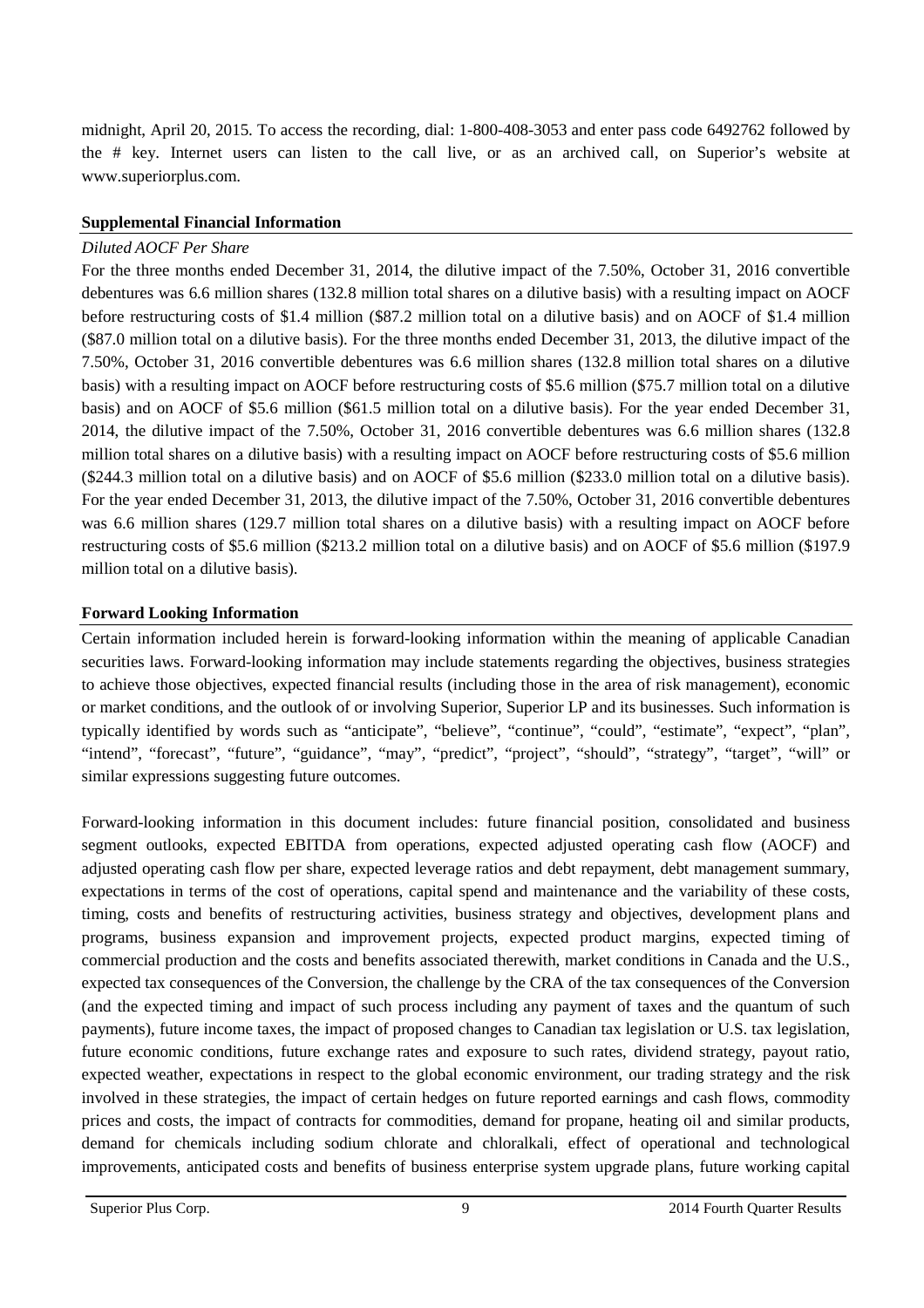levels, expected governmental regulatory regimes and legislation and their expected impact on regulatory and legislative compliance costs, expectations for the outcome of existing or potential legal and contractual claims, our ability to obtain financing on acceptable terms, expected life of facilities and statements regarding net working capital and capital expenditure requirements of Superior or Superior Plus LP.

Forward-looking information is provided for the purpose of providing information about management's expectations and plans about the future and may not be appropriate for other purposes. Forward-looking information herein is based on various assumptions and expectations that Superior believes are reasonable in the circumstances. No assurance can be given that these assumptions and expectations will prove to be correct. Those assumptions and expectations are based on information currently available to Superior, including information obtained from third party industry analysts and other third party sources, and the historic performance of Superior's businesses. Such assumptions include anticipated financial performance, current business and economic trends, the amount of future dividends paid by Superior, business prospects, availability and utilization of tax basis, regulatory developments, currency, exchange and interest rates, trading data, cost estimates, our ability to obtain financing on acceptable terms, the assumptions set forth under the "Financial Outlook" sections of our fourth quarter financial discussion and analysis ("FD&A") and are subject to the risks and uncertainties set forth below.

By its very nature, forward-looking information involves numerous assumptions, risks and uncertainties, both general and specific. Should one or more of these risks and uncertainties materialize or should underlying assumptions prove incorrect, as many important factors are beyond our control, Superior's or Superior LP's actual performance and financial results may vary materially from those estimates and intentions contemplated, expressed or implied in the forward-looking information. These risks and uncertainties include incorrect assessments of value when making acquisitions, increases in debt service charges, the loss of key personnel, fluctuations in foreign currency and exchange rates, inadequate insurance coverage, liability for cash taxes, counterparty risk, compliance with environmental laws and regulations, operational risks involving our facilities, force majeure, labour relations matters, our ability to access external sources of debt and equity capital, and the risks identified in (i) our FD&A under the heading "Risk Factors" and (ii) Superior's most recent Annual Information Form. The preceding list of assumptions, risks and uncertainties is not exhaustive.

When relying on our forward-looking information to make decisions with respect to Superior, investors and others should carefully consider the preceding factors, other uncertainties and potential events. Any forward-looking information is provided as of the date of this document and, except as required by law, neither Superior nor Superior LP undertakes to update or revise such information to reflect new information, subsequent or otherwise. For the reasons set forth above, investors should not place undue reliance on forward-looking information.

For more information about Superior, visit our website at www.superiorplus.com or contact:

| <b>Wayne Bingham</b>                        | Executive Vice-President and Chief Financial Officer |  |  |  |  |  |
|---------------------------------------------|------------------------------------------------------|--|--|--|--|--|
|                                             | E-mail: wbingham@superiorplus.com                    |  |  |  |  |  |
| Phone: (403) 218-2951 / Fax: (403) 218-2973 |                                                      |  |  |  |  |  |
| <b>Jay Bachman</b>                          | Vice-President, Investor Relations and Treasurer     |  |  |  |  |  |
|                                             | E-mail: jbachman@superiorplus.com                    |  |  |  |  |  |
|                                             | Phone: (403) 218-2957 / Fax: (403) 218-2973          |  |  |  |  |  |
|                                             | Toll Free: 1-866-490-PLUS (7587)                     |  |  |  |  |  |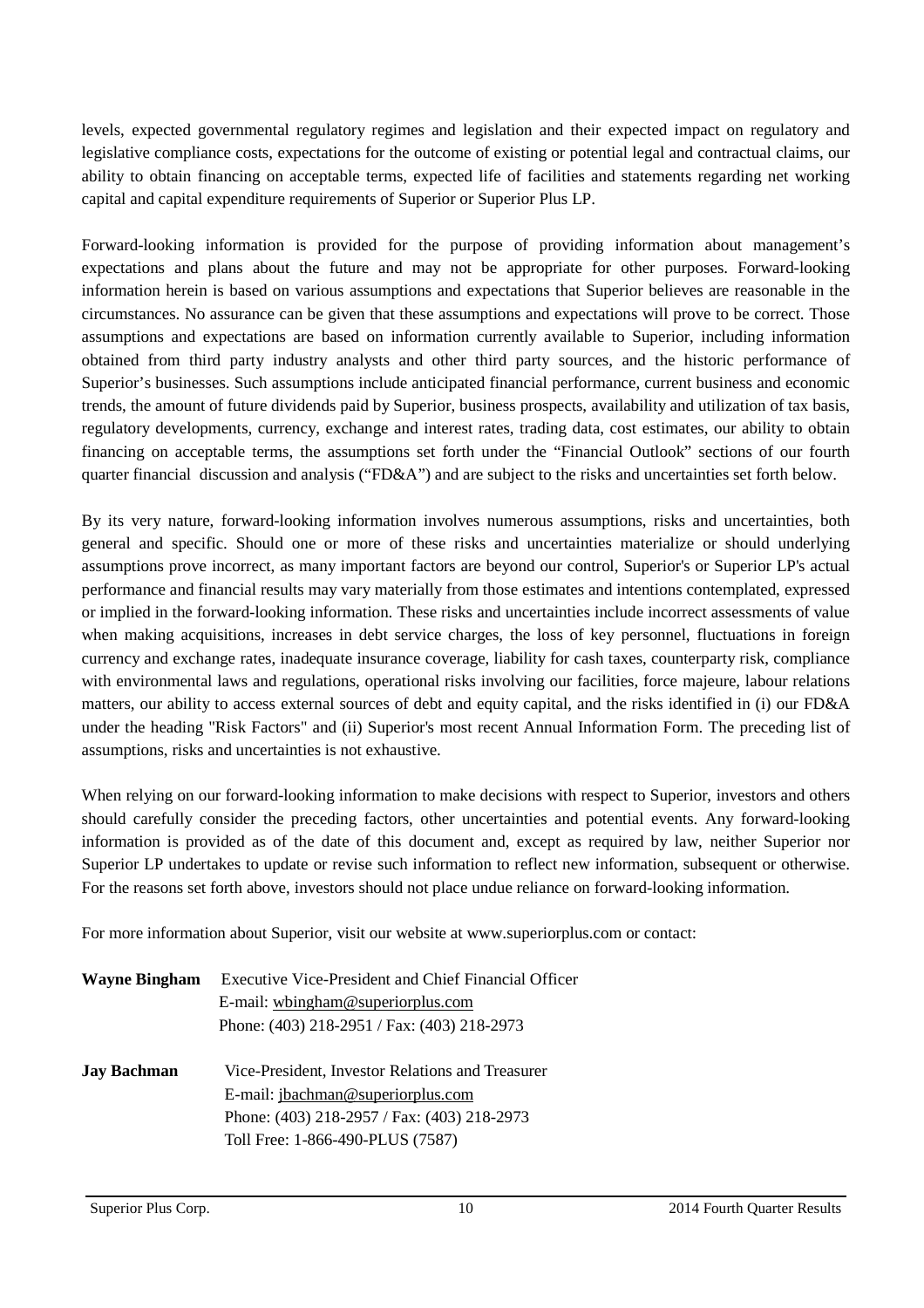# **Financial Discussion of 2014 Fourth Quarter and 2014 Year End Results February 19, 2015**

The following Financial Discussion is a review of the financial performance and position of Superior Plus Corp. (Superior) as at December 31, 2014 and for the three and twelve months ended December 31, 2014 and 2013. The information in this Financial Discussion is current to February 19, 2015. This Financial Discussion should be read in conjunction with Superior's audited consolidated financial statements and notes thereto as at and for the twelve months ended December 31, 2014 and its unaudited condensed consolidated financial statements as at and for the three and twelve months ended December 31, 2014 and 2013.

The accompanying unaudited condensed consolidated financial statements of Superior were prepared by and are the responsibility of Superior's management. Superior's unaudited condensed consolidated financial statements were prepared in accordance with *International Accounting Standard 34 Interim Financial Reporting* as issued by the International Accounting Standards Board (IASB). Dollar amounts in this Financial Discussion are expressed in Canadian dollars and millions except where otherwise noted.

#### **Overview of Superior**

Superior is a diversified business corporation. Superior holds 99.9% of Superior Plus LP (Superior LP), a limited partnership formed between Superior General Partner Inc. (Superior GP) as general partner and Superior as limited partner. Superior owns 100% of the shares of Superior GP and Superior GP holds 0.1% of Superior LP. The cash flow of Superior is solely dependent on the results of Superior LP and is derived from the allocation of Superior LP's income to Superior by means of partnership allocations. Superior, through its ownership of Superior LP and Superior GP, has three operating segments: the Energy Services segment, which includes a Canadian propane distribution business, a U.S. refined fuels distribution business, a fixed-price energy services business and a supply portfolio management business; the Specialty Chemicals segment; and the Construction Products Distribution segment.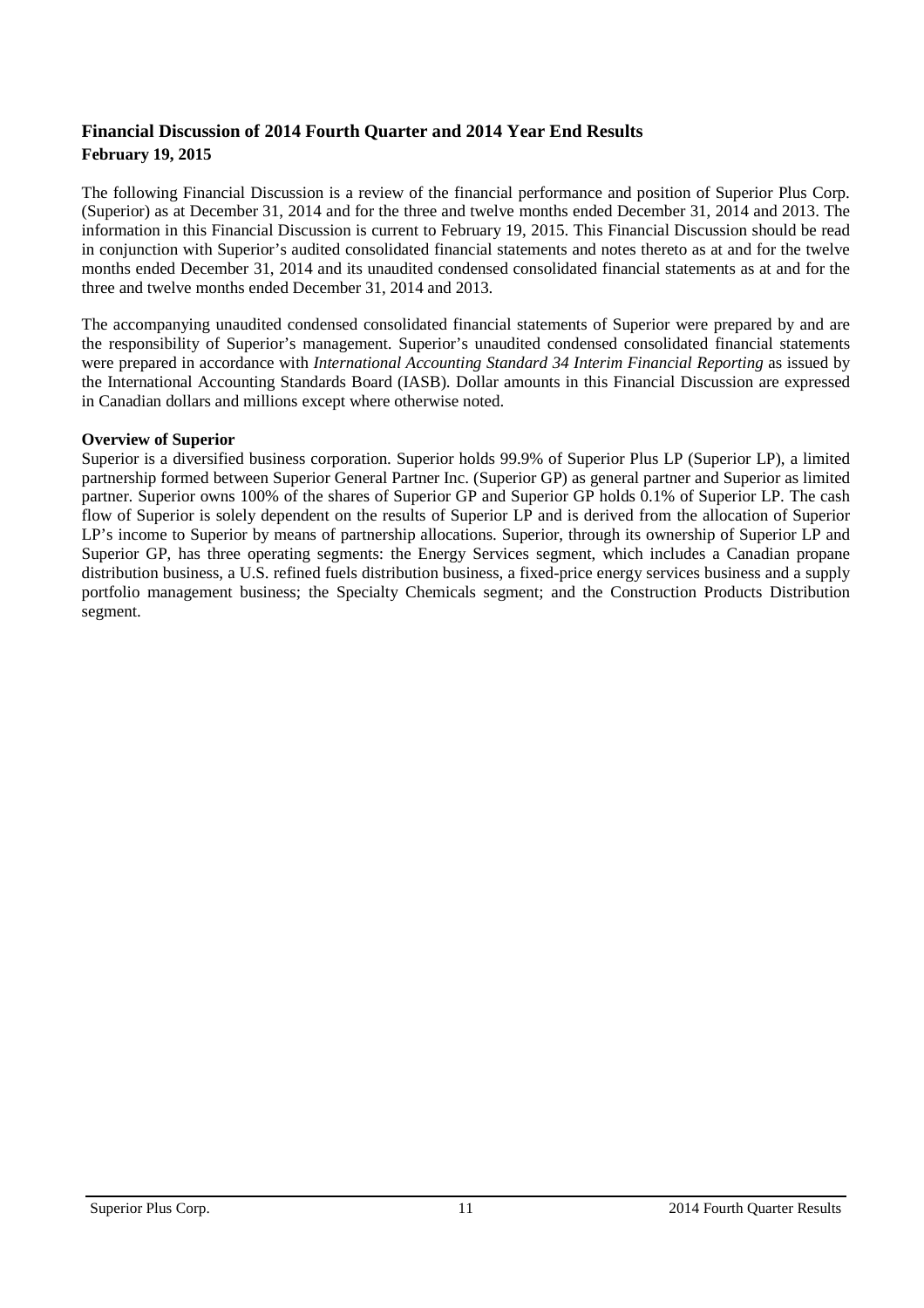#### **Fourth Quarter Financial Summary**

|                                                                                              | Three months ended<br>December 31 |         | Twelve months ended<br>December 31 |         |
|----------------------------------------------------------------------------------------------|-----------------------------------|---------|------------------------------------|---------|
| (millions of dollars except per share amounts)                                               | 2014                              | 2013    | 2014                               | 2013    |
| Revenue                                                                                      | 956.8                             | 1,034.7 | 3,975.9                            | 3,752.8 |
| Gross profit                                                                                 | 247.5                             | 240.8   | 922.1                              | 868.8   |
| EBITDA from operations <sup>(1)</sup>                                                        | 99.2                              | 86.7    | 308.4                              | 284.4   |
| Interest expense                                                                             | (10.8)                            | (12.4)  | (48.0)                             | (58.7)  |
| Cash income tax (expense) recovery                                                           | (0.4)                             | 0.2     | (1.7)                              | (0.2)   |
| Corporate costs                                                                              | (2.2)                             | (4.4)   | (20.0)                             | (17.9)  |
| Adjusted operating cash flow before restructuring costs                                      | 85.8                              | 70.1    | 238.7                              | 207.6   |
| Restructuring costs $^{(2)}$                                                                 | (0.2)                             | (14.2)  | (11.3)                             | (15.3)  |
| Adjusted operating cash flow                                                                 | 85.6                              | 55.9    | 227.4                              | 192.3   |
|                                                                                              |                                   |         |                                    |         |
| Adjusted operating cash flow per share before restructuring<br>costs, basic $(1)(2)(3)(4)$   | \$0.68                            | \$0.56  | \$1.89                             | \$1.69  |
| Adjusted operating cash flow per share before restructuring<br>costs, diluted $(1)(2)(3)(4)$ | \$0.66                            | \$0.54  | \$1.84                             | \$1.64  |
| Adjusted operating cash flow per share, basic (1)(2)(3)(4)                                   | \$0.68                            | \$0.44  | \$1.80                             | \$1.56  |
| Adjusted operating cash flow per share, diluted (1)(2)(3)(4)                                 | \$0.66                            | \$0.43  | \$1.75                             | \$1.53  |
| Dividends paid per share                                                                     | \$0.16                            | \$0.15  | \$0.61                             | \$0.60  |

<sup>(1)</sup> Earnings before interest, taxes, depreciation and amortization (EBITDA) and adjusted operating cash flow are not GAAP measures. See "Non-GAAP Financial Measures".

<sup>(2)</sup> Superior has restated its 2013 financial results and presented its 2014 financial results on a before and after restructuring cost basis due to the one-time nature of these items. See Restructuring Costs for further details.

 $^{(3)}$  The weighted average number of shares outstanding for the three months ended December 31, 2014, is 126.2 million (December 31, 2013 – 126.2 million) and for the twelve months ended December 31, 2014, is 126.2 million (December 31, 2013 – 123.1 million).

 $^{(4)}$  For the three months ended December 31, 2014, the dilutive impact of the 7.50%, October 31, 2016 convertible debentures was 6.6 million shares (132.8 million total shares on a dilutive basis) with a resulting impact on AOCF before restructuring costs of \$1.4 million (\$87.2 million total on a dilutive basis) and on AOCF of \$1.4 million (\$87.0 million total on a dilutive basis). For the three months ended December 31, 2013, the dilutive impact of the 7.50%, October 31, 2016 convertible debentures was 6.6 million shares (132.8 million total shares on a dilutive basis) with a resulting impact on AOCF before restructuring costs of \$5.6 million (\$75.7 million total on a dilutive basis) and on AOCF of \$5.6 million (\$61.5 million total on a dilutive basis). For the year ended December 31, 2014, the dilutive impact of the 7.50%, October 31, 2016 convertible debentures was 6.6 million shares (132.8 million total shares on a dilutive basis) with a resulting impact on AOCF before restructuring costs of \$5.6 million (\$244.3 million total on a dilutive basis) and on AOCF of \$5.6 million (\$233.0 million total on a dilutive basis). For the year ended December 31, 2013, the dilutive impact of the 7.50%, October 31, 2016 convertible debentures was 6.6 million shares (129.7 million total shares on a dilutive basis) with a resulting impact on AOCF before restructuring costs of \$5.6 million (\$213.2 million total on a dilutive basis) and on AOCF of \$5.6 million (\$197.9 million total on a dilutive basis).

#### **Comparable GAAP Financial Information (1)**

|                                                                      | Three months ended |             | <b>Twelve months ended</b> |        |
|----------------------------------------------------------------------|--------------------|-------------|----------------------------|--------|
|                                                                      |                    | December 31 | December 31                |        |
| (millions of dollars except per share amounts)                       | 2014               | 2013        | 2014                       | 2013   |
| Net earnings                                                         | 43.3               | 10.9        | 56.9                       | 52.7   |
| Net earnings per share basic                                         | \$0.34             | \$0.09      | \$0.45                     | \$0.43 |
| Net earnings per share diluted                                       | \$(0.03)           | \$0.05      | \$0.41                     | \$0.40 |
| Net cash flows from (used in) operating activities                   | 50.3               | (5.1)       | 292.1                      | 250.3  |
| Net cash flows from (used in) operating activities per share basic   | \$0.40             | \$(0.04)    | \$2.31                     | \$2.03 |
| Net cash flows from (used in) operating activities per share diluted | \$0.39             | \$(0.04)    | \$2.24                     | \$1.97 |

 $<sup>(1)</sup>$ See "Non-GAAP Financial Measures".</sup>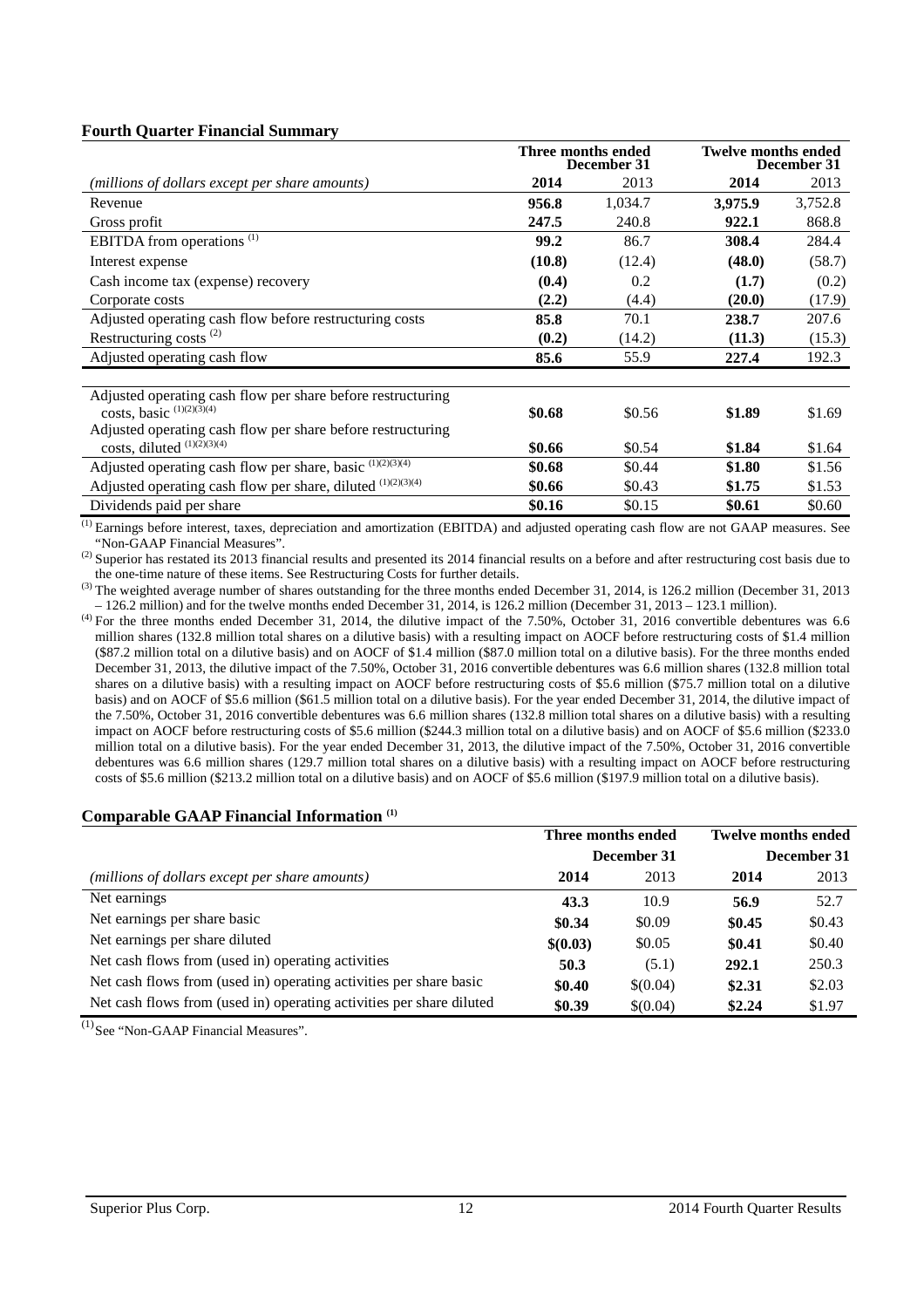# **Segmented Information**

|                                           | Three months ended |             | <b>Twelve months ended</b> |       |  |
|-------------------------------------------|--------------------|-------------|----------------------------|-------|--|
|                                           |                    | December 31 | December 31                |       |  |
| (millions of dollars)                     | 2014               | 2013        | 2014                       | 2013  |  |
| <b>EBITDA</b> from operations:            |                    |             |                            |       |  |
| <b>Energy Services</b>                    | 59.0               | 45.8        | 163.4                      | 137.5 |  |
| <b>Specialty Chemicals</b>                | 28.6               | 31.1        | 110.2                      | 113.7 |  |
| <b>Construction Products Distribution</b> | 11.6               | 9.8         | 34.8                       | 33.2  |  |
|                                           | 99.2               | 86.7        | 308.4                      | 284.4 |  |

#### **Adjusted Operating Cash Flow Reconciled to Net Cash Flow from Operating Activities** (1)

|       |                                                    | Three months ended |             | <b>Twelve months ended</b> |             |  |
|-------|----------------------------------------------------|--------------------|-------------|----------------------------|-------------|--|
|       |                                                    |                    | December 31 |                            | December 31 |  |
|       | (millions of dollars)                              | 2014               | 2013        | 2014                       | 2013        |  |
|       | Net cash flows from (used in) operating activities | 50.3               | (5.1)       | 292.1                      | 250.3       |  |
| Add:  | Non cash interest expense                          | $1.5\,$            | 2.9         | 6.3                        | 8.8         |  |
|       | Increase (decrease) in non-cash working<br>capital | 44.9               | 72.0        | (16.6)                     | (0.3)       |  |
| Less: | Cash income tax (expense) recovery                 | (0.4)              | 0.3         | (1.7)                      | (0.2)       |  |
|       | Finance expense recognized in net earnings         | (10.7)             | (20.3)      | (52.7)                     | (71.8)      |  |
|       | Loss on debenture redemptions                      | ٠                  | 6.2         |                            | 5.5         |  |
|       | <b>Adjusted operating cash flow</b>                | 85.6               | 55.9        | 227.4                      | 192.3       |  |

(1) See the unaudited condensed consolidated financial statements for net cash flow from operating activities and changes in non-cash working capital.

Fourth quarter adjusted operating cash flow (before restructuring costs of \$0.2 million) was \$85.8 million, an increase of \$15.7 million or 22% from the prior year quarter. The increase in adjusted operating cash flow (AOCF) was primarily due to higher operating results at Energy Services and Construction Products Distribution and lower interest and corporate costs.

AOCF (before restructuring costs) of \$0.68 per share, increased by \$0.12 per share or 21% from the prior year quarter due to the increase in adjusted operating cash flow offset in part by a modest increase in weighted average number of shares.

Adjusted operating cash flow for the year ended December 31, 2014 (before restructuring costs of \$11.3 million) was \$238.7 million (\$227.4 million after restructuring costs), an increase of \$31.1 million or 15% from the prior year before restructuring costs. The increase in AOCF was due to increased EBITDA from the operations of Energy Services and Construction Products Distribution and lower interest costs offset in part by higher corporate costs, lower contribution from Specialty Chemicals and higher cash taxes.

AOCF per share (before restructuring costs) was \$1.89 per share (\$1.80 per share after restructuring costs) for the year ended December 31, 2014, an increase of \$0.20 per share or 12% before restructuring costs and an increase of \$0.24 per share or 15% after restructuring costs from the prior year. The increase in AOCF as noted above was partially offset by the 3% increase in the weighted average number of shares outstanding. The number of weighted average shares outstanding increased due to the full year's impact of the equity offering of 13.0 million shares on March 27, 2013.

Net earnings for the fourth quarter were \$43.3 million, an increase of \$32.4 million or 297% in the prior year quarter. Net earnings increased primarily due to higher revenue and gross profit, lower finance and operating expenses and lower income taxes. The decrease in expenses was due to an impairment charge of \$15.5 million recognized during 2013 in the U.S. refined fuels business, and lower finance expenses.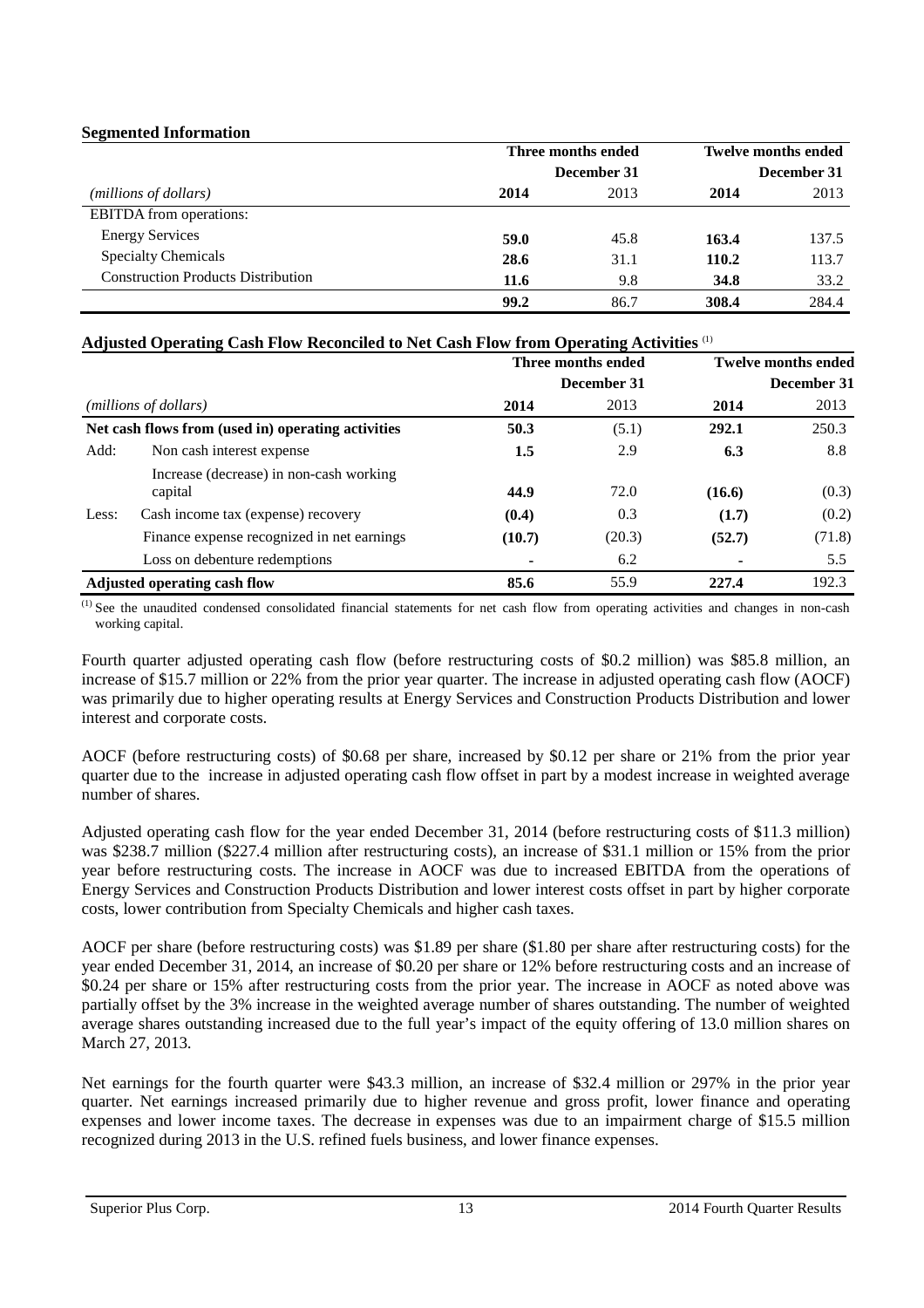Revenue of \$956.8 million was \$77.9 million lower than the prior year quarter due to decreased Energy Services revenue, partially offset by increased Specialty Chemicals and CPD revenue. Energy Services revenue decreased due to lower propane prices and sales volumes. Specialty Chemicals revenue increased due to higher sales volumes and pricing. CPD revenue increased due to higher sales volumes related to improvements in end-use markets and the impact of the strengthening U.S. dollar on U.S. denominated sales.

Gross profit of \$247.5 million was \$6.7 million higher than the prior year quarter primarily due to increased Energy Services, Specialty Chemicals and CPD gross profits. Energy Services gross profits were higher due to increased unit margins associated with effective price management and customer retention and growth initiatives, partially offset by lower volumes. CPD gross profits increased due to improved sales volumes and higher average selling prices. Specialty Chemicals gross profits were modestly higher due to an improved contribution from hydrochloric acid due to the completion of the acid burner expansions in Port Edwards, Wisconsin and Saskatoon, Saskatchewan.

Operating expenses of \$182.8 million in the fourth quarter were \$18.1 million lower than the prior year quarter due to decreased restructuring costs, the capitalization of tank refurbishment costs that were previously expensed and decreased employee costs related to headcount reduction initiatives at Energy Services, partially offset by an increase in operating expenses at Specialty Chemicals and Construction Products Distribution related to the impact of the appreciation of the U.S. dollar on U.S. dollar denominated expenses. Total income tax recovery for the fourth quarter was \$1.3 million, a decrease of \$5.9 million compared to the prior year quarter. The decrease in deferred income tax recovery was due to higher net earnings in the fourth quarter of 2014 and decreased impact from permanent items.

Superior had net earnings of \$56.9 million for 2014, an increase of \$4.2 million from 2013. The increase was due to higher gross profits and lower interest costs, offset in part by higher unrealized losses on financial instruments in 2014 due to the appreciation of the U.S. dollar, higher operating expenses and higher income tax expense.

Consolidated revenues of \$3,975.9 million in 2014 were \$223.1 million higher than in the prior year. The increase in revenue was due primarily to higher Energy Services revenue, higher Specialty Chemicals revenue and higher Construction Products Distribution revenue. Energy Services revenue was higher due primarily to increased commodity prices in the first quarter and effective price management. Specialty Chemicals revenue is higher due to increased sales volumes and increased chlorate pricing. Construction Products Distribution revenue is higher due to increased sales volumes and the impact of the appreciation of the U.S. dollar on U.S. denominated sales. Gross profit of \$919.5 million was \$50.7 million higher than in the prior year due to improved gross profit at Energy Services, Specialty Chemicals and Construction Products Distribution.

Operating expenses were \$744.7 million in 2014, an increase of \$26.7 million or 4% from the prior year, due primarily to higher employee costs and the impact of the appreciation of the U.S. dollar on U.S.-denominated expenses, offset in part by lower restructuring costs and amortization expense. Total restructuring costs of \$11.3 million were incurred by Energy Services and Construction Products Distribution as part of Superior's operational improvement efforts. The decrease in amortization expense was due to fully amortizing certain intangible assets during 2013. Corporate costs were higher than in the prior year due to expenses incurred for the Construction Products Distribution strategic review process, partially offset by a decrease in long-term incentive costs related to the decline in Superior's share price.

Total finance expense of \$52.7 million was \$19.1 million lower than the prior year due principally to lower average debt throughout the year and the full year benefit of redeeming Superior's 8.25% \$150.0 million senior unsecured debentures on October 28, 2013, completion of an equity offering on March 27, 2013 and partially offset by the interest on the 6.50% senior unsecured notes. Unrealized losses on derivative financial instruments of \$54.1 million was \$49.0 million higher than prior year due to an increase in unrealized losses in the current year on Superior's foreign exchange forward contracts related to the appreciation of the U.S. dollar. Gains and losses on Superior's various financial instruments are without consideration of the fair value of the underlying customer or supplier commitment. Total income tax expense of \$16.5 million was \$10.8 million higher than the prior year due to an increase in net earnings before tax in 2014, changes in statutory tax rates and decreased impact from permanent items.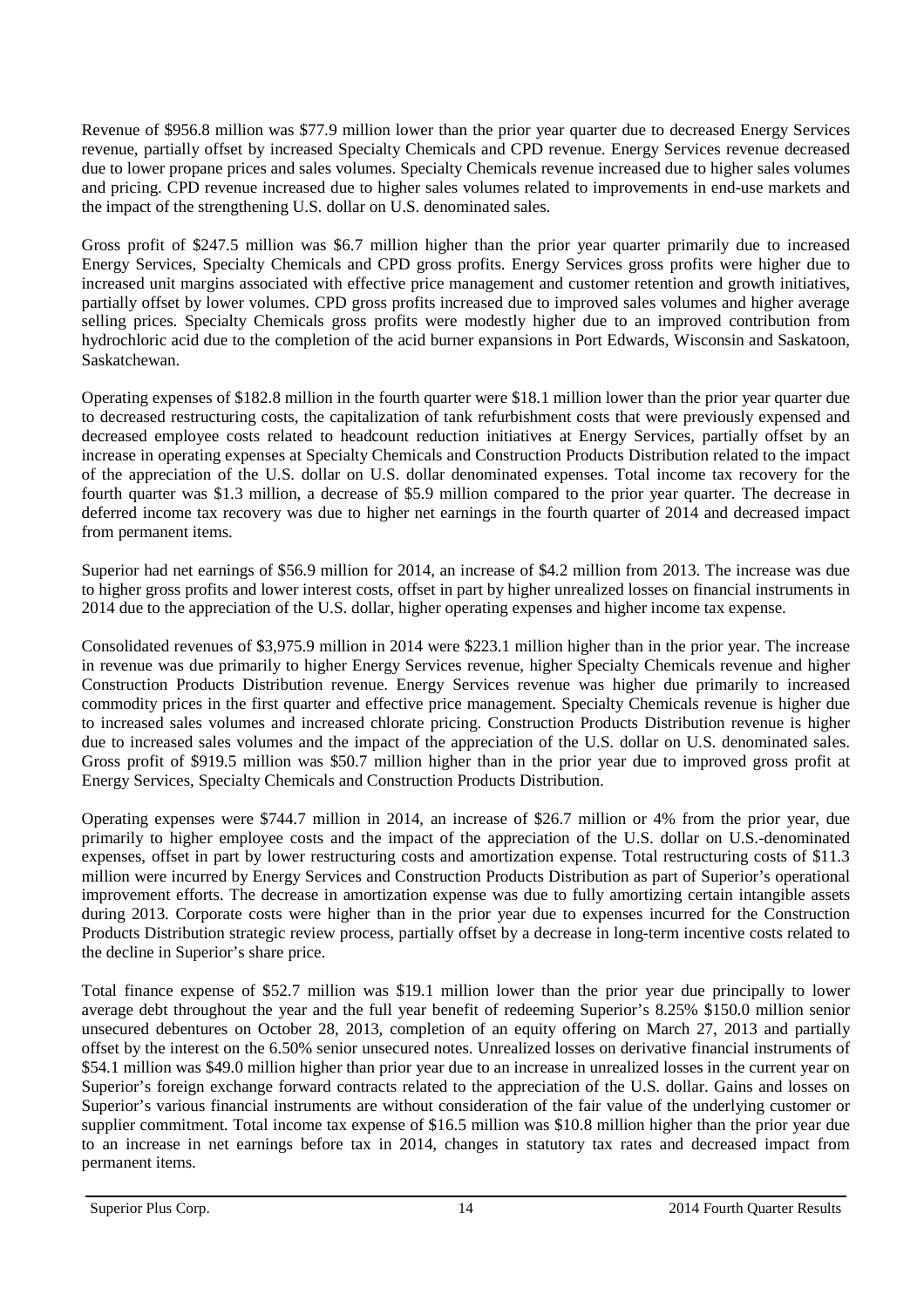#### **Energy Services**

| Energy Services' condensed operating results for 2014 and 2013: |  |
|-----------------------------------------------------------------|--|
|                                                                 |  |

|                                                          | Three months ended |             | <b>Twelve months ended</b> |             |
|----------------------------------------------------------|--------------------|-------------|----------------------------|-------------|
|                                                          |                    | December 31 |                            | December 31 |
| (millions of dollars)                                    | 2014               | 2013        | 2014                       | 2013        |
| $Revenue^{(1)}$                                          | 568.9              | 682.9       | 2,481.2                    | 2.372.9     |
| Cost of sales $^{(1)}$                                   | (428.8)            | (548.8)     | (1,977.0)                  | (1,907.7)   |
| Gross profit                                             | 140.1              | 134.1       | 504.2                      | 465.2       |
| Less: Cash operating and administrative $costs^{(1)(2)}$ | (81.1)             | (88.3)      | (340.8)                    | (327.7)     |
| EBITDA from operations <sup>(3)</sup>                    | 59.0               | 45.8        | 163.4                      | 137.5       |

 $<sup>(1)</sup>$  In order to better reflect the results of its operations, Superior has reclassified certain non-cash expenses for purposes of this Financial</sup> Discussion. See "Reconciliation of Divisional Segmented Revenue, Cost of Sales and Cash Operating and Administrative Costs Included in this Financial Discussion" for detailed amounts.

<sup>(2)</sup> Energy Services EBITDA from operations has been restated and restructuring cost have been excluded from EBITDA from operations. The above results exclude restructuring costs for the three and twelve months ended December 31, 2014 of \$nil and \$11.1 million, respectively and for the three and twelve months ended December 31, 2013, \$8.5 million and \$10.3 million, respectively. See Restructuring Costs for further details.

(3) See "Non-GAAP Financial Measures".

Revenues for the fourth quarter of 2014 were \$568.9 million, a decrease of \$114.0 million or 17% compared to the prior year quarter. The decrease is primarily due to lower commodity prices and sales volumes compared to the prior year quarter. Total gross profit for the fourth quarter of 2014 was \$140.1 million, an increase of \$6.0 million or 4% over the prior year quarter. The increase in gross profit is primarily due to higher gross margins within the Canadian propane and U.S. refined fuels segments offset in part by lower fixed-price energy services and supply portfolio management gross profits. A detailed review of gross profit is provided below.

#### **Gross Profit Review**

|                                 | Three months ended<br>December 31 |       | Twelve months ended<br>December 31 |       |  |
|---------------------------------|-----------------------------------|-------|------------------------------------|-------|--|
| (millions of dollars)           | 2014                              | 2013  | 2014                               | 2013  |  |
| Canadian propane distribution   | 76.3                              | 75.5  | 264.0                              | 250.4 |  |
| U.S. refined fuels distribution | 43.8                              | 36.0  | 150.2                              | 130.2 |  |
| Other services                  | 10.6                              | 12.0  | 37.3                               | 42.1  |  |
| Supply portfolio management     | 7.3                               | 6.9   | 45.7                               | 24.9  |  |
| Fixed-price energy services     | 2.1                               | 3.7   | 4.4                                | 17.6  |  |
| Total gross profit              | 140.1                             | 134.1 | 501.6                              | 465.2 |  |

#### *Canadian Propane Distribution*

Canadian propane distribution gross profit for the fourth quarter was \$76.3 million, an increase of \$0.8 million or 1% compared to the prior year quarter, due to higher unit margins, partially offset by lower volumes. Residential and commercial sales volumes decreased by 8 million litres or 6% from the prior year quarter due primarily to warmer weather during the fourth quarter of 2014 as compared to the prior year quarter. Average weather across Canada for the fourth quarter, as measured by degree days, was 11% warmer than the prior year and 4% warmer than the five-year average. Industrial volumes decreased by 12 million litres or 6%, due to lower oilfield demand as a result of customer site gasification and lower customer activity. Agriculture volumes decreased by 8 million litres or 19% due to a delay in crop drying season and unfavourable weather for higher crop drying demand.

Average propane sales margins for the fourth quarter increased to 20.3 cents per litre from 18.6 cents per litre in the prior year quarter. The increase was principally due to improved pricing management in a declining price environment and favourable movement in the sales mix as the current quarter included a higher proportion of higher-margin sales volumes.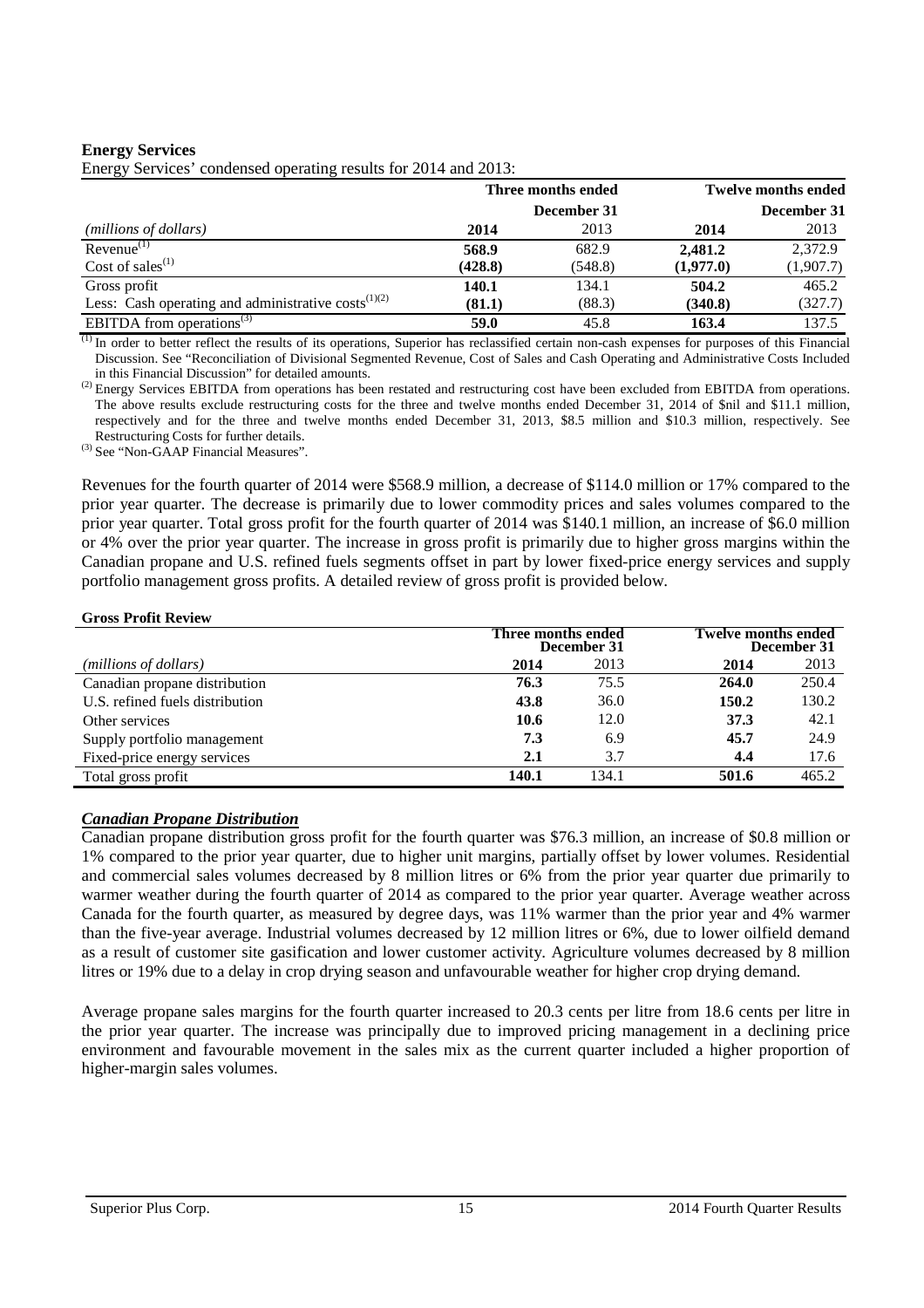#### **Canadian Propane Distribution Sales Volumes**

| <b>Volumes by End-Use Application</b> |                                        |      | Volumes by Region <sup>(1)</sup>        |                                        |      |
|---------------------------------------|----------------------------------------|------|-----------------------------------------|----------------------------------------|------|
| Three months ended December 31        |                                        |      | Three months ended December 31          |                                        |      |
| (millions of litres)                  | 2014                                   | 2013 | (millions of litres)                    | 2014                                   | 2013 |
| Residential                           | 43                                     | 47   | Western Canada                          | 212                                    | 234  |
| Commercial                            | 81                                     | 85   | Eastern Canada                          | 135                                    | 142  |
| Agricultural                          | 34                                     | 42   | Atlantic Canada                         | 29                                     | 29   |
| Industrial                            | <b>200</b>                             | 212  |                                         |                                        |      |
| Automotive                            | 18                                     | 19   |                                         |                                        |      |
|                                       | 376                                    | 405  |                                         | 376                                    | 405  |
|                                       |                                        |      |                                         |                                        |      |
| <b>Volumes by End-Use Application</b> |                                        |      | <b>Volumes</b> by Region $\overline{1}$ |                                        |      |
|                                       | <b>Twelve months ended December 31</b> |      |                                         | <b>Twelve months ended December 31</b> |      |
| (millions of litres)                  | 2014                                   | 2013 | ( <i>millions of litres</i> )           | 2014                                   | 2013 |
| Residential                           | 139                                    | 135  | Western Canada                          | 737                                    | 766  |
| Commercial                            | 291                                    | 278  | Eastern Canada                          | 472                                    | 465  |
| Agricultural                          | 69                                     | 73   | Atlantic Canada                         | 107                                    | 100  |
| Industrial                            | 738                                    | 764  |                                         |                                        |      |
| Automotive                            | 79                                     | 81   |                                         |                                        |      |

 $<sup>(1)</sup>$  Regions: Western Canada region consists of British Columbia, Alberta, Saskatchewan, Manitoba, Northwest Ontario, Yukon and</sup> Northwest Territories; Eastern Canada region consists of Ontario (except for Northwest Ontario) and Quebec; and Atlantic Canada region consists of New Brunswick, Newfoundland & Labrador, Nova Scotia and Prince Edward Island.

#### *U.S. Refined Fuels Distribution*

U.S. refined fuels distribution gross profit for the fourth quarter was \$43.8 million, an increase of \$7.8 million or 22% compared to the prior year quarter. The increase in gross profit was due to lower sales volumes offset in part by higher gross margins. Sales volumes of 407 million litres decreased by 4 million litres or 1% from the prior year quarter. The decrease was primarily due to warmer weather. Weather as measured by heating degree days for the fourth quarter was 13% lower than the prior year quarter and 7% warmer than the five-year average. Average U.S. refined fuels sales margins of 9.6 cents per litre increased from 8.8 cents per litre in the prior year quarter. Sales margins were positively impacted by declining commodity costs and improved price management.

#### **U.S. Refined Fuels Distribution Sales Volumes**

| Volumes by End-Use Application $(1)$                                                                                                                                                                                          |                                |       | Volumes by Region $(2)$          |                                        |       |
|-------------------------------------------------------------------------------------------------------------------------------------------------------------------------------------------------------------------------------|--------------------------------|-------|----------------------------------|----------------------------------------|-------|
|                                                                                                                                                                                                                               | Three months ended December 31 |       |                                  | Three months ended December 31         |       |
| ( <i>millions of litres</i> )                                                                                                                                                                                                 | 2014                           | 2013  | (millions of litres)             | 2014                                   | 2013  |
| Residential                                                                                                                                                                                                                   | 85                             | 96    | Northeast United States          | 407                                    | 411   |
| Commercial                                                                                                                                                                                                                    | 194                            | 190   |                                  |                                        |       |
| Automotive                                                                                                                                                                                                                    | 128                            | 125   |                                  |                                        |       |
|                                                                                                                                                                                                                               | 407                            | 411   |                                  | 407                                    | 411   |
| Volumes by End-Use Application $(1)$                                                                                                                                                                                          |                                |       | Volumes by Region <sup>(2)</sup> |                                        |       |
| <b>Twelve months ended December 31</b>                                                                                                                                                                                        |                                |       |                                  | <b>Twelve months ended December 31</b> |       |
| ( <i>millions of litres</i> )                                                                                                                                                                                                 | 2014                           | 2013  | (millions of litres)             | 2014                                   | 2013  |
| Residential                                                                                                                                                                                                                   | 314                            | 304   | Northeast United States          | 1.581                                  | 1,633 |
| Commercial                                                                                                                                                                                                                    | 752                            | 775   |                                  |                                        |       |
| Automotive                                                                                                                                                                                                                    | 515                            | 554   |                                  |                                        |       |
| $(0)$ v 1 v 1 c 1 c 1 c 1 c 1 1 1 1 1 1 1 1 c 1 1 c 1 1 c 1 c 1 c 1 c 1 c 1 c 1 c 1 c 1 c 1 c 1 c 1 c 1 c 1 c 1 c 1 c 1 c 1 c 1 c 1 c 1 c 1 c 1 c 1 c 1 c 1 c 1 c 1 c 1 c 1 c 1 c 1 c 1 c 1 c 1 c 1 c 1 c 1 c 1 c 1 c 1 c 1 c | 1.581                          | 1.633 |                                  | 1,581                                  | 1,633 |

Volume: Volume of heating oil, propane, diesel and gasoline sold (millions of litres).

<sup>(2)</sup> Regions: Northeast United States region consists of Pennsylvania, Connecticut, New York, and Rhode Island.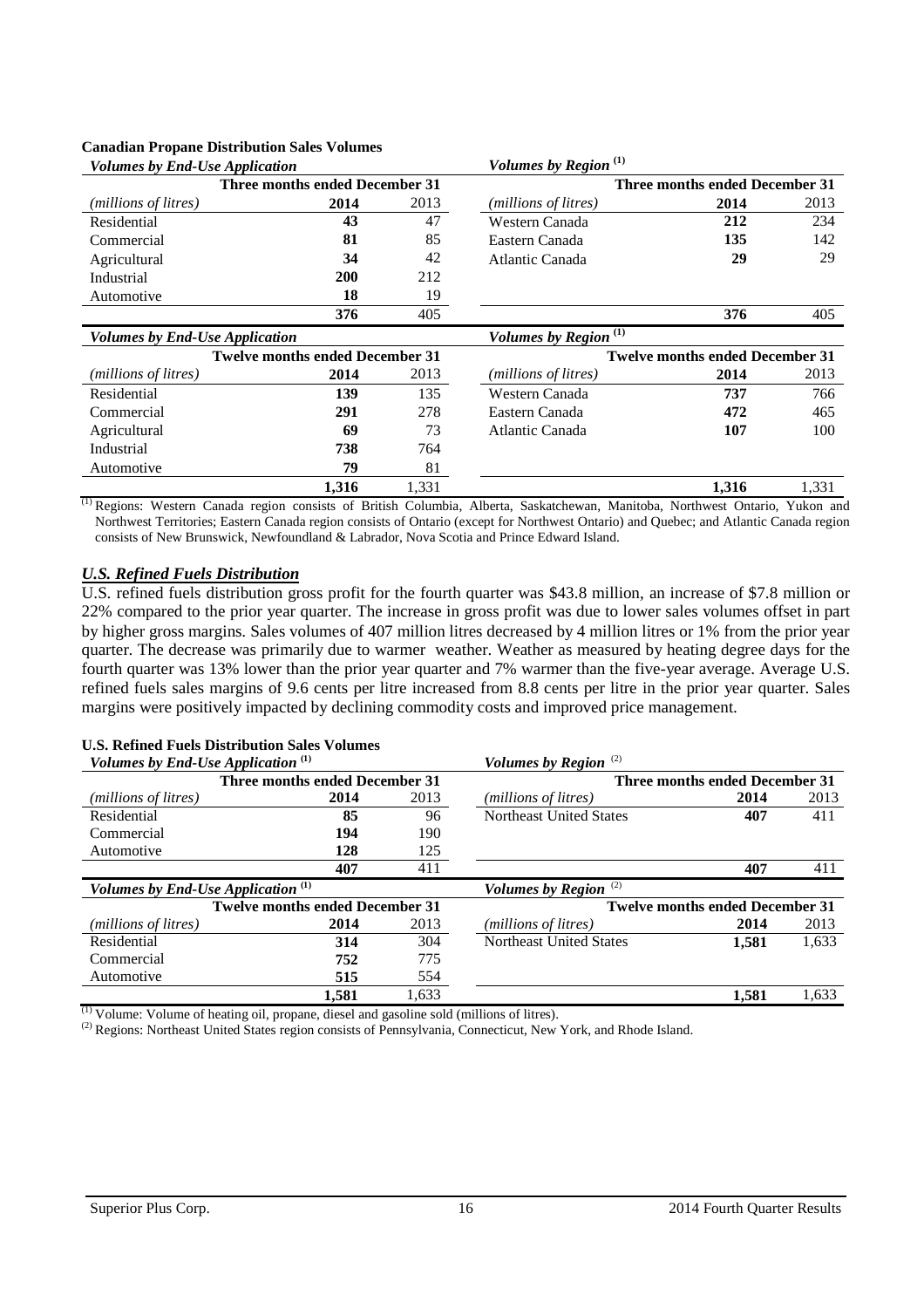# *Other Services*

Other services gross profit was \$10.6 million in the fourth quarter, a decrease of \$1.4 million or 12% from the prior year quarter due to decreased installations and the impact of exiting non-core service business lines associated with restructuring.

# *Supply Portfolio Management*

Supply portfolio management gross profits were \$7.3 million in the fourth quarter, consistent with the prior year quarter gross profit of \$6.9 million.

# *Fixed-Price Energy Services*

| <b>Fixed-Price Energy Services Gross Profit</b> |                                       |           |                                      |                                       |          |                                  |
|-------------------------------------------------|---------------------------------------|-----------|--------------------------------------|---------------------------------------|----------|----------------------------------|
|                                                 | Three months ended December 31, 2014  |           | Three months ended December 31, 2013 |                                       |          |                                  |
| (millions of dollars except)                    | Gross                                 |           |                                      |                                       |          |                                  |
| volume and per unit amounts)                    | Profit                                | Volume    | Per Unit                             | Gross Profit                          | Volume   | Per Unit                         |
| Natural gas <sup><math>(1)</math></sup>         | 1.7                                   | $4.5$ G.I | 36.8c/GJ                             | 1.9                                   | 4.6 GJ   | $41.3\text{e/GJ}$                |
| Electricity <sup>(2)</sup>                      | 0.3                                   | 136.9KWh  | 0.26c/KWh                            | 1.8                                   | 228.0KWh | 0.79c/KWh                        |
|                                                 |                                       |           |                                      |                                       |          |                                  |
| Total                                           | 2.0                                   |           |                                      | 3.7                                   |          |                                  |
|                                                 |                                       |           |                                      |                                       |          |                                  |
|                                                 | Twelve months ended December 31, 2014 |           |                                      | Twelve months ended December 31, 2013 |          |                                  |
| (millions of dollars except)                    | Gross                                 |           |                                      |                                       |          |                                  |
| volume and per unit amounts)                    | Profit                                | Volume    | <b>Per Unit</b>                      | Gross Profit                          | Volume   | Per Unit                         |
| Natural gas <sup><math>(1)</math></sup>         | 3.9                                   | 18.0 GJ   | 21.3/GJ                              | 11.1                                  | 18.8 GJ  | $59.0\frac{\text{e}}{\text{GJ}}$ |
| Electricity <sup>(2)</sup>                      | 0.5                                   | 676.7KWh  | 0.08c/KWh                            | 6.5                                   | 891.4KWh | $0.73 \times$ /KWh               |

 $\overline{^{(1)}}$  Natural gas volumes are expressed in thousands of gigajoules (GJ).

 $^{(2)}$  Electricity volumes are expressed in thousands of kilowatt hours (KWh).

Fixed-price energy services gross profit was \$2.0 million in the fourth quarter, a decrease of \$1.7 million or 46% from the prior year quarter. Natural gas gross profit was \$1.7 million, consistent with the prior year quarter. Electricity gross profit in the fourth quarter of 2014 was \$0.3 million, a decrease of \$1.5 million or 83% from the prior year quarter due to sales mix as the current quarter includes a higher proportion of lower margin customers, and the impact of selling the U.S. business.

# *Operating Costs*

Cash operating and administrative costs were \$81.1 million in the fourth quarter of 2014, a decrease of \$7.2 million or 8% from the prior year quarter. The decrease in expenses was primarily due to the capitalization of approximately \$5.0 million in tank refurbishment costs that were previously expensed, the impact of lower employee costs associated with headcount reductions, and lower maintenance costs, partially offset by the impact of a stronger U.S. dollar on U.S. denominated expenses.

# **Financial Outlook**

EBITDA from operations for 2015 for the Energy Services business is anticipated to be consistent with 2014. EBITDA from the Canadian propane and U.S. refined fuels businesses will benefit from ongoing operational improvements offset by modestly lower gross profits. Operating costs as a percentage of gross profits are anticipated to continue to improve in 2015 due to a full year run rate of business initiatives and The Superior Way project. Gross profits in 2015 compared to 2014 will be impacted by the absence of record or near record cold temperatures experienced in the first quarter of 2014 which positively impacted 2014 gross profits. In addition, Superior is forecasting a reduction in gross profits related to oil and gas sales volumes within the Canadian propane business as a result of ongoing volatility in crude oil.

Gross profit from the supply portfolio management business is anticipated to be similar to 2014 whereas gross profit from the fixed-price energy business will be higher in 2015 than in 2014 due to the absence of losses that resulted from the temperatures experienced in the first quarter of 2015. Average weather, as measured by degree days, for 2015 is anticipated to be consistent with the 5-year average period. Operating conditions for 2015 are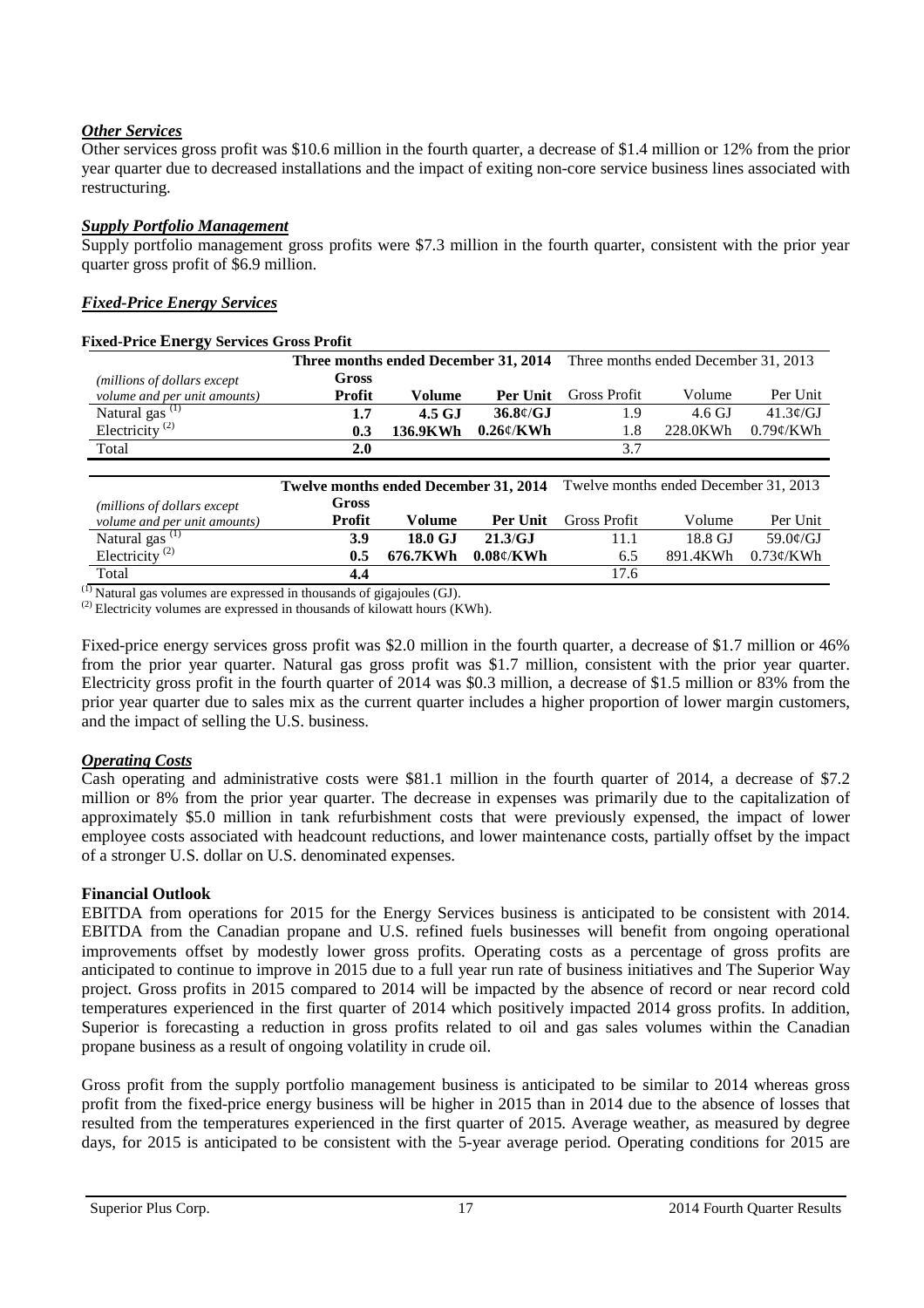anticipated to be similar to 2014 with the exception of the decline in the wholesale cost of propane experienced in the fourth quarter of 2014 which Superior anticipates will persist throughout 2015.

Initiatives to improve results in the Energy Services business continued during the fourth quarter of 2014 in conjunction with Superior's *Destination 2015* initiative and Superior's goal for each of its businesses to become best-in-class. Business improvement projects for 2014 include: a) improving customer service, b) improving overall logistics and procurement functions, c) enhancing the management of margins, d) working capital management e) improving existing and implementing new technologies to facilitate improvements to the business, f) headcount reductions and g) execution of the detailed restructuring plan.

The restructuring plan for the Canadian Propane distribution and U.S. refined fuels businesses are expected to accelerate realization of operating efficiencies by implementing a more disciplined and consistent management operating system across the segment designed to leverage the new processes and information system investments and by sizing the organization to efficiently meet its operational business needs. The restructuring plans have been completed by the end of 2014. All costs associated with the restructuring plans have been recognized and no additional costs are anticipated.

#### **System Conversion**

In 2013, Canadian propane distribution commenced the implementation of an order-to-cash, billing and logistics IT system to replace the distribution and invoicing functions of the present enterprise system. During the second quarter of 2014, the new system was successfully rolled out to the final three regions of Ontario, Quebec and Alberta. A total of \$21.8 million was incurred in order to complete the entire project.

During 2014, Canadian propane distribution commenced the migration of its current data center located in Calgary, Alberta to a new location in New Jersey, U.S. along with approximately 140 servers and more than 70 applications. The migration was completed in the third quarter.

In addition to the significant assumptions detailed above, refer to "Risk Factors to Superior" for a detailed review of significant business risks affecting the Energy Services' businesses.

# **Specialty Chemicals**

Specialty Chemicals' condensed operating results for 2014 and 2013:

| (millions of dollars except per metric tonne | ັ       |           | Three months ended<br>December 31 |           |         |           | Twelve months ended<br>December 31 |           |
|----------------------------------------------|---------|-----------|-----------------------------------|-----------|---------|-----------|------------------------------------|-----------|
| $(MT)$ amounts)                              |         | 2014      |                                   | 2013      |         | 2014      |                                    | 2013      |
|                                              |         | \$ per MT |                                   | \$ per MT |         | \$ per MT |                                    | \$ per MT |
| Chemical revenue $(1)$                       | 170.4   | 738       | 156.7                             | 712       | 659.3   | 724       | 582.6                              | 705       |
| Chemical cost of sales $(1)$                 | (101.4) | (439)     | (88.5)                            | (402)     | (394.2) | (433)     | (330.8)                            | (400)     |
| Chemical gross profit                        | 69.0    | 299       | 68.2                              | 310       | 265.1   | 291       | 251.8                              | 305       |
| Less: Cash operating and administrative      |         |           |                                   |           |         |           |                                    |           |
| $costs^{(1)}$                                | (40.4)  | (175)     | (37.1)                            | (169)     | (154.9) | (169)     | (138.1)                            | (167)     |
| EBITDA from operations <sup>(2)</sup>        | 28.6    | 124       | 31.1                              | 141       | 110.2   | 122       | 113.7                              | 138       |
| Chemical volumes sold (thousands of MTs)     |         | 231       |                                   | 220       |         | 910       |                                    | 826       |

 $<sup>(1)</sup>$  In order to better reflect the results of its operations, Superior has reclassified certain amounts for purposes of this Financial Discussion</sup> related to derivative financial instruments, non-cash amortization and foreign currency translation losses or gains related to U.S. denominated working capital. See "Reconciliation of Divisional Segmented Revenue, Cost of Sales and Cash Operating and Administrative Costs Included in this Financial Discussion" for detailed amounts.

(2) See "Non-GAAP Financial Measures".

Chemical revenue for the fourth quarter of \$170.4 million was \$13.7 million or 9% higher than in the prior year quarter primarily due to higher sales volumes and average selling prices for sodium chlorate. Fourth quarter gross profit of \$69.0 million was \$0.8 million or 1% higher than the prior year quarter due to higher chloralkali/potassium gross profits.

Sodium chlorate gross profits were consistent with the prior year quarter. Sodium chlorate sales volumes increased by 7,000 tonnes or 5% compared to the prior year quarter due primarily to additional sales volume contribution from the Strategic Supply Agreement. Chloralkali/potassium products gross profits were higher than the prior year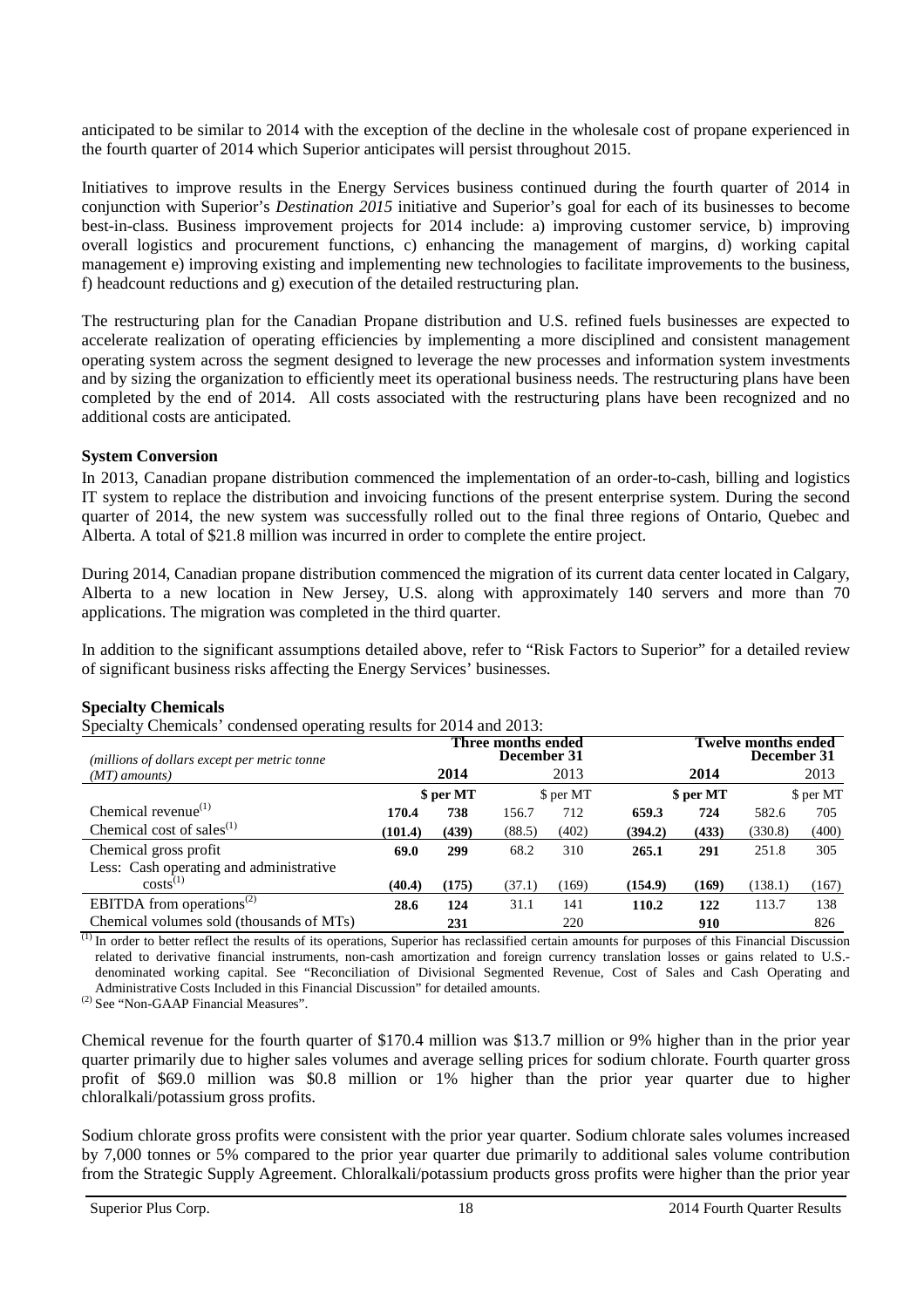quarter due primarily to higher hydrochloric sales volumes, offset in part by lower average margins for caustic. Chloralkali/potassium products sales volumes increased by 4,000 tonnes or 6% due primarily to higher hydrochloric sales volumes due to increased production and sales associated with the expansion at the Port Edwards plant.

Cash operating and administrative costs of \$40.4 million were \$3.3 million or 9% higher than in the prior year quarter due to a full 3 months of operating expenses related to Tronox strategic supply agreement and general inflationary pressures.

#### **Major Capital Projects**

As announced in the first quarter of 2012, Superior approved an \$18.0 million expansion of hydrochloric acid production capacity at the Port Edwards, Wisconsin chloralkali facility. The plant's capacity of 110,000 wet metric tonnes (WMT), or 36,000 dry metric tonnes, is being increased to approximately 220,000 WMT. The Port Edwards burner expansion was completed and commissioned during September 2014 and hydrochloric acid shipments from the new burner commenced in September.

As announced in the third quarter of 2012, Superior has approved a \$25.0 million expansion of hydrochloric acid production capacity at the Saskatoon, Saskatchewan Chloralkali facility. The plant's capacity of 70,000 WMT, or 22,000 dry metric tonnes, will be increased to approximately 140,000 WMT. The hydrochloric acid burner expansion was commissioned and commenced commercial production in December 2014 and the rail loading facilities are expected to be completed during the first quarter of 2015. The total estimated costs are expected to be \$33 million as compared to the previously provided estimate of \$25 million due to higher than anticipated complexity of the project which extended construction time combined with a tight Western Canada labour market which increased overall contractor costs.

As at December 31, 2014, a total of \$46 million had been spent on the two projects. Upon completion of both projects, Superior will have total hydrochloric acid production capacity of approximately 360,000 WMT. The two expansions will allow Superior to optimize overall returns at both facilities by converting a larger portion of its chlorine into higher-value hydrochloric acid.

On June 29, 2014, the Hargrave, Manitoba sodium chlorate facility, which represents 8% of Superior's North American sodium chlorate manufacturing capacity, was impacted by local area flooding. The plant was properly shut-down in advance of the flooding; however certain pumps and motors and some electrical equipment were damaged as a result of the flooding. The facility was successfully restarted during the third quarter and is operating at normal capacity utilization. Physical damage to the property and loss of production is covered by Superior's insurance program subject to customary deductibles and waiting periods.

#### **Strategic Supply Agreement**

In October 2013, Specialty Chemicals entered into a supply agreement with Tronox LLC ("Tronox") to purchase up to 130,000 MT of sodium chlorate per year from Tronox's Hamilton, Mississippi facility, as nominated annually by Specialty Chemicals. The initial term of the agreement extends to December 31, 2016 and may be automatically extended in one year increments thereafter. Under the agreement, Tronox will continue to own and operate the facility, and Specialty Chemicals will purchase sodium chlorate to meet customer demands under certain customer contracts being assumed and to supply other existing and new customers. Specialty Chemicals paid an initial fee of \$4.3 million and will incur a quarterly fee of \$0.8 million during the initial term, plus a cost for sodium chlorate delivered and monthly operating expenses. As part of the Agreement, Specialty Chemicals will acquire finished inventory and assume existing railcar leases and customer contracts, as assigned. Additionally, the parties have entered into a strategic long-term agreement for the supply of chloralalkali product by Specialty Chemicals to service Tronox's requirements in North America. Under the agreement, if the annual nominated volume by Specialty Chemicals is less than the specified volume of product set out in the agreement, Tronox may terminate the agreement early, at its sole option and its sole cost to permanently shut down the plant for the manufacture of sodium chlorate.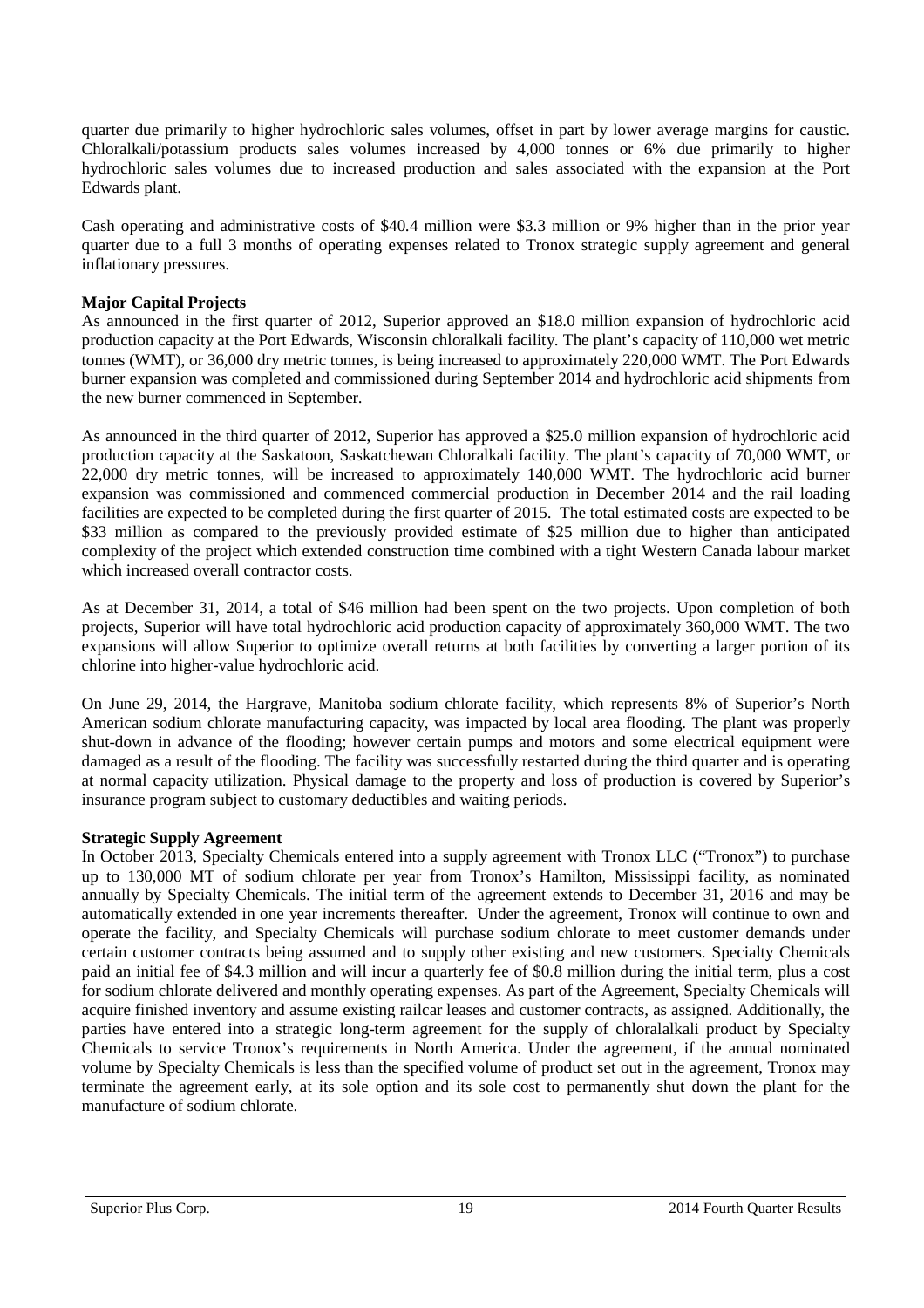# **Financial Outlook**

Superior's 2015 financial outlook of AOCF per share of \$1.80 to \$2.10 is consistent with the financial outlook provided at the end of the third quarter of 2014. Superior sees its 2015 financial results as modestly higher to consistent with its 2014 financial results as ongoing operational and financial improvements in the Energy Services and CPD businesses will be largely offset by the absence of record or near record cold temperatures experienced in 2014, higher interest costs associated with the issuance of high-yield term debt and the impact of lower crude oil prices on certain customer segments. Specialty Chemicals results in 2015 are anticipated to be consistent with 2014.

In addition to the significant assumptions detailed above, refer to "Risk Factors to Superior" for a detailed review of the significant business risks affecting Superior's Specialty Chemicals' segment.

# **Construction Products Distribution**

Construction Products Distribution's condensed operating results for 2014 and 2013:

|                                                       |         | Three months ended<br>December 31 | <b>Twelve months ended</b><br>December 31 |         |  |
|-------------------------------------------------------|---------|-----------------------------------|-------------------------------------------|---------|--|
| (millions of dollars)                                 | 2014    | 2013                              | 2014                                      | 2013    |  |
| $Revenue^{(1)}$                                       | 219.8   | 196.7                             | 840.2                                     | 800.2   |  |
| Cost of sales <sup><math>(1)</math></sup>             | (164.6) | (145.7)                           | (632.6)                                   | (604.2) |  |
| Gross profit                                          | 55.2    | 51.0                              | 207.6                                     | 196.0   |  |
| Less: Cash operating and administrative costs         | (43.6)  | (41.2)                            | (172.8)                                   | (162.8) |  |
| EBITDA from operations <sup><math>(2)(3)</math></sup> | 11.6    | 9.8                               | 34.8                                      | 33.2    |  |

 $\overline{p}$  In order to better reflect the results of its operations, Superior has reclassified certain non-cash expenses for purposes of this Financial Discussion. See "Reconciliation of Divisional Segmented Revenue, Cost of Sales and Cash Operating and Administrative Costs Included in this Financial Discussion" for detailed amounts.

(2) Construction Products Distribution EBITDA from operations has been restated and restructuring cost have been excluded from EBITDA from operations. The above results exclude restructuring costs for the three and twelve months ended December 31, 2014 of \$0.4 million and \$0.4 million, respectively and for the three and twelve months ended December 31, 2013, \$5.7 million and \$6.2 million, respectively. See Restructuring costs for further details.

(3) See "Non-GAAP Financial Measures".

Revenues of \$219.8 million for the fourth quarter of 2014 were \$23.1 million or 12% higher than in the prior year quarter. Gypsum Specialty Distribution (GSD) revenues were higher than the prior year quarter due to improved U.S. sales volumes as a result of ongoing improvements in the U.S. residential construction sector, increases in average selling prices and the impact of a stronger U.S. dollar on the translation of U.S. denominated revenues. Canadian revenues were modestly higher than the prior year quarter. Commercial and Industrial (C&I) revenues increased over the prior year quarter due to higher industrial market activity, modest improvements in end-use markets, an increase in market share due to investments in sales and marketing, and the impact of a stronger U.S. dollar on the translation of U.S. denominated revenues.

Gross profits of \$55.2 million in the fourth quarter were \$4.2 million or 8% higher than in the prior year quarter due to improved sales volumes and higher average selling prices. Average sales margins on a total basis were modestly lower than the prior year due to the timing of the recognition of annual rebates in 2014 compared to 2013, a higher mix of large industrial projects and the impact of Canada/U.S. sales mix.

Cash operating and administrative costs were \$43.6 million in the fourth quarter, an increase of \$2.4 million or 6% from the prior year quarter. Operating costs were impacted by \$1.5 million in non-recurring severance costs incurred in the current year quarter, the impact of a stronger U.S. dollar on the translation of U.S. denominated expenses, and the full quarter impact of costs from the Baton Rouge, Louisiana branch which opened in the fourth quarter of 2013.

# **Financial Outlook**

Superior anticipates that EBITDA from operations in 2015 will be higher than in 2014 due to continued improvements in U.S. residential construction markets, the product expansion of drywall into ceiling-only branches, and benefits resulting from ongoing pricing and procurement initiatives. Superior anticipates that the U.S. commercial market will be modestly improved in 2015 compared to 2014 and that the Canadian residential market will continue to be challenging.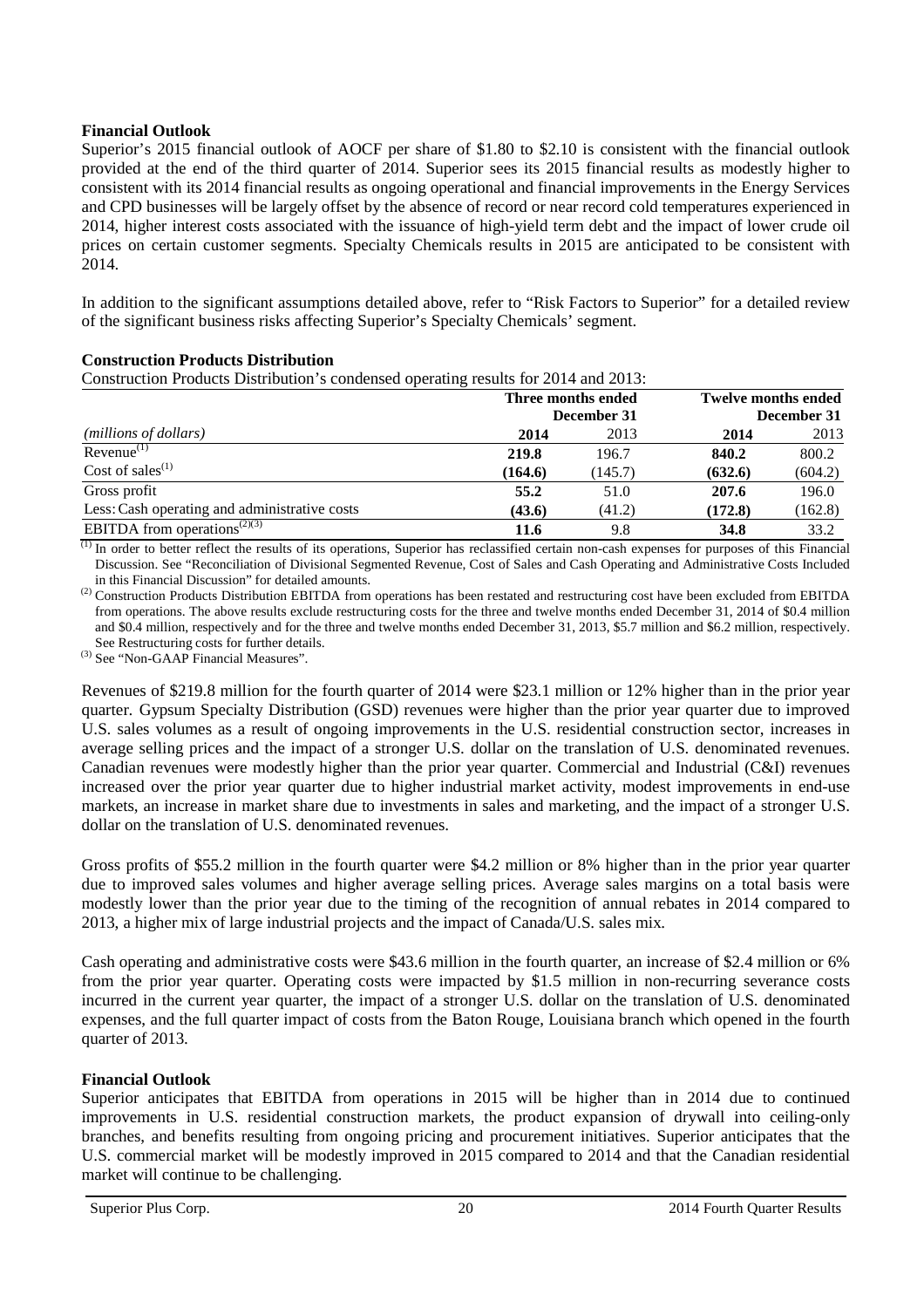Initiatives to improve results in the Construction Products Distribution business continued during the fourth quarter of 2014. Ongoing business improvement projects include: a) assessment of overall logistics and existing branch network, b) review of supply chain management including procurement and transportation, c) review of product pricing, d) working capital management, e) sales growth in select focus products/markets, and f) execution of the detailed restructuring plan.

In addition to the Construction Products Distribution segment's significant assumptions detailed above, refer to "Risk Factors to Superior" for a detailed review of the significant business risks affecting Superior's Construction Products Distribution segment.

|                                                          | Three months ended |             | <b>Twelve months ended</b> |             |
|----------------------------------------------------------|--------------------|-------------|----------------------------|-------------|
|                                                          |                    | December 31 |                            | December 31 |
| ( <i>millions of dollars</i> )                           | 2014               | 2013        | 2014                       | 2013        |
| Efficiency, process improvement and growth-related       | 13.7               | 13.9        | 51.0                       | 44.3        |
| Other capital                                            | 20.4               | 12.5        | 49.1                       | 34.2        |
|                                                          | 34.1               | 26.4        | 100.1                      | 78.5        |
| Proceeds from finance lease arrangement termination      |                    |             | (8.2)                      |             |
| Proceeds on disposition of capital and intangible assets | (0.7)              | (0.8)       | (6.6)                      | (6.6)       |
| Investment in supply agreement                           |                    | 4.3         |                            | 4.3         |
| Acquisitions                                             |                    | 7.6         |                            | 7.6         |
| Total net capital expenditures                           | 33.4               | 37.5        | 85.3                       | 83.8        |
| Investment in finance lease                              | 6.0                | 34.2        | 13.8                       | 36.9        |
| Total expenditures including finance leases              | 39.4               | 71.7        | 99.1                       | 120.7       |

#### **Consolidated Capital Expenditure Summary**

Efficiency, process improvement and growth related expenditures were \$13.7 million in the fourth quarter consistent with the prior year quarter. Other capital expenditures were \$20.4 million in the fourth quarter compared to \$12.5 million in the prior year quarter, an increase of \$7.9 million due primarily to higher tank refurbishment costs at Canadian propane distribution.

During October 2013, Specialty Chemicals entered into a strategic supply agreement which required an initial investment of \$4.3 million (see Strategic Supply Agreement).

On November 27, 2013, Superior completed the acquisition of certain assets constituting a retail propane and commercial fuels distribution business (Townsend) in Le Roy, New York for an aggregate price of \$9.6 million including deferred consideration and net of adjustments for net working capital. The operations will provide U.S. refined fuels with access to additional propane customers.

Proceeds on the disposal of capital were \$0.7 million in the fourth quarter and consisted of Superior's disposition of surplus tanks, cylinders and other assets. During the fourth quarter Superior entered into new leases with capital equivalent value of \$6.0 million primarily related to delivery vehicles for the Energy Services and Construction Products Distribution segments. In the prior quarter, Superior entered into a finance lease of \$21.5 million related to the strategic supply agreement.

# **Corporate and Interest Costs**

Corporate costs for the fourth quarter were \$2.2 million, compared to \$4.4 million in the prior year quarter. The decrease was primarily due to lower long term incentive costs as a result of a decrease in Superior's share price.

Interest expense on borrowing and finance lease obligations for the fourth quarter was \$10.8 million compared to \$12.4 million in the prior year quarter. The decrease was due to lower average effective interest rates and lower average debt. See "Liquidity and Capital Resources" for further details on the change in average debt levels.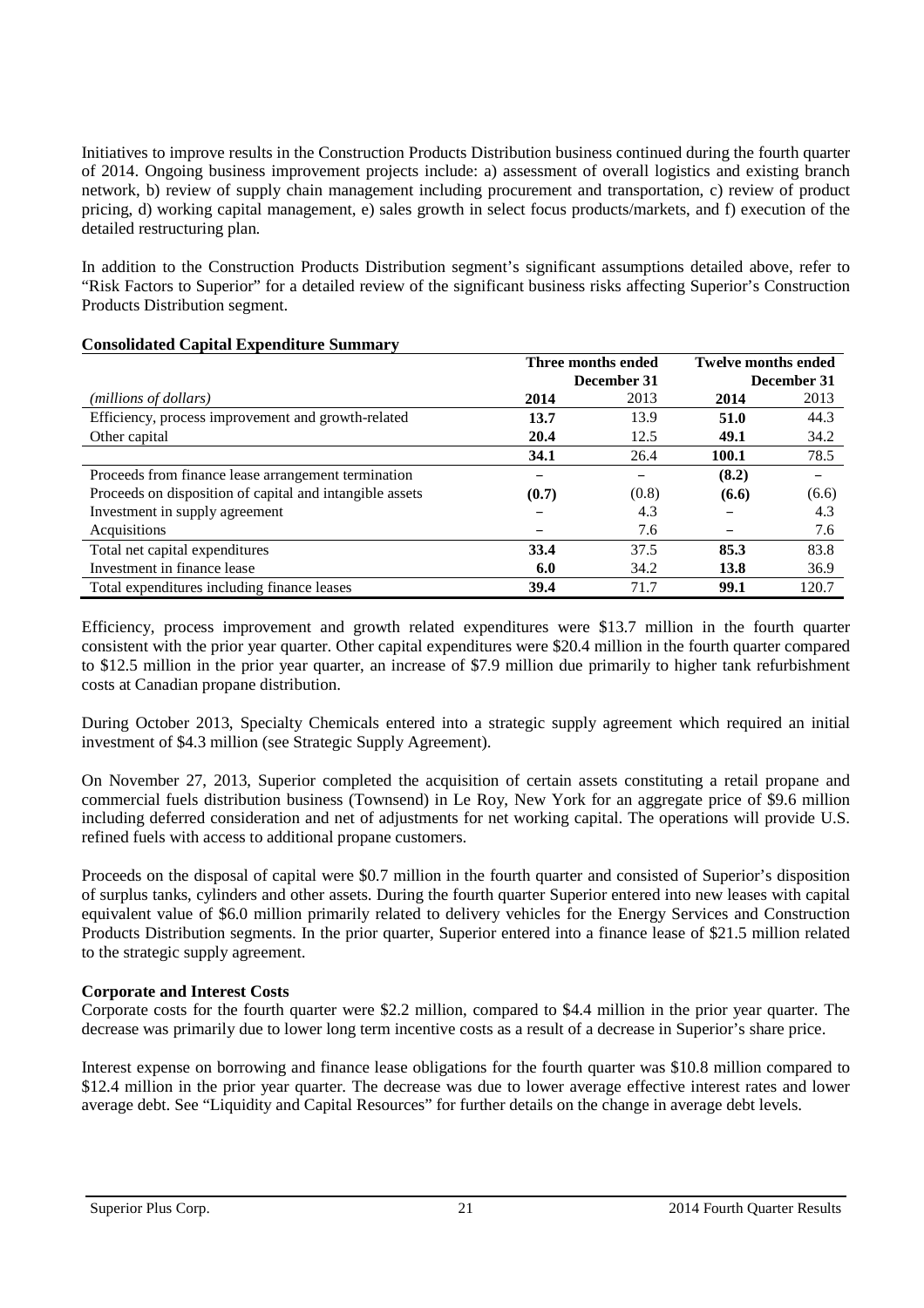Interest on Superior's convertible unsecured subordinated debentures ("Debentures" which include all series of convertible unsecured subordinated debentures) for the fourth quarter was \$6.2 million and consistent with the prior year quarter of \$6.3 million.

#### **Non-GAAP Restructuring Costs**

Superior's restructuring costs have been categorized together and excluded from segmented results. Below is a table summarizing these costs:

|                                                  | Three months ended |             | <b>Twelve months ended</b> |      |
|--------------------------------------------------|--------------------|-------------|----------------------------|------|
|                                                  |                    | December 31 | December 31                |      |
| (millions of dollars)                            | 2014               | 2013        | 2014                       | 2013 |
| Severance costs                                  | 0.2                | 5.1         | 5.4                        | 5.7  |
| Branch closure costs and lease termination costs |                    | 4.2         | <b>2.0</b>                 | 4.7  |
| Consulting costs                                 |                    | 1.3         | 3.9                        | 1.3  |
| Inventory write-downs                            |                    | 3.6         |                            | 3.6  |
| Total restructuring costs                        | 0.2                | 14.2        | 11.3                       | 15.3 |

Restructuring costs incurred during the fourth quarter of 2014 and 2013 consists of both costs included and excluded from the restructuring provision. During the fourth quarter 2014, Superior recognized restructuring costs of \$0.2 million, which were not recognized under the restructuring provision. During the fourth quarter 2013, Superior recognized restructuring costs of \$14.2 million, of which, only \$9.0 million was recognized under the restructuring provision. Total restructuring costs incurred during 2013 and 2014 in order to complete the restructuring projects was \$26.6 million, higher than the range provided in Superior's first-quarter MD&A of \$22 million to \$25 million due to higher than expected facility termination costs.

#### **Income Taxes**

Total income tax recovery for the fourth quarter was \$2.0 million and consists of \$0.4 million in cash income tax expense and \$2.4 million in deferred income tax recovery, compared to a total income tax recovery of \$7.2 million in the prior year quarter, which consisted of \$0.2 million in cash income tax recovery and a \$7.0 million deferred income tax recovery.

Cash income tax expense for the fourth quarter was \$0.4 million and consisted of income tax expense in the U.S. of \$0.4 million (2013 Q4 - \$0.2 million of U.S. cash tax recovery). Deferred income tax recovery for the fourth quarter was \$2.4 million (2013 Q4 - \$7.0 million deferred income tax recovery), resulting in a corresponding net deferred income tax asset of \$276.1 million as at December 31, 2014. The decrease in deferred income tax recovery was due to higher net earnings in the fourth quarter of 2014 and decreased impact from permanent items.

# **CRA Income Tax Update**

As previously disclosed, On April 2, 2013, Superior received, from the CRA, Notices of Reassessment for Superior's 2009 and 2010 taxation years reflecting the CRA's intent to challenge the tax consequences of the Conversion. Subsequently on November 7, 2014, Superior received the Notice of Reassessment for the 2011 to 2013 taxation years. The CRA's position is based on the acquisition of control rules and the general anti-avoidance rules in the Income Tax Act (Canada).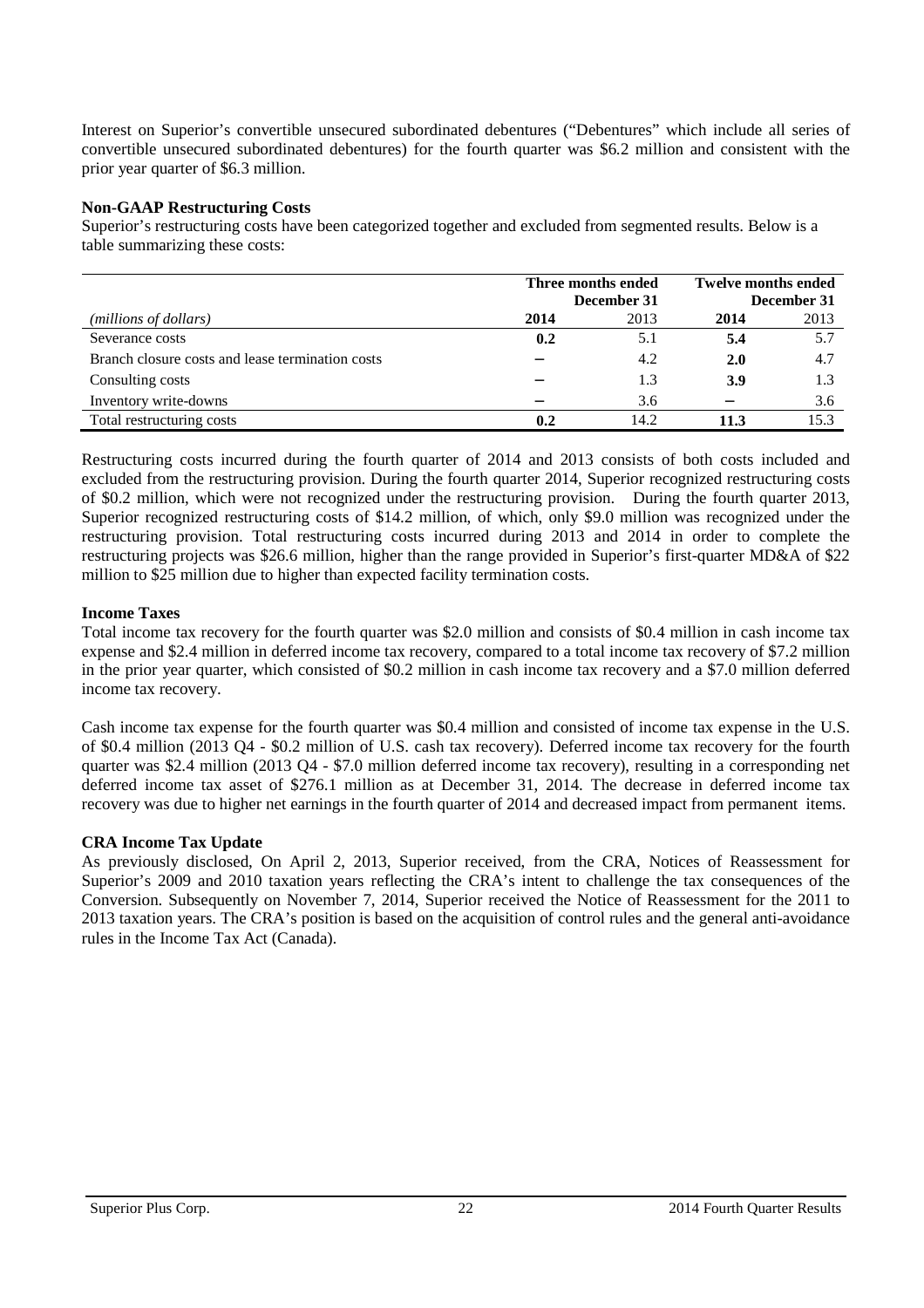The table below summarizes Superior's estimated tax liabilities and payment requirements associated with the received and anticipated Notices of Reassessment. Upon receipt of the Notices of Reassessment, 50% of the taxes payable pursuant to such Notice of Reassessment, must be remitted to the CRA.

|                      |                       | 50% of the Taxes    |                    |
|----------------------|-----------------------|---------------------|--------------------|
| <b>Taxation Year</b> | Taxes Payable (1)(2)  | Payable $^{(1)(2)}$ | Month/year payable |
| 2009/2010            | \$13.0                | \$6.5               | April 2013         |
| 2011                 | $$10.0^{(3)}$         | \$5.0               | February 2015      |
| 2012                 | \$10.0 <sup>(3)</sup> | \$5.0               | February 2015      |
| 2013                 | \$10.0 <sup>(3)</sup> | \$5.0               | February 2015      |
| 2014                 | \$20.0 <sup>(3)</sup> | \$10.0              | 2015               |
| 2015                 | \$20.0 <sup>(3)</sup> | \$10.0              | 2016               |
| <b>Total</b>         | \$83.0                | \$41.5              |                    |

 $^{(1)}$  In millions of dollars.

(2) Includes estimated interest and penalties.

<sup>(3)</sup> Estimated based on Superior's previously filed tax returns, 2014 financial results and the midpoint of Superior's 2015 outlook.

On May 8, 2013 and August 7, 2013, respectively, Superior filed a Notice of Objection and a Notice of Appeal with respect to the Notice of Reassessments received on April 2, 2013. On February 4, 2015 Superior filed a Notice of Objection with respect to the Notice of Reassessments received on November 7, 2014. Superior anticipates that if the case proceeds in the Tax Court of Canada, the case could be heard in late 2015, with a decision rendered six to twelve months after completion of the court hearings. If a decision of the Tax Court of Canada were to be appealed, the appeal process could reasonably be expected to take an additional two years. If Superior receives a positive decision then any taxes, interest and penalties paid to the CRA will be refunded plus interest and if Superior is unsuccessful then any remaining taxes payable plus interest and penalties will have to be remitted.

Superior remains confident in the appropriateness of its tax filing position and the expected tax consequences of the Conversion and intends to vigorously defend such position and intends to file its future tax returns on a basis consistent with its view of the outcome of the Conversion.

Interim tax payments made by Superior will be recorded to the balance sheet and will not materially impact either adjusted operating cash flow or net earnings.

Based on the midpoint of Superior's 2015 financial outlooks of AOCF per share of \$1.95, if the tax pools from the Conversion were not available to Superior, the impact would be an increase to cash income taxes of approximately \$20.0 million or \$0.15 per share for 2015. As previously stated, Superior intends to file its future income tax returns on a basis consistent with its view of the outcome of the Conversion.

# **Financial Outlook**

Superior achieved adjusted operating cash flow per share for 2014 of \$1.89 (before restructuring costs), within the 2014 financial outlook range provided in its third-quarter MD&A. See the detailed discussion on each segment for a breakdown of the results achieved.

Superior's 2015 financial outlook of AOCF per share of \$1.80 to \$2.10 is consistent with the financial outlook provided at the end of the third quarter of 2014. Superior sees its 2015 financial results as modestly higher to consistent with its 2014 financial results as ongoing operational and financial improvements in the Energy Services and CPD businesses will be largely offset by the absence of record or near record cold temperatures experienced in 2014, higher interest costs associated with the issuance of high-yield term debt and the impact of lower crude oil prices on certain customer segments. Specialty Chemicals results in 2015 are anticipated to be consistent with 2014.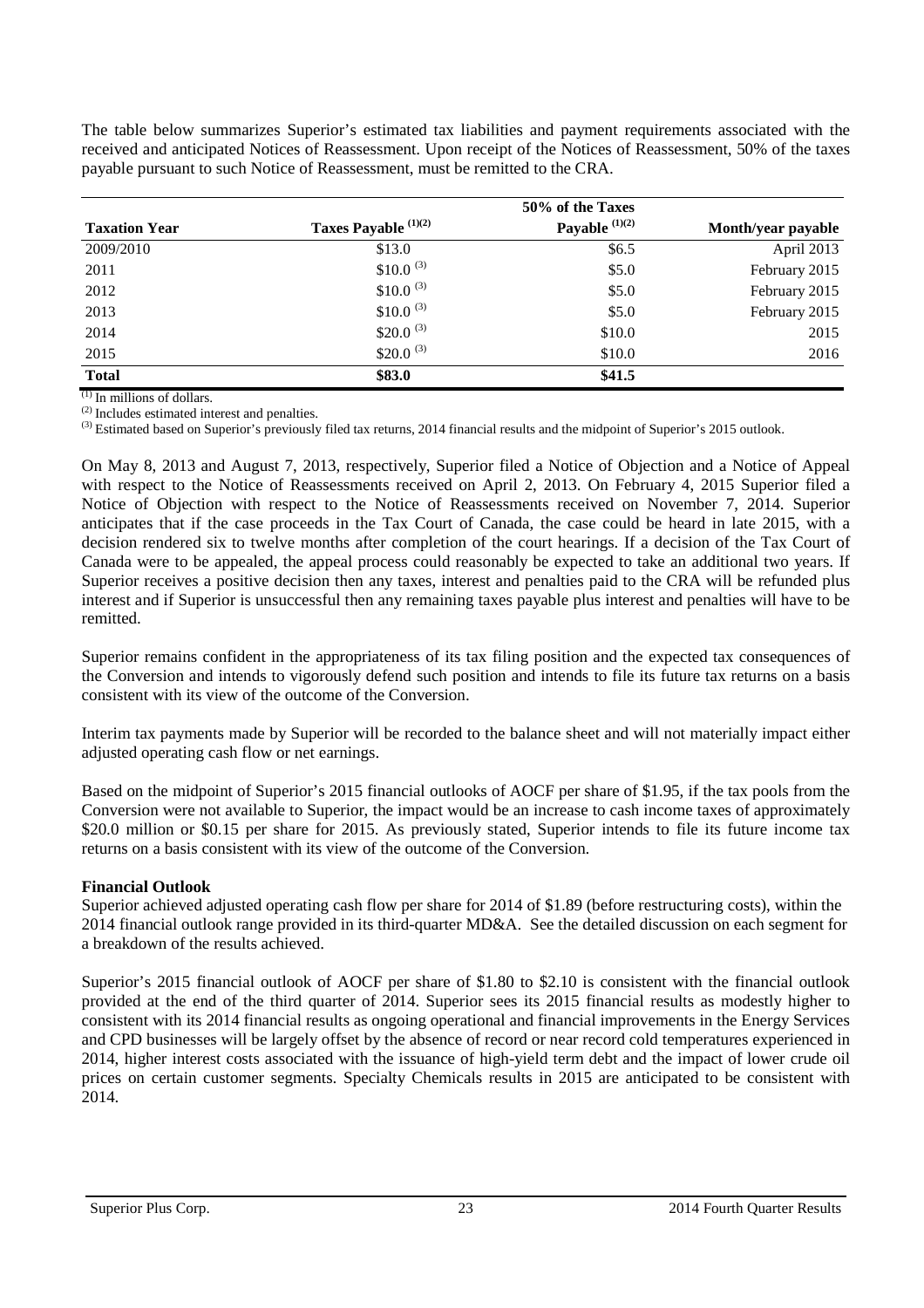In addition to the operating results of Superior's three operating segments, significant assumptions underlying Superior's 2015 outlooks are:

- Economic growth in Canada will be similar to 2014 while economic growth in the U.S. will increase modestly in 2015;
- Superior will continue to attract capital and obtain financing on acceptable terms;
- Superior's estimated total debt to EBITDA ratio is based on maintenance and growth-related expenditures of \$74.0 million in 2015 and working capital funding requirements which do not contemplate any significant commodity price changes;
- The foreign currency exchange rate between the Canadian dollar and US dollar will average 0.80 in 2015 on all unhedged foreign currency transactions;
- Financial and physical counterparties will fulfil their obligations to Superior;
- Regulatory authorities will not impose any new regulations adversely affecting Superior;
- Superior's average interest rate on floating-rate debt will remain consistent with 2014; and
- Canadian and U.S.-based cash taxes will be minimal for 2015 based on existing statutory income tax rates and Superior's ongoing ability to use available tax basis.

# *Energy Services*

- Average weather across Canada and the Northeast U.S, as measured by degree days, for 2015 is anticipated to be consistent with the 5-year average period;
- Total propane and U.S. refined fuels-related sales volumes are expected to decrease modestly in 2015 due primarily to lower oilfield customer demand related to the decline in the price of oil and lower residential volumes as weather is expected to be consistent with the five-year average, partially offset by customer growth initiatives and retention programs;
- Wholesale propane and U.S. refined fuels-related prices are not anticipated to significantly affect demand for propane and refined fuels and related services;
- Supply portfolio management gross profit for 2015 is expected to be consistent with 2014;
- Fixed-price energy services results for 2015 are expected to increase from 2014 due to assumptions weather will be consistent with the five-year average, and the absence of market challenges experienced during the first quarter of 2014; and
- Operating costs are expected to decrease in 2015 from 2014 due to improvements in operational efficiencies from the completion of restructuring activities.

# *Specialty Chemicals*

- Sodium chlorate contribution will decrease from 2014 due to higher electricity and plant operating costs, and modestly lower sales volumes;
- Chloralkali contribution will increase from 2014 due to higher sales volumes associated with the completion of the Port Edwards and Saskatoon HCl burner expansions. Sales volumes of caustic soda, potassium caustic and hydrochloric acid are anticipated to be modestly higher than in 2014 with sales prices consistent to modestly higher than in 2014. Supply and demand fundamentals in the chloralkali markets in which Superior operates are anticipated to remain similar to 2014 ; and
- Average plant utilization will approximate 90%-95% in 2015.

# *Construction Products Distribution*

- Revenues will increase over 2014 due to continued growth in U.S.-based GSD sales as the U.S. residential market continues to improve, higher C&I sales revenue due to improvement in the U.S. industrial construction segment, a stronger U.S. dollar, and the product expansion of drywall into ceiling-only branches. Canada revenue will grow modestly as the Canadian residential market remains challenging;
- Sales margins will increase from 2014 due to the continued focus on price management, customer profitability and procurement. Gross profit for 2015 will increase due to higher revenue and higher gross margins; and
- Operating costs as a percentage of revenue will be comparable to 2014 due to anticipated savings from restructuring efforts and other cost management activities, offset in part by investments in sales and supply chain capability and system integration costs. Operating costs will increase modestly from 2014 due to higher sales volumes and activity, partially offset by further improvements in operational efficiency related to restructuring in 2013 and 2014.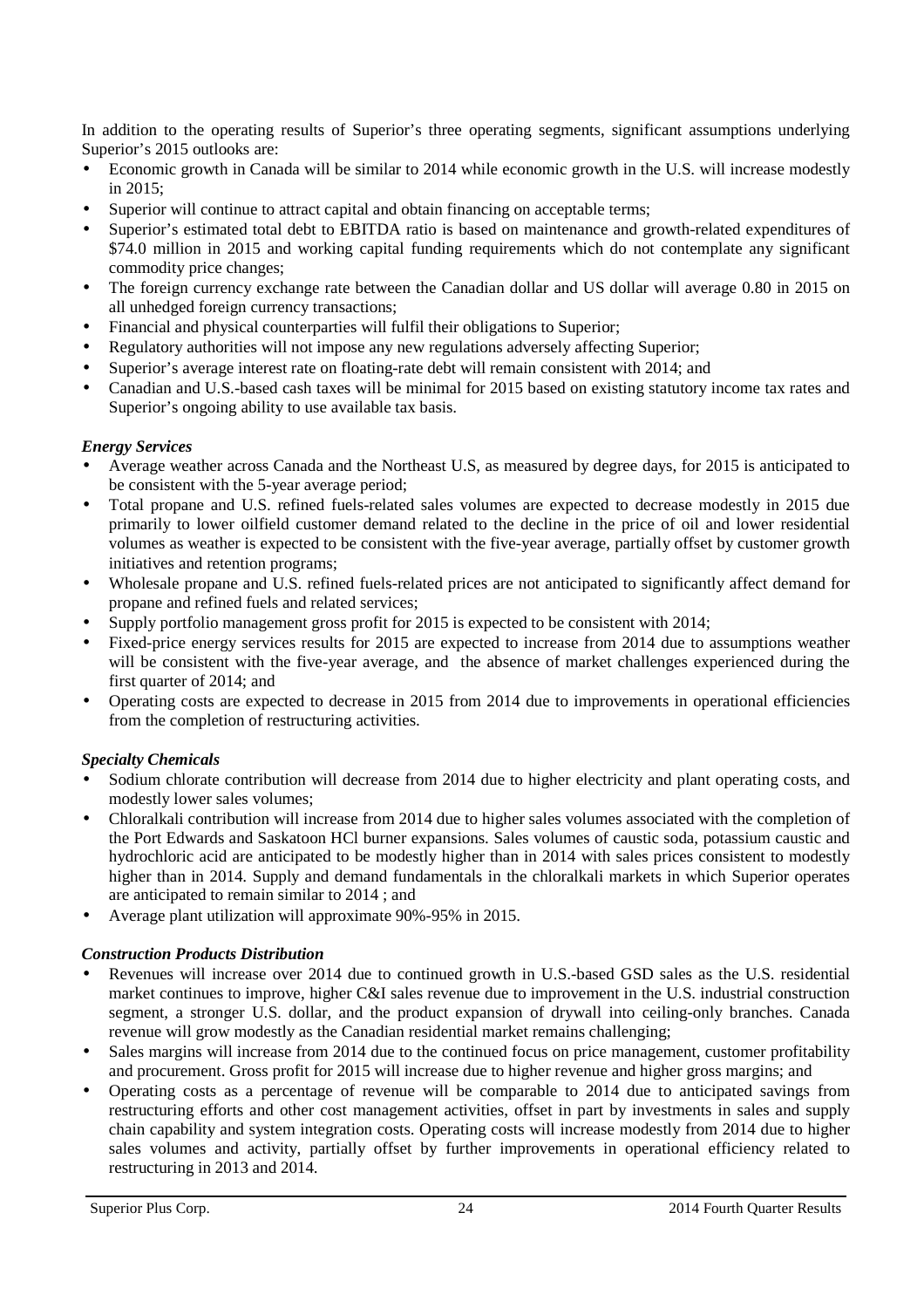# *Restructuring Charges*

• Superior has incurred a total of \$11.3 million of restructuring costs during 2014 associated with the restructuring efforts announced during the fourth quarter of 2013. Total restructuring costs incurred during 2013 and 2014 in order to complete the restructuring projects was \$26.6 million, higher than the range provided in Superior's first-quarter MD&A of \$22 million to \$25 million due to higher than expected facility termination costs. These costs are excluded from Superior's 2014 financial outlook.

Superior's anticipated debt repayment for 2015 and total debt to EBITDA leverage ratio as at December 31, 2015, based on Superior's 2015 financial outlook and year-to-date results, are detailed in the chart below.

# **Debt Management Update**

Superior remains focused on managing both its total debt and its total debt to EBITDA. Superior is currently forecasting a total debt to EBITDA ratio at December 31, 2015 of 3.0X to 3.4X which would bring Superior into its targeted leverage range of 3.0X to 3.5X. Superior's anticipated debt repayment for 2015 and total debt to EBITDA leverage ratio as at December 31, 2015, based on Superior's 2015 financial outlook is detailed in the chart below.

# **Debt Management Summary**

|                                                                                                                                                                                                                                                                                                                                          | Dollar Per    | Millions of    |
|------------------------------------------------------------------------------------------------------------------------------------------------------------------------------------------------------------------------------------------------------------------------------------------------------------------------------------------|---------------|----------------|
|                                                                                                                                                                                                                                                                                                                                          | <b>Share</b>  | <b>Dollars</b> |
| 2015 financial outlook AOCF per share – midpoint <sup>(1)</sup>                                                                                                                                                                                                                                                                          | 1.95          | 247.0          |
| Maintenance capital expenditures, net                                                                                                                                                                                                                                                                                                    | (0.36)        | (46.0)         |
| Capital lease obligation repayments                                                                                                                                                                                                                                                                                                      | (0.19)        | (24.0)         |
| Cash flow available for dividends and debt repayment before growth capital                                                                                                                                                                                                                                                               | 1.40          | 177.0          |
| Growth capital expenditures                                                                                                                                                                                                                                                                                                              | (0.22)        | (28.0)         |
| Tax payments to CRA (50%)                                                                                                                                                                                                                                                                                                                | (0.20)        | (25.0)         |
| Estimated 2015 free cash flow available for dividend and debt repayment                                                                                                                                                                                                                                                                  | 0.98          | 124.0          |
| Conversion of 7.50% convertible debentures to equity-callable October 31, 2015                                                                                                                                                                                                                                                           | 0.59          | 75.0           |
| Dividends                                                                                                                                                                                                                                                                                                                                | (0.72)        | (92.0)         |
| Total estimated reduction in debt                                                                                                                                                                                                                                                                                                        | 0.85          | 107.0          |
| Estimated total debt to EBTIDA as at December 31, 2015                                                                                                                                                                                                                                                                                   | $3.0X - 3.4X$ | $3.0X - 3.4X$  |
|                                                                                                                                                                                                                                                                                                                                          |               |                |
| Dividends                                                                                                                                                                                                                                                                                                                                | 0.72          | 92.0           |
| Calculated payout ratio after all capital (excluding tax payments to CRA)                                                                                                                                                                                                                                                                | 61%           | 61%            |
| $\pi$ $\pi$<br>$\mathbf{1}$ $\mathbf{1}$ $\mathbf{0}$ $\mathbf{1}$ $\mathbf{1}$ $\mathbf{1}$ $\mathbf{1}$ $\mathbf{0}$ $\mathbf{1}$ $\mathbf{1}$ $\mathbf{1}$ $\mathbf{1}$ $\mathbf{1}$ $\mathbf{1}$ $\mathbf{1}$ $\mathbf{1}$ $\mathbf{1}$ $\mathbf{1}$ $\mathbf{1}$ $\mathbf{1}$ $\mathbf{1}$<br>$\sim$ 1 $\sim$ $\sim$<br>$1 + 1$ $2$ |               |                |

 $<sup>(1)</sup>$  See "Financial Outlook" for additional details including assumptions, definitions and risk factors.</sup>

In addition to Superior's significant assumptions detailed above, refer to "Risk Factors to Superior" for a detailed review of Superior's significant business risks.

# **Liquidity and Capital Resources**

Superior's revolving syndicated bank facility (Credit Facility), term loans and finance lease obligations (collectively Borrowing) before deferred financing fees totaled \$533.2 million as at December 31, 2014, a decrease of \$45.5 million from December 31, 2013. The decrease in Borrowing was primarily due to lower net working capital requirements associated with the exit of the heating season and cash flow from operating activities offset in part by capital expenditures and dividend payments.

On June 20, 2014, and November 26, 2014, Superior extended the maturity date of its Credit Facility to June 27, 2018. Financial covenant ratios were unchanged with a consolidated secured debt to consolidated EBITDA ratio and a consolidated debt to consolidated EBITDA ratio of 3.0x and 5.0x, respectively. Superior maintains the flexibility to expand the facility up to \$750.0 million. See "Summary of Cash Flow" for details on Superior's sources and uses of cash.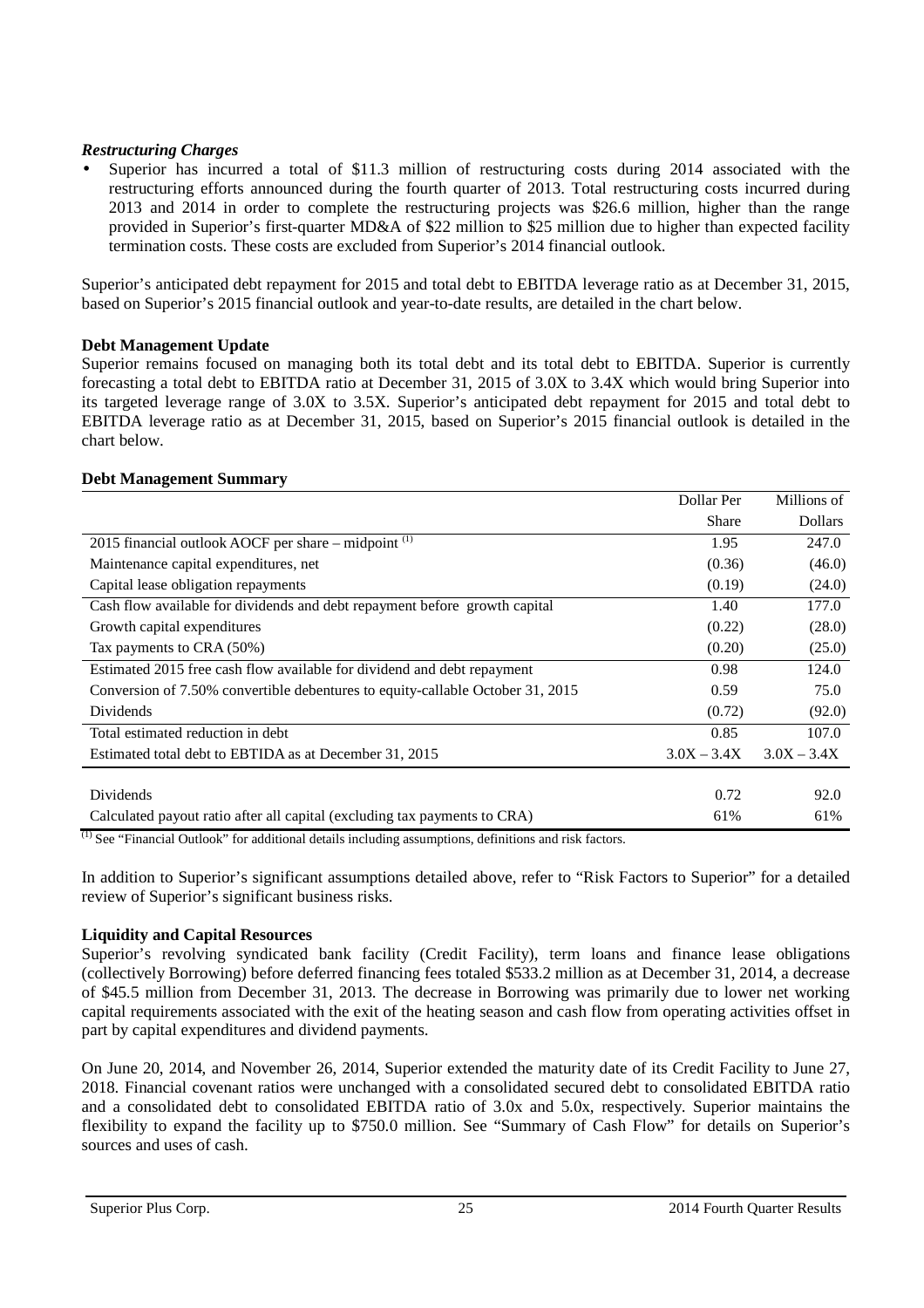On December 9, 2014, Superior completed an offering of \$200.0 million 6.50% senior unsecured notes (the "Senior Notes"). The Senior Notes were issued at Par value and mature on December 9, 2021. The Senior Notes contain certain early redemption options under which Superior has the option to redeem all or a portion of the Senior Notes at various redemption prices, which include the principal amount plus accrued and unpaid interest, if any, to the application redemption date. Interest is payable semi-annually on June 9 and December 9, commencing June 9, 2015.

As at December 31, 2014, Debentures (before deferred issuance fees and discount values) issued by Superior totaled \$494.2 million which was \$0.3 million lower than the balance as at December 31, 2013 due to the conversion of \$0.3 million of 7.50% convertible debentures into common shares. See Note 15 to the unaudited condensed consolidated financial statements for additional details on Superior's Debentures.

As at December 31, 2014, approximately \$321.5 million was available under the Credit Facility, which Superior considers sufficient to meet its expected net working capital, capital expenditure and refinancing requirements during 2015.

Consolidated net working capital was \$264.8 million as at December 31, 2014, a decrease of \$28.3 million from \$293.1 million as at December 31, 2013. The decrease was primarily due to the decline in net working capital requirements at Energy Services related to lower commodity prices, offset in part by higher net working capital requirements at Construction Products Distribution associated with increased accounts receivable from the pickup in construction activity. Superior's net working capital requirements are financed from its Credit Facility.

As at December 31, 2014, when calculated in accordance with the Credit Facility, the consolidated secured debt to compliance EBITDA ratio was 1.2:1 (December 31, 2013 – 2.2:1) and the consolidated debt to compliance EBITDA ratio was 1.9:1 (December 31, 2013 – 2.2:1). For both of these covenants, Debentures are excluded. These ratios are within the requirements of Superior's debt covenants. In accordance with the Credit Facility, Superior must maintain a consolidated secured debt to compliance EBITDA ratio of not more than 3.0:1 and not more than 3.5:1 as a result of acquisitions.

In addition, Superior must maintain a consolidated debt to compliance EBITDA ratio of not more than 5.0 to 1.0, excluding Debentures. As at December 31, 2014, Superior's total debt to compliance EBITDA ratio was 3.6 to 1.0, and 3.5 to 1.0 on a before restructuring cost basis. Also, Superior is subject to several distribution tests and the most restrictive stipulates that Distributions (including Debenture holders and related payments) cannot exceed compliance EBITDA less cash income taxes, plus \$35.0 million on a trailing 12-month rolling basis. On a 12 month rolling basis as at December 31, 2014, Superior's available distribution amount was \$130.0 million under the above noted distribution test.

As of December 31, 2014, US\$30 million of U.S. Notes, issued October 29, 2003 by way of private placement, were outstanding. On March 30, 2010, certain financial covenant ratios of the U.S. Note Agreement were amended to make them consistent with the financial covenant ratios under its amended Credit Facility other than the exclusion of any obligations owing under an accounts receivable securitization program from the calculation of consolidated secured debt for purposes of the consolidated secured debt to compliance EBITDA ratio calculation.

On June 27, 2014, Standard & Poor's confirmed Superior and Superior LP's long-term corporate credit rating of BB and the senior secured debt rating of BBB-. The outlook rating for Superior remains stable. On June 27, 2014, Dominion Bond Rating Service confirmed Superior LP's senior secured rating of BB (high) and Superior LP's senior unsecured rating of BB (low). The trend for both ratings is stable.

As at December 31, 2014, Superior had an estimated defined benefit pension solvency deficiency of approximately \$12.3 million (December 31, 2013 – \$12.8 million deficiency) and a going-concern surplus of approximately \$22.6 million (December 31, 2013 – \$11.5 million surplus). Funding requirements required by applicable pension legislation are based on going concern and solvency actuarial assumptions. These assumptions differ from the going concern actuarial assumptions used in Superior's financial statements. Superior has sufficient liquidity through its Credit Facility and anticipated future operating cash flow to fund this deficiency over the prescribed period.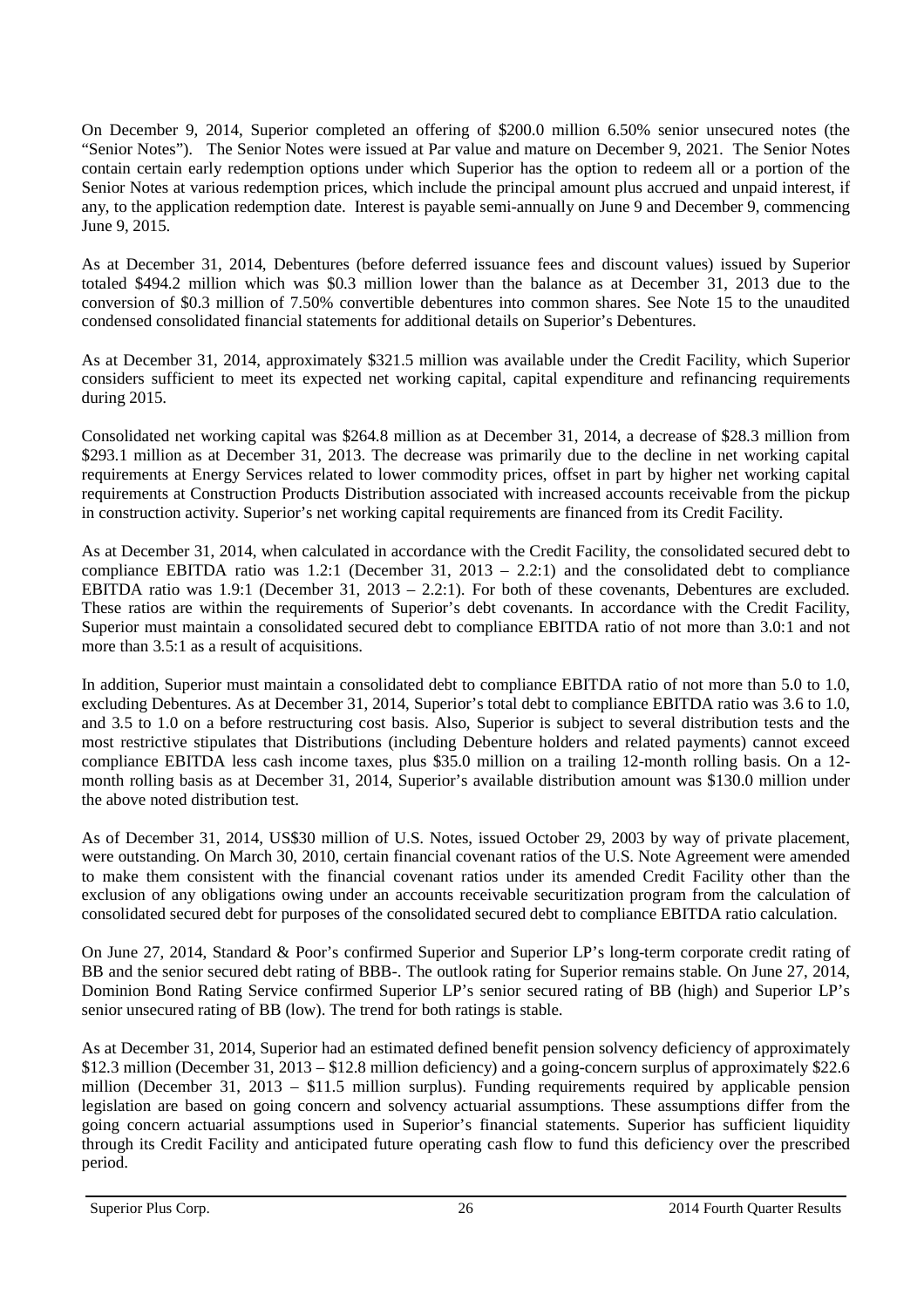In the normal course of business, Superior is subject to lawsuits and claims. Superior believes the resolution of these matters will not have a material adverse effect, individually or in the aggregate, on Superior's liquidity, consolidated financial position or results of operations. Superior records costs as they are incurred or when they become determinable.

#### **Shareholders' Capital**

The weighted average number of common shares issued and outstanding during the fourth quarter was 126.2 million shares, consistent with prior year quarter.

As at February 19, 2015, December 31, 2014 and December 31, 2013, the following common shares and securities convertible into common shares were issued and outstanding:

|                                              |                   | <b>February 19, 2015</b> |                   | December 31, 2014 |                   | December 31, 2013 |
|----------------------------------------------|-------------------|--------------------------|-------------------|-------------------|-------------------|-------------------|
|                                              | Convertible       |                          | Convertible       |                   | Convertible       |                   |
| (millions)                                   | <b>Securities</b> | <b>Shares</b>            | <b>Securities</b> | <b>Shares</b>     | <b>Securities</b> | <b>Shares</b>     |
| Common shares outstanding                    |                   | 126.2                    |                   | 126.2             |                   | 126.2             |
| 5.75% Debentures <sup><math>(1)</math></sup> | \$172.5           | 9.1                      | \$172.5           | 9.1               | \$172.5           | 9.1               |
| 6.00% Debentures <sup><math>(2)</math></sup> | \$150.0           | 9.9                      | \$150.0           | 9.9               | \$150.0           | 9.9               |
| 7.50% Debentures $^{(3)}$                    | \$74.7            | 6.6                      | \$74.7            | 6.6               | \$75.0            | 6.6               |
| $6.00\%$ Debentures <sup>(4)</sup>           | \$97.0            | 5.8                      | \$97.0            | 5.8               | \$97.0            | 5.8               |
| Shares outstanding and issuable upon         |                   |                          |                   |                   |                   |                   |
| conversion of Debentures                     |                   | 157.6                    |                   | 157.6             |                   | 157.6             |

 $(1)$  Convertible at \$19.00 per share.

 $(2)$  Convertible at \$15.10 per share.

 $^{(3)}$  Convertible at \$11.35 per share.  $^{(4)}$  Convertible at \$16.75 per share.

#### **Dividends Paid to Shareholders**

Dividends paid to Superior's shareholders depend on its cash flow from operating activities with consideration for Superior's changes in working capital requirements, investing activities and financing activities. See "Summary of Adjusted Operating Cash Flow" and "Summary of Cash Flow" for additional details.

On October 30, 2014, Superior announced the monthly dividend will be increased by 20% to \$0.06 per share or \$0.72 per share on an annualized basis from the current dividend of \$0.05 or \$0.60 per share on an annualized basis. Dividends paid to shareholders for 2014 were \$77.0 million (before DRIP proceeds of \$nil) or \$0.62 per share compared to \$73.7 million (before DRIP proceeds of \$4.9 million) or \$0.60 per share in 2013. Dividends paid to shareholders increased by \$3.3 million due primarily to the higher dividend and a higher number of shares outstanding associated with the equity offering completed on March 27, 2013. See "Debt Management Update" for further details. Dividends to shareholders are declared at the discretion of Superior's Board of Directors.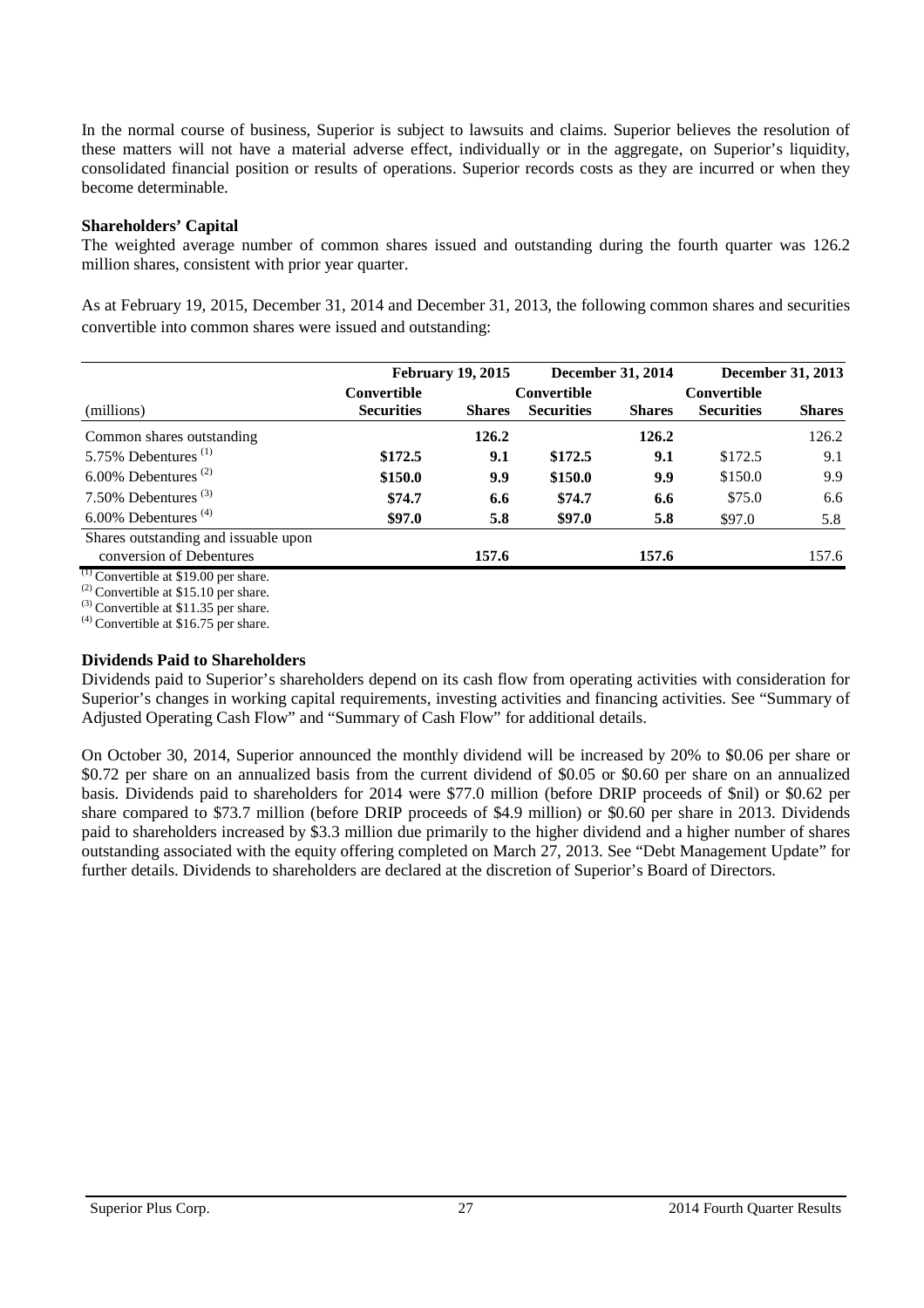Superior's primary sources and uses of cash are detailed below:

#### **Summary of Cash Flow** (1)

|                                                                     | Three months ended<br>December 31 |                   | <b>Twelve months ended</b><br>December 31 |                          |
|---------------------------------------------------------------------|-----------------------------------|-------------------|-------------------------------------------|--------------------------|
|                                                                     |                                   |                   |                                           |                          |
| (millions of dollars)                                               | 2014                              | 2013              | 2014                                      | 2013                     |
| Cash flow from (used in) operating activities                       | 28.8                              | (27.7)            | 237.8                                     | 185.3                    |
| Investing activities $(2)$ :                                        |                                   |                   |                                           |                          |
| Purchase of property, plant and equipment                           | (34.1)                            | (26.4)            | (100.1)                                   | (78.5)                   |
| Proceeds from finance lease arrangement termination                 |                                   |                   | 8.2                                       |                          |
| Proceeds on disposal of property, plant and equipment and           | 0.7                               | 0.8               | 6.6                                       | 6.6                      |
| intangible assets                                                   |                                   |                   |                                           |                          |
| Investment in supply agreement                                      |                                   | (4.3)             |                                           | (4.3)                    |
| Acquisitions                                                        |                                   | (7.6)             |                                           | (7.6)                    |
| Cash flow used in investing activities                              | (33.4)                            | (37.5)            | (85.3)                                    | (83.8)                   |
| Financing activities:                                               |                                   |                   |                                           |                          |
| Net (repayment) proceeds of revolving term bank                     |                                   |                   |                                           |                          |
| credits and other debt                                              | (145.9)                           | 270.5             | (223.1)                                   | 87.4                     |
| Proceeds from issuance of 6.50% senior unsecured notes              | 200.0                             |                   | 200.0                                     |                          |
| Issuance costs incurred for 6.50% senior unsecured notes            | (4.4)                             | $\equiv$          | (4.4)                                     | $\overline{\phantom{0}}$ |
| Repayment of senior secured notes                                   | (33.4)                            | (34.0)            | (33.4)                                    | (34.0)                   |
| Repayment of finance lease obligations                              | (5.5)                             | (3.8)             | (20.4)                                    | (15.9)                   |
| Redemption of senior unsecured debentures                           |                                   | (150.0)           | —                                         | (150.0)                  |
| Redemption premium on senior unsecured debentures                   |                                   | (6.2)             |                                           | (6.2)                    |
| Redemption of 5.85% convertible debentures                          |                                   |                   |                                           | (75.0)                   |
| Redemption of 7.50% convertible debentures                          |                                   |                   |                                           | (68.9)                   |
| Proceeds from issuance of 6.00% convertible debentures              |                                   |                   |                                           | 97.0                     |
| Issuance costs incurred of 6.00% convertible debentures             |                                   |                   |                                           | (3.8)                    |
| Proceeds from issuance of common shares                             |                                   |                   |                                           | 143.9                    |
| Issuance costs of common shares                                     |                                   |                   |                                           | (6.3)                    |
| Proceeds from the Dividend Reinvestment Plan                        |                                   |                   |                                           | 4.9                      |
| Dividends paid to shareholders                                      | (20.2)                            | (18.9)            | (77.0)                                    | (73.7)                   |
| Cash flow (used in) from financing activities                       | (9.4)                             | $\overline{57.6}$ | (158.3)                                   | (100.6)                  |
| Net (decrease) increase in cash and cash equivalents                | (14.0)                            | (7.6)             | 9.4                                       | 0.9                      |
| Cash and cash equivalents, beginning of period                      | 16.7                              | 16.1              | 8.3                                       | 7.6                      |
| Effect of translation of foreign currency-denominated cash and cash |                                   |                   |                                           |                          |
| equivalents                                                         | 0.4                               | (0.2)             | 0.6                                       | (0.2)                    |
| Cash and cash equivalents, end of period                            | $\overline{3.1}$                  | 8.3               | $\overline{18.3}$                         | 8.3                      |

<sup>(1)</sup> See the consolidated statement of cash flow for additional details.

(2) See "Consolidated Capital Expenditure Summary" for additional details.

# **Financial Instruments – Risk Management**

Derivative and non-financial derivatives are used by Superior to manage its exposure to fluctuations in foreign currency exchange rates, interest rates, share-based compensation and commodity prices. Superior assesses the inherent risks of these instruments by grouping derivative and non-financial derivatives related to the exposures these instruments mitigate. Superior's policy is not to use derivative or non-financial derivative instruments for speculative purposes. Superior does not formally designate its derivatives as hedges and, as a result, Superior does not apply hedge accounting and is required to designate its derivatives and non-financial derivatives as held for trading. Refer to Superior's 2014 Annual MD&A for further details on financial instrument risk management.

As at February 19, 2015, Superior had hedged approximately 97% of its estimated U.S. dollar exposure for 2015, and due to the hedge position, a change in the Canadian to U.S, dollar exchange rate for 2015 would not have a material impact to Superior. A summary of Superior's U.S. dollar forward contracts for 2015 and beyond is provided in the table below.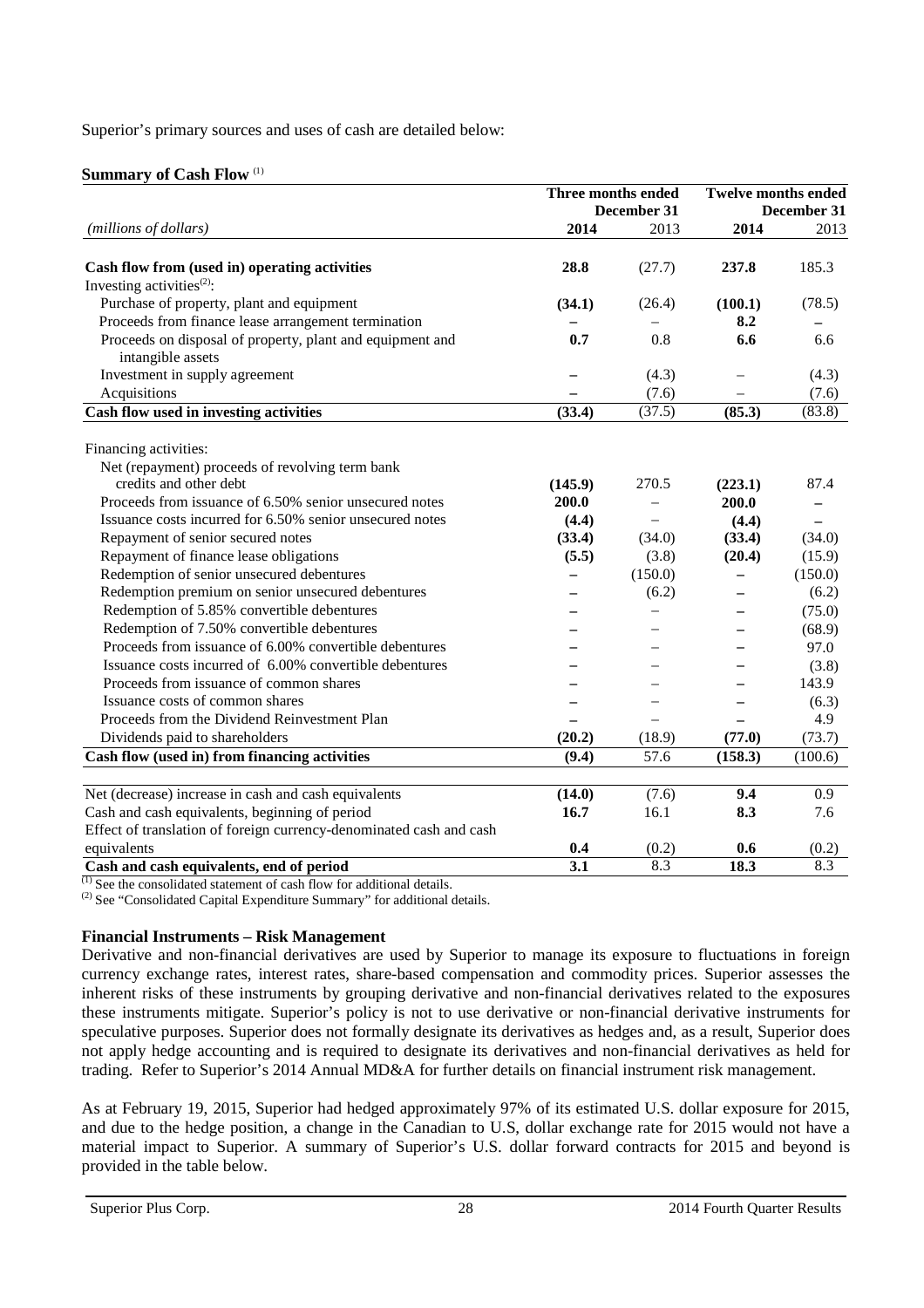|                                                   |       |       |      |      |      | 2020 and          |              |
|---------------------------------------------------|-------|-------|------|------|------|-------------------|--------------|
| (US\$ millions except exchange rates)             | 2015  | 2016  | 2017 | 2018 | 2019 | <b>Thereafter</b> | <b>Total</b> |
| Energy Services – US\$ forward sales              | 26.0  |       |      |      |      |                   | 26.0         |
| Construction Products Distribution - US\$ forward |       |       |      |      |      |                   |              |
| sales                                             | 12.0  | 12.0  |      |      |      |                   | 24.0         |
| Specialty Chemicals – US\$ forward sales          | 148.0 | 101.4 | 51.0 |      |      |                   | 300.4        |
| Corporate – US\$ forward purchases                |       |       |      |      |      |                   |              |
| Net US\$ forward sales                            | 186.0 | 113.4 | 51.0 |      |      |                   | 350.4        |
|                                                   |       |       |      |      |      |                   |              |
| Energy Services - Average US\$ forward sales rate | 1.01  |       |      |      |      |                   | 1.01         |
| Construction Products Distribution – Average US\$ |       |       |      |      |      |                   |              |
| forward sales rate                                | 1.00  | 1.03  |      |      |      |                   | 1.01         |
| Specialty Chemicals - Average US\$ forward sales  |       |       |      |      |      |                   |              |
| rate                                              | 1.02  | 1.04  | 1.04 |      |      |                   | 1.03         |
| Corporate – US\$ forward purchases rate           |       |       |      |      |      |                   |              |
| Net average external US\$/CDN\$ exchange rate     | 1.01  | 1.04  | 1.04 |      |      |                   | 1.02         |

For additional details on Superior's financial instruments, including the amount and classification of gains and losses recorded in Superior's year-end consolidated financial statements, summary of fair values, notional balances, effective rates and terms, and significant assumptions used in the calculation of the fair value of Superior's financial instruments, see Note 16 to the unaudited condensed consolidated financial statements.

# **Disclosure Controls and Procedures (DC&P) and Internal Controls Over Financial Reporting (ICFR)**

Disclosure controls and procedures are designed by or designed under the supervision of Superior's President and Chief Executive Officer (CEO) and the Executive Vice President and Chief Financial Officer (CFO) in order to provide reasonable assurance that all material information relating to Superior is communicated to them by others in the organization as it becomes known and is appropriately disclosed as required under the continuous disclosure requirements of securities legislation and regulation. In essence, these types of controls are related to the quality and timeliness of financial and non-financial information in securities filings. The CEO and CFO are assisted in this responsibility by a Disclosure Committee (DC), which is composed of senior managers of Superior. The DC has established procedures so that it becomes aware of any material information affecting Superior in order to evaluate and discuss this information and determine the appropriateness and timing of its public releases.

Internal Controls over Financial Reporting are also designed by or under the supervision of Superior's President and CEO and the Executive Vice President and CFO and effected by Superior's board of directors, management and other personnel in order to provide reasonable assurance regarding the reliability of financial reporting and the preparation of financial statements for external purposes in accordance with IFRS.

As previously disclosed in the third quarter 2014 MD&A, management discovered that certain controls in Superior's ICFR at Supply portfolio management and U.S. refined fuels were not operating as intended. The following accounting practices led to adjustments in Superior's third quarter results:

- Certain freight charges at Supply portfolio management were over accrued; and
- Certain inventory balances at U.S. refined fuels were overstated due to inaccurate inventory costing as a result of inappropriately recognizing book to physical inventory adjustments.

Based on an analysis by management, these errors were the result of the following:

- Former senior management at supply portfolio management had a lack of understanding of the key controls around freight charges within the segment. Such management did not adequately establish and enforce compliance with certain accrual related controls. Management at U.S. refined fuels also did not adequately enforce compliance with certain inventory related controls. This led to the override of inventory controls by some operational employees and a lack of focus on inventory controls in general.
- Internal controls over journal entries recognition were not operating as intended at Supply portfolio management. Staff turnover and a lack of knowledge transfer of existing controls led to over accrual of freight costs.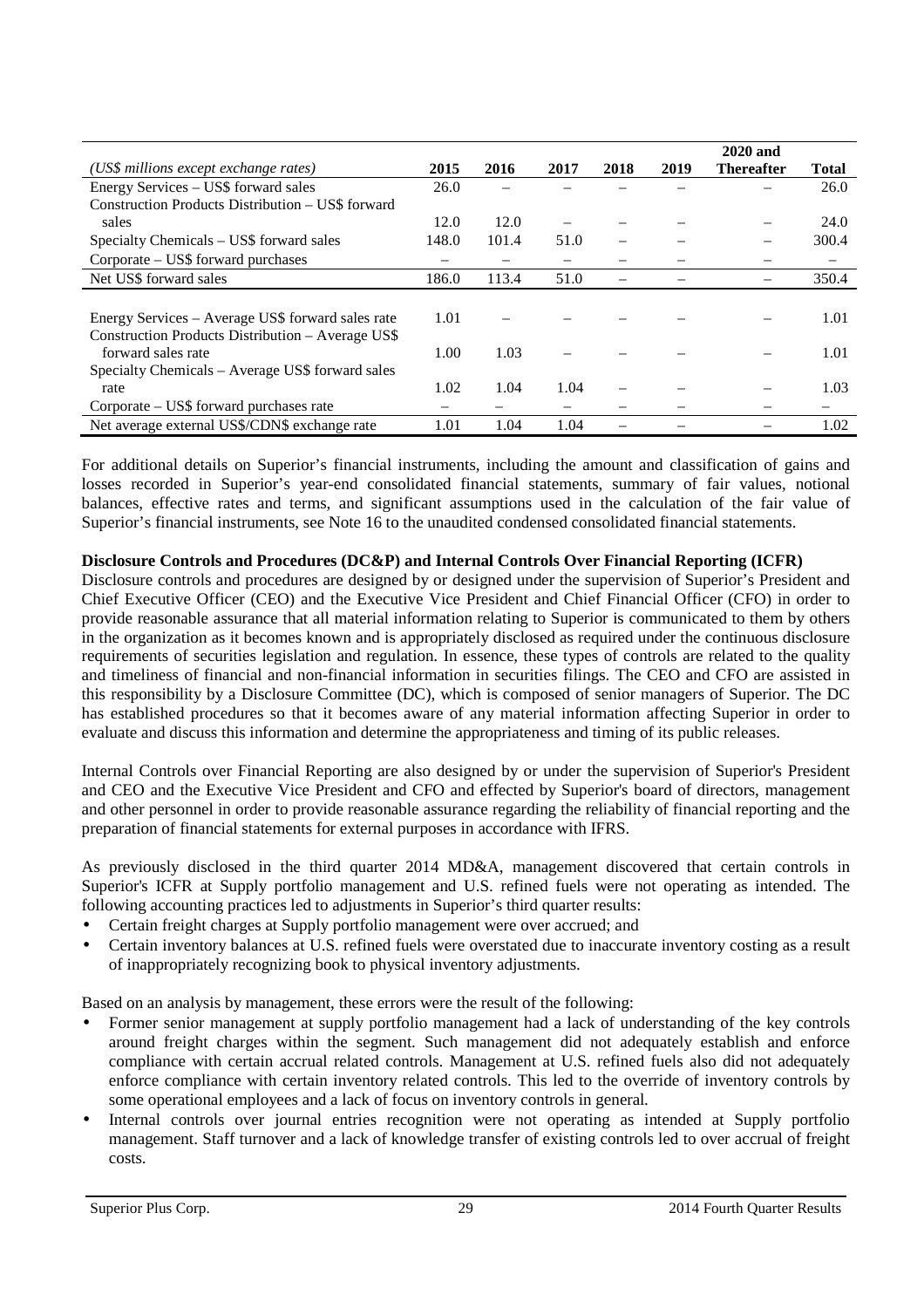Management was able to detect these issues through compensating controls within the organization. Management assessed the impact of these issues on its ICFR and concluded that there was no material weakness in the design or operation of Superior's ICFR as at December 31, 2013, nor any material weakness in the design of Superior's ICFR at September 30, 2014.

Please refer to the 2014 Annual MD&A for a summary of the financial impact of the accounting adjustments.

# *Changes in ICFR*

Since September 30, 2014 and prior to December 31, 2014, Superior implemented certain changes to its ICFR that have materially affected such ICFR. These changes were designed to strengthen corporate governance, compliance and control processes, specifically at Supply portfolio management and U.S. refined fuels to address the issues identified, and, more generally, to enhance Superior's overall compliance and control processes.

- Superior has enhanced the internal control testing function with the support of an independent third party, senior management and the audit committee. This has resulted in the standardization of the 2014 testing across the organization and should allow for a higher level of assurance for this function;
- Increasing organizational awareness and understanding of the importance of internal controls;
- Completed a formal review of all process documents and the performance of walkthroughs with the assistance of an expert third party service provider in order to evaluate and, as necessary, enhance the existing controls;
- Enhancing certain freight accrual and inventory controls; and
- Adding additional oversight and reviews, enhancing training, and hiring additional qualified personnel.

No other changes were made in Superior's internal controls over financial reporting that have materially affected, or are reasonably likely to materially affect, Superior's internal control over financial reporting in the year ended December 31, 2014.

# **Effectiveness**

The evaluation of the effectiveness of the design and operation of Superior's DC&P was conducted as at December 31, 2014 by and under the supervision of Superior's management, including the CEO and CFO. Based on this evaluation, the CEO and CFO have concluded that Superior's DC&P were effective as at December 31, 2014.

The evaluation of the effectiveness of Superior's internal controls over financial reporting was conducted as at December 31, 2014 by and under the supervision of Superior's management, including the CEO and CFO. Based on this evaluation, the CEO and CFO have concluded that Superior's internal controls over financial reporting were effective as at December 31, 2014.

# **Critical Accounting Policies and Estimates**

Superior's unaudited condensed consolidated financial statements have been prepared in accordance with IFRS. The significant accounting policies are described in the unaudited condensed consolidated financial statements for the year ended December 31, 2014. Certain of these accounting policies, as well as estimates made by management in applying such policies, are recognized as critical because they require management to make subjective or complex judgments about matters that are inherently uncertain. Our critical accounting estimates relate to the allowance for doubtful accounts, employee future benefits, future income tax assets and liabilities, the valuation of derivatives and non-financial derivatives and asset impairments and the assessment of potential asset retirement obligations.

# **Recent Accounting Pronouncements**

Certain new standards, interpretations, amendments or improvements to existing standards were issued by the IASB or the International Financial Reporting Interpretations Committee (IFRIC) that are mandatory for accounting periods beginning on January 1, 2014 or later. The affected standards that apply to Superior are as follows:

# International Accounting Standard (IAS) 32 *– Financial Instruments*: *Presentation*

The amendments to IAS 32 clarify the requirements relating to the offsetting of financial assets and financial liabilities. Specifically, the amendments clarify the meaning of "currently has a legally enforceable right of off-set"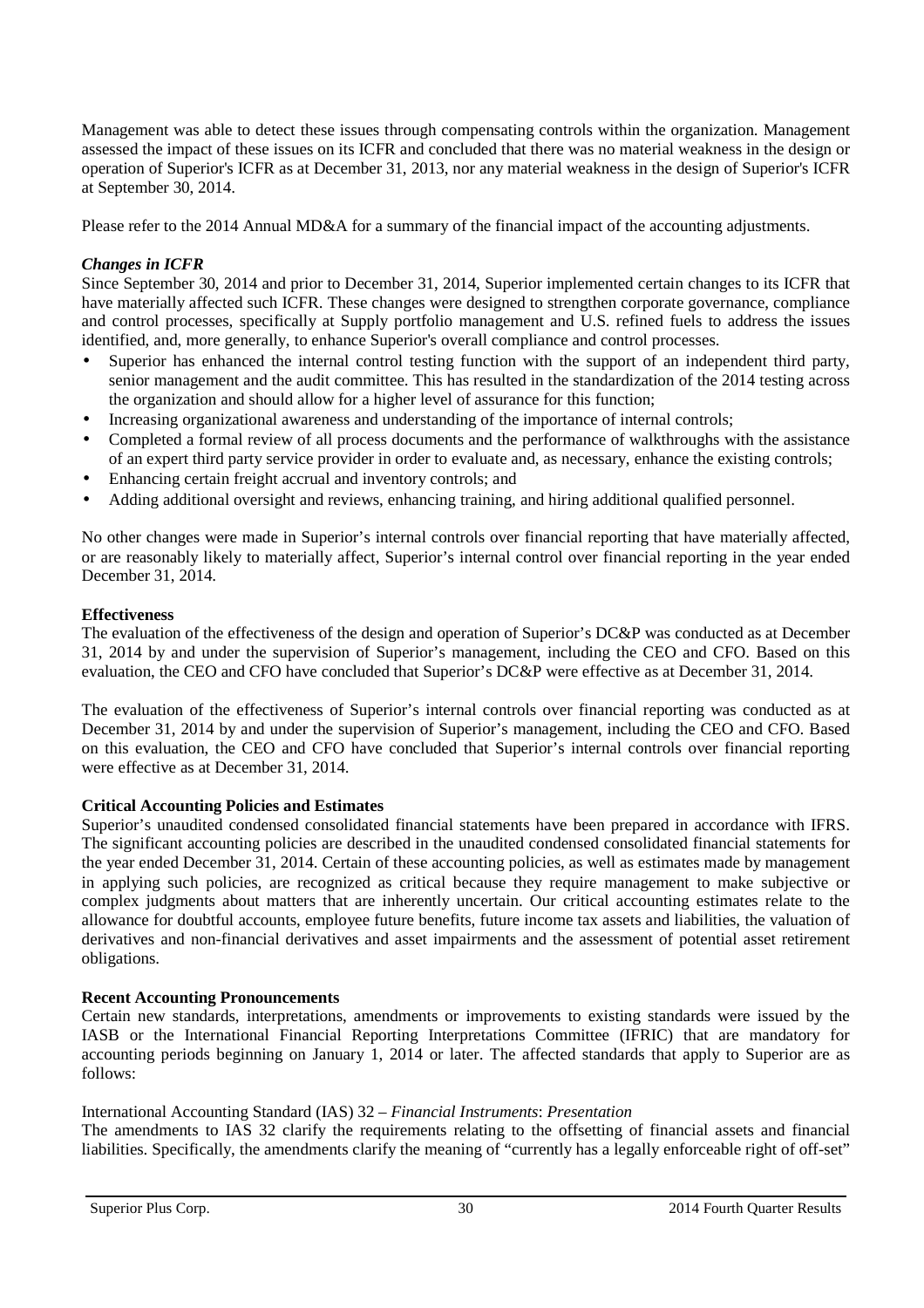and "simultaneous realization and settlement". Superior adopted the amendments on January 1, 2014, with no impact to Superior.

#### IAS 36 *– Impairment of Assets*

The IASB issued *Recoverable Amount Disclosures for Non-Financial Assets (Amendments to IAS 36)* on May 29, 2013. Superior has applied the amendments to IAS 36 for the first time in the current year. The amendments to IAS 36 remove the requirement to disclose the recoverable amount of a cash-generating unit (CGU) to which goodwill or other intangible assets with indefinite useful lives has been allocated when there has been no impairment or reversal of impairment of the related CGU. Additionally, there are disclosure requirements applicable to when the recoverable amount of an asset of a CGU is measured at fair value less costs of disposal. These new disclosure requirements include the fair value hierarchy, key assumptions and valuation techniques used. Adoption of the amendments is required retrospectively for fiscal years beginning January 1, 2014, with earlier adoption permitted. Superior adopted the amendments on January 1, 2014, with no impact to Superior.

#### IFRIC 21 *– Levies*

The interpretation was issued on May 20, 2013 and provides guidance on when to recognize a liability for a levy imposed by a government, both for levies that are accounted for in accordance with IAS 37 *- Contingent Liabilities and Contingent Assets* and those where the timing and amount of the levy are certain. The interpretation covers the accounting for outflows imposed on entities by governments (including government agencies and similar bodies) in accordance with laws and/or regulations. However, it does not include income taxes (see IAS 12 – *Income Taxes*), fines and other penalties, liabilities arising from emissions trading schemes and outflows within the scope of other standards. It also provides the following guidance on recognition of a liability to pay levies: the liability is recognized progressively if the obligating event occurs over a period of time and, if an obligation is triggered on reaching a minimum threshold, the liability is recognized when that minimum threshold is reached. This standard must be applied for accounting periods beginning on or after January 1, 2014, with retrospective application from December 31, 2012. Superior adopted the interpretation on January 1, 2014, with no impact to Superior.

#### IFRS 10 – *Consolidated Financial Statements*, IFRS 12 – *Disclosure of Interests in Other Entities* and IAS 27 – *Separate Financial Statements*

The amendments to IFRS 10 define an investment entity and require a reporting entity that meets the definition of an investment entity not to consolidate its subsidiaries but instead to measure its subsidiaries at fair value through profit or loss in its consolidated and separate financial statements. Consequently, IFRS 12 and IAS 27 were amended to introduce new disclosure requirements for investment entities. Superior adopted the amendments on January 1, 2014, with no impact to Superior.

# **New and revised IFRS standards not yet effective**

# IFRS 9 – *Financial Instruments: Classification and Measurement*

IFRS 9 was issued in November 2009 and is intended to replace IAS 39 – *Financial Instruments: Recognition and Measurement*. IFRS 9 uses a single approach to determine whether a financial asset is measured at amortized cost or fair value, replacing the multiple rules in IAS 39. The approach in IFRS 9 is based on how an entity manages its financial instruments in the context of its business model and the contractual cash flow characteristics of the financial assets. The new standard also requires a single impairment method to be used, replacing the multiple impairment methods in IAS 39. Requirements for financial liabilities were added in October 2010 and they largely carried forward existing requirements in IAS 39 except that fair value changes due to credit risk for liabilities designated at fair value through profit and loss would generally be recorded in other comprehensive income. Another revised version of IFRS 9 was issued in July 2014 to include impairment requirements for financial assets and limited amendments to the classification and measurement requirements by introducing the fair value through other comprehensive income measurement category for certain simple debt instruments. This standard must be applied for accounting periods beginning on or after January 1, 2018, with earlier adoption permitted. Superior is assessing the effect of IFRS 9 on its financial results and financial position; changes, if any, are not expected to be material.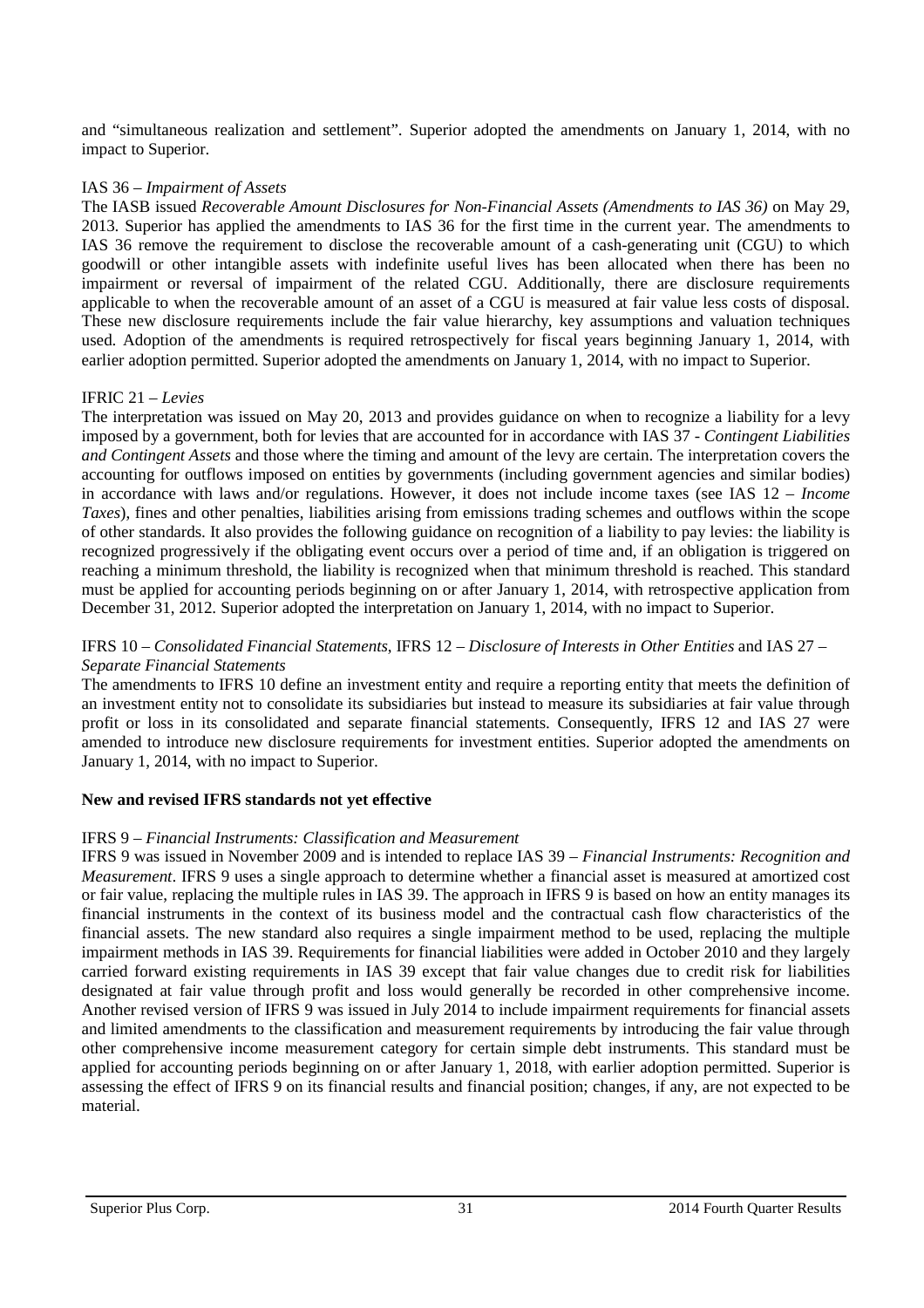#### IFRS 15 – *Revenue from Contracts with Customers*

In May 2014, IFRS 15 was issued, establishing a single comprehensive model for entities to use in accounting for revenue arising from contracts with customers. IFRS 15 supersedes the current revenue recognition guidance including IAS 18 – *Revenue*, IAS 11 – *Construction Contracts* and the related interpretation when it becomes effective. Under IFRS 15, an entity should recognize revenue to depict the transfer of promised goods or services to customers in an amount that reflects the consideration to which the entity expects to be entitled in exchange for those goods or services. An entity is required to recognize revenue when the performance obligation is satisfied. Either a full or modified retrospective application is required for annual periods beginning on or after January 1, 2017 with early adoption permitted. Superior is currently assessing the impact of IFRS 15 and plans to adopt the new standard on the required effective date.

#### IAS 16 and IAS 38 – *Property, Plant and Equipment and Intangible Assets*

The amendments to IAS 16 prohibit entities from using a revenue-based depreciation method for items of property, plant, and equipment. The amendments to IAS 38 introduce a rebuttable presumption that revenue is not an appropriate basis for amortization of an intangible asset. This presumption can only be rebutted in the event when the intangible asset is expressed as a measure of revenue or, when it can be demonstrated that revenue and consumption of the economic benefits of the intangible assets are highly correlated. This standard must be applied for accounting periods beginning on or after January 1, 2016, with earlier adoption permitted. Superior currently amortizes property, plant and equipment and intangible assets using the straight-line method and therefore, does not anticipate the application of these amendments to IAS 16 and IAS 18 having a material impact on Superior's consolidated financial statements.

# IAS 19 – *Defined Benefit Plans: Employee Contributions*

The amendments to IAS 19 clarify how an entity should account for contributions made by employees or third parties to defined benefit plans, based on whether those contributions are dependent on the employee's number of years of service. For contributions independent of the number of years of services, the entity may either recognize the contributions as a reduction in the service cost in the period in which the related service is rendered, or attribute them to the employee's periods of service using the projected unit credit method; whereas for contributions that are dependent on the number of years of service, the entity is required to attribute them to the employee's period of service. This standard must be applied for accounting periods beginning on or after July 1, 2014, with earlier adoption permitted. Superior is assessing the effect of IAS 19 *amendments* on its financial results and financial position; changes, if any, are not expected to be material.

# **Quarterly Financial and Operating Information**

# **GAAP Measures**

|                                                          | 2014 Quarters <sup>(2)</sup> |              |          |         | 2013 Ouarters |        |          |         |  |
|----------------------------------------------------------|------------------------------|--------------|----------|---------|---------------|--------|----------|---------|--|
| (millions of dollars except per share amounts)           | <b>Fourth</b>                | <b>Third</b> | Second   | First   | Fourth        | Third  | Second   | First   |  |
| Canadian propane sales volumes<br>(millions of litres)   | 377                          | 230          | 255      | 454     | 405           | 232    | 265      | 429     |  |
| U.S. refined fuels sales volumes<br>(millions of litres) | 407                          | 335          | 347      | 492     | 411           | 326    | 383      | 512     |  |
| Natural gas sales volumes (millions of GJs)              |                              | 4            | 5        | 5       | 5             |        |          |         |  |
| Electricity sales volumes (millions of KwH)              | 137                          | 139          | 157      | 244     | 228           | 249    | 205      | 205     |  |
| Chemical sales volumes<br>(thousands of metric tonnes)   | 231                          | 224          | 232      | 223     | 220           | 204    | 199      | 203     |  |
| Revenues                                                 | 956.8                        | 841.4        | 895.4    | 1,282.3 | 1,034.7       | 813.8  | 854.4    | 1,049.9 |  |
| Gross profit                                             | 247.5                        | 188.4        | 196.0    | 290.2   | 240.8         | 184.9  | 190.0    | 253.1   |  |
| Net (loss) earnings                                      | 43.3                         | (42.4)       | 5.9      | 50.1    | 10.9          | 35.9   | (25.5)   | 31.4    |  |
| Per share, basic                                         | \$0.34                       | \$(0.34)     | \$0.05   | \$0.40  | \$0.09        | \$0.28 | \$(0.20) | \$0.28  |  |
| Per share, diluted                                       | \$(0.03)                     | \$(0.34)     | \$(0.02) | \$0.34  | \$0.05        | \$0.12 | \$(0.20) | \$0.27  |  |
| Net working capital $(1)$ (millions of dollars)          | 264.8                        | 225.1        | 248.9    | 345.8   | 293.1         | 202.0  | 242.3    | 280.5   |  |

Net working capital reflects amounts as at the quarter-end and is comprised of trade and other receivables, prepaid expenses and inventories, less trade and other payables, deferred revenue, and dividends and interest payable.

<sup>(2)</sup> The first and second quarters of 2014 have been adjusted as disclosed in the Third Quarter MD&A.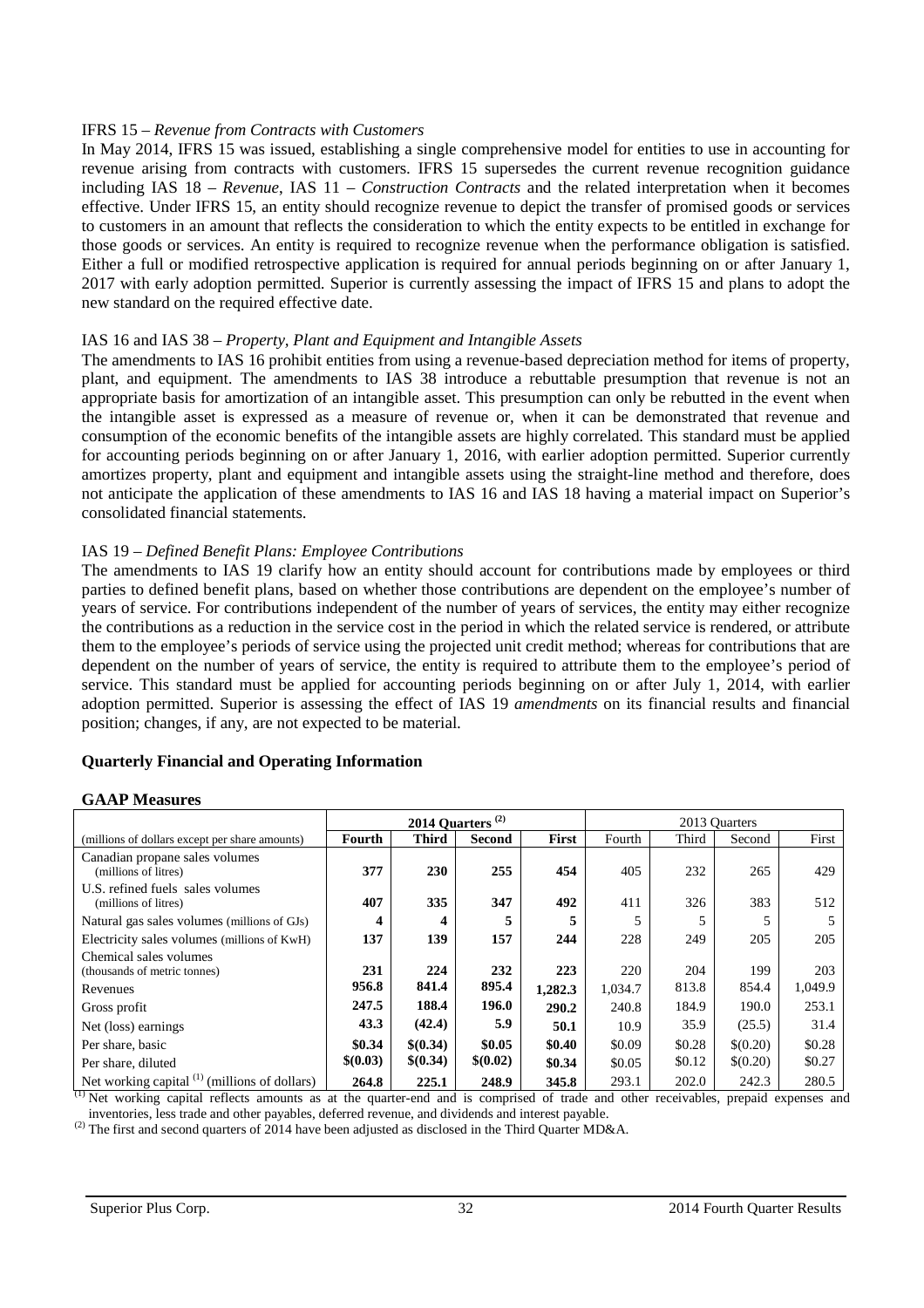#### **Non-GAAP Measures**

|        | 2014 Quarters $(1)$ |        |              | 2013 Ouarters |        |        |        |
|--------|---------------------|--------|--------------|---------------|--------|--------|--------|
| Fourth | Third               | Second | <b>First</b> | Fourth        | Third  | Second | First  |
| 85.6   | 22.7                | 23.2   | 95.9         | 55.9          | 24.2   | 30.2   | 82.0   |
| \$0.68 | \$0.18              | \$0.18 | \$0.76       | \$0.44        | \$0.19 | \$0.24 | \$0.72 |
| \$0.66 | \$0.18              | \$0.18 | \$0.73       | \$0.43        | \$0.19 | \$0.24 | \$0.69 |
|        |                     |        |              |               |        |        |        |
| 85.8   | 22.7                | 32.5   | 97.7         | 70.1          | 24.4   | 30.9   | 82.2   |
| \$0.68 | \$0.18              | \$0.26 | \$0.76       | \$0.56        | \$0.19 | \$0.24 | \$0.72 |
| \$0.66 | \$0.18              | \$0.26 | \$0.75       | \$0.54        | \$0.19 | \$0.24 | \$0.72 |
|        |                     |        |              |               |        |        |        |

The first and second quarters of 2014 have been adjusted as disclosed in the Third Quarter MD&A.

#### **Non-GAAP Financial Measures**

Throughout the MD&A, Superior has used the following terms that are not defined by GAAP, but are used by management to evaluate performance of Superior and its business. Since Non-GAAP financial measures do not have standardized meaning prescribed by GAAP and are therefore unlikely to be comparable to similar measures presented by other companies, securities regulations require that Non-GAAP financial measures are clearly defined, qualified and reconciled to their nearest GAAP measures. Except as otherwise indicated, these Non-GAAP measures are calculated and disclosed on a consistent basis from period to period. Specific adjusting items may only be relevant in certain periods.

The intent of Non-GAAP measures is to provide additional useful information to investors and analysts and the measures do not have any standardized meaning under IFRS. The measures should not, therefore, be considered in isolation or used in substitute for measures of performance prepared in accordance with IFRS. Other issuers may calculate Non-GAAP measures differently.

Investors should be cautioned that EBITDA and AOCF should not be construed as alternatives to net earnings, cash flow from operating activities or other measures of financial results determined in accordance with GAAP as an indicator of Superior's performance.

Non-GAAP measures are identified and defined as follows:

# *Adjusted Operating Cash Flow*

AOCF is equal to cash flow from operating activities as defined by IFRS, adjusted for changes in non-cash working capital, other expenses, non-cash interest expense, current income taxes and finance costs. Superior may deduct or include additional items in its calculation of AOCF; these items would generally, but not necessarily, be items of a non-recurring nature. AOCF is the main performance measure used by management and investors to evaluate Superior's performance. Readers are cautioned that it is not a defined performance measure under IFRS and cannot be assured. Superior's calculation of AOCF may differ from similar calculations used by comparable entities. AOCF represents cash flow generated by Superior that is available for, but not necessarily limited to, changes in working capital requirements, investing activities and financing activities of Superior.

The seasonality of Superior's individual quarterly results must be assessed in the context of annualized AOCF. Adjustments recorded by Superior as part of its calculation of AOCF include, but are not limited to, the impact of the seasonality of Superior's businesses, principally the Energy Services segment, by adjusting for non-cash working capital items, thereby eliminating the impact of the timing between the recognition and collection/payment of Superior's revenues and expenses, which can differ significantly from quarter to quarter. Adjustments are also made to reclassify the cash flow related to natural gas and electricity customer contractrelated costs in a manner consistent with the income statement's recognition of these costs. AOCF is reconciled to net cash flow from operating activities on page 13.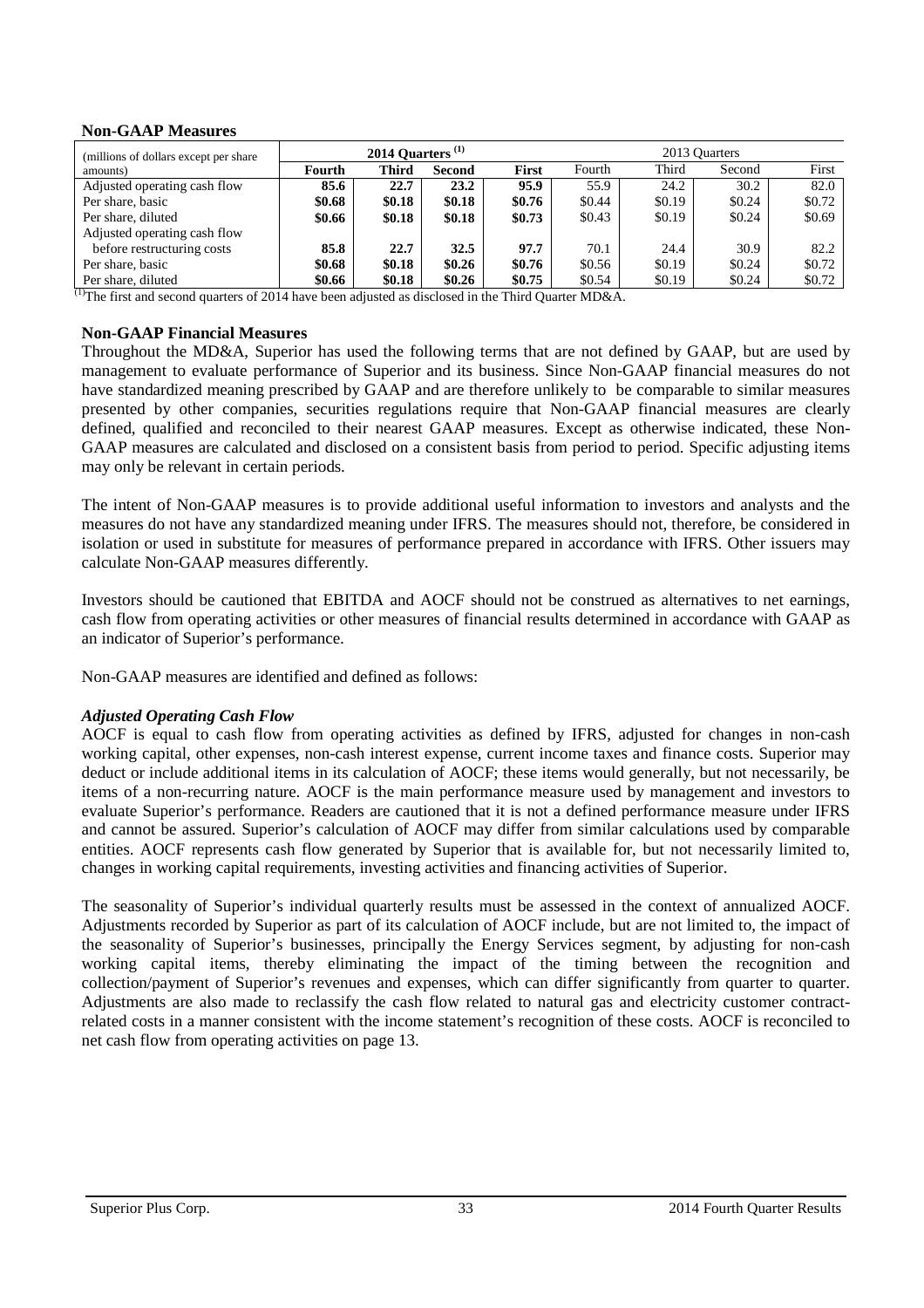# *EBITDA*

EBITDA represents earnings before taxes, depreciation, amortization, finance expense and certain other non-cash expenses, and is used by Superior to assess its consolidated results and those of its operating segments. EBITDA is not a defined performance measure under IFRS. Superior's calculation of EBITDA may differ from similar calculations used by comparable entities. The EBITDA of Superior's operating segments may be referred to as EBITDA from operations. Net earnings before income taxes are reconciled to EBITDA from operations on page 34.

#### *Compliance EBITDA*

Compliance EBITDA represents earnings before interest, taxes, depreciation, amortization and certain other noncash expenses calculated on a 12-month trailing basis, giving pro forma effect to acquisitions and divestitures, and is used by Superior to calculate compliance with its debt covenants and other credit information. Compliance EBITDA is not a defined performance measure under IFRS. Superior's calculation of compliance EBITDA may differ from similar calculations used by comparable entities. See Note 18 to the unaudited condensed consolidated financial statements for a reconciliation of net earnings to compliance EBITDA.

#### *Payout Ratio*

Payout ratio represents dividends as a percentage of AOCF less other capital expenditures, and is used by Superior to assess its financial results and leverage. Payout ratio is not a defined performance measure under IFRS. Superior's calculation of payout ratio may differ from similar calculations used by comparable entities.

# **Reconciliation of Net Earnings before Income Taxes to EBITDA from Operations** (1) (2)

|                                                                                  |                 |                  | <b>Construction</b> |
|----------------------------------------------------------------------------------|-----------------|------------------|---------------------|
|                                                                                  | <b>Energy</b>   | <b>Specialty</b> | <b>Products</b>     |
| For the three months ended December 31, 2014                                     | <b>Services</b> | <b>Chemicals</b> | <b>Distribution</b> |
| Net earnings before income taxes                                                 | 5.8             | 8.4              | 9.5                 |
| Add: Depreciation included in selling, distribution and administrative costs and |                 |                  |                     |
| amortization of intangible assets                                                | 13.1            |                  | 1.6                 |
| Depreciation included in cost of sales                                           |                 | 14.5             |                     |
| Losses on disposal of assets                                                     | 0.7             | 0.8              |                     |
| Customer contract related costs                                                  | (0.3)           |                  |                     |
| Restructuring costs                                                              | (0.1)           |                  | 0.3                 |
| Finance expense                                                                  | 1.2             | 0.2              | 0.2                 |
| Unrealized losses on derivative financial instruments                            | 38.6            | 4.7              |                     |
| <b>EBITDA</b> from operations                                                    | 59.0            | 28.6             | 11.6                |
|                                                                                  |                 |                  | <b>Construction</b> |
|                                                                                  | <b>Energy</b>   | <b>Specialty</b> | <b>Products</b>     |
| For the three months ended December 31, 2013                                     | <b>Services</b> | <b>Chemicals</b> | <b>Distribution</b> |
| Net earnings before income taxes                                                 | 20.9            | 17.5             | 2.4                 |
| Add: Depreciation included in selling, distribution and administrative costs and |                 |                  |                     |
| amortization of intangible assets                                                | 14.4            |                  | 1.5                 |
| Depreciation included in cost of sales                                           |                 | 10.9             |                     |
| Losses on disposal of assets                                                     | 0.1             | 0.2              |                     |
| Customer contract related costs                                                  | (0.2)           |                  |                     |
| Impairment of property, plant and equipment, intangible assets and goodwill      | 15.5            |                  |                     |
| Restructuring costs                                                              | 8.5             |                  | 5.7                 |
| Finance expense                                                                  | 0.8             | 0.2              | 0.2                 |
| Unrealized (gains) losses on derivative financial instruments                    | (14.2)          | 2.3              |                     |
| <b>EBITDA</b> from operations                                                    | 45.8            | 31.1             | 9.8                 |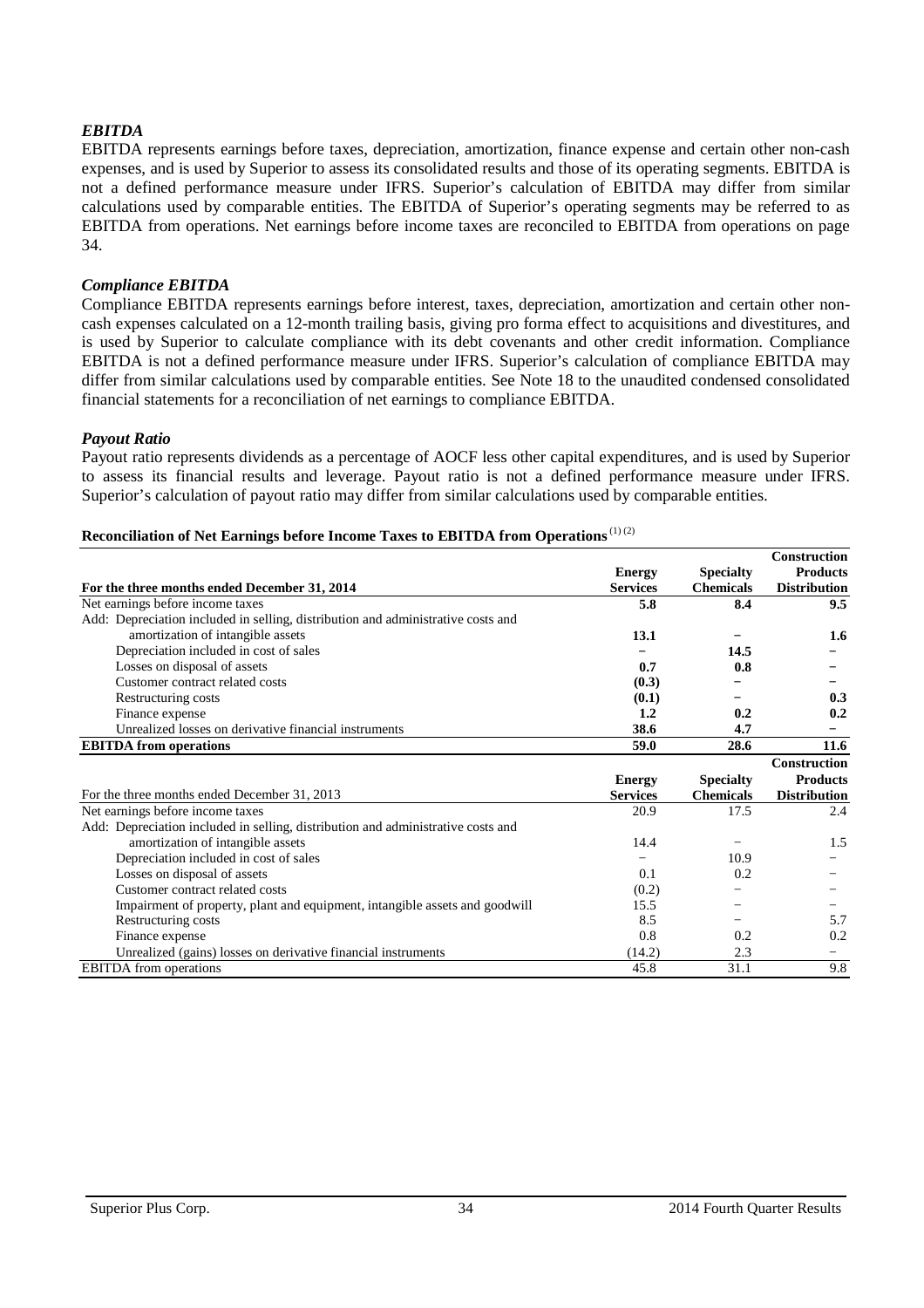|                                                                                  |                 |                  | Construction        |
|----------------------------------------------------------------------------------|-----------------|------------------|---------------------|
|                                                                                  | <b>Energy</b>   | <b>Specialty</b> | <b>Products</b>     |
| For the twelve months ended December 31, 2014                                    | <b>Services</b> | <b>Chemicals</b> | <b>Distribution</b> |
| Net Earnings before income taxes                                                 | 75.2            | 53.0             | 27.2                |
| Add: Depreciation included in selling, distribution and administrative costs and |                 |                  |                     |
| amortization of intangible assets                                                | 45.2            |                  | 6.5                 |
| Depreciation included in cost of sales                                           |                 | 50.0             |                     |
| (Gains) losses on disposal of assets                                             | (3.6)           | 0.8              | 0.1                 |
| Customer contract-related costs                                                  | (1.3)           |                  |                     |
| Restructuring costs                                                              | 11.0            |                  | 0.3                 |
| Finance expense                                                                  | 3.3             | 1.0              | 0.7                 |
| Unrealized losses on derivative financial instruments                            | 33.6            | 5.4              |                     |
| <b>EBITDA</b> from operations                                                    | 163.4           | 110.2            | 34.8                |
|                                                                                  |                 |                  | Construction        |
|                                                                                  | <b>Energy</b>   | <b>Specialty</b> | <b>Products</b>     |
| For the twelve months ended December 31, 2013                                    | <b>Services</b> | <b>Chemicals</b> | <b>Distribution</b> |
| Net Earnings before income taxes                                                 | 94.5            | 72.1             | 20.3                |
| Add: Depreciation included in selling, distribution and administrative costs and |                 |                  |                     |
| amortization of intangible assets                                                | 55.1            |                  | 6.0                 |
| Depreciation included in cost of sales                                           |                 | 41.3             |                     |
| (Gains) losses on disposal of assets                                             | (3.2)           | 0.2              | 0.1                 |
| Customer contract-related costs                                                  | (0.8)           |                  |                     |
| Impairment of property, plant and equipment, intangible assets and goodwill      | 15.5            |                  |                     |
| Restructuring costs                                                              | 9.1             |                  | 6.2                 |
| Finance expense                                                                  | 2.7             | 0.4              | 0.6                 |
| Unrealized gains on derivative financial instruments                             | (35.4)          | (0.3)            |                     |
| <b>EBITDA</b> from operations                                                    | 137.5           | 113.7            | 33.2                |

 $<sup>(1)</sup>$  See the unaudited condensed consolidated financial statements for net earnings before income taxes, amortization of property, plant and</sup> equipment, intangible assets, amortization included in cost of sales, depreciation included in cost of sales, customer contract-related costs and unrealized (losses) gains on derivative financial instruments.

 $^{(2)}$  See "Non-GAAP Financial Measures" for additional details.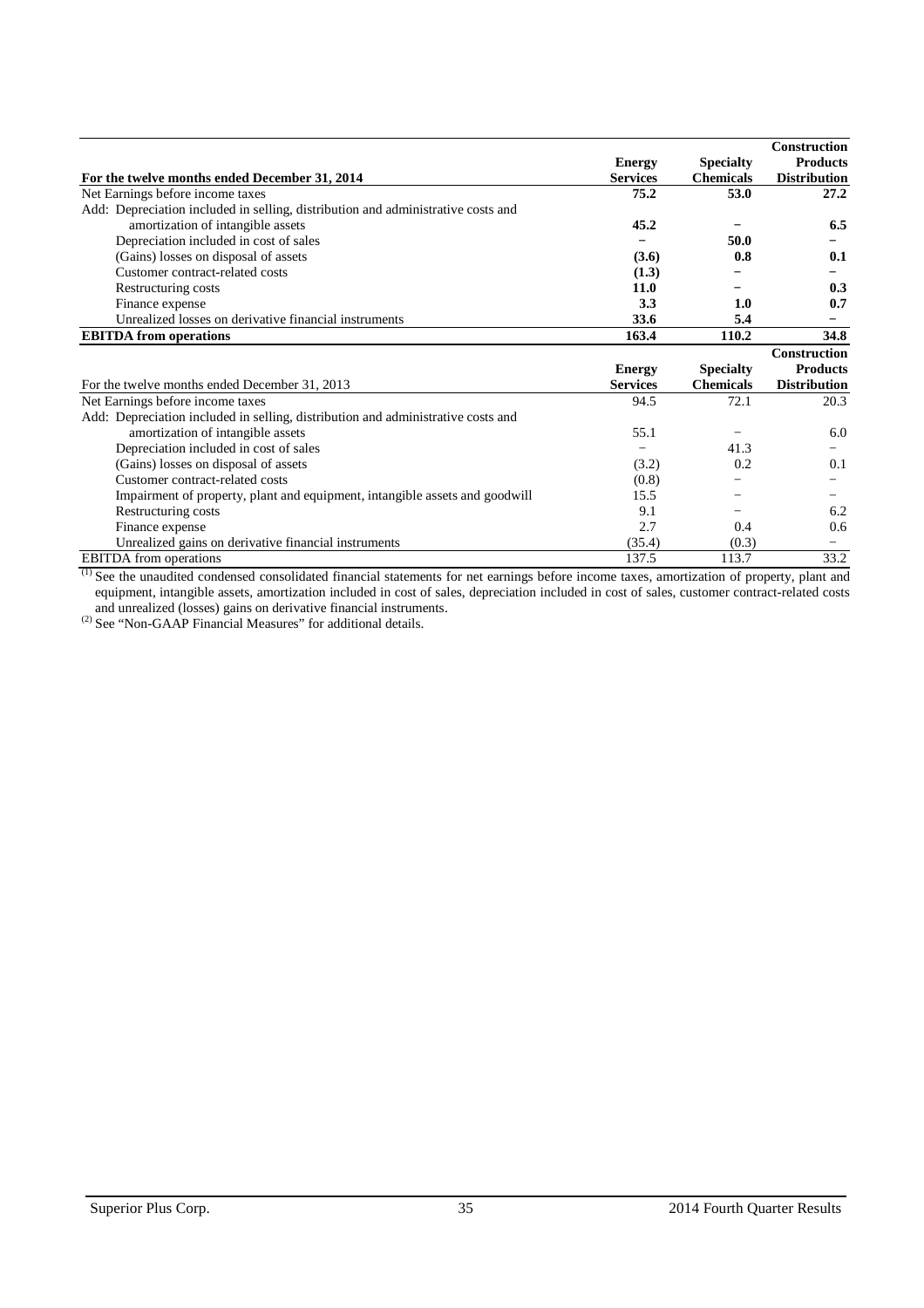#### **Reconciliation of Segmented Revenue, Cost of Sales and Cash Operating and Administrative Costs included in this Financial Discussion**

|                                             | For the three months ended |                  |                     |                 |                   | For the three months ended |  |
|---------------------------------------------|----------------------------|------------------|---------------------|-----------------|-------------------|----------------------------|--|
|                                             |                            |                  | December 31, 2014   |                 | December 31, 2013 |                            |  |
|                                             |                            |                  | <b>Construction</b> |                 | Construction      |                            |  |
|                                             | <b>Energy</b>              | <b>Specialty</b> | <b>Products</b>     | Energy          | Specialty         | Products                   |  |
| (millions of dollars)                       | <b>Services</b>            | <b>Chemicals</b> | <b>Distribution</b> | <b>Services</b> | Chemicals         | Distribution               |  |
| Revenue per financial statements            | 568.9                      | 168.1            | 219.8               | 682.9           | 155.1             | 196.7                      |  |
| Foreign currency gains related to           |                            |                  |                     |                 |                   |                            |  |
| working capital                             |                            | 2.3              |                     |                 | 1.6               |                            |  |
| <b>Revenue per the Financial Discussion</b> | 568.9                      | 170.4            | 219.8               | 682.9           | 156.7             | 196.7                      |  |
|                                             |                            |                  |                     |                 |                   |                            |  |
| Cost of products sold per                   |                            |                  |                     |                 |                   |                            |  |
| financial statements                        | (428.8)                    | (115.9)          | (164.6)             | (548.8)         | (99.4)            | (145.7)                    |  |
| Non-cash amortization                       |                            | 14.5             |                     |                 | 10.9              |                            |  |
| Cost of products sold per the Financial     |                            |                  |                     |                 |                   |                            |  |
| <b>Discussion</b>                           | (428.8)                    | (101.4)          | (164.6)             | (548.8)         | (88.5)            | (145.7)                    |  |
| Gross profit                                | 140.1                      | 69.0             | 55.2                | 134.1           | 68.2              | 51.0                       |  |
|                                             |                            |                  |                     |                 |                   |                            |  |
| Cash selling, distribution and              |                            |                  |                     |                 |                   |                            |  |
| administrative costs per financial          |                            |                  |                     |                 |                   |                            |  |
| statements                                  | (81.4)                     | (38.9)           | (43.9)              | (96.7)          | (35.7)            | (46.9)                     |  |
| Gains on disposal of assets                 | 0.7                        | 0.8              |                     | 0.1             | 0.2               |                            |  |
| Customer contract related costs             | (0.3)                      |                  |                     | (0.2)           |                   |                            |  |
| Restructuring costs                         | (0.1)                      |                  | 0.3                 | 8.5             |                   | 5.7                        |  |
| Reclassification of foreign currency        |                            |                  |                     |                 |                   |                            |  |
| gains related to working capital            |                            | (2.3)            |                     |                 | (1.6)             |                            |  |
| Cash operating and administrative           |                            |                  |                     |                 |                   |                            |  |
| costs per the Financial Discussion          | (81.1)                     | (40.4)           | (43.6)              | (88.3)          | (37.1)            | (41.2)                     |  |

|                                             |                 | For the twelve months ended |                     | For the twelve months ended |           |              |  |
|---------------------------------------------|-----------------|-----------------------------|---------------------|-----------------------------|-----------|--------------|--|
| (millions of dollars)                       |                 | <b>December 31, 2014</b>    |                     | December 31, 2013           |           |              |  |
|                                             |                 |                             | <b>Construction</b> |                             |           | Construction |  |
|                                             | <b>Energy</b>   | <b>Specialty</b>            | <b>Products</b>     | Energy                      | Specialty | Products     |  |
|                                             | <b>Services</b> | <b>Chemicals</b>            | <b>Distribution</b> | Services                    | Chemicals | Distribution |  |
| Revenue per financial statements            | 2,481.2         | 654.5                       | 840.2               | 2,372.9                     | 579.7     | 800.2        |  |
| Foreign currency gains related to           |                 |                             |                     |                             |           |              |  |
| working capital                             |                 | 4.8                         |                     |                             | 2.9       |              |  |
| <b>Revenue per the Financial Discussion</b> | 2,481.2         | 659.3                       | 840.2               | 2,372.9                     | 582.6     | 800.2        |  |
|                                             |                 |                             |                     |                             |           |              |  |
| Cost of products sold per financial         |                 |                             |                     |                             |           |              |  |
| <b>statements</b>                           | (1,979.6)       | (444.2)                     | (632.6)             | (1,907.7)                   | (372.1)   | (604.2)      |  |
| Non-cash amortization                       |                 | 50.0                        |                     |                             | 41.3      |              |  |
| Cost of products sold per the Financial     |                 |                             |                     |                             |           |              |  |
| <b>Discussion</b>                           | (1,979.6)       | (394.2)                     | (632.6)             | (1,907.7)                   | (330.8)   | (604.2)      |  |
|                                             |                 |                             |                     |                             |           |              |  |
| <b>Gross profit</b>                         | 501.6           | 265.1                       | 207.6               | 465.2                       | 251.8     | 196.0        |  |
| Cash selling, distribution and              |                 |                             |                     |                             |           |              |  |
| administrative costs per financial          |                 |                             |                     |                             |           |              |  |
| statements                                  | (346.9)         | (150.9)                     | (173.2)             | (332.8)                     | (135.4)   | (169.1)      |  |
| (Gains) losses on disposal of assets        | (3.6)           | 0.8                         | 0.1                 | (3.2)                       | 0.2       | 0.1          |  |
| Customer contract related costs             | (1.3)           |                             |                     | (0.8)                       |           |              |  |
| Restructuring costs                         | 11.0            |                             | 0.3                 | 9.1                         |           | 6.2          |  |
| Reclassification of foreign currency        |                 |                             |                     |                             |           |              |  |
| gains related to working capital            |                 | (4.8)                       |                     |                             | (2.9)     |              |  |
| Cash operating and administrative           |                 |                             |                     |                             |           |              |  |
| costs per the Financial Discussion          | (340.8)         | (154.9)                     | (172.8)             | (327.7)                     | (138.1)   | (162.8)      |  |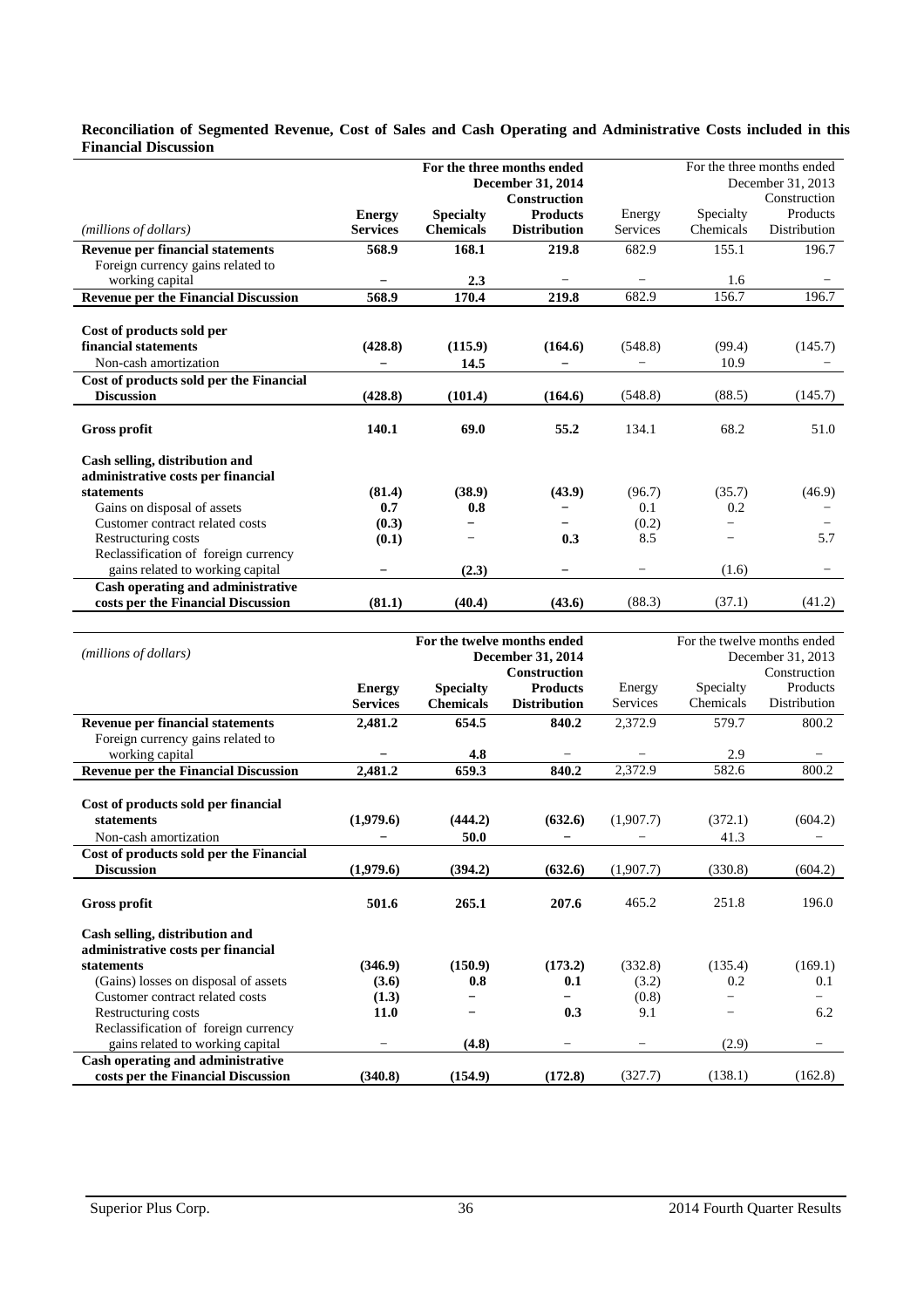### **Risk Factors to Superior**

The risk factors and uncertainties detailed below are a summary of Superior's assessment of its material risk factors as detailed in Superior's 2014 Annual Information Form under "Risk Factors", which is filed on the Canadian Securities Administrators' website, www.sedar.com, and on Superior's website, www.superiorplus.com.

### **Risks to Superior**

Superior depends entirely on the operations and assets of Superior LP. Superior's ability to make dividend payments to its shareholders depends on Superior LP's ability to make distributions on its outstanding limited partnership units, as well as on the operations and business of Superior LP.

There is no assurance regarding the amount of cash to be distributed by Superior LP or generated by Superior LP and, therefore, there is no assurance regarding funds available for dividends to shareholders. The amount distributed in respect of the limited partnership units will depend on a variety of factors including, without limitation, the performance of Superior LP's operating businesses, the effect of acquisitions or dispositions on Superior LP, and other factors that may be beyond the control of Superior LP or Superior. In the event significant sustaining capital expenditures are required by Superior LP or the profitability of Superior LP declines, there would be a decrease in the amount of cash available for dividends to shareholders and such decrease could be material.

Superior's dividend policy and the distribution policy of Superior LP are subject to change at the discretion of the Board of Directors of Superior or the Board of Directors of Superior General Partner Inc., the general partner of Superior LP, as applicable. Superior's dividend policy and the distribution policy of Superior LP are also limited by contractual agreements including agreements with lenders to Superior and its affiliates and by restrictions under corporate law.

As previously disclosed, On April 2, 2013, Superior received, from the CRA, Notices of Reassessment for Superior's 2009 and 2010 taxation years reflecting the CRA's intent to challenge the tax consequences of the Conversion. Subsequently on November 7, 2014, Superior received the Notices of Reassessment for the 2011 to 2013 taxation years. The CRA's position is based on the acquisition of control rules and the general anti-avoidance rules in the *Income Tax Act* (Canada). See "CRA Income Tax Update".

On May 8, 2013 and August 7, 2013, respectively, Superior filed a Notice of Objection and a Notice of Appeal with respect to the Notice of Reassessments received on April 2, 2013. On February 4, 2015 Superior filed a Notice of Objection with respect to the Notice of Reassessments received on November 7, 2014. Superior anticipates that if the case proceeds in the Tax Court of Canada, the case could be heard within two years, with a decision rendered six to twelve months after completion of the court hearings. If a decision of the Tax Court of Canada were to be appealed, the appeal process could reasonably be expected to take an additional two years. If Superior receives a positive decision then any taxes, interest and penalties paid to the CRA will be refunded plus interest and if Superior is unsuccessful then any remaining taxes payable plus interest and penalties will have to be remitted.

Superior remains confident in the appropriateness of its tax filing position and the expected tax consequences of the conversion and intends to vigorously defend such position. Superior also strongly believes that there was no acquisition of control of Ballard and that the general anti-avoidance rule does not apply to the conversion and, accordingly, Superior intends to file its future tax returns on a basis consistent with its view of the outcome of the conversion.

Upon receipt of the Notices of Reassessment, 50% of the reassessed taxes payable must be remitted to the CRA. Superior would also be required to make a payment of 50% of the taxes the CRA claims are owed in any future tax year if the CRA were to issue a similar notice of reassessment for such years and Superior were to appeal such other years. See "CRA Income Tax Update" for further details on the amounts paid and estimated amounts payable.

The credit facilities and U.S. notes of Superior LP contain covenants that require Superior LP to meet certain financial tests and that restrict, among other things, the ability of Superior LP to incur additional debt, dispose of assets or pay dividends/distributions in certain circumstances. These restrictions may preclude Superior LP from returning capital or making distributions on the limited partnership units.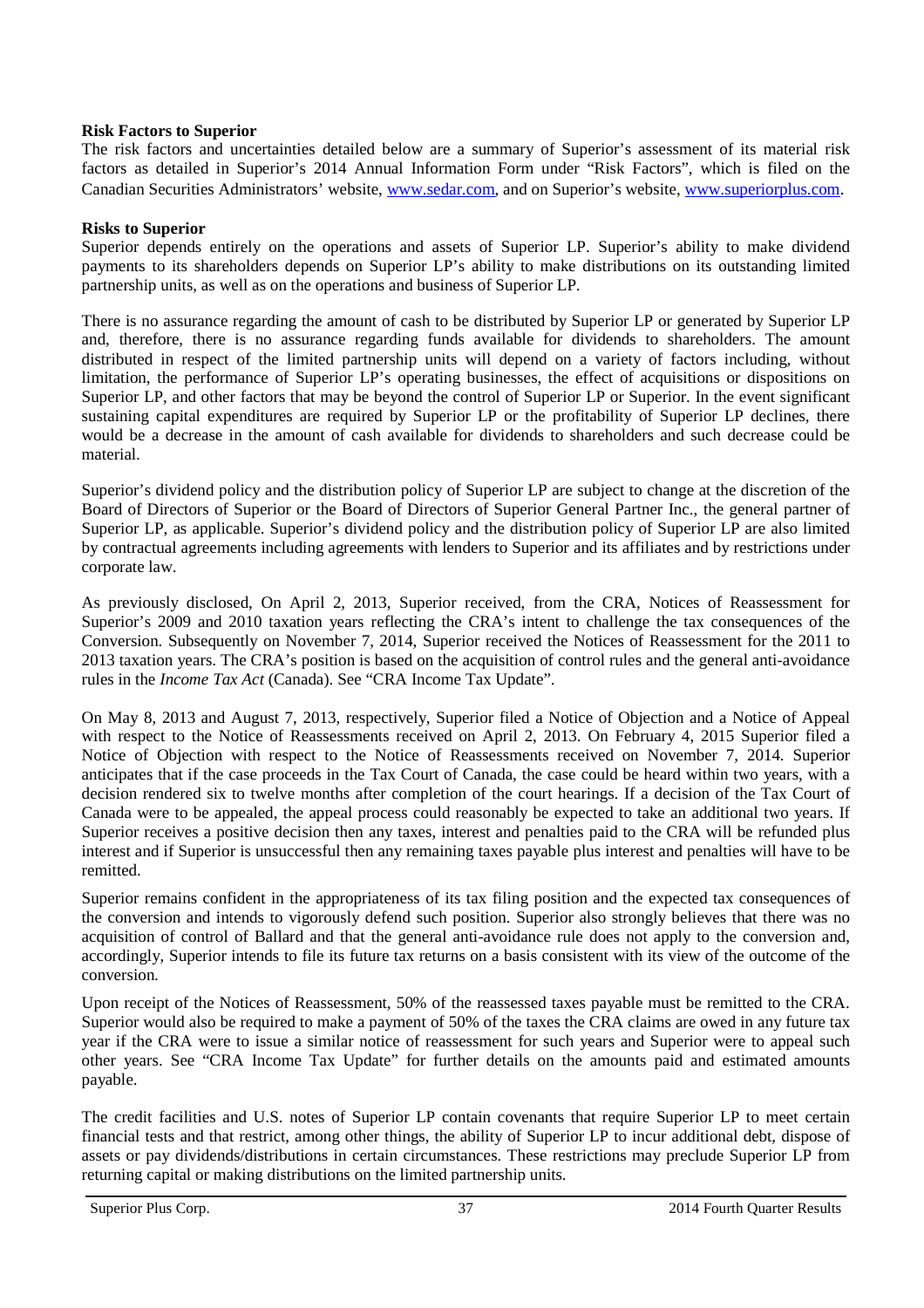The payout by Superior LP of substantially all of its available cash flow means that capital expenditures to fund growth opportunities can only be made in the event that other sources of financing are available. Lack of access to such additional financing could limit the future growth of the business of Superior LP and, over time, have a material adverse effect on the amount of cash available for dividends to shareholders.

To the extent that external sources of capital, including public and private markets, become limited or unavailable, Superior's and Superior LP's ability to make the necessary capital investments to maintain or expand the current business, and to make necessary principal payments and debenture redemptions under its term credit facilities may be impaired.

Superior maintains substantial floating interest rate exposure through a combination of floating interest rate borrowing and the use of derivative instruments. Demand levels for approximately half of Energy Services' sales and substantially all of Specialty Chemicals' and Construction Products Distribution's sales are affected by general economic trends. Generally speaking, when the economy is strong, interest rates increase, as does demand from Superior's customers, thereby increasing Superior's sales and its ability to pay higher interest costs, and vice-versa. In this way, there is a common relationship among economic activity levels, interest rates and Superior's ability to pay higher or lower rates. Increased interest rates, however, will affect Superior's borrowing costs, which may have an adverse effect on Superior.

A portion of Superior's net cash flow is denominated in U.S. dollars. Accordingly, fluctuations in the Canadian/U.S. dollar exchange rate can affect profitability. Superior attempts to mitigate this risk with derivative financial instruments.

The timing and amount of capital expenditures incurred by Superior LP or its subsidiaries will directly affect the amount of cash available to Superior for dividends to shareholders. Dividends may be reduced, or even eliminated, at times when significant capital expenditures are incurred or other unusual expenditures are made.

If the Board of Directors of Superior decides to issue additional common shares, preferred shares or securities convertible into common shares, existing shareholders may suffer significant dilution.

There can be no assurance that income tax laws in the numerous jurisdictions in which Superior operates will not be changed, interpreted or administered in a manner which adversely affects Superior and its shareholders. In addition, there can be no assurance that the CRA (or a provincial tax agency), the U.S. Internal Revenue Service (or a state or local tax agency), or the Chilean Internal Revenue Service will agree with how Superior calculates its income for tax purposes or that these various tax agencies reference herein will not change their administrative practices to the detriment of Superior or its shareholders.

## **Risks to Superior's Segments**

## **Energy Services**

## *Canadian Propane Distribution and U.S. Refined Fuels*

Propane is sold in competition with other energy sources such as fuel oil, electricity and natural gas, some of which are less costly on an energy-equivalent basis. While propane is usually more cost-effective than electricity, electricity is a major competitor in most areas. Fuel oil is also used as a residential, commercial and industrial source of heat and, in general, is less costly on an equivalent-energy basis, although operating efficiencies, environmental and air quality factors help make propane competitive with fuel oil. Except for certain industrial and commercial applications, propane is generally not competitive with natural gas in areas with natural gas service. Other alternative energy sources such as compressed natural gas, methanol and ethanol are available or could be further developed and could have an impact on the future of the propane industry in general and Canadian propane distribution in particular.

The trend towards increased conservation measures and technological advances in energy efficiency may have a detrimental effect on propane demand and Canadian propane distribution's sales. Demand for traditional propane end-use applications is increasing marginally with general economic growth. However, increases in the cost of propane encourage customers to reduce fuel consumption and to invest in more energy efficient equipment, reducing demand.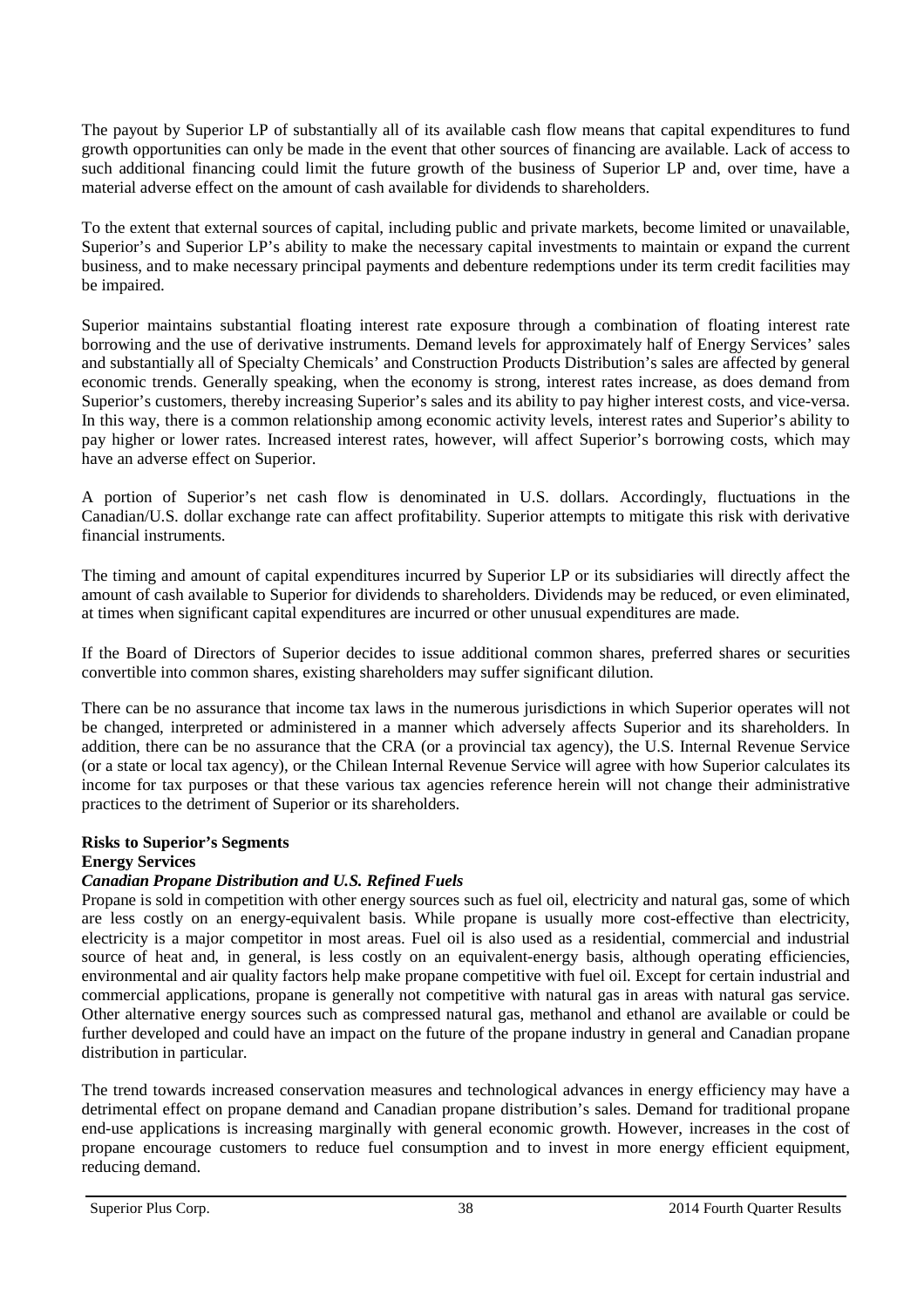Automotive propane demand is currently stabilizing after several years of decline but the decline trend could resume depending on propane pricing, the market's acceptance of propane conversion options and the availability of infrastructure.

Competition in the U.S. refined fuels business' markets generally occurs on a local basis between large, fullservice, multi-state marketers and smaller, independent local marketers. Marketers primarily compete based on price and service and tend to operate in close proximity to customers, typically within a 35-mile marketing radius from a central depot, in order to minimize delivery costs and provide prompt service.

Weather and general economic conditions affect distillates market volumes. Weather influences the immediate demand for distillates, primarily for heating, while longer-term demand declines due to economic conditions as customers trend towards conservation and supplement heating with alternative sources such as wood pellets. Also, harsh weather can create conditions that exacerbate demand for propane, impede the transportation and delivery of propane, or restrict the ability for Superior to obtain propane from its suppliers. Such conditions may also increase Superior's operating costs and may reduce customers' demand for propane, any of which may have an adverse effect on Superior. Spikes in demand caused by weather or other factors can stress the supply chain and hamper Superior's ability to obtain additional quantities of propane. Transportation providers (rail and truck) have limited ability to provide resources in times of extreme peak demand. Changes in propane supply costs are normally passed through to customers, but timing lags (between when Superior purchases the propane and when the customer purchases the propane) may result in positive or negative gross margin fluctuations.

Superior offers its customers various fixed-price propane and heating oil programs. In order to mitigate the price risk from offering these services, Superior uses its physical inventory position, supplemented by forward commodity transactions with various third parties having terms and volumes substantially the same as its customers' contracts. In periods of high propane price volatility the fixed-price programs create exposure to over or under-supply positions as the demand from customers may significantly exceed or fall short of supply procured. In addition, if propane prices decline significantly subsequent to customers signing up for a fixed-price program, there is a risk that customers will default on their commitments.

Superior's operations are subject to the risks associated with handling, storing and transporting propane in bulk. To mitigate risks, Superior has established a comprehensive environmental, health and safety protection program. It consists of an environmental policy, codes of practice, periodic self-audits, employee training, quarterly and annual reporting and emergency prevention and response.

The U.S. refined fuels business, through a centralized safety and environment management system, ensures that safety practices and regulatory compliance are an important part of its business. The storage and delivery of refined fuels pose the risk of spills which could adversely affect the soil and water of storage facilities and customer properties.

Superior's fuel distribution businesses are based and operate in Canada and the United States and, as a result, such operations could be affected by changes to laws, rules or policies which could either be more favourable to competing energy sources or increase compliance costs or otherwise negatively affect the operations of Energy Services in comparison with such competing energy sources. Any such changes could have an adverse effect on the operations of Energy Services.

During 2014, Canadian propane distribution completed the conversion to a new order to cash, billing and logistics information technology system to replace the distribution and invoicing functions of the present enterprise system across all its regions. No significant financial or business issues have resulted from completing the system change. Superior migrated its data centre located in Calgary, Alberta to a new location in New Jersey, United States during 2014; approximately 140 computer servers and more than 70 applications were transferred. There have been no disruptions in the business applications as a result of the migration.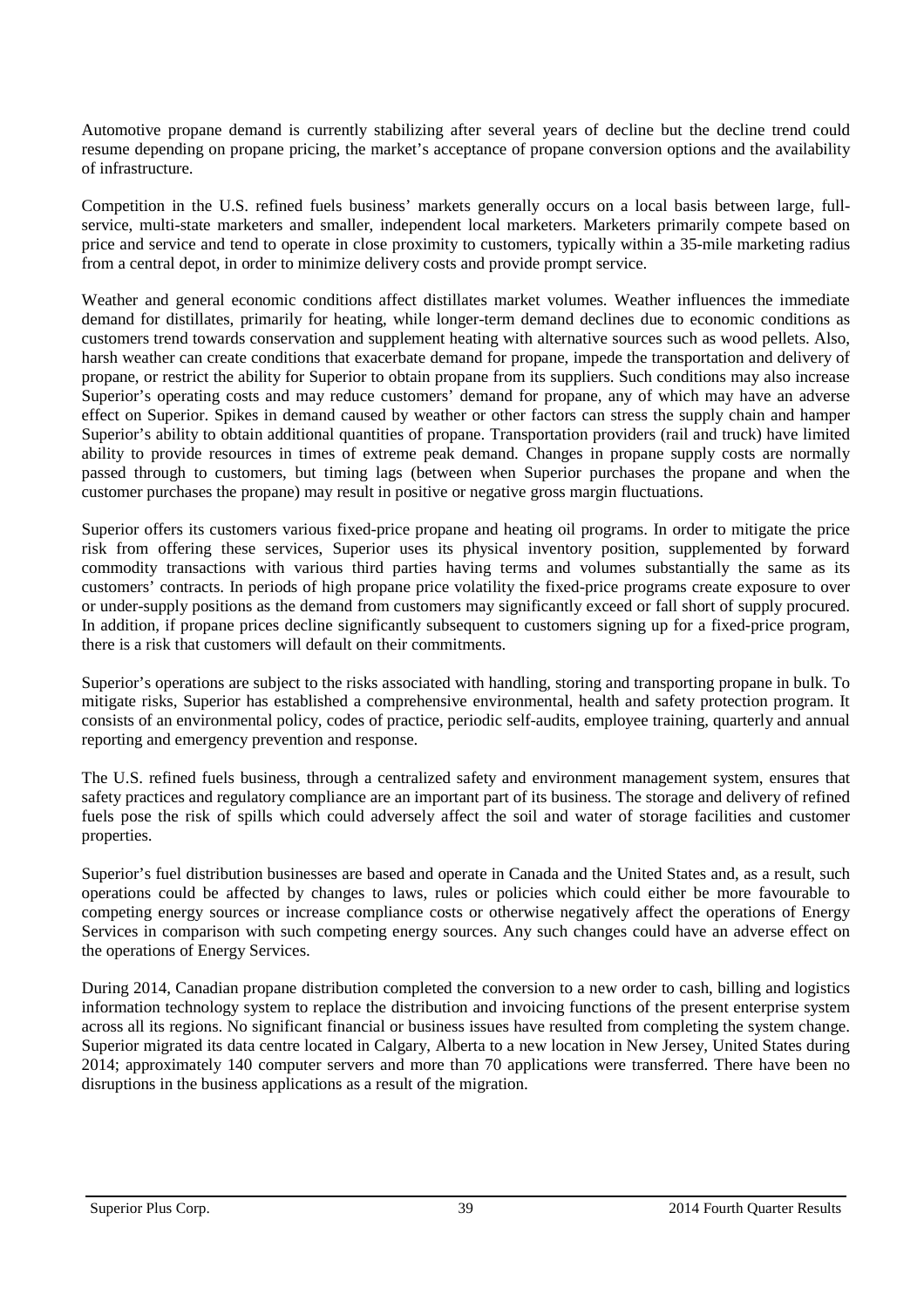Approximately 19% of Superior's Canadian propane distribution business employees and 5% of U.S. refined fuels distribution business employees are unionized. Collective bargaining agreements are renegotiated in the normal course of business. While labour disruptions are not expected, there is always risk associated with the renegotiation process that could have an adverse impact on Superior.

## *Fixed-price Energy Services Business*

There may be new market entrants in the energy retailing business that compete directly for the customer base that Superior targets, slowing or reducing its market share.

Fixed-price energy services purchases natural gas to meet its estimated commitments to its customers based on their historical consumption of gas. Depending on a number of factors, including weather, customer attrition and poor economic conditions affecting commercial customers' production levels, customer natural gas consumption may vary from the volume purchased. This variance must be reconciled and settled at least annually and may require fixed-price energy services to purchase or sell natural gas at market prices, which may have an adverse impact on the results of this business. To mitigate potential balancing risk, fixed-price energy services closely monitors its balancing position and takes measures such as adjusting gas deliveries and transferring gas between pools of customers, minimizing imbalances. The reserve is reviewed monthly to ensure that it is sufficient to absorb any balancing losses.

Fixed-price energy services matches its customers' estimated electricity requirements by entering into electricity swaps. Depending on several factors, including weather, customers' energy consumption may vary from the volumes purchased by fixed-price energy services. Fixed-price energy services is able to invoice existing commercial electricity customers for balancing charges when the amount of energy used is greater or less than the tolerance levels set initially. In certain circumstances, there can be balancing issues for which fixed-price energy services is responsible when customer aggregation forecasts are not realized.

Fixed-price energy services resources its fixed-price term natural gas sales commitments by entering into various physical and financial natural gas and U.S. dollar foreign exchange purchase contracts for similar terms and volumes to create an effective Canadian dollar fixed-price cost of supply. Superior transacts with nine financial and physical natural gas counterparties. There can be no assurance that any of these counterparties will not default on any of their obligations to Superior. The financial condition of each counterparty is, however, evaluated and credit limits are established to minimize Superior's exposure to this risk. There is also a risk that supply commitments and foreign exchange positions may become mismatched; this is monitored daily, however, in compliance with Superior's risk management policy.

Fixed-price energy services must retain qualified sales agents in order to properly execute its business strategy. The continued growth of fixed-price energy services is reliant on the services of agents to sign up new customers. There can be no assurance that competitive conditions will allow these agents to achieve these customer additions. Lack of success in the marketing programs of fixed-price energy services would limit future growth of cash flow.

Fixed-price energy services operates in the highly regulated energy industry in Ontario, Quebec, Alberta and British Columbia. Changes to laws could impact this business' operations. As part of the current regulatory framework, local delivery companies are mandated to perform certain services on behalf of fixed-price energy services, including invoicing, collection, assuming specific bad debt risks, and storage and distribution of natural gas. Any elimination or changes to these rules could have a significant adverse effect on the results of this business. As of May 1, 2014 fixed-price energy services no longer markets electricity in Pennsylvania and New York state or natural gas in New York state.

## **Specialty Chemicals**

Specialty Chemicals competes with sodium chlorate, chloralkali and potassium producers on a worldwide basis. Key competitive factors include price, product quality, logistics capability, reliability of supply, technical capability and service. The end-use markets for products are correlated to the general economic environment and the competitiveness of customers, all of which are outside of the segment's control, along with market pricing for pulp.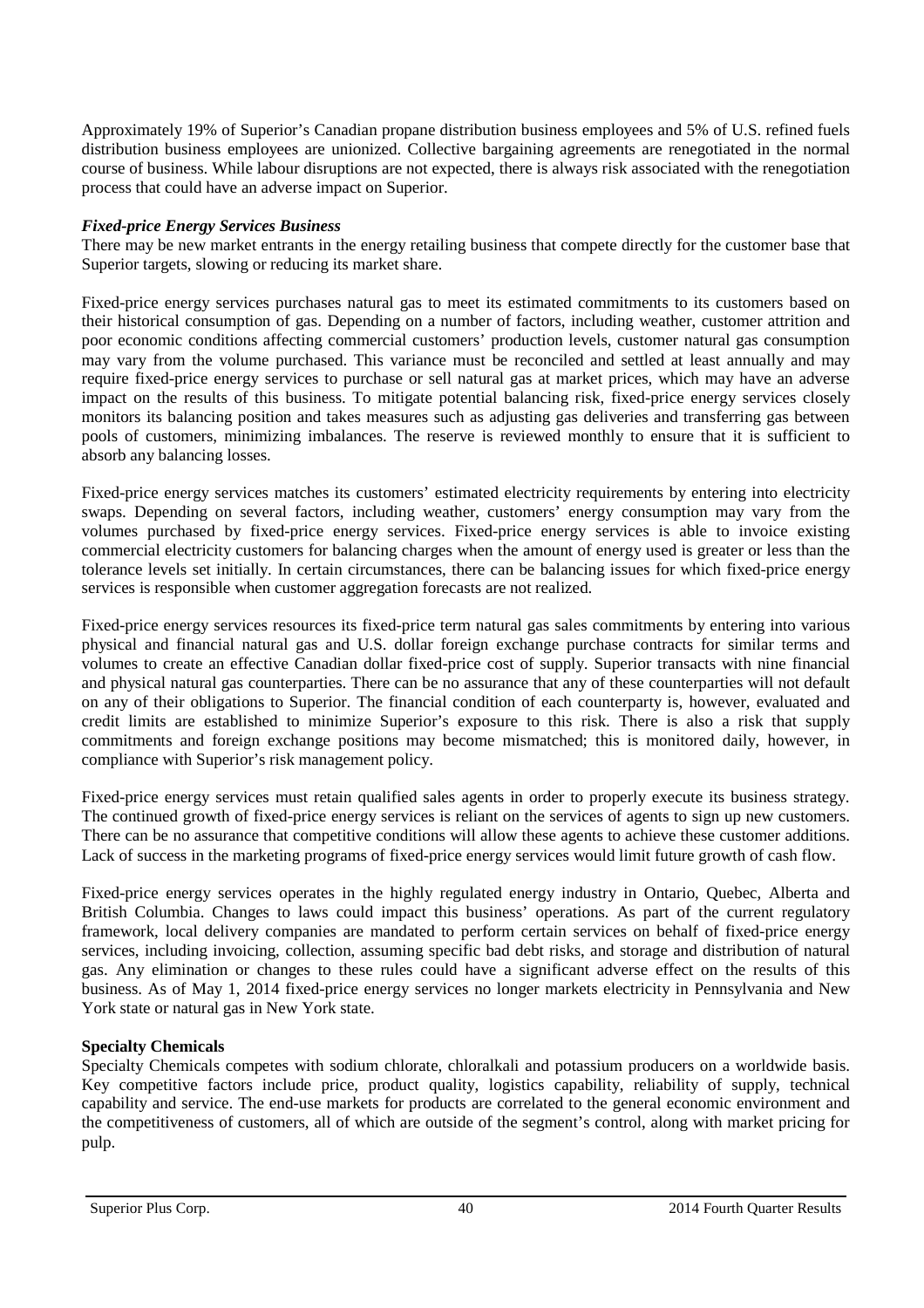Specialty Chemicals has long-term electricity contracts or electricity contracts that renew automatically with power producers in each of the jurisdictions where its plants are located. There is no assurance that Specialty Chemicals will remain able to secure adequate supplies of electricity at reasonable prices or on acceptable terms.

Potassium chloride (KCl) is a major raw material used in the production of potassium hydroxide at the Port Edwards, Wisconsin facility. Substantially all of Specialty Chemicals' KCl is received from Potash Corporation of Saskatchewan. Specialty Chemicals has limited ability to source KCl from additional suppliers.

Specialty Chemicals is exposed to fluctuations in the U.S. dollar and the euro versus the Canadian dollar. Specialty Chemicals manages its exposure to fluctuations between the U.S. dollar and Canadian dollar by entering into hedge contracts with external third parties and internally with other Superior businesses.

Specialty Chemicals' operations involve the handling, production, transportation, treatment and disposal of materials that are classified as hazardous and are regulated by environmental, health and safety laws, regulations and requirements. There is potential for the release of highly toxic and lethal substances, including chlorine from a facility or transportation equipment. Equipment failure could result in damage to facilities, death or injury and liabilities to third parties. If at any time the appropriate regulatory authorities deem any of the segment's facilities unsafe, they may order that such facilities be shut down.

Specialty Chemicals' operations and activities in various jurisdictions require regulatory approval for the handling, production, transportation and disposal of chemical products and waste substances. The failure to obtain or comply fully with such applicable regulatory approval may materially adversely affect Specialty Chemicals.

Specialty Chemicals' does not directly operate or control Tronox's Hamilton, Mississippi sodium chlorate facility. A major production outage or unplanned downtime could harm Specialty Chemicals' reputation and its ability to meet customer requirements.

Specialty Chemicals' production facilities maintain complex process and electrical equipment. The facilities have existed for many years and undergone upgrades and improvements. Routine maintenance is regularly completed to ensure equipment is operated within appropriate engineering and technical requirements. Notwithstanding Specialty Chemicals' operating standards and history of limited downtime, breakdown of electrical transformer or rectifier equipment would temporarily reduce production at the affected facility. Although the segment has insurance to mitigate substantial loss due to equipment outage, Specialty Chemicals' reputation and its ability to meet customer requirements could be harmed by a major electrical equipment failure.

Approximately 25% of Specialty Chemicals' employees are unionized. Collective bargaining agreements are renegotiated in the normal course of business. While labour disruptions are not expected, there is always risk associated with the negotiation process that could have an adverse impact on Superior.

## **Construction Products Distribution**

Activity in the Construction Products Distribution segment is subject to changes in general economic activity and, in particular, residential and non-residential construction. New residential construction is subject to such factors as household income, employment levels, customer confidence, population changes and the local supply of residential units. Residential renovation is not as sensitive to these factors and can provide some balance in the demand for residential construction product distribution. Non-residential activity can be subdivided into commercial, industrial and institutional. New construction in these sectors is subject to many of the same general economic factors as residential activity. In the industrial and institutional subsectors, government and regulatory programs can also have a significant impact on the outlook for product distribution, particularly as related to Superior's insulation businesses. As a result, changes to general economic activity or other factors mentioned above that affect the amount of construction or renovation in residential and non-residential markets can have an adverse effect on the segment's business and Superior.

Construction Products Distribution competes with other specialty construction distributors servicing the builder/contractor market, in addition to big-box home centres and independent lumber yards. The ability to remain competitive depends on the segment's ability to provide reliable service at competitive prices.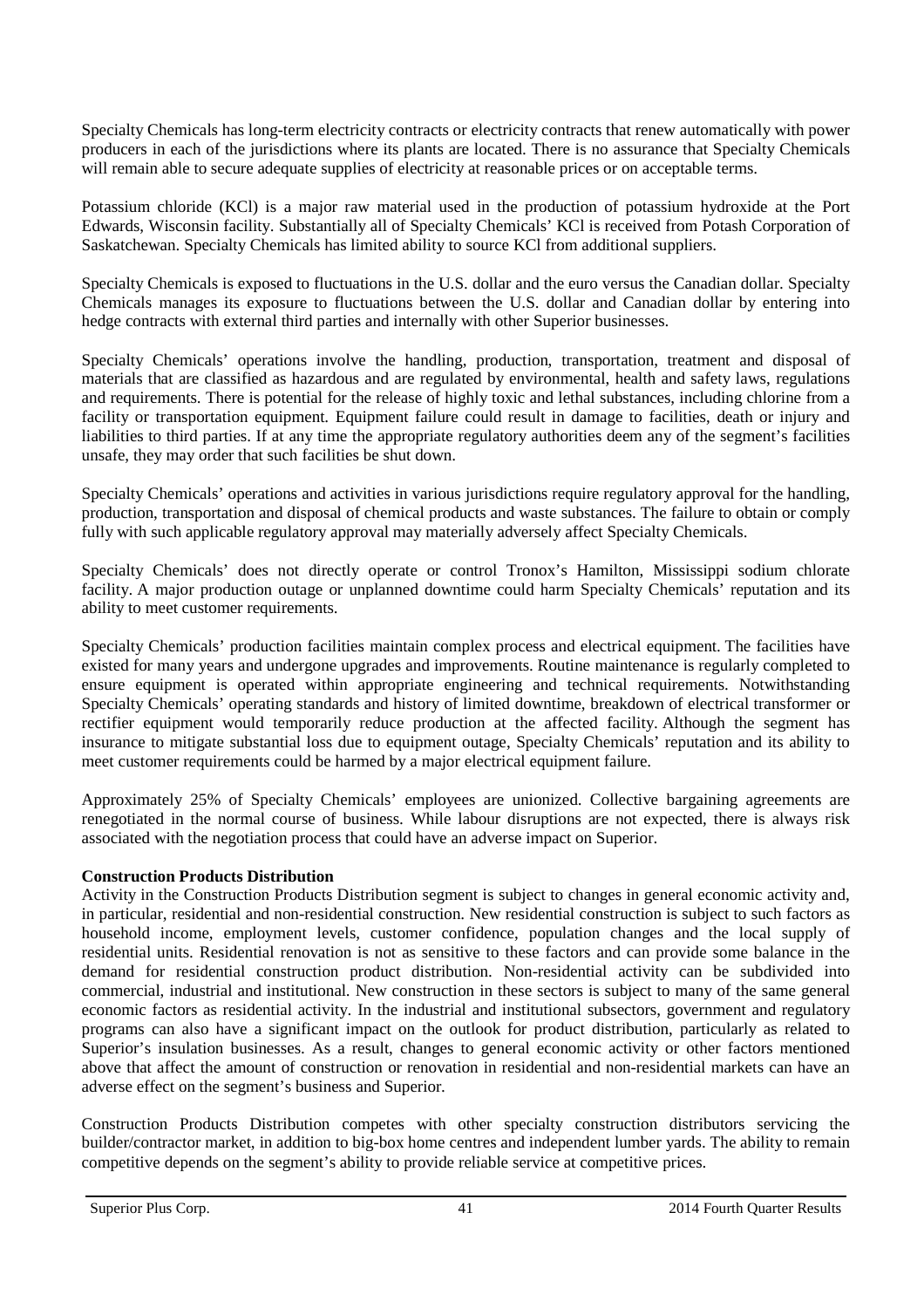The GSD market is driven largely by residential and non-residential construction. Demand for wall and ceiling building materials is affected by changes in general and local economic factors including demographic trends, employment levels, interest rates, consumer confidence and overall economic growth. These factors in turn affect existing housing sales, new home construction, new non-residential construction, and office/commercial space turnover, all of which are significant factors in determining demand for products and services.

The C&I market is driven largely by C&I construction spending and economic growth. Demand is influenced by commercial construction and renovation, the construction, maintenance and expansion of industrial process facilities (such as oil refineries, petrochemical plants and power generation facilities) and institutional facilities in the government, healthcare and education sectors.

The distribution of walls and ceilings and C&I products involves risks, including the failure or substandard performance of equipment, human error, natural disasters, suspension of operations and new government statutes, regulations, guidelines or policies. Operations are also subject to various hazards incidental to the handling, processing, storage and transportation of certain hazardous materials, including industrial chemicals. These hazards can result in personal injury including fatalities, damage to and destruction of property and equipment and environmental damage. There can be no assurance that as a result of past or future operations, there will not be claims of injury by employees or members of the public due to exposure, or alleged exposure, to these materials. There can be no assurance as to the actual amount of these liabilities or their timing, if any. The business maintains safe working practices through proper procedures, direction and utilization of equipment such as forklifts, boom trucks, fabrication equipment and carts/dollies. The business handles and stores a variety of construction materials and maintains appropriate material handling compliance programs in accordance with local, state/provincial and federal regulations.

In late 2013, Construction Products Distribution initiated a system integration project to fully integrate its C&I and GSD enterprise resource planning (ERP) systems. The project was suspended in February 2014, pending the outcome of Construction Products Distribution's strategic review, and will recommence early 2015 consisting of realigning the management structure along business segments, adopting best practice common business processes, and integrating all operations onto a single ERP system. Business process development in preparation of the implementation is underway. The project is expected to take approximately two years. Upon full commencement of the project, the scoping, requirements definition, business process definition, design, and testing of the integrated ERP system could take approximately one year with the branch conversions taking place the following year. Implementation problems could result in disruption to the business and/or inaccurate information for management and financial reporting. Risk will be mitigated by extensive testing and a regionally phased implementation.

Approximately 5% of Construction Products Distribution's employees are unionized. Collective bargaining agreements are renegotiated in the normal course of business. While labour disruptions are not expected, there is always risk associated with the negotiation process that could have an adverse impact on the segment and Superior.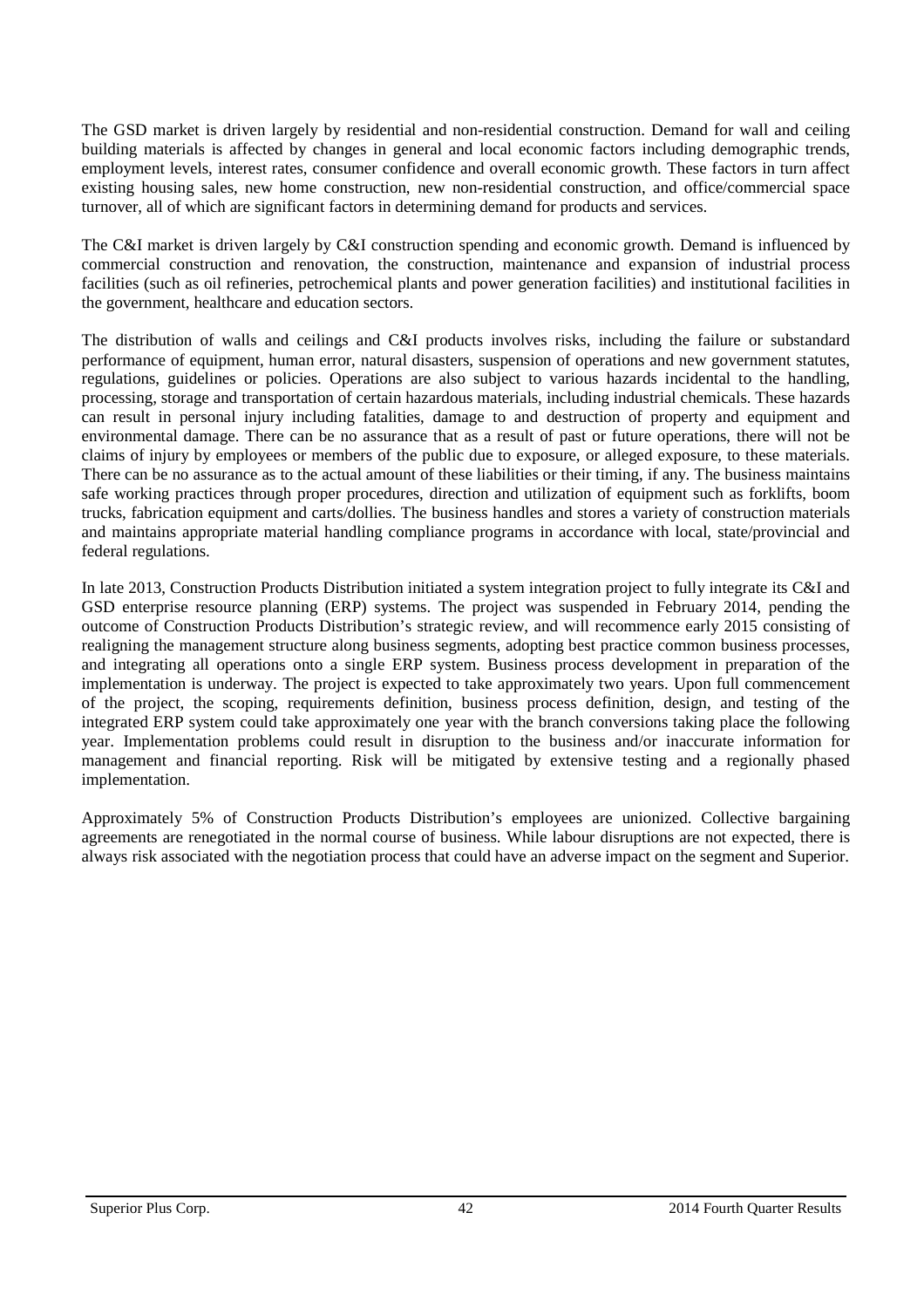### **SUPERIOR PLUS CORP. Condensed Consolidated Balance Sheets**

| Consonauteu Dununce Sheets                                 |             | December 31 | December 31       |
|------------------------------------------------------------|-------------|-------------|-------------------|
| (unaudited, millions of Canadian dollars)                  | <b>Note</b> | 2014        | 2013              |
| <b>Assets</b>                                              |             |             |                   |
| <b>Current Assets</b>                                      |             |             |                   |
| Cash and cash equivalents                                  |             | 3.1         | 8.3               |
| Trade and other receivables                                | 5&16        | 428.7       | 479.8             |
| Prepaid expenses                                           |             | 48.2        | 35.3              |
| Inventories                                                | 6           | 184.5       | 206.3             |
| Unrealized gains on derivative financial instruments       | 16          | 10.7        | 13.7              |
| <b>Total Current Assets</b>                                |             | 675.2       | 743.4             |
|                                                            |             |             |                   |
| <b>Non-Current Assets</b><br>Property, plant and equipment |             | 932.2       | 877.9             |
| Intangible assets                                          | 7<br>8      | 18.7        | 19.0              |
| Goodwill                                                   | 9           | 194.2       | 193.7             |
| Notes and finance lease receivables                        |             | 3.3         | 10.2              |
|                                                            |             | 3.4         | $\qquad \qquad -$ |
| Future employee benefits<br>Deferred tax                   | 17          | 284.4       | 292.3             |
| Unrealized gains on derivative financial instruments       | 16          | 3.5         | 4.6               |
| <b>Total Non-Current Assets</b>                            |             | 1,439.7     | 1,397.7           |
|                                                            |             |             |                   |
| <b>Total Assets</b>                                        |             | 2,114.9     | 2,141.1           |
| <b>Liabilities and Equity</b>                              |             |             |                   |
| <b>Current Liabilities</b>                                 |             |             |                   |
| Trade and other payables                                   | 11          | 379.0       | 396.2             |
| Deferred revenue                                           | 12          | 9.1         | 24.8              |
| Borrowing                                                  | 14          | 66.7        | 67.0              |
| Dividends and interest payable                             |             | 8.5         | 7.3               |
| Unrealized losses on derivative financial instruments      | 16          | 62.4        | 25.1              |
| <b>Total Current Liabilities</b>                           |             | 525.7       | 520.4             |
| <b>Non-Current Liabilities</b>                             |             |             |                   |
| Borrowing                                                  | 14          | 459.5       | 509.1             |
| Convertible unsecured subordinated debentures              | 15          | 473.8       | 469.4             |
| Other liabilities                                          | 13          | 1.9         | 0.4               |
| Provisions                                                 | 10          | 22.7        | 19.5              |
| Employee future benefits                                   |             | 26.2        | 23.3              |
| Deferred tax                                               | 17          | 8.3         | 4.0               |
| Unrealized losses on derivative financial instruments      | 16          | 46.4        | 54.8              |
| <b>Total Non-Current Liabilities</b>                       |             | 1,038.8     | 1,080.5           |
|                                                            |             |             |                   |
| <b>Total Liabilities</b>                                   |             | 1,564.5     | 1,600.9           |
| <b>Equity</b>                                              |             |             |                   |
| Capital                                                    |             | 1,788.2     | 1,787.9           |
| Deficit                                                    |             | (1,261.1)   | (1,239.8)         |
| Accumulated other comprehensive gain (loss)                | 18          | 23.3        | (7.9)<br>540.2    |
| <b>Total Equity</b>                                        |             | 550.4       |                   |
| <b>Total Liabilities and Equity</b>                        |             | 2,114.9     | 2,141.1           |

*See accompanying Notes to the Condensed Consolidated Financial Statements.*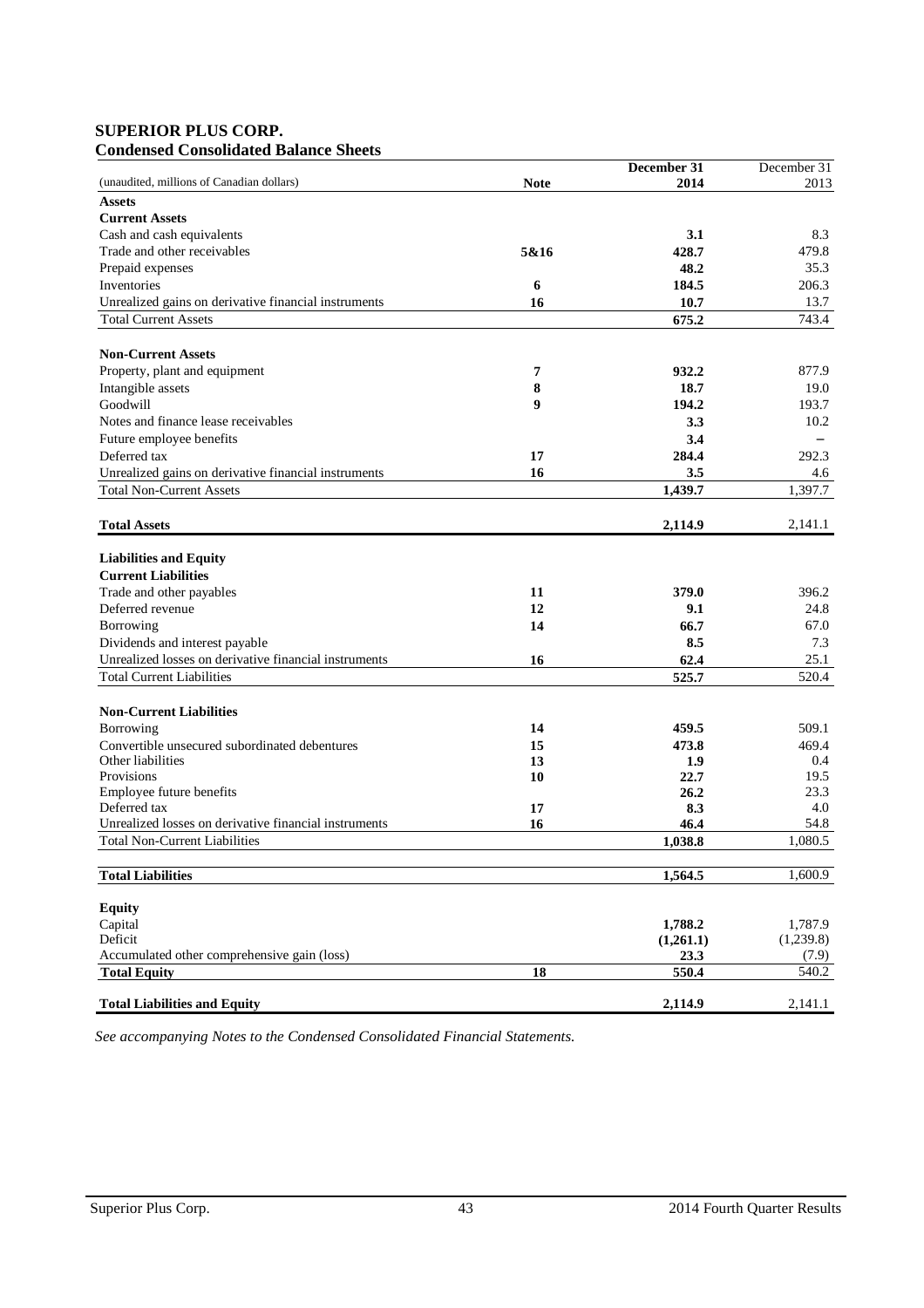### **SUPERIOR PLUS CORP. Condensed Consolidated Statement of Changes in Equity**

|                                                     |                  |                                       |                          |                | <b>Accumulated</b> |              |
|-----------------------------------------------------|------------------|---------------------------------------|--------------------------|----------------|--------------------|--------------|
|                                                     |                  |                                       |                          |                | Other              |              |
| (millions of Canadian dollars)                      | Share<br>Capital | Contributed<br>Surplus <sup>(1)</sup> | <b>Total</b>             | <b>Deficit</b> | Comprehensive      | <b>Total</b> |
|                                                     |                  |                                       | Capital                  |                | Loss               |              |
| <b>January 1, 2013</b>                              | 1,644.0          | 2.5                                   | 1,646.5                  | (1,218.2)      | (53.9)             | 374.4        |
| Net earnings                                        |                  |                                       |                          | 52.7           |                    | 52.7         |
| Option value associated with redemption of          |                  |                                       |                          |                |                    |              |
| convertible debentures                              |                  | (1.1)                                 | (1.1)                    |                |                    | (1.1)        |
| Shares issued under the Dividend Reinvestment       |                  |                                       |                          |                |                    |              |
| Plan                                                | 4.9              |                                       | 4.9                      |                |                    | 4.9          |
| Issuance of common shares                           | 137.6            |                                       | 137.6                    |                |                    | 137.6        |
| Dividends declared to shareholders                  |                  |                                       | $\overline{\phantom{0}}$ | (74.3)         |                    | (74.3)       |
| Unrealized foreign currency gains on translation of |                  |                                       |                          |                |                    |              |
| foreign operations                                  |                  |                                       |                          |                | 26.6               | 26.6         |
| Actuarial defined benefit gains                     |                  |                                       |                          |                | 26.4               | 26.4         |
| Reclassification of derivatives losses previously   |                  |                                       |                          |                |                    |              |
| deferred                                            |                  |                                       |                          |                | (0.4)              | (0.4)        |
| Income tax expense on other comprehensive           |                  |                                       |                          |                |                    |              |
| income                                              |                  |                                       |                          |                | (6.6)              | (6.6)        |
| December 31, 2013                                   | 1,786.5          | 1.4                                   | 1,787.9                  | (1,239.8)      | (7.9)              | 540.2        |
| Net earnings                                        |                  |                                       |                          | 56.9           |                    | 56.9         |
| Conversion of 7.50% convertible unsecured           |                  |                                       |                          |                |                    |              |
| debentures                                          | 0.3              |                                       | 0.3                      |                |                    | 0.3          |
| Dividends declared to shareholders                  |                  |                                       | $\overline{\phantom{0}}$ | (78.2)         |                    | (78.2)       |
| Unrealized foreign currency gains on translation of |                  |                                       |                          |                |                    |              |
| foreign operations                                  |                  |                                       |                          |                | 36.0               | 36.0         |
| Actuarial defined benefit losses                    |                  |                                       |                          |                | (5.6)              | (5.6)        |
| Reclassification of derivatives losses previously   |                  |                                       |                          |                |                    |              |
| deferred                                            |                  |                                       |                          |                | (0.5)              | (0.5)        |
| Income tax expense on other comprehensive           |                  |                                       |                          |                |                    |              |
| income                                              |                  |                                       |                          |                | 1.3                | 1.3          |
| December 31, 2014                                   | 1,786.8          | 1.4                                   | 1,788.2                  | (1,261.1)      | 23.3               | 550.4        |

 $<sup>(1)</sup>$ Contributed surplus represents Superior's equity reserve for the option value associated with the issuance of convertible unsecured</sup> subordinated debentures and warrants.

*See accompanying Notes to the Consolidated Financial Statements.*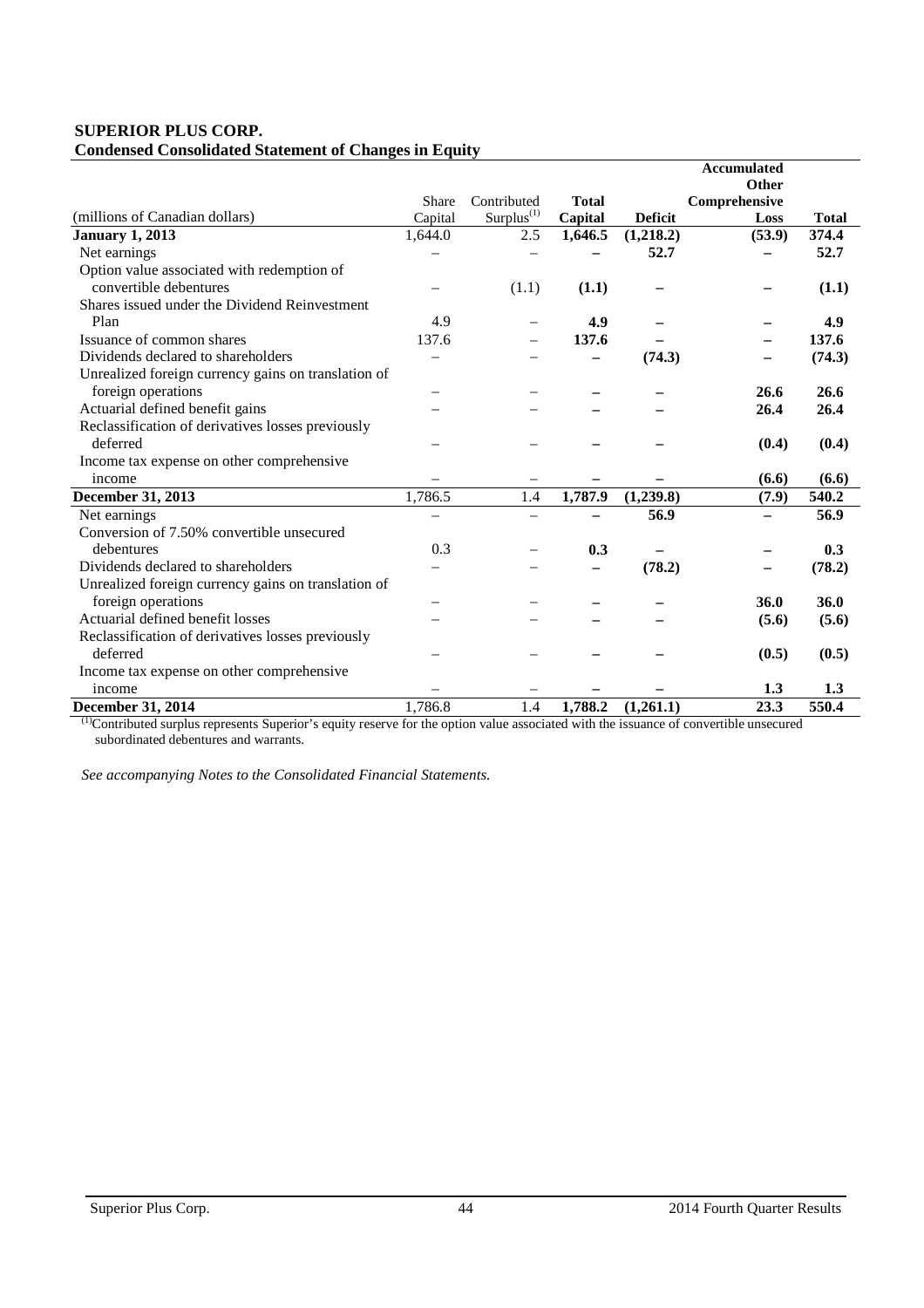# **SUPERIOR PLUS CORP.**

|                                                                                    |             |          | <b>Three Months Ended</b> | <b>Twelve Months Ended</b> |             |
|------------------------------------------------------------------------------------|-------------|----------|---------------------------|----------------------------|-------------|
|                                                                                    |             |          | December 31               |                            | December 31 |
| (unaudited, millions of Canadian dollars except per share amounts)                 | <b>Note</b> | 2014     | 2013                      | 2014                       | 2013        |
| <b>Revenues</b>                                                                    | 21          | 956.8    | 1,034.7                   | 3,975.9                    | 3,752.8     |
| Cost of sales (includes products and services)                                     | 21          | (709.3)  | (793.9)                   | (3,053.8)                  | (2,884.0)   |
| Gross profit                                                                       |             | 247.5    | 240.8                     | 922.1                      | 868.8       |
| <b>Expenses</b>                                                                    |             |          |                           |                            |             |
| Selling, distribution and administrative costs                                     | 21          | (182.8)  | (200.9)                   | (744.7)                    | (718.0)     |
| Finance expense                                                                    | 21          | (10.7)   | (20.3)                    | (52.7)                     | (71.8)      |
| Impairment of property, plant and equipment, intangible                            |             |          |                           |                            |             |
| assets and goodwill<br>Unrealized losses on derivative financial instruments       | 9           |          | (15.5)                    |                            | (15.5)      |
|                                                                                    | 16          | (12.7)   | (0.4)                     | (52.0)                     | (5.1)       |
|                                                                                    |             | (206.2)  | (237.1)                   | (849.4)                    | (810.4)     |
| Net earnings before income taxes                                                   |             | 41.3     | 3.7                       | 72.7                       | 58.4        |
| Income tax recovery (expense)                                                      | 17          | 2.0      | 7.2                       | (15.8)                     | (5.7)       |
| Net earnings                                                                       |             | 43.3     | 10.9                      | 56.9                       | 52.7        |
| Net earnings                                                                       |             | 43.3     | 10.9                      | 56.9                       | 52.7        |
| Other comprehensive income:<br>Unrealized foreign currency gains on translation of |             |          |                           |                            |             |
| foreign operations                                                                 | 18          | 15.4     | 13.7                      | 36.0                       | 26.6        |
| Actuarial defined benefit gains (losses)                                           | 18          | 1.2      | 2.1                       | (5.6)                      | 26.4        |
| Reclassification of derivatives losses previously                                  |             |          |                           |                            |             |
| deferred                                                                           | 18          | (0.5)    | (0.4)                     | (0.5)                      | (0.4)       |
| Income tax (expense) recovery on other<br>comprehensive income                     | 17          | (0.5)    | (0.2)                     | 1.3                        | (6.6)       |
| Total comprehensive income for the period                                          |             | 58.9     | 26.1                      | 88.1                       | 98.7        |
| Net earnings (losses) per share                                                    |             |          |                           |                            |             |
| <b>Basic</b>                                                                       | 19          | \$0.34   | \$0.09                    | \$0.45                     | \$0.43      |
| Diluted                                                                            | 19          | \$(0.03) | \$0.05                    | \$0.41                     | \$0.40      |

**Condensed Consolidated Statement of Net Earnings and Total Comprehensive Income** 

*See accompanying Notes to the Condensed Consolidated Financial Statements.*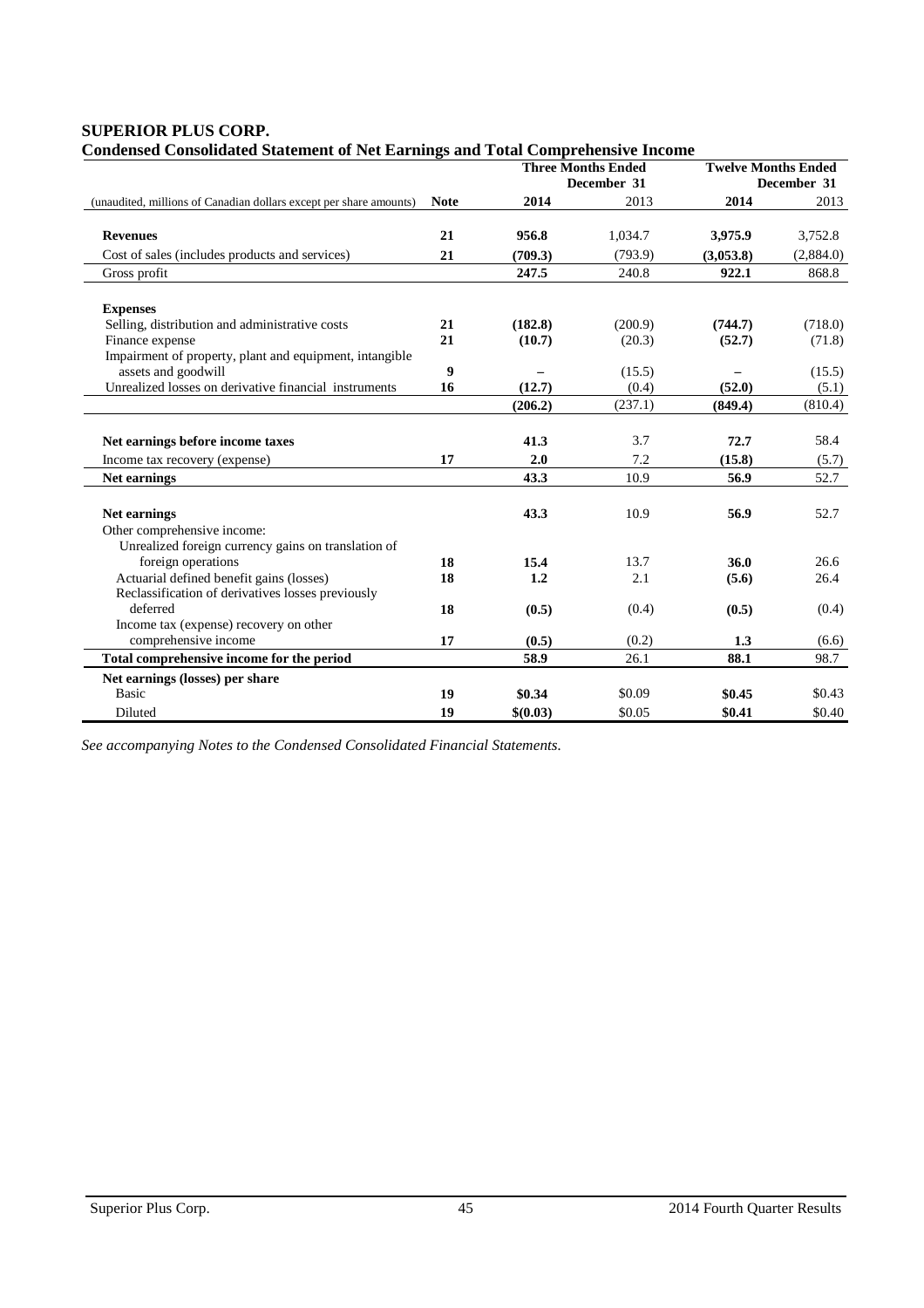## **SUPERIOR PLUS CORP. Condensed Consolidated Statement of Cash Flows**

|                                                             |             |                          | <b>Three Months Ended</b> |                          | <b>Twelve Months Ended</b> |  |
|-------------------------------------------------------------|-------------|--------------------------|---------------------------|--------------------------|----------------------------|--|
|                                                             |             |                          | December 31               |                          | December 31                |  |
| (unaudited, millions of Canadian dollars)                   | <b>Note</b> | 2014                     | 2013                      | 2014                     | 2013                       |  |
| <b>OPERATING ACTIVITIES</b>                                 |             |                          |                           |                          |                            |  |
| Net earnings for the period                                 |             | 43.3                     | 10.9                      | 56.9                     | 52.7                       |  |
| Adjustments for:                                            |             |                          |                           |                          |                            |  |
| Depreciation included in selling, distribution and          |             |                          |                           |                          |                            |  |
| administrative costs                                        | 7           | 12.8                     | 10.9                      | 47.2                     | 42.2                       |  |
| Amortization of intangible assets                           |             | 1.9                      | 5.1                       | 4.9                      | 19.4                       |  |
| Depreciation included in cost of sales                      | 7           | 14.5                     | 10.9                      | 50.0                     | 41.3                       |  |
| Gain on sale of customer list                               |             | -                        | $\overline{\phantom{0}}$  | (3.7)                    | $-$                        |  |
| Losses (gains) on disposal of assets                        |             | 1.5                      | 0.3                       | 1.0                      | (2.9)                      |  |
| Impairment of property, plant and equipment, intangible     |             |                          |                           |                          |                            |  |
| assets, and goodwill                                        |             |                          | 15.5                      |                          | 15.5                       |  |
| Unrealized losses on derivative financial instruments       | 16          | 12.7                     | 0.4                       | 52.0                     | 5.1                        |  |
| Customer contract-related costs                             |             | (0.2)                    | (0.2)                     | (1.3)                    | (0.8)                      |  |
| Finance expense recognized in net earnings                  |             | 10.7                     | 20.3                      | 52.7                     | 71.8                       |  |
| Income tax (recovery) expense recognized in net earnings    |             | (2.0)                    | (7.2)                     | 15.8                     | 5.7                        |  |
| (Increase) decrease in non-cash operating working           |             |                          |                           |                          |                            |  |
| capital                                                     | 20          | (44.9)                   | (72.0)                    | 16.6                     | 0.3                        |  |
| Net cash flows from (used in) operating activities          |             | 50.3                     | (5.1)                     | 292.1                    | 250.3                      |  |
| Income taxes paid                                           |             | $\overline{\phantom{0}}$ | $\overline{\phantom{0}}$  | (2.4)                    | (6.5)                      |  |
| Interest paid                                               |             | (21.5)                   | (22.6)                    | (51.9)                   | (58.5)                     |  |
| Cash flows from (used in) operating activities              |             | 28.8                     | (27.7)                    | 237.8                    | 185.3                      |  |
|                                                             |             |                          |                           |                          |                            |  |
| <b>INVESTING ACTIVITIES</b>                                 |             |                          |                           |                          |                            |  |
| Purchase of property, plant and equipment                   | 7           | (34.1)                   | (26.4)                    | (100.1)                  | (78.5)                     |  |
| Proceeds from termination of sales lease                    |             |                          |                           | 8.2                      |                            |  |
| Proceeds from disposal of property, plant and equipment and |             |                          |                           |                          |                            |  |
| intangible assets                                           | 7&8         | 0.7                      | 0.8                       | 6.6                      | 6.6                        |  |
| Investment in supply agreement                              |             | $\overline{\phantom{0}}$ | (4.3)                     | $\overline{\phantom{0}}$ | (4.3)                      |  |
| Acquisitions                                                | 4           | $\overline{\phantom{0}}$ | (7.6)                     |                          | (7.6)                      |  |
| Cash flows used in investing activities                     |             | (33.4)                   | (37.5)                    | (85.3)                   | (83.8)                     |  |
|                                                             |             |                          |                           |                          |                            |  |
| <b>FINANCING ACTIVITIES</b>                                 |             |                          |                           |                          |                            |  |
| Net (repayment) proceeds of revolving term bank credits and |             |                          |                           |                          |                            |  |
| other debt                                                  |             | (145.9)                  | 270.5                     | (223.1)                  | 87.4                       |  |
| Proceeds from issuance of 6.50% senior unsecured notes      | 14          | <b>200.0</b>             | $\overline{\phantom{0}}$  | 200.0                    | $\overline{\phantom{m}}$   |  |
| Issuance costs incurred for 6.50% senior unsecured notes    |             | (4.4)                    |                           | (4.4)                    |                            |  |
| Repayment of senior secured notes                           |             | (33.4)                   | (34.0)                    | (33.4)                   | (34.0)                     |  |
| Repayment of finance lease obligations                      |             | (5.5)                    | (3.8)                     | (20.4)                   | (15.9)                     |  |
| Redemption of senior unsecured debentures                   |             | -                        | (150.0)                   | $\overline{\phantom{0}}$ | (150.0)                    |  |
| Redemption premium on senior unsecured debentures           |             |                          | (6.2)                     |                          | (6.2)                      |  |
| Redemption of 5.85% convertible debentures                  | 15          |                          |                           |                          | (75.0)                     |  |
| Redemption of 7.50% convertible debentures                  | 15          |                          |                           |                          | (68.9)                     |  |
| Proceeds from issuance of 6.00% convertible debentures      | 15          |                          |                           |                          | 97.0                       |  |
| Issue costs incurred for the 6.00% convertible debentures   |             |                          |                           |                          | (3.8)                      |  |
| Proceeds from issuance of common shares                     |             |                          |                           |                          | 143.9                      |  |
| Issuance costs for common shares                            |             |                          |                           |                          | (6.3)                      |  |
| Proceeds from the Dividend Reinvestment Program             |             |                          |                           | $\overline{\phantom{0}}$ | 4.9                        |  |
| Dividends paid to shareholders                              | 18          | (20.2)                   | (18.9)                    | (77.0)                   | (73.7)                     |  |
| Cash flows (used in) from financing activities              |             | (9.4)                    | 57.6                      | (158.3)                  | (100.6)                    |  |
|                                                             |             |                          |                           |                          |                            |  |
| Net (decrease) increase in cash and cash equivalents        |             | (14.0)                   | (7.6)                     | (5.8)                    | 0.9                        |  |
| Cash and cash equivalents, beginning of period              |             | 16.7                     | 16.1                      | 8.3                      | 7.6                        |  |
| Effect of translation of foreign currency-denominated cash  |             |                          |                           |                          |                            |  |
| and cash equivalents                                        |             | 0.4                      | (0.2)                     | 0.6                      | (0.2)                      |  |
| Cash and cash equivalents, end of period                    |             | 3.1                      | 8.3                       | 3.1                      | 8.3                        |  |

*See accompanying Notes to the Condensed Consolidated Financial Statements.*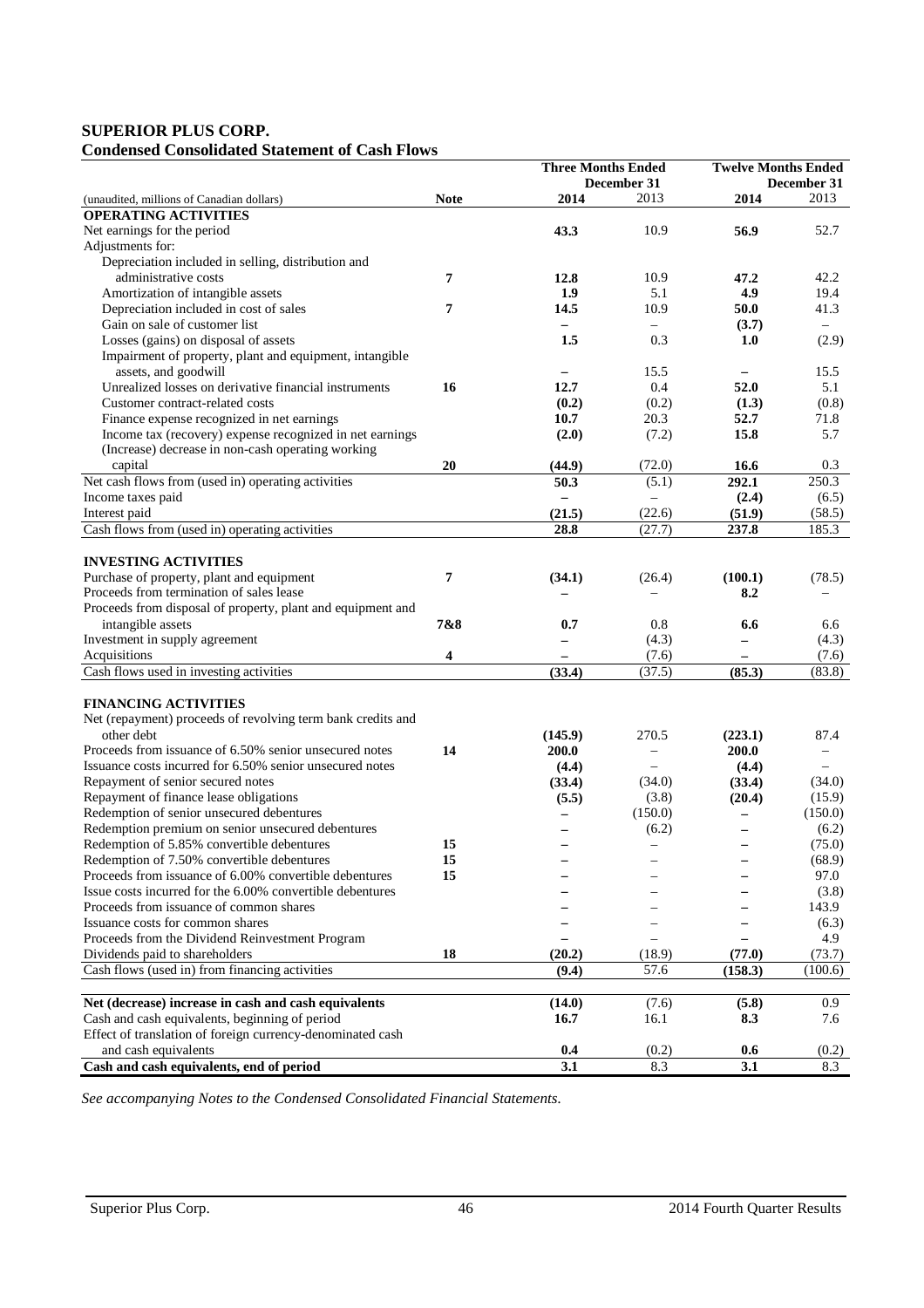## **Notes to the Unaudited Condensed Consolidated Financial Statements**

(unaudited, Tabular amounts in millions of Canadian dollars, except per share amounts and as otherwise noted. Tables labelled "2013" and "2014" are for the full year ended December 31.)

### **1. ORGANIZATION**

Superior Plus Corp. (Superior) is a diversified business corporation, incorporated under the Canada Business Corporations Act. The registered office is at suite 1400,  $840 - 7<sup>th</sup>$  Avenue S.W., Calgary, Alberta. Superior holds 100% of Superior Plus LP (Superior LP), a limited partnership formed between Superior General Partner Inc., as general partner and Superior as limited partner. Superior holds 100% of the interest of Superior General Partner Inc. Superior does not conduct active business operations but rather distributes to shareholders the income it receives from Superior Plus LP in the form of partnership allocations, net of expenses and interest payable on the convertible unsecured subordinated debentures (the debentures). Superior's investments in Superior Plus LP are financed by share capital and debentures. Superior is a publicly traded company with its common shares trading on the Toronto Stock Exchange (TSX) under the exchange symbol SPB.

The accompanying unaudited condensed consolidated financial statements (consolidated financial statements) of Superior as at December 31, 2014 and the three and twelve months ended December 31, 2014 and 2013 were authorized for issuance by the Board of Directors on February 19, 2015.

### **Reportable Operating Segments**

Superior operates three distinct reportable operating segments: Energy Services, Specialty Chemicals and Construction Products Distribution. Superior's Energy Services operating segment provides distribution, wholesale procurement and related services in relation to propane, heating oil and other refined fuels under the following: Canadian propane division and U.S. refined fuels division. Energy Services also provides fixed-price natural gas and electricity supply services under Superior Energy Management. Specialty Chemicals is a leading supplier of sodium chlorate and technology to the pulp and paper industries and a regional supplier of potassium and chloralkali products in the U.S. Midwest. Construction Products Distribution is one of the largest distributors of commercial and industrial insulation in North America and the largest distributor of specialty construction products to the walls and ceilings industry in Canada (see Note 23).

### **2. BASIS OF PRESENTATION**

The accompanying consolidated financial statements were prepared in accordance with International Accounting Standards *Interim Financial Reporting* (IAS 34) as issued by the International Accounting Standard Board (IASB) using the accounting policies Superior adopted in its annual consolidated financial statements as at and for the year ended December 31, 2014. The accounting policies are based on the International Financial Reporting Standards (IFRS) and International Financial Reporting Interpretations Committee (IFRIC) interpretations that were applicable at that time. These accounting policies have been applied consistently to all periods presented in these consolidated financial statements, and have been applied consistently throughout the consolidated entities.

The consolidated financial statements are presented in Canadian dollars, Superior's functional currency. All financial information presented in Canadian dollars has been rounded to the nearest hundred-thousand. These consolidated financial statements should be read in conjunction with Superior's 2014 annual consolidated financial statements.

The consolidated financial statements were prepared on the historical cost basis except for certain financial instruments that are measured at fair value as explained in Superior's 2014 annual consolidated financial statements and incorporate the accounts of Superior and its wholly-owned subsidiaries. Subsidiaries are all entities over which Superior has the power to govern the financial and operating policies, generally accompanying a shareholding of more than one-half of the voting rights. The results of subsidiaries are included in Superior's statement of net earnings from date of acquisition or, in the case of disposals, up to the effective date of disposal. All transactions and balances between Superior and its subsidiaries are eliminated on consolidation. Superior's subsidiaries are all wholly owned directly or indirectly by Superior Plus Corp.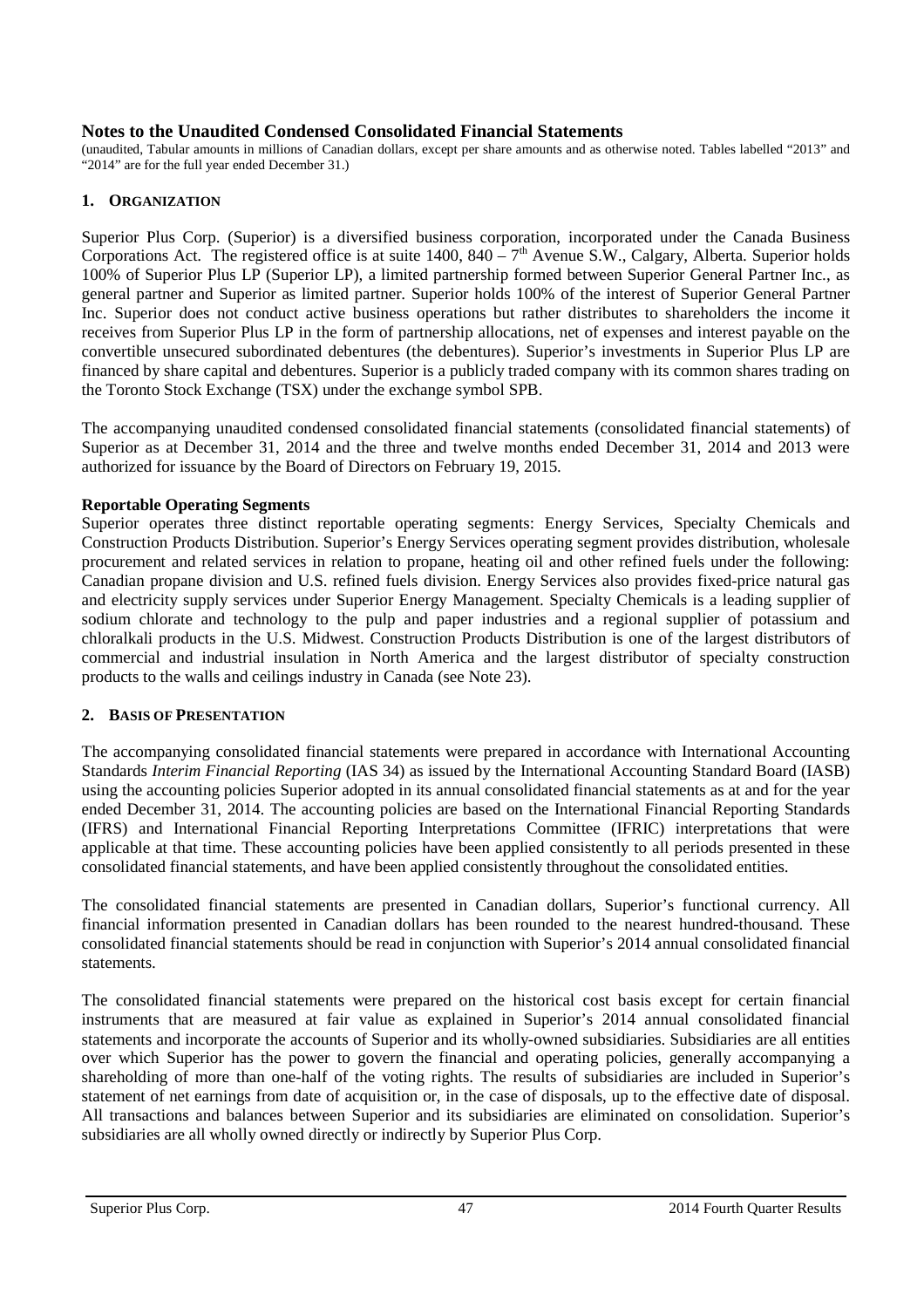## **Significant Accounting Policies**

## **(a) Significant Accounting Judgments, Estimates and Assumptions**

The preparation of Superior's consolidated financial statements in accordance with IFRS requires management to make judgments, estimates and assumptions that affect the reported amounts of assets, liabilities, net earnings (loss) and related disclosure. The estimates and associated assumptions are based on historical experience and various other factors deemed reasonable under the circumstances, the results of which form the basis of making the judgments about carrying values of assets and liabilities that are not readily apparent from other sources. Actual results may differ from these estimates. The areas involving a higher degree of judgment or complexity, or where assumptions and estimates are significant to the financial statements are consistent with those disclosed in Superior's 2014 annual consolidated financial statements.

## **(b) Recent Accounting Pronouncements**

Certain new standards, interpretations, amendments and improvements to existing standards were issued by the IASB or IFRIC that are mandatory for accounting periods beginning January 1, 2014 or later periods. The affected standards are consistent with those disclosed in Superior's 2014 annual consolidated financial statements.

## **Superior adopted the following standard on January 1, 2014:**

## IAS 32 *– Financial Instruments*: *Presentation*

The amendments to IAS 32 clarify the requirements relating to the offsetting of financial assets and liabilities. Specifically, the amendments clarify the meaning of "currently has a legally enforceable right of off-set" and "simultaneous realization and settlement". The amendments to IAS 32 must be adopted retrospectively for annual periods beginning on or after January 1, 2014. Superior adopted the amendments on January 1, 2014, with no impact to Superior.

## IAS 36 *– Impairment of Assets*

The IASB issued *Recoverable Amount Disclosures for Non-Financial Assets (Amendments to IAS 36)* on May 29, 2013. Superior has applied the amendments to IAS 36 for the first time in the current year. The amendments to IAS 36 remove the requirement to disclose the recoverable amount of a cash-generating unit (CGU) to which goodwill or other intangible assets with indefinite useful lives has been allocated when there has been no impairment or reversal of impairment of the related CGU. Additional disclosure requirements apply to when the recoverable amount of an asset or a CGU is measured at fair value less costs of disposal. These new disclosure include the fair value hierarchy, key assumptions and valuation techniques used. The amendments must be adopted retrospectively for fiscal years beginning January 1, 2014, with earlier adoption permitted. Superior adopted the amendments on January 1, 2014, with no impact to Superior.

## IFRIC 21 *– Levies*

The interpretation was issued on May 20, 2013, providing guidance on when to recognize a liability for a levy imposed by a government, both for levies that are accounted for in accordance with IAS 37 – *Provisions, Contingent Liabilities and Contingent Assets* and those where the timing and amount of the levy is certain. The Interpretation covers the accounting for outflows imposed on entities by governments (including government agencies and similar bodies) in accordance with laws and/or regulations. However, it does not include income taxes (see IAS 12 – *Income Taxes*), fines and other penalties, liabilities arising from emissions trading schemes and outflows within the scope of other Standards. It also provides the following guidance on recognition of a liability to pay levies: The liability is recognized progressively if the obligating event occurs over a period of time, and if an obligation is triggered on reaching a threshold, the liability is then recognized. This standard must be applied for accounting periods beginning on or after January 1, 2014, with retrospective application from December 31, 2012. Superior adopted the interpretation on January 1, 2014, with no impact to Superior.

### IFRS 10 – *Consolidated Financial Statements*, IFRS 12 – *Disclosure of Interests in Other Entities* and IAS 27 – *Separate Financial Statements*

The amendments to IFRS 10 define an investment entity and require a reporting entity that meets the definition of an investment entity not to consolidate its subsidiaries but instead to measure its subsidiaries at fair value through profit or loss in its consolidated and separate financial statements. Consequently, IFRS 12 and IAS 27 were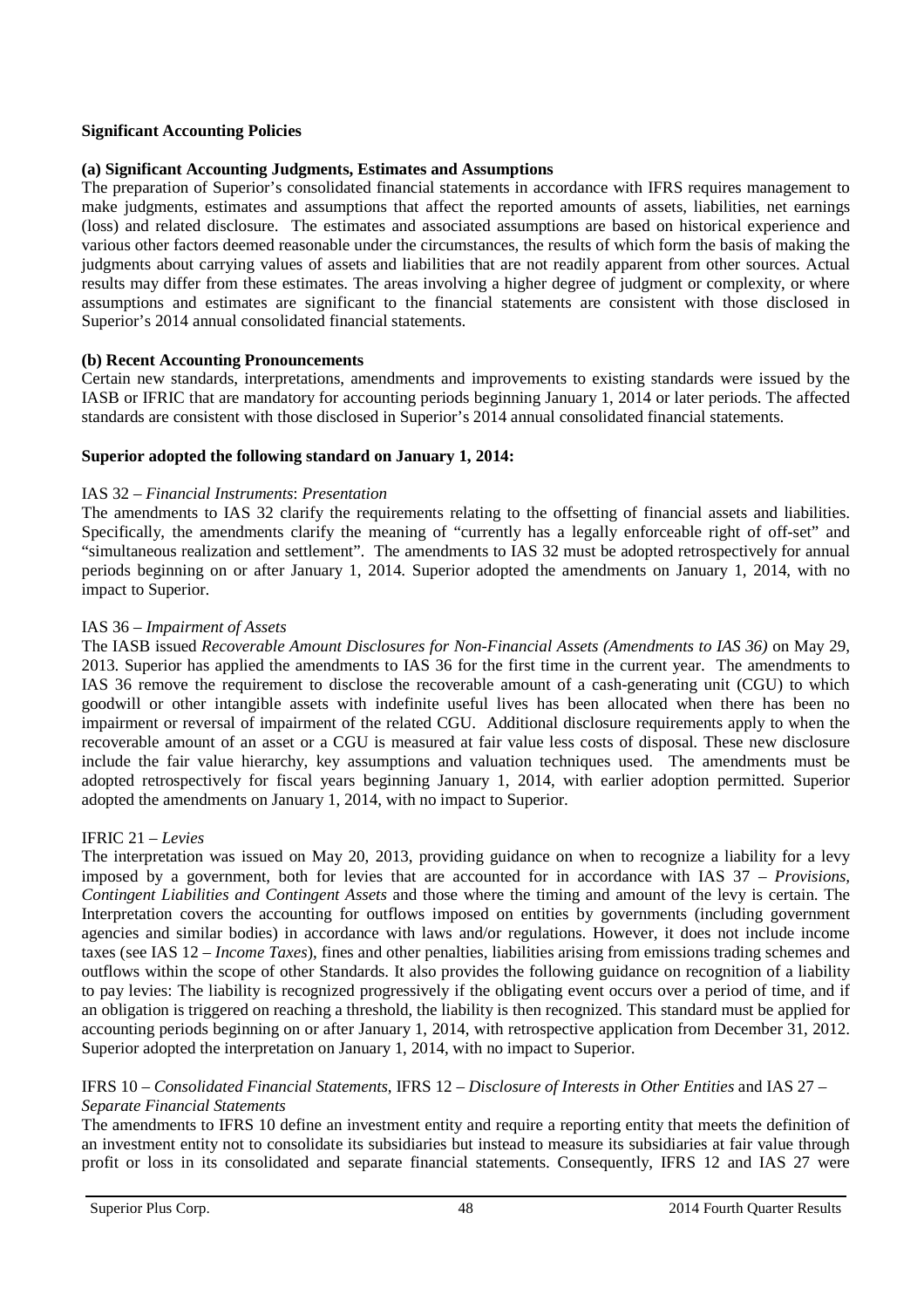amended to introduce new disclosure requirements for investment entities. Superior adopted the amendments on January 1, 2014, with no impact to Superior.

### **New and revised IFRS standards not yet effective:**

### IFRS 9 – *Financial Instruments: Classification and Measurement*

IFRS 9 was issued in November 2009 and is intended to replace IAS 39 – *Financial Instruments: Recognition and Measurement*. IFRS 9 uses a single approach to determine whether a financial asset is measured at amortized cost or fair value, replacing the multiple rules in IAS 39. The approach in IFRS 9 is based on how an entity manages its financial instruments in the context of its business model and the contractual cash flow characteristics of the financial assets. The new standard also requires a single impairment method to be used, replacing the multiple impairment methods in IAS 39. Requirements for financial liabilities were added in October 2010 and they largely carried forward existing requirements in IAS 39 except that fair value changes due to credit risk for liabilities designated at fair value through profit and loss would generally be recorded in other comprehensive income.

Another revised version of IFRS 9 was issued in July 2014 to include impairment requirements for financial assets and limited amendments to the classification and measurement requirements by introducing a fair value through other comprehensive income measurement category for certain simple debt instruments. This standard must be applied for accounting periods beginning on or after January 1, 2018, with earlier adoption permitted. Superior is assessing the effect of IFRS 9 on its financial results and financial position; changes, if any, are not expected to be material.

## IFRS 15- *Revenue from Contracts with Customers*

IFRS 15 was issued in May 2014, establishing a single comprehensive model for entities to use in accounting for revenue arising from contracts with customers. IFRS 15 supersedes the current revenue recognition guidance including IAS 18 – *Revenue* and IAS 11 – *Construction Contracts*, as well as the related interpretation when it becomes effective. Under IFRS 15, an entity should recognize revenue to depict the transfer of promised goods or services to customers in an amount that reflects the consideration to which the entity expects to be entitled in exchange for those goods or services. An entity is required to recognize revenue when the performance obligation is satisfied. Either a full or modified retrospective application is required for annual periods beginning on or after January 1, 2017 with early adoption permitted. Superior is currently assessing the impact of IFRS 15 and plans to adopt the new standard on the required effective date.

## IAS 16 and IAS 38 –*Property, Plant and Equipment and Intangible Assets*

The amendments to IAS 16 prohibit entities from using a revenue-based depreciation method for items of property, plant, and equipment. The amendments to IAS 38 introduce a rebuttable presumption that revenue is not an appropriate basis for amortization of an intangible asset. This presumption can only be rebutted in the event that the intangible asset is expressed as a measure of revenue or when it can be demonstrated that revenue and consumption of the economic benefits of the intangible assets are highly correlated. This standard must be applied for accounting periods beginning on or after January 1, 2016, with earlier adoption permitted. Superior currently amortizes property, plant and equipment and intangible assets using the straight-line method and, therefore, does not anticipate that the application of these amendments to IAS 16 and IAS 18 will have a material impact on its consolidated financial statements.

## IAS 19- *Defined Benefit Plans: Employee Contributions*

The amendments to IAS 19 clarify how an entity should account for contributions made by employees or third parties to defined benefit plans, based on whether those contributions are dependent on the employee's number of years of service. For contributions that are independent of the number of years of services, the entity may either recognize the contributions as a reduction in the service cost in the period in which the related service is rendered, or attribute them to the employee's periods of service using the projected unit credit method; whereas for contributions that are dependent on the number of years of service, the entity is required to attribute them to the employee's period of service. This standard must be applied for accounting periods beginning on or after July 1, 2014, with earlier adoption permitted. Superior is assessing the effect of IAS 19 *amendments* on its financial results and financial position; changes, if any, are not expected to be material.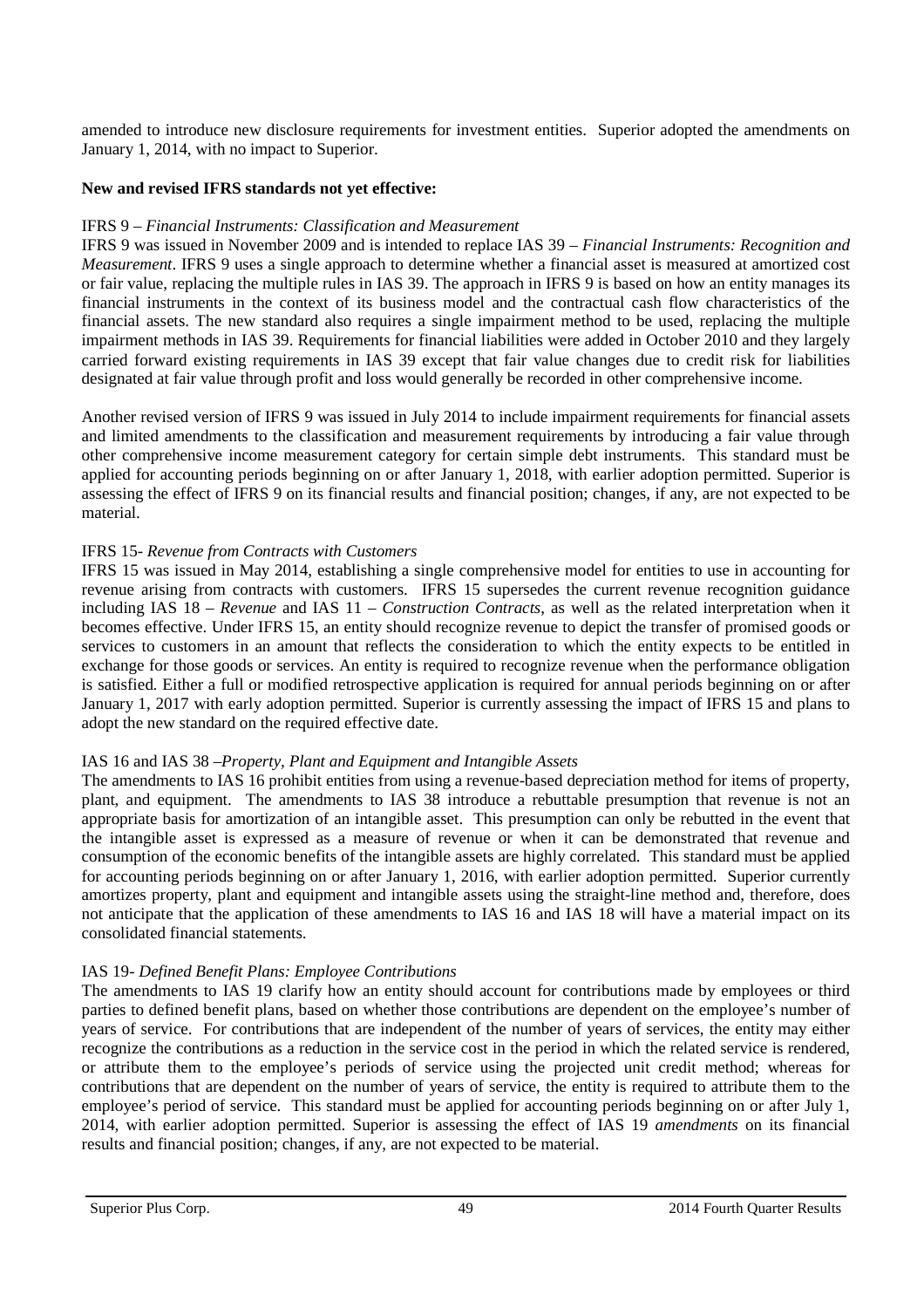### **3. SEASONALITY OF OPERATIONS**

#### **Energy Services**

Sales typically peak in the first quarter when approximately one-third of annual propane and other refined fuels sales volumes and gross profits are generated due to the demand from heating end-use customers. They then decline through the second and third quarter, rising seasonally again in the fourth quarter with heating demand. Similarly, net working capital is typically at seasonal highs during the first and fourth quarter, and normally declines to seasonal low in the second and third quarter. Net working capital is also significantly influenced by wholesale propane prices and other refined fuels.

#### **Construction Products Distribution**

Sales typically peak during the second and third quarters with the seasonal increase in building and renovation activities. They then decline through the fourth quarter and into the subsequent first quarter. Similarly, net working capital is typically at seasonally highs levels during the second and third quarter, and normally declines to seasonally lows in the fourth and first quarter.

### **4. ACQUISITIONS**

On November 27, 2013, Superior completed the acquisition of certain assets constituting a retail propane and commercial fuels distribution business (Townsend Energy) in Le Roy, New York for an aggregate purchase price of \$9.6 million including adjustments to net working capital and deferred consideration. The operations will provide U.S. refined fuels with access to additional propane customers.

| <b>Townsend Energy Acquisition</b>      | Fair Value Recognized on Acquisition |
|-----------------------------------------|--------------------------------------|
|                                         |                                      |
| Property, plant and equipment           | 2.6                                  |
| Intangible assets                       | 3.5                                  |
| Trade and other payables                | (2.0)                                |
|                                         | 4.1                                  |
|                                         |                                      |
| Net identifiable assets and liabilities | 4.1                                  |
| Goodwill arising on acquisition         | 5.5                                  |
| <b>Total consideration</b>              | 9.6                                  |
|                                         |                                      |
| Purchase consideration components:      |                                      |
| Cash (paid on November 27, 2013)        | 7.6                                  |
| Deferred consideration                  | 2.0                                  |
| <b>Total purchase consideration</b>     | 9.6                                  |

Revenue and net earnings for the 12 months ended December 31, 2013 would have been \$102.1 million and \$0.4 million, respectively, if the acquisition had occurred on January 1, 2013. Subsequent to the acquisition date of November 27, 2013, the acquisition contributed revenue and net earnings, respectively, of \$6.3 million and \$0.1 million to Energy Services for the period ended December 31, 2013.

### **5. TRADE AND OTHER RECEIVABLES**

A summary of trade and other receivables is as follows:

|                                      |             | December 31 | December 31 |
|--------------------------------------|-------------|-------------|-------------|
|                                      | <b>Note</b> | 2014        | 2013        |
| Trade receivables, net of allowances | 16          | 392.5       | 443.2       |
| Accounts receivable – other          |             | 36.2        | 35.7        |
| Finance lease receivable             |             |             | 0.9         |
| Trade and other receivables          |             | 428.7       | 479.8       |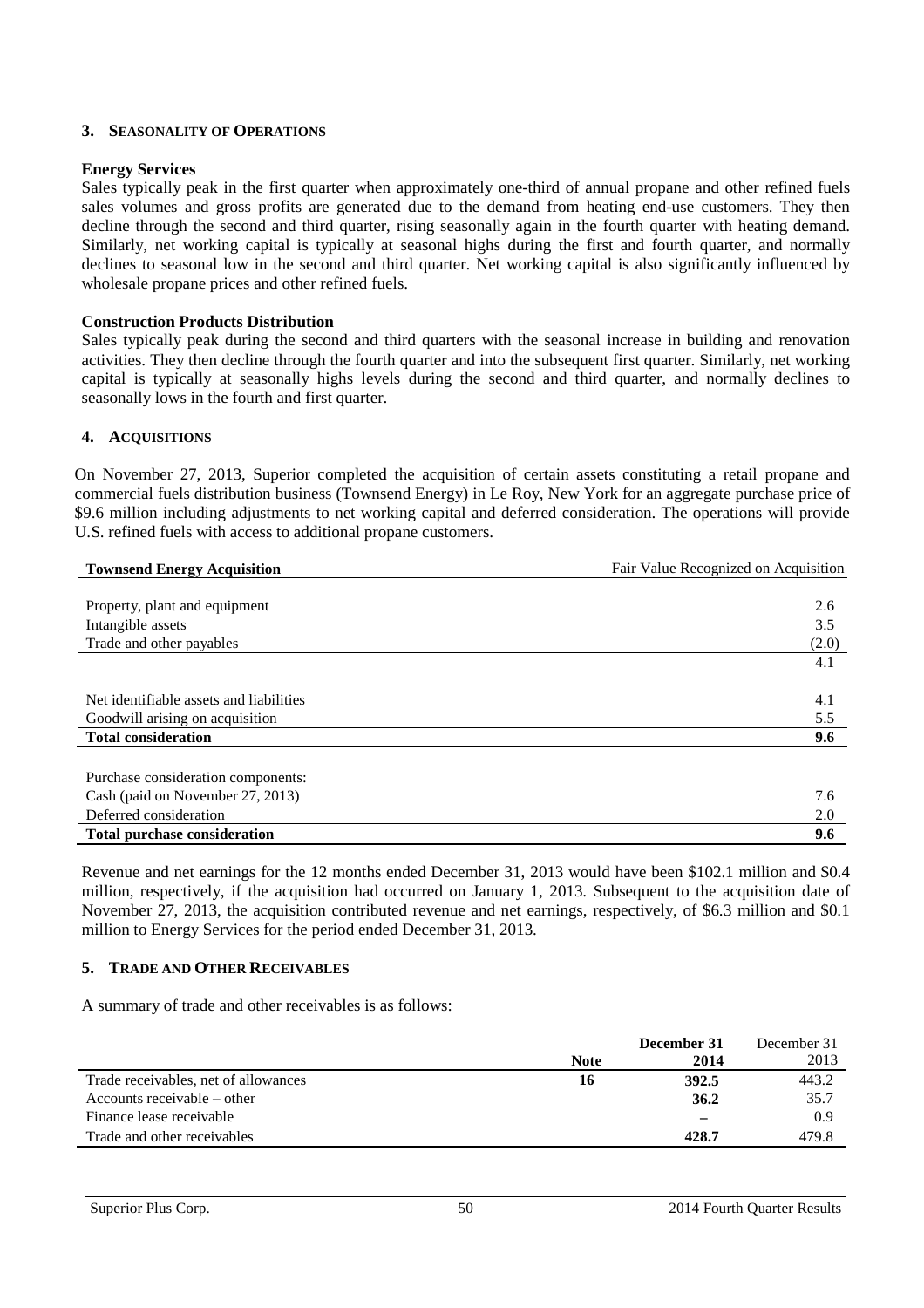### **6. INVENTORIES**

The cost of inventories recognized as an expense during the three and twelve months ended December 31, 2014 was \$613.4 million (three months ended December 31, 2013 – \$636.5 million) and \$2,680.1 million (twelve months ended December 31, 2013 – \$2,540.1 million). Superior recorded an inventory write down during the three and twelve months ended December 31, 2014 of \$6.4 million (three months ended December 31, 2013 – \$3.6 million) and \$14.6 million (twelve months ended December 31, 2013 – \$3.6 million), respectively. No write-down reversals were recorded for the three and twelve months ended December 31, 2014 and 2013.

### **7. PROPERTY, PLANT AND EQUIPMENT**

|                                     |                |       | <b>Specialty</b><br><b>Chemicals</b>  | <b>Energy</b>                                    | <b>Construction</b>                    |                                            |              |
|-------------------------------------|----------------|-------|---------------------------------------|--------------------------------------------------|----------------------------------------|--------------------------------------------|--------------|
|                                     | Land           |       | Plant &<br><b>Buildings Equipment</b> | <b>Services</b><br><b>Retailing</b><br>Equipment | <b>Products</b><br><b>Distribution</b> | Leasehold<br><b>Equipment Improvements</b> | <b>Total</b> |
| Cost                                |                |       |                                       |                                                  |                                        |                                            |              |
| Balance at December 31, 2013        | 29.5           | 154.8 | 816.2                                 | 629.4                                            | 48.1                                   | 11.2                                       | 1,689.2      |
| <b>Balance at December 31, 2014</b> | 30.6           | 171.3 | 891.3                                 | 684.2                                            | 54.2                                   | 11.9                                       | 1,843.5      |
| <b>Accumulated Depreciation</b>     |                |       |                                       |                                                  |                                        |                                            |              |
| Balance at December 31, 2013        | $\blacksquare$ | 50.0  | 389.1                                 | 334.7                                            | 29.4                                   | 8.1                                        | 811.3        |
| <b>Balance at December 31, 2014</b> |                | 58.2  | 443.5                                 | 369.9                                            | 30.9                                   | 8.8                                        | 911.3        |
| <b>Carrying Amount</b>              |                |       |                                       |                                                  |                                        |                                            |              |
| Balance at December 31, 2013        | 29.5           | 104.8 | 427.1                                 | 294.7                                            | 18.7                                   | 3.1                                        | 877.9        |
| <b>Balance at December 31, 2014</b> | 30.6           | 113.1 | 447.8                                 | 314.3                                            | 23.3                                   | 3.1                                        | 932.2        |

Superior's property, plant and equipment was tested for impairment as at December 31, 2014 and 2013 and the Company did not identify any indicators of impairment. Therefore, the carrying value was not adjusted – see Note 9 for further details. The carrying value of Superior's property, plant, and equipment includes \$86.6 million of leased assets as at December 31, 2014 (December 31, 2013 - \$68.9 million).

Depreciation per cost category:

|                                                | <b>Three Months Ended</b><br>December 31 |      | <b>Twelve Months Ended</b> | December 31 |
|------------------------------------------------|------------------------------------------|------|----------------------------|-------------|
|                                                | 2014                                     | 2013 | 2014                       | 2013        |
| Cost of sales <sup><math>(1)</math></sup>      | 14.5                                     | 10.9 | 50.0                       | 41.3        |
| Selling, distribution and administrative costs | 12.8                                     | 10.9 | 47.2                       | 42.2        |
| Total                                          | 27.3                                     | 21.8 | 97.2                       | 83.5        |

(1) The cost of Specialty Chemical finished goods inventory includes an allocation of fixed production overheads, which includes depreciation. Depreciation included in costs of sales includes a charge of \$0.1 million which is reflected in the cost of inventory (December 31, 2013 – \$0.5 million).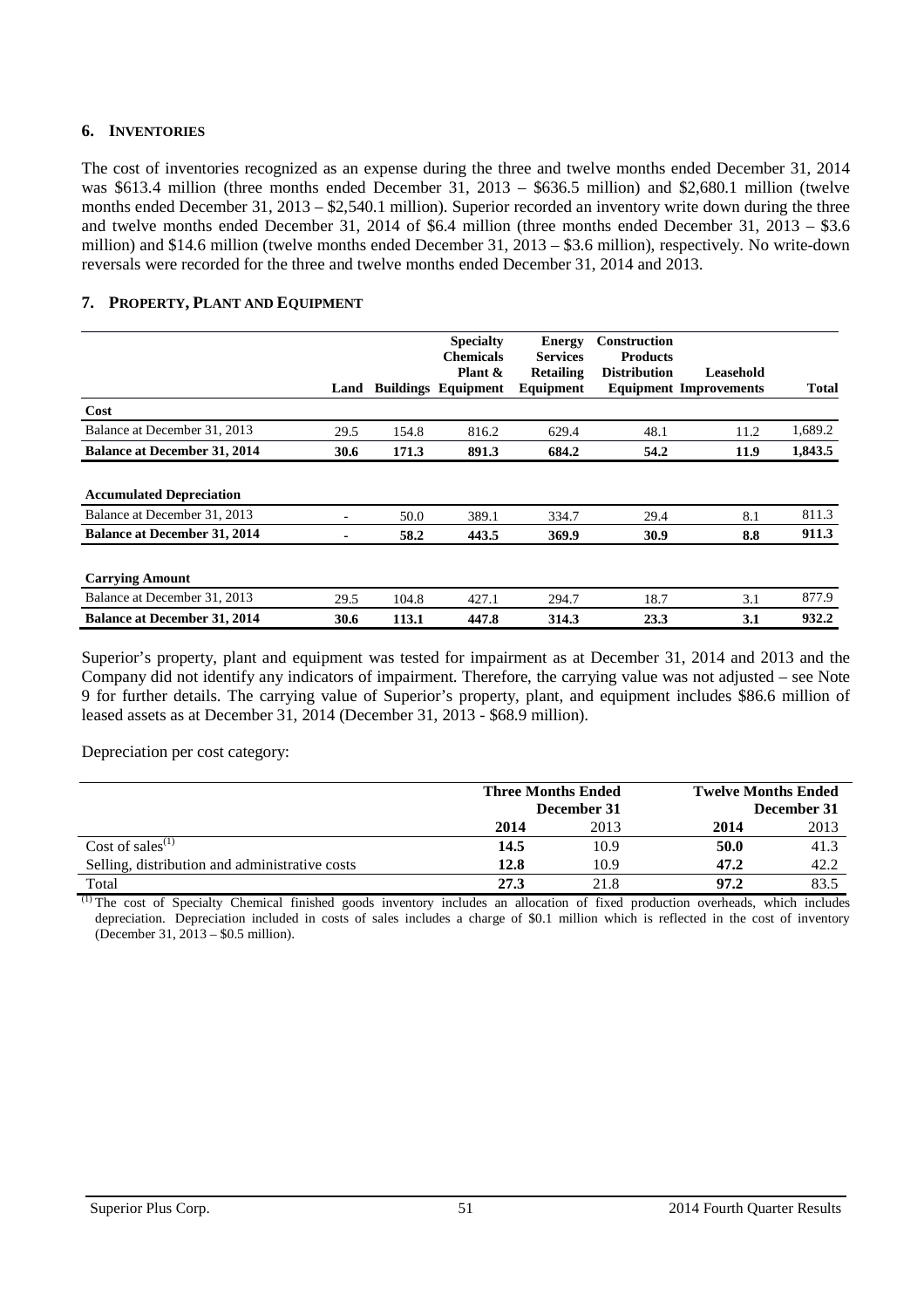### **8. INTANGIBLE ASSETS**

|                                                                                | <b>Customer</b><br>Contract<br><b>Related</b><br><b>Costs</b> | <b>Energy</b><br><b>Services</b><br><b>Trademarks</b><br>$&$ Non-<br>Compete<br><b>Agreements</b> | <b>Construction</b><br><b>Products</b><br><b>Distribution</b><br>Intangible<br><b>Assets</b> | <b>Specialty</b><br><b>Chemicals</b><br><b>Royalty</b><br><b>Assets and</b><br><b>Patents</b> | <b>Investment</b><br><b>Property</b> | Total |
|--------------------------------------------------------------------------------|---------------------------------------------------------------|---------------------------------------------------------------------------------------------------|----------------------------------------------------------------------------------------------|-----------------------------------------------------------------------------------------------|--------------------------------------|-------|
| Cost                                                                           |                                                               |                                                                                                   |                                                                                              |                                                                                               |                                      |       |
| Balance at December 31, 2013                                                   | 16.6                                                          | 30.2                                                                                              | 1.7                                                                                          | 65.4                                                                                          | 0.3                                  | 114.2 |
| <b>Balance at December 31, 2014</b>                                            | 12.2                                                          | 33.5                                                                                              | 1.8                                                                                          | 65.4                                                                                          | 0.4                                  | 113.3 |
| <b>Accumulated Amortization and Impairment</b><br>Balance at December 31, 2013 | 12.3                                                          | 16.1                                                                                              | 1.4                                                                                          | 65.4                                                                                          | $\overline{\phantom{0}}$             | 95.2  |
| <b>Balance at December 31, 2014</b>                                            | 9.1                                                           | 18.7                                                                                              | 1.4                                                                                          | 65.4                                                                                          | $\overline{\phantom{0}}$             | 94.6  |
|                                                                                |                                                               |                                                                                                   |                                                                                              |                                                                                               |                                      |       |
| <b>Carrying value</b>                                                          |                                                               |                                                                                                   |                                                                                              |                                                                                               |                                      |       |
| As at December 31, 2013                                                        | 4.3                                                           | 14.1                                                                                              | 0.3                                                                                          |                                                                                               | 0.3                                  | 19.0  |
| As at December 31, 2014                                                        | 3.1                                                           | 14.8                                                                                              | 0.4                                                                                          |                                                                                               | 0.4                                  | 18.7  |

<sup>(1)</sup> Superior has pledged 100% of the intangible assets balance as at December 31, 2014 excluding leased assets as security on Superior's borrowing.

Superior's intangibles were tested for impairment as at December 31, 2014 and 2013 and the Company did not identify any indicators of impairment as at December 31, 2014. Therefore, the carrying value was not adjusted for the current period. An impairment charge was recorded to the intangible assets of Superior's Energy Services' segment during the fourth quarter; see Note 9 for further details.

| Depreciation per cost category:                | 2014 | 2013 |
|------------------------------------------------|------|------|
| Selling, distribution and administrative costs |      | 19.4 |
| <b>Total</b>                                   |      | 19.4 |

## **9. GOODWILL**

|                                                                          | 2014  | 2013  |
|--------------------------------------------------------------------------|-------|-------|
| Balance at the beginning of the period                                   | 193.7 | 189.1 |
| Effect of foreign currency differences                                   | 0.5   |       |
| Additional amounts recognized from business combinations during the year |       | 5.5   |
| <b>Impairment of Energy Services</b>                                     |       | (0.9) |
| Balance at the end of the period                                         | 194.2 | 193.7 |

Goodwill is a result of a number of previous business combinations and is generally attributable to anticipated synergies expected from those acquisitions. Goodwill by definition has no useful life and, therefore, is not amortized.

### *Impairment of property, plant and equipment, goodwill and intangible assets*

Goodwill is subject to impairment tests at least annually. For purposes of impairment testing, Superior assesses goodwill at the CGU level and allocated to the following: Energy Services, Specialty Chemicals and Construction Products Distribution.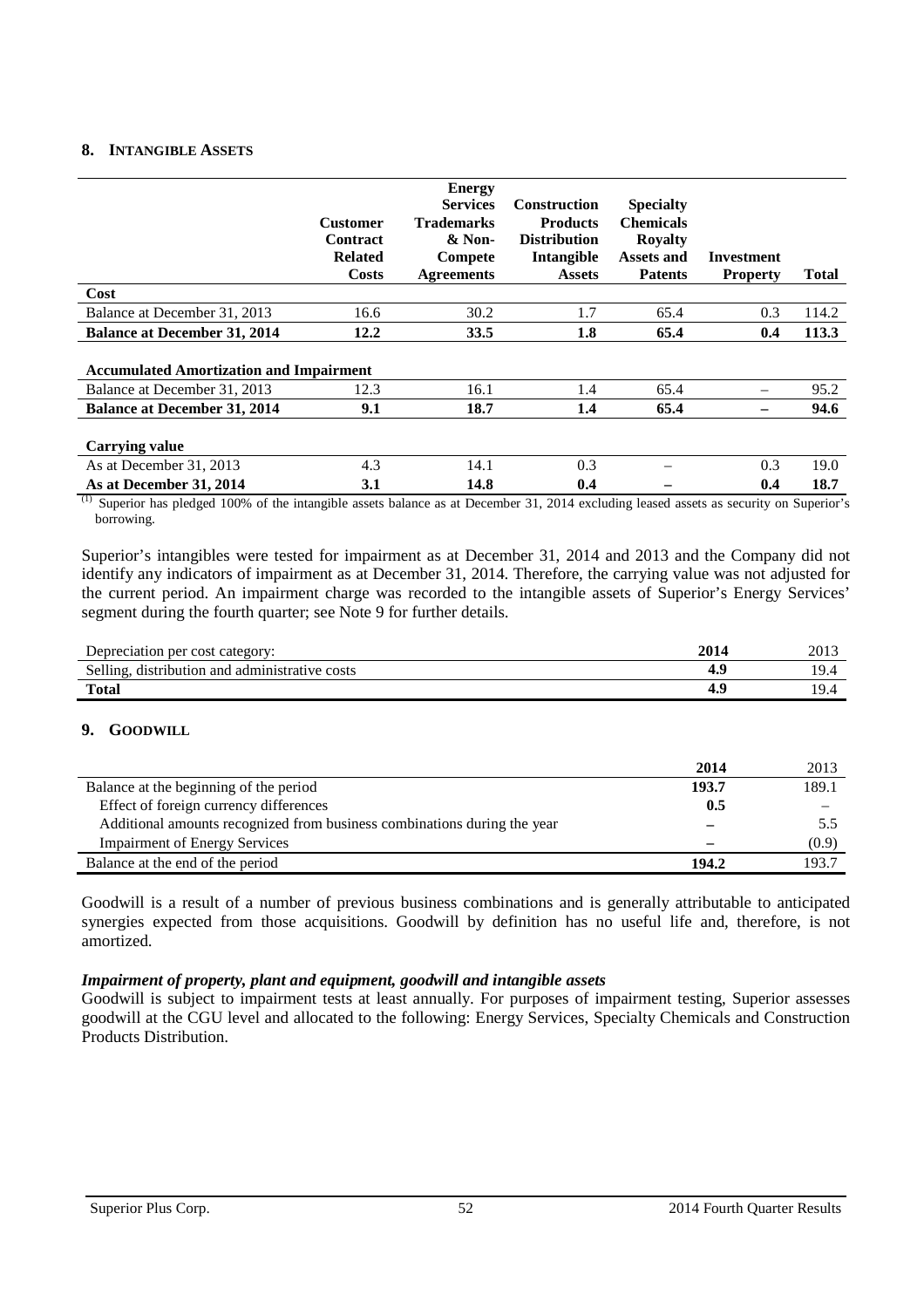Before recognition of impairment losses, the carrying amount of goodwill was allocated to the CGUs as follows:

|                              | 2014  | 2013                            |
|------------------------------|-------|---------------------------------|
| <b>Energy Services</b>       | 194.2 | 193.7                           |
| <b>Specialty Chemicals</b>   |       | $\hspace{0.1mm}-\hspace{0.1mm}$ |
| <b>Construction Products</b> | -     | $\hspace{0.05cm}$               |
|                              | 194.2 | 193.7                           |

Superior conducts assessments for indicators of impairment on a quarterly basis and performs a detailed impairment assessment at least annually. An impairment test was performed for each CGU as at December 31, 2014, and no impairment was identified. The recoverable amount of the CGU was based on its value in use and was determined by estimating the future cash flows that would be generated from the continuing use of the CGU, incorporating the following assumptions:

## *Basis on which recoverable amount was determined*

The recoverable amount for each CGU is determined using a detailed cash flow model which is based on evidence from an internal budget approved by the Board of Directors. Management's internal budgets are based on past experience and are adjusted to reflect market trends and economic conditions.

## *Key rates used in calculation of recoverable amount*

## Growth rate to perpetuity

The first five years of cash flow projections used in the model are based on management's internal budgets and projections after five years are extrapolated using growth rates in line with historical long-term growth rates. The long-term growth rate used in determining the recoverable amount for each CGU is 2.0%.

## Discount rates

Cash flows in the model are discounted using a discount rate specific to each CGU which is adjusted based on risk assessments for each CGU. Discount rates reflect the current market assessments of the time value of money and are derived from the CGU's weighted average cost of capital. The weighted average cost of capital is then adjusted to reflect the impact of tax in order to calculate an equivalent pre-tax discount rate. The after-tax discount rates used in determining the recoverable amount for the CGU's range from 11.5% to 13.0%.

## Inflation rates

Inflation rates used in the cash flow model are based on a blend of a number of publicly available inflation forecasts. The inflation rate used in determining the recoverable amount for each CGU is 2.0%.

## Key assumptions

In determining the recoverable amount of each CGU, business, market and industry factors were considered.

## *Energy Services*

As at December 31, 2014, using the assumptions outlined above, Superior did not identify any indicators of impairment for the Energy Services CGU. Therefore, the carrying values of Energy Services' property, plant and equipment, goodwill and intangibles were not adjusted. During the fourth quarter of 2013, after a detailed assessment of the CGU's operations, it was determined that the Energy Services CGU was impaired. The recoverable amount of the Energy Services CGU was determined using a detailed cash flow model based on current market assumptions surrounding the U.S. refined fuels industry, which was adversely affected by challenging wholesale market conditions and lower-than-expected customer growth. Based on the calculated recoverable amount, a goodwill impairment charge of \$0.9 million and an intangible assets impairment charge of \$14.6 million was recognized as reductions in the carrying values of the respective balances during the fourth quarter of 2013. The impairment charge was recognized as an expense against Superior's net earnings for the year ended December 31, 2013.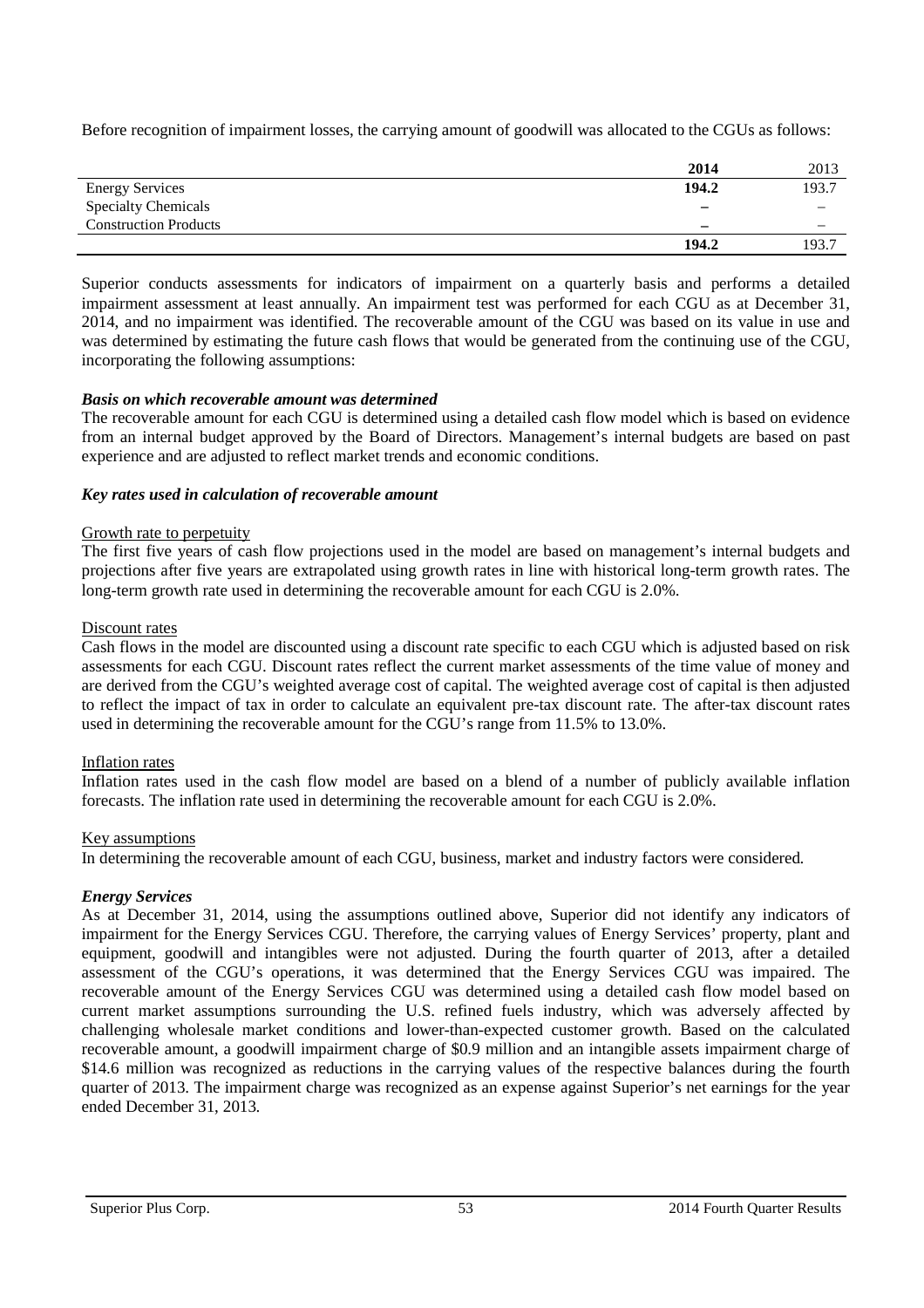## *Specialty Chemicals*

As at December 31, 2014 and 2013, using the assumptions outlined above, Superior did not identify any indicators of impairment for the Specialty Chemicals CGU. Therefore, the carrying value of Specialty Chemicals' property, plant and equipment was not adjusted. Specialty Chemicals' intangibles are fully amortized.

## *Construction Products Distribution*

As at December 31, 2014 and 2013, using the assumptions outlined above, Superior did not identify any indicators of impairment for the Construction Products Distribution CGU. Therefore, the carrying values of Construction Products Distribution's property, plant and equipment and intangibles were not adjusted.

### **10. PROVISIONS**

|                                          |       | <b>Restructuring Decommissioning</b> | <b>Environmental</b> | <b>Total</b> |
|------------------------------------------|-------|--------------------------------------|----------------------|--------------|
| Balance at the beginning of the period   | 12.2  | 14.3                                 | 1.3                  | 27.8         |
| Utilization                              | (9.9) |                                      | (0.5)                | (10.4)       |
| <b>Additions</b>                         | 5.0   | 0.3                                  | 0.3                  | 5.6          |
| Unwinding of discount                    |       | 0.3                                  |                      | 0.3          |
| Impact of change in discount rate        |       | 3.0                                  |                      | 3.0          |
| Net foreign currency exchange difference | 0.1   | 0.8                                  | 0.1                  | 1.0          |
| Balance at the end of the period         | 7.4   | 18.7                                 | 1.2                  | 27.3         |

|                |             | December 31 | December 31 |
|----------------|-------------|-------------|-------------|
|                | <b>Note</b> | 2014        | 2013        |
| <b>Current</b> | 11          | 4.6         | 8.3         |
| Non-current    |             | 22.7        | 19.5        |
|                |             | 27.3        | 27.8        |

### *Restructuring*

Restructuring costs are recorded in selling, distribution, and administrative costs. For the three and twelve months ended December 31, 2014, restructuring expense was \$0.2 million (December 31, 2013 – \$8.5 million) and \$11.3 million (December 31, 2013 – \$9.5 million), respectfully. Provisions for restructuring are recorded in provisions, except for the current portion, which is recorded in trade and other payables. As at December 31, 2014, the current portion of restructuring costs was \$4.6 million (December 31, 2013 – \$8.3 million). As at December 31, 2014, the long-term portion of restructuring costs was \$2.9 million (December 31, 2013 – \$3.9 million). The provision is primarily for severance, lease costs and consulting fees.

## *Decommissioning*

### Specialty Chemicals

Superior makes full provision for the future cost of decommissioning Specialty Chemicals' chemical facilities. The provision is on a discounted basis and is based on existing technologies at current prices or long-term price assumptions, depending on the activity's expected timing. As at December 31, 2014, the discount rate used in Superior's calculation was 2.33% (December 31, 2013 – 3.14%). Superior estimates the total undiscounted expenditures required to settle its decommissioning liabilities to be approximately \$21.4 million (December 31, 2013 – \$20.6 million) which will be paid over the next 17 to 25 years. While Superior's provision for decommissioning costs is based on the best estimate of future costs and the economic lives of the chemical facilities, the amount and timing of incurring these costs is uncertain.

## Energy Services

Superior makes full provision for the future costs of decommissioning certain assets associated with the Energy Services segment. Superior estimates the total undiscounted expenditures required to settle its asset retirement obligations to be approximately \$9.6 million at December 31, 2014 (December 31, 2013 – \$9.5 million) which will be paid over the next 17 years. The credit-adjusted free-risk rate of 2.33% at December 31, 2014 (December 31, 2013 – 3.14%) was used to calculate the present value of the estimated cash flows.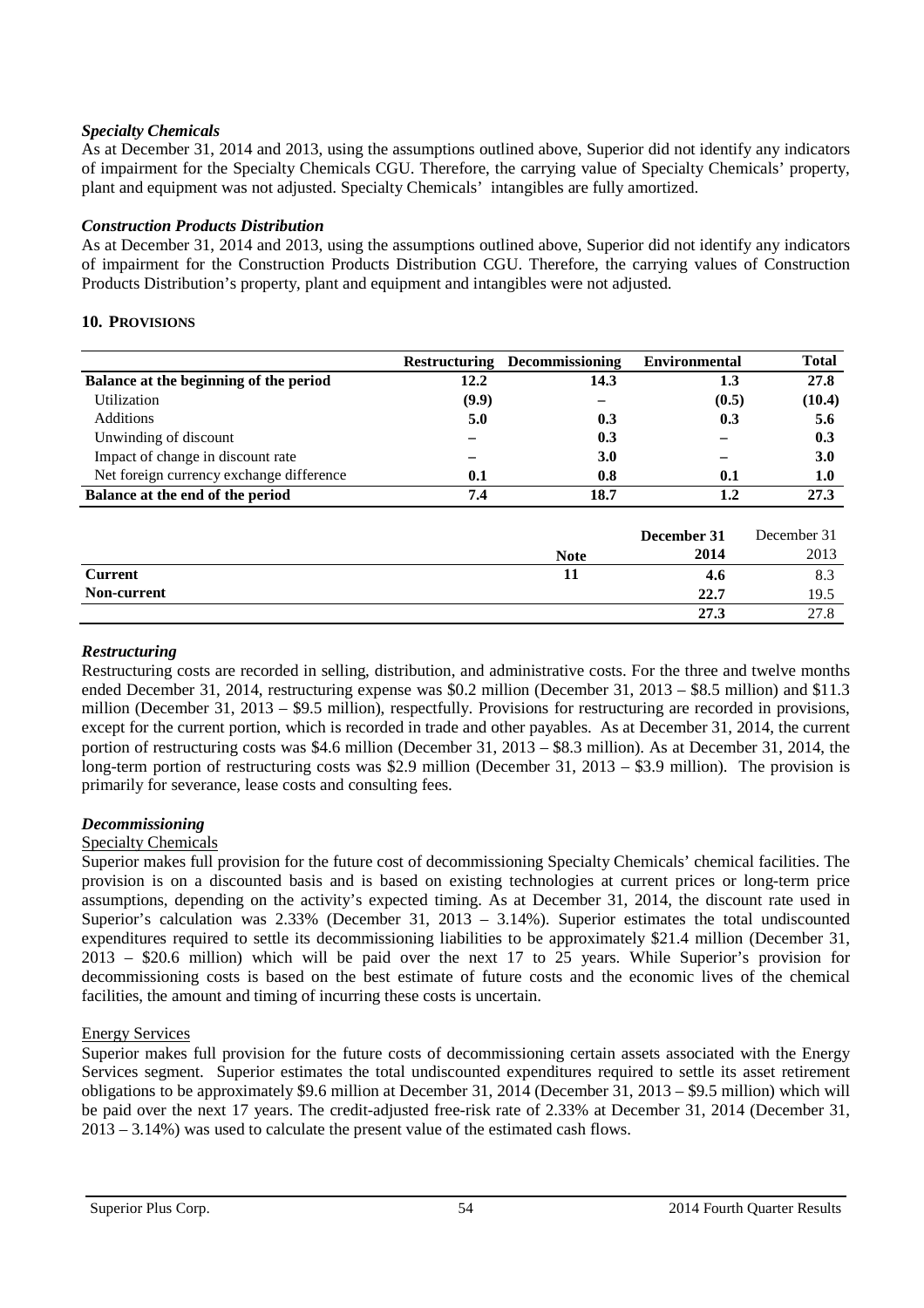## *Environmental*

Provisions for environmental remediation are made when a clean-up is probable and the amount of the obligation can be reliably estimated. Generally, this coincides with commitment to a formal plan or, if earlier, on divestment or closure of inactive sites. Superior estimates the total undiscounted expenditures required to settle its environmental expenditures to be approximately \$1.2 million at December 31, 2014 (December 31, 2013 – \$1.3 million) which will be paid over the next two years. The provision for environmental expenditures has been estimated using existing technology at current prices and discounted using a risk-free discount rate of 2.33% at December 31, 2014 (December 31, 2013 – 3.14%). The extent and cost of future remediation programs are inherently difficult to estimate. They depend on the scale of any possible contamination, the timing and extent of corrective actions, and Superior's share of the liability.

## **11. TRADE AND OTHER PAYABLES**

|                                                       |             | December 31 | December 31 |
|-------------------------------------------------------|-------------|-------------|-------------|
| A summary of trade and other payables is as follows:  | <b>Note</b> | 2014        | 2013        |
| Trade payables                                        |             | 279.5       | 300.7       |
| Net benefit obligation                                |             | 4.6         | 3.8         |
| Restructuring                                         | 10          | 4.6         | 8.3         |
| Other payables                                        |             | 76.7        | 63.2        |
| Amounts due to customers under construction contracts |             | 1.6         | 1.3         |
| Share-based payments                                  |             | 12.0        | 18.9        |
| Trade and other payables                              |             | 379.0       | 396.2       |

### **12. DEFERRED REVENUE**

|                                        | December 31 | December 31 |
|----------------------------------------|-------------|-------------|
|                                        | 2014        | 2013        |
| Balance at the beginning of the period | 24.8        | 19.2        |
| Deferred during the period             | 17.9        | 32.8        |
| Released to net earnings               | (34.3)      | (28.5)      |
| Foreign exchange impact                | 0.7         |             |
| Balance at the end of the period       | 9.1         | 24.8        |

The deferred revenue relates to Energy Services' unearned service revenue and Specialty Chemicals' unearned product-related revenues.

### **13. OTHER LIABILITIES**

|                  | December 31 | December 31 |
|------------------|-------------|-------------|
|                  | 2014        | 2013        |
| Supply agreement | 1.9         | 0.4         |
|                  | 1.9         | 0.4         |

The supply agreement above relates to the Specialty Chemicals supply agreement with Tronox LLC (Tronox) to purchase up to 130,000 metric tonnes (MT) of sodium chlorate per year from Tronox's Hamilton, Mississipi facility as nominated annually by Specialty Chemicals.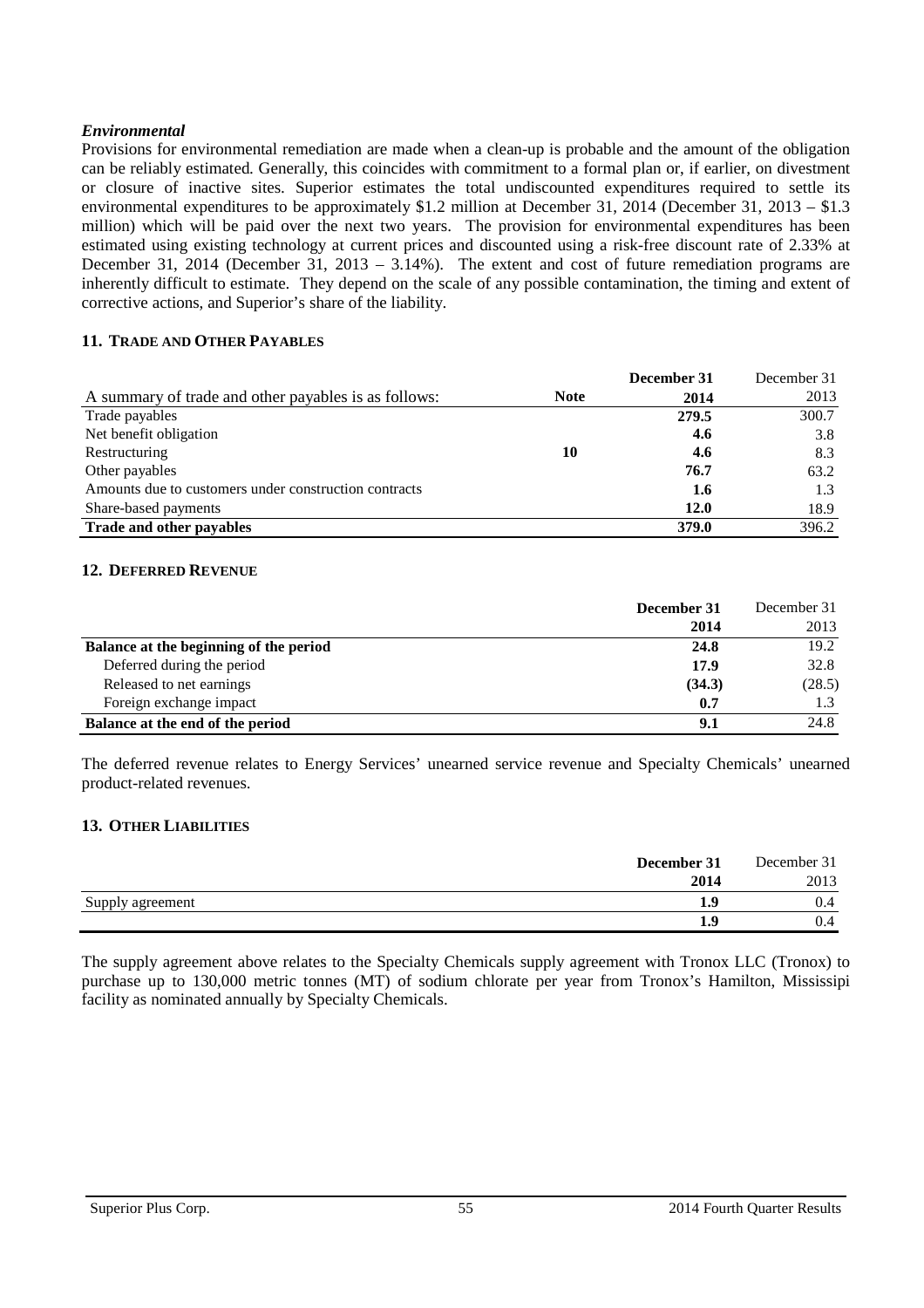### **14. BORROWING**

|                                                             | Year of   |                                |        |        |
|-------------------------------------------------------------|-----------|--------------------------------|--------|--------|
|                                                             | Maturity  | <b>Effective Interest Rate</b> | 2014   | 2013   |
| <b>Revolving Term Bank Credit Facilities</b> <sup>(1)</sup> |           |                                |        |        |
|                                                             |           | Floating BA rate plus          |        |        |
| Bankers' Acceptances (BA)                                   | 2016      | applicable credit spread       | 71.8   | 246.5  |
|                                                             |           | Prime rate plus credit         |        |        |
| Canadian Prime Rate Loan                                    | 2016      | spread                         | 16.4   | 26.3   |
| <b>LIBOR Loans</b>                                          |           | Floating LIBOR rate plus       |        |        |
| (US\$92.0 million; 2013 - US\$129.0 million)                | 2016      | applicable credit spread       | 106.7  | 137.3  |
| <b>US Base Rate Loan</b>                                    |           | U.S. prime rate plus           |        |        |
| (US\$19.8 million; 2013 - US\$11.5 million)                 | 2016      | credit spread                  | 23.0   | 12.2   |
|                                                             |           |                                | 217.9  | 422.3  |
| <b>Other Debt</b>                                           |           |                                |        |        |
| Accounts receivable factoring program $^{(2)}$              |           | Floating BA Plus               | 5.6    | 9.3    |
| Deferred consideration                                      | 2015-2018 | Non-interest-bearing           | 2.8    | 4.0    |
|                                                             |           |                                | 8.4    | 13.3   |
| <b>Senior Secured Notes</b> <sup>(3)</sup>                  |           |                                |        |        |
| Senior secured notes subject to fixed interest rates        |           |                                |        |        |
| (US\$30.0 million; 2013 - US\$60.0 million)                 | 2015      | 7.62%                          | 34.8   | 63.8   |
| <b>Senior Unsecured Notes</b>                               |           |                                |        |        |
| Senior unsecured notes <sup>(4)</sup>                       | 2021      | 6.50%                          | 200.0  |        |
| <b>Finance Lease Obligations</b>                            |           |                                |        |        |
| Finance lease obligations                                   |           |                                | 72.1   | 79.3   |
| Total borrowing before deferred financing fees              |           |                                | 533.2  | 578.7  |
| Deferred financing fees                                     |           |                                | (7.0)  | (2.6)  |
| Borrowing                                                   |           |                                | 526.2  | 576.1  |
| Current maturities                                          |           |                                | (66.7) | (67.0) |
| Borrowing                                                   |           |                                | 459.5  | 509.1  |

 $<sup>(1)</sup>$  On June 20, 2014, and November 26, 2014, Superior and its wholly-owned subsidiaries, Superior Plus US Financing Inc. and Commercial</sup> E Industrial (Chile) Limitada, extended the maturity date of its credit facility, which totals \$570.0 million, to June 27, 2018. The credit facility, which includes eight lenders, can be expanded up to \$750.0 million. Superior maintains the flexibility to expand the facility up to \$750.0 million. As at December 31, 2014, Superior had \$30.6 million of outstanding letters of credit (December 31, 2013 – \$27.9 million) and approximately \$128.6 million of outstanding financial guarantees (December 31, 2013 – \$115.3 million). The fair value of Superior's revolving term bank credit facilities, other debt, letters of credit, and financial guarantees approximates their carrying value as a result of the market-based interest rates, the short-term nature of the underlying debt instruments and other related factors.

<sup>(2)</sup> Superior has entered into a Master Receivables Purchase Agreement with a financial institution by which it may purchase from time to time, on an uncommitted revolving basis, a 100% interest in receivables from Superior. The maximum aggregate amount of purchased receivables purchased by the financial institution under this agreement and outstanding at any time is limited to \$15.0 million. As at December 31, 2014, the accounts receivable factoring program totalled CDN \$5.6 million (December 31, 2013 – CDN \$9.3 million).

<sup>(3)</sup> Senior secured notes (the notes) totalling US \$30.0 million and US \$60.0 million (respectively, CDN \$34.8 million at December 31, 2014 and CDN \$63.8 million at December 31, 2013) are secured by a general charge over the assets of Superior and certain of its subsidiaries. Principal repayments began in the fourth quarter of 2009. Management has estimated the fair value of the notes based on comparisons to U.S. Treasury instruments with similar maturities, interest rates and credit risk profiles. The estimated fair value of the notes as at December 31, 2014 was CDN \$36.6 million (December 31, 2013 – CDN \$68.5 million).

(4) On December 9, 2014, Superior completed an offering of \$200.0 million 6.50% senior unsecured notes (the senior notes). The senior notes were issued at par value and mature on December 9, 2021. The senior notes contain certain early redemption options under which Superior has the option to redeem all or a portion of the Senior Notes at various redemption prices, which include the principal amount plus accrued and unpaid interest, if any, to the application redemption date. Interest is payable semi-annually on June 9 and December 9, commencing June 9, 2015.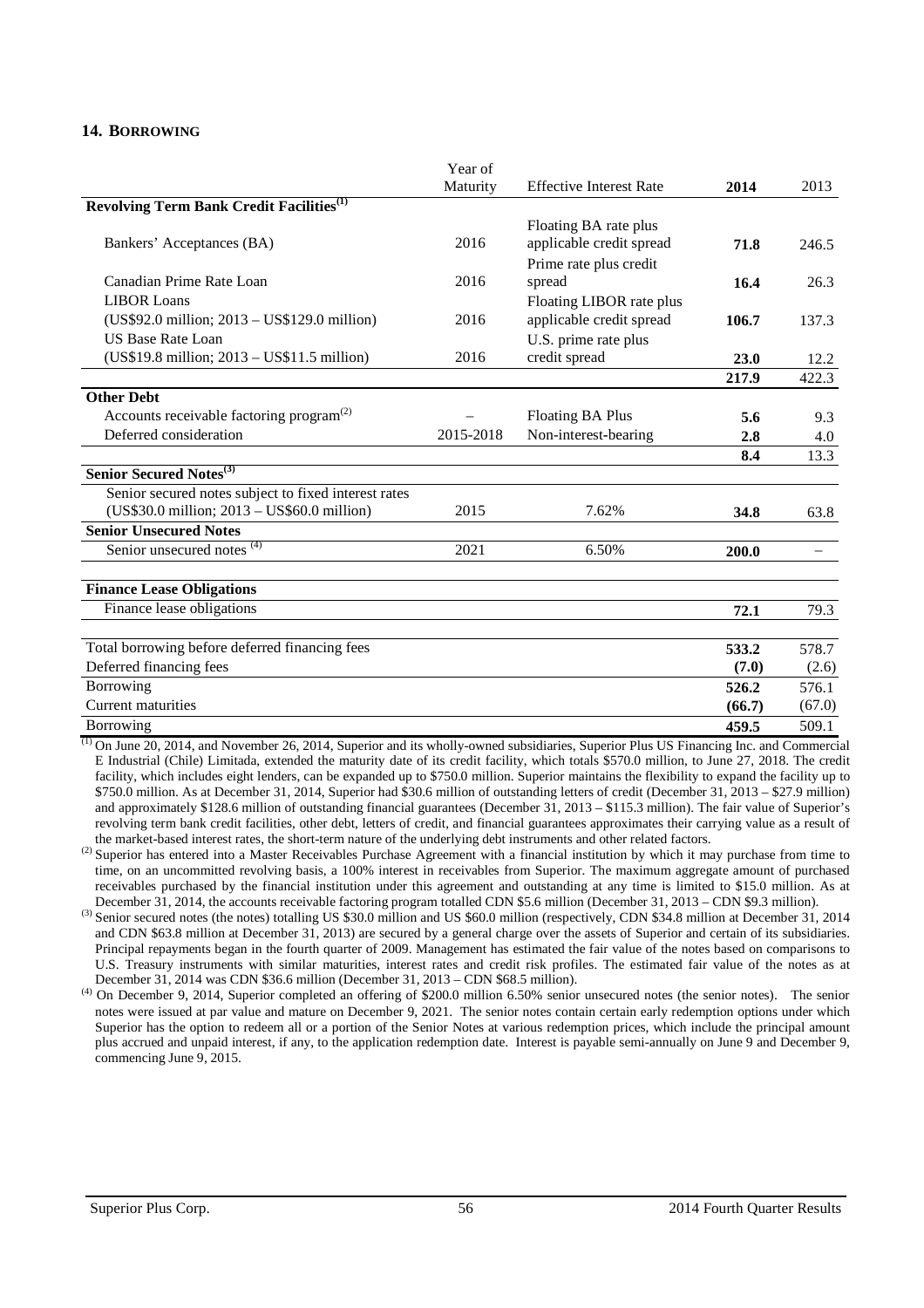Repayment requirements of borrowing before deferred financing fees are as follows:

| Current maturities | 66.7  |
|--------------------|-------|
| Due in $2016$      | 22.3  |
| Due in $2017$      | 9.9   |
| Due in $2018$      | 224.6 |
| Due in $2019$      | 4.9   |
| Due in $2020$      | 4.8   |
| Subsequent to 2020 | 200.0 |
| <b>Total</b>       | 533.2 |

## **15. CONVERTIBLE UNSECURED SUBORDINATED DEBENTURES**

Superior's debentures are as follows:

|                                                | June    | June    | October | June    |              |
|------------------------------------------------|---------|---------|---------|---------|--------------|
| Maturity                                       | 2017    | 2018    | 2016    | 2019    | <b>Total</b> |
| Interest rate                                  | 5.75%   | 6.00%   | 7.50%   | 6.00%   | Carrying     |
| Conversion price per share                     | \$19.00 | \$15.10 | \$11.35 | \$16.75 | <b>Value</b> |
| Debentures outstanding as at December 31, 2014 | 169.6   | 145.9   | 73.1    | 85.2    | 473.8        |
| Debentures outstanding as at December 31, 2013 | 168.6   | 144.9   | 72.7    | 83.2    | 469.4        |
| Quoted market value as at December 31, 2014    | 176.0   | 155.3   | 80.9    | 100.4   | 512.6        |
| Ouoted market value as at December 31, 2013    | 174.4   | 156.8   | 86.3    | 99.5    | 517.0        |

Superior's convertible debentures due in October 2016, June 2017, June 2018, and June 2019 carry multiple settlement options at conversion. The debentures may be converted into shares at the option of the holder at any time prior to the earlier of redemption by Superior or maturity. Superior may elect to pay interest and principal upon maturity or redemption by issuing shares to a trustee in the case of interest payments, and to the debenture holders in the case of payment of principal. The number of any shares issued to the debenture holders will be determined based on the conversion price per share at the time of issuance. Superior, at its option, may elect to pay the debenture holders cash in lieu of delivering common shares upon conversion.

As Superior has the option to pay the debenture holders cash in lieu of issuing common shares upon conversion, the convertible debentures are a financial liability with an embedded conversion option derivative. The embedded conversion option derivatives and liability components of the convertible debentures due in October 2016, June 2017, June 2018, and June 2019 were separated. The liability components, net of transaction costs, are accounted for at amortized cost with interest expense recognized on an effective yield basis. The embedded conversion option derivatives are accounted for at FVTNE with changes in their fair value recognized in finance income (expense). See Note 16 for further details.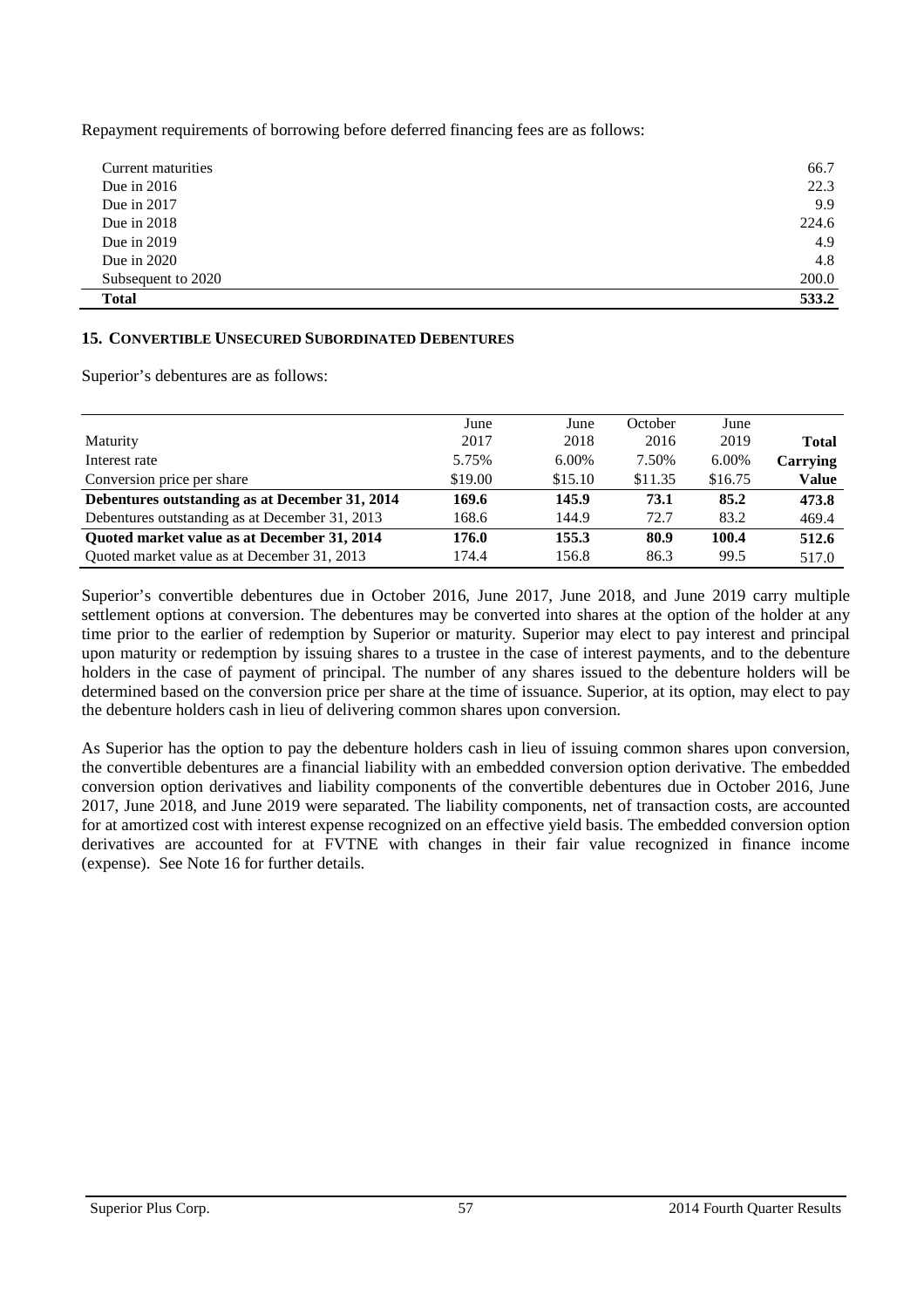### **16. FINANCIAL INSTRUMENTS**

IFRS requires disclosure around fair value and specifies a hierarchy of valuation techniques based on whether the inputs to those valuation techniques are observable or unobservable. Observable inputs reflect market data obtained from independent sources, while unobservable inputs reflect Superior's market assumptions. These two types of input create the following fair-value hierarchy:

- Level 1 Quoted prices in active markets for identical instruments.
- Level 2 Quoted prices for similar instruments in active markets; quoted prices for identical or similar instruments in markets that are not active; and model-derived valuations in which all significant inputs and value drivers are observable in active markets.
- Level 3 Valuations derived from valuation techniques in which one or more significant inputs or significant value drivers are unobservable.

The fair value of a financial instrument is the consideration estimated to be agreed upon in an arm's-length transaction between knowledgeable, willing parties who are under no compulsion to act. Fair values are determined by reference to quoted bid or asking prices, as appropriate, in the most advantageous active market for that instrument to which Superior has immediate access (Level 1). Where bid and ask prices are unavailable, Superior uses the closing price of the instrument's most recent transaction. In the absence of an active market, Superior estimates fair values based on prevailing market rates (bid and ask prices, as appropriate) for instruments with similar characteristics and risk profiles or internal or external valuation models, such as discounted cash flow analysis using, to the extent possible, observable market-based inputs (Level 2). Superior uses internally developed methodologies and unobservable inputs to determine the fair value of some financial instruments when required (Level 3).

Fair values determined using valuation models require assumptions concerning the amount and timing of estimated future cash flows and discount rates. In determining those assumptions, Superior looks primarily to available readily observable external market inputs including forecast commodity price curves, interest rate yield curves, currency rates, and price and rate volatilities as applicable.

With respect to the valuation of Specialty Chemicals' fixed-price electricity agreement, valuation requires Superior to make assumptions about the long-term price of electricity in electricity markets for which there is no active market information available. The impact of the assumption for the long-term forward price curve of electricity has a material impact on the fair value of this agreement. A \$1/MWh change in the forecast price of electricity would result in a change in the fair value of this agreement of \$0.7 million, with a corresponding impact to net earnings before income taxes.

All financial and non-financial derivatives are designated as held-for-trading upon their initial recognition.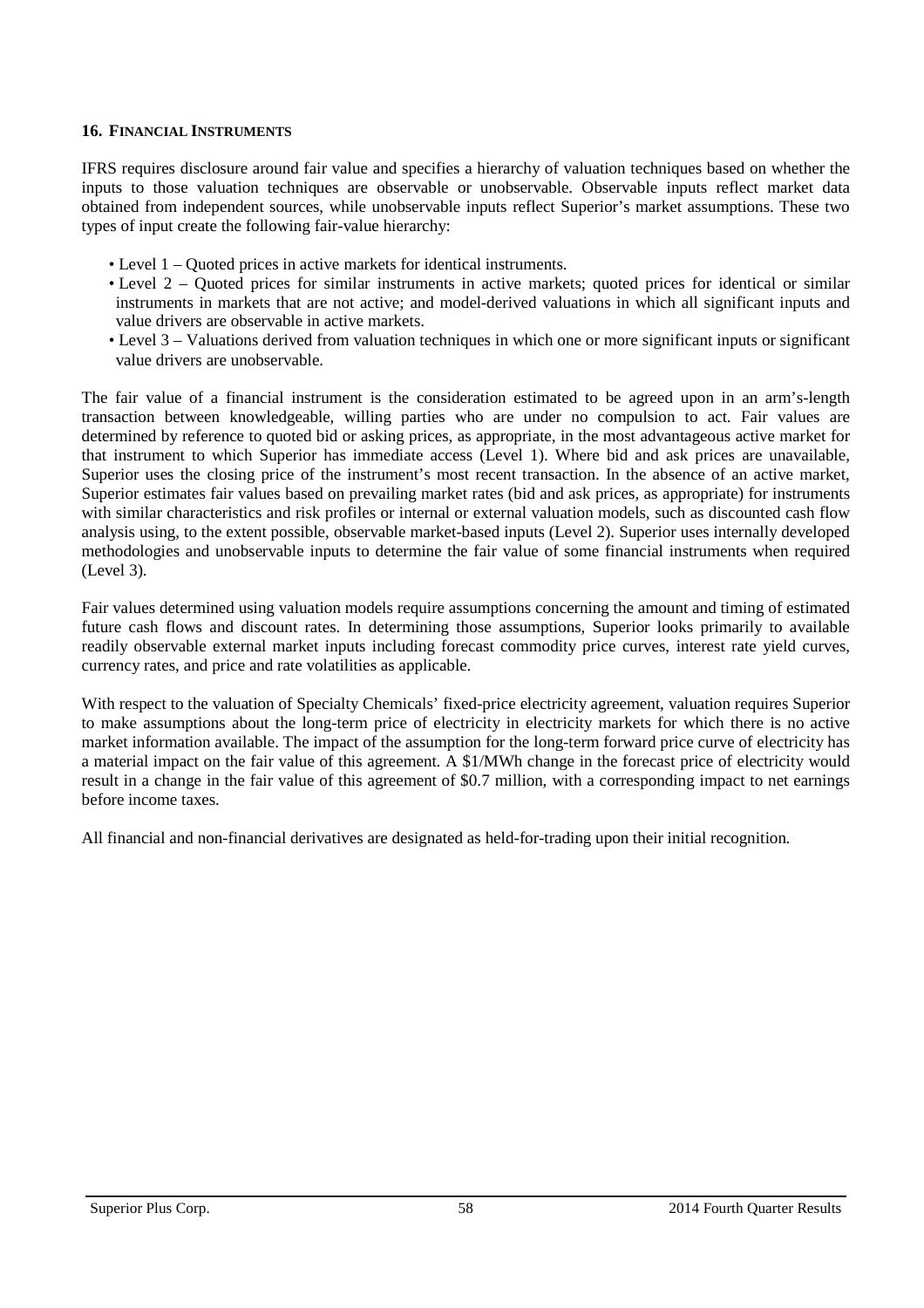| As at                                                                                                                                  |                          |                          | <b>December 31, 2014</b> |              |
|----------------------------------------------------------------------------------------------------------------------------------------|--------------------------|--------------------------|--------------------------|--------------|
|                                                                                                                                        | Level 1                  | Level 2                  | Level 3                  | <b>Total</b> |
| <b>Assets</b>                                                                                                                          |                          |                          |                          |              |
| Natural gas financial swaps - AECO                                                                                                     |                          | 0.2                      |                          | 0.2          |
| Electricity swaps - Energy Services                                                                                                    |                          | 0.1                      |                          | 0.1          |
| Interest rate swaps - CDN\$                                                                                                            |                          | 5.9                      |                          | 5.9          |
| Equity derivative contracts                                                                                                            |                          | 0.4                      |                          | 0.4          |
| Propane wholesale purchase and sale contracts, net sale - Energy Services                                                              |                          | 7.6                      |                          | 7.6          |
| Total assets                                                                                                                           | $\overline{\phantom{0}}$ | 14.2                     | $\equiv$                 | 14.2         |
| <b>Liabilities</b>                                                                                                                     |                          |                          |                          |              |
| Natural gas financial swaps - AECO                                                                                                     |                          | 22.6                     |                          | 22.6         |
| Electricity swaps - Energy Services                                                                                                    |                          | 4.0                      |                          | 4.0          |
| Foreign currency forward contracts, net sale                                                                                           | 49.6                     |                          |                          | 49.6         |
| Interest rate swaps - CDN\$                                                                                                            |                          | 0.1                      |                          | 0.1          |
| Debenture-embedded derivative                                                                                                          |                          |                          | 14.2                     | 14.2         |
| Propane wholesale purchase and sale contracts, net sale – Energy Services                                                              |                          | 14.1                     |                          | 14.1         |
| Diesel wholesale purchase and sale contracts, net sale - Energy Services                                                               |                          | 0.6                      | $\overline{\phantom{0}}$ | 0.6          |
| WTI wholesale purchase and sale contract, net sale - Energy Services                                                                   | —                        | 0.1                      |                          | 0.1          |
| Fixed-price electricity purchase agreements - Specialty Chemicals                                                                      |                          |                          | 3.4                      | 3.4          |
| Fixed-price natural gas purchase agreements - Specialty Chemicals                                                                      |                          | 0.1                      |                          | 0.1          |
| <b>Total liabilities</b>                                                                                                               | 49.6                     | 41.6                     | 17.6                     | 108.8        |
| <b>Total net liability</b>                                                                                                             | (49.6)                   | (27.4)                   | (17.6)                   | (94.6)       |
| Current portion of assets                                                                                                              |                          | 10.7                     |                          | 10.7         |
| Current portion of liabilities                                                                                                         | 28.0                     | 32.9                     | 1.5                      | 62.4         |
|                                                                                                                                        |                          |                          |                          |              |
| As at                                                                                                                                  |                          |                          | December 31, 2013        |              |
|                                                                                                                                        |                          |                          |                          |              |
|                                                                                                                                        | Level 1                  | Level 2                  | Level 3                  | Total        |
| <b>Assets</b>                                                                                                                          |                          |                          |                          |              |
| Natural gas financial swaps $-$ AECO <sup>(1)</sup>                                                                                    | 1.1                      |                          |                          | 1.1          |
|                                                                                                                                        |                          | 0.4                      |                          | 0.4          |
| Electricity swaps - Energy Services                                                                                                    | 0.4                      | $\overline{\phantom{0}}$ |                          | 0.4          |
| Foreign currency forward contracts, net sale<br>Foreign currency forward contracts, balance sheet-related                              | 1.6                      | $\equiv$                 |                          | 1.6          |
|                                                                                                                                        |                          | 6.3                      | $\overline{\phantom{0}}$ | 6.3          |
| Interest rate swaps - CDN\$                                                                                                            |                          | 1.5                      | $\overline{\phantom{0}}$ | 1.5          |
| Equity derivative contracts                                                                                                            |                          | 4.8                      | $\overline{\phantom{0}}$ | 4.8          |
| Propane wholesale purchase and sale contracts, net sale - Energy Services                                                              | $\overline{\phantom{0}}$ | 0.3                      | $\qquad \qquad -$        | 0.3          |
| Heating oil purchase and sale contracts - Energy Services                                                                              | —                        | $\overline{\phantom{0}}$ | 1.9                      | 1.9          |
| Fixed-price electricity purchase agreements - Specialty Chemicals<br>Total assets                                                      | 3.1                      | 13.3                     | 1.9                      | 18.3         |
| <b>Liabilities</b>                                                                                                                     |                          |                          |                          |              |
|                                                                                                                                        | 13.8                     | $\overline{\phantom{0}}$ |                          |              |
| Natural gas financial swaps - AECO <sup>(1)</sup>                                                                                      |                          | 6.5                      |                          | 13.8         |
| Electricity swaps - Energy Services                                                                                                    |                          | $\overline{\phantom{0}}$ |                          | 6.5<br>29.6  |
| Foreign currency forward contracts, net sale                                                                                           | 29.6                     | 0.1                      | $\overline{\phantom{0}}$ | 0.1          |
| Interest rate swaps - CDN\$<br>Debenture-embedded derivative                                                                           |                          | $\overline{\phantom{0}}$ | 26.9                     | 26.9         |
|                                                                                                                                        | $\overline{\phantom{0}}$ |                          | $\qquad \qquad -$        |              |
| Propane wholesale purchase and sale contracts, net sale - Energy Services<br>Heating oil purchase and sale contracts - Energy Services | —                        | 2.9<br>0.1               | —                        | 2.9<br>0.1   |
| <b>Total liabilities</b>                                                                                                               | 43.4                     | 9.6                      | 26.9                     | 79.9         |
| <b>Total net liability</b>                                                                                                             | (40.3)                   | 3.7                      | (25.0)                   | (61.6)       |
| Current portion of assets                                                                                                              | 3.1                      | 9.6                      | 1.0                      | 13.7         |

 $<sup>(1)</sup>$  Management annually assesses valuation techniques used by divisions in measuring fair value of financial instruments at the end of</sup> each fiscal year. Additional information was gained relating to the valuation process and, as a result, the natural gas financial swaps net liability of \$22.4 million was moved from Level 1 to Level 2 in the fair-value hierarchy as of December 31, 2014.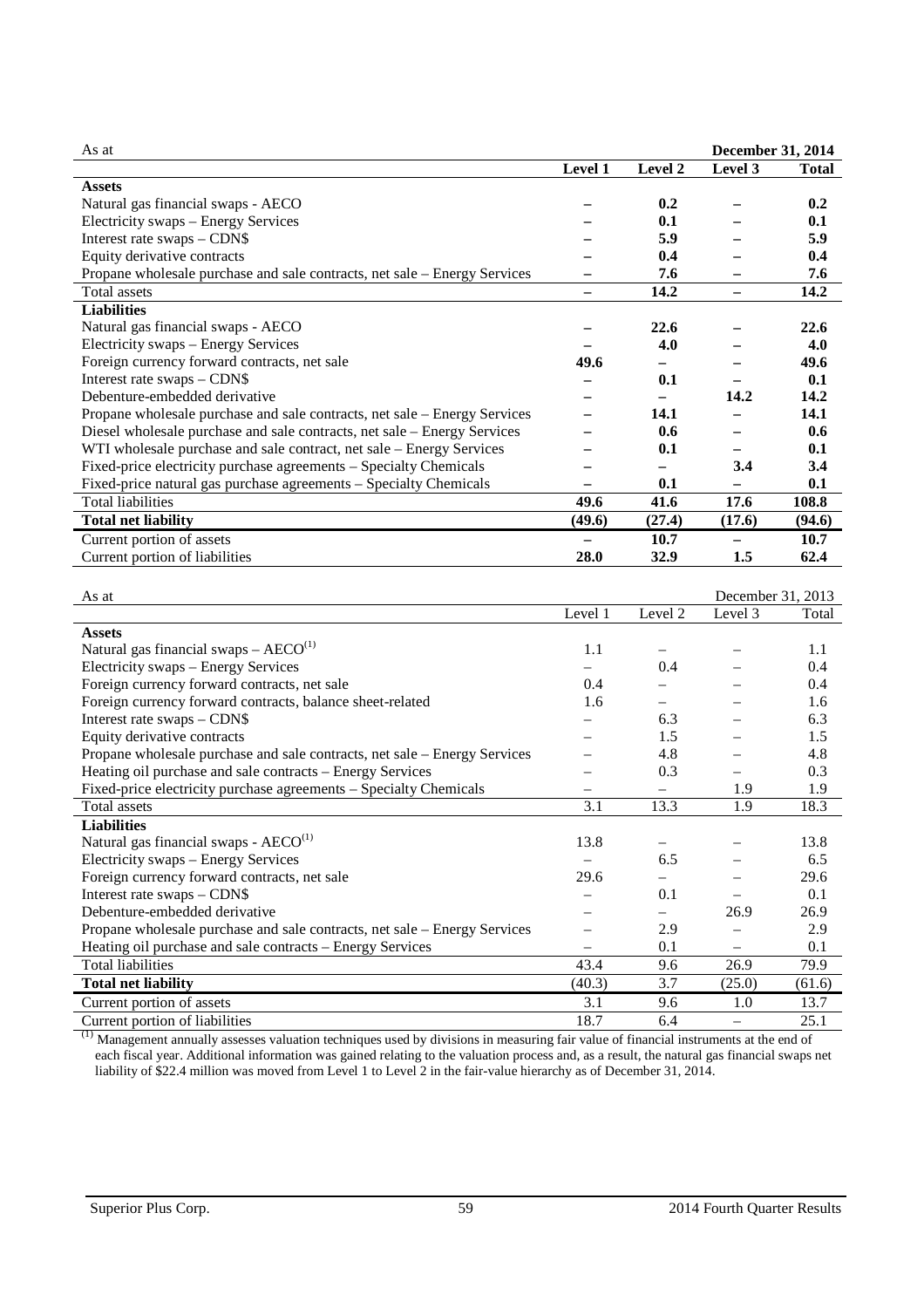The following table outlines quantitative information about how the fair values of these financial and non-financial assets and liabilities are determined, including valuation techniques and inputs used:

| <b>Description</b>                                                                     | Notional <sup>(1)</sup>      |                  |                           | Term Effective Rate Valuation Technique(s) and Key Input(s)                                                                                                                                                                                                                    |
|----------------------------------------------------------------------------------------|------------------------------|------------------|---------------------------|--------------------------------------------------------------------------------------------------------------------------------------------------------------------------------------------------------------------------------------------------------------------------------|
| Level 1 fair value hierarchy:                                                          |                              |                  |                           |                                                                                                                                                                                                                                                                                |
| Foreign currency forward<br>contracts, net sale                                        | $\overline{US\$350.4}^{(3)}$ | 2015-<br>2017    | 1.02                      | Quoted bid prices in the active market.                                                                                                                                                                                                                                        |
| Foreign currency forward<br>contracts, balance sheet-<br>related                       | \$Nil                        | N/A              | N/A                       | Quoted bid prices in the active market.                                                                                                                                                                                                                                        |
| Level 2 fair value hierarchy:                                                          |                              |                  |                           |                                                                                                                                                                                                                                                                                |
| Natural gas financial<br>swaps-AECO                                                    | $24.9 \text{ GJ}^{(2)}$      | $2015 -$<br>2019 | <b>CDN \$3.90</b><br>/GJ  | Discounted cash flow – Future cash flows are estimated<br>based on forward market prices (from observable yield<br>curves at the end of the reporting period) applied to<br>contract volumes, discounted at a rate that reflects the<br>credit risk of various counterparties. |
| Interest rate swaps - CDN\$                                                            | $$200.0^{(3)}$               | $2015 -$<br>2017 |                           | Six-month BA Discounted cash flow – Future cash flows are estimated<br>rate plus 2.65% based on forward interest rates and contract interest rates,<br>discounted at a rate that reflects the credit risk of various<br>counterparties.                                        |
| Equity derivative contracts                                                            | $$19.2^{(3)}$                | $2015 -$         | \$12.02                   | Discounted cash flow - Future cash flows are estimated                                                                                                                                                                                                                         |
|                                                                                        |                              | 2017             | /share                    | based on equity derivative contracts.                                                                                                                                                                                                                                          |
| Diesel wholesale purchase<br>and sale contracts, net sale -<br><b>Energy Services</b>  | $2.2$ USG <sup>(4)</sup>     | 2015             | \$1.70<br>/USG            | Quoted bid prices in the active market.                                                                                                                                                                                                                                        |
| Propane wholesale purchase<br>and sale contracts, net sale -<br><b>Energy Services</b> | $14.15$ USG <sup>(4)</sup>   | 2015-<br>2016    | \$0.82<br>/USG            | Quoted bid prices in the active market.                                                                                                                                                                                                                                        |
| Electricity swaps - Energy<br><b>Services</b>                                          | 0.7MWh <sup>(5)</sup>        | $2015 -$<br>2018 | \$38.10<br>/MWh           | Discounted cash flow - Future cash flows are estimated<br>based on forward market prices (from observable yield<br>curves at the end of the reporting period) applied to<br>contract volumes, discounted at a rate that reflects the<br>credit risk of various counterparties. |
| Heating oil purchase and sale<br>contracts - Energy Services                           | $2.2$ USG <sup>(4)</sup>     | 2015             | US \$1.99 /<br><b>USG</b> | Quoted bid prices in the active market.                                                                                                                                                                                                                                        |
| Fixed-price natural gas<br>purchase agreements -<br><b>Specialty Chemicals</b>         | $67,620$ DTH <sup>(7)</sup>  | 2015             | $$4.25-$<br>\$5.64/DTH    | Quoted electrical prices in the active market.                                                                                                                                                                                                                                 |
| Level 3 fair value hierarchy:                                                          |                              |                  |                           |                                                                                                                                                                                                                                                                                |
| Debenture-embedded<br>derivative                                                       | $$321.7^{(3)}$               | $2015 -$<br>2019 |                           | Black-Scholes model – see "Valuation techniques and<br>significant unobservable inputs" for further details.                                                                                                                                                                   |
| Fixed-price electricity<br>purchase agreements -<br><b>Specialty Chemicals</b>         | $35-45$ MW <sup>(6)</sup>    | $2015 -$<br>2017 | \$45<br>/MWh              | Discounted cash flow – see "Valuation techniques and<br>significant unobservable inputs" for further details.                                                                                                                                                                  |

 $(1)$  Notional values as at December 31, 2014.

 $^{(2)}$  Millions of gigajoules (GJ) purchased.

(3) Millions of dollars.

(4) Millions of United States gallons (USG) purchased.

 $<sup>(5)</sup>$  Millions of mega-watt hours (MWh).</sup>

 $^{(6)}$  Megawatts (MW) on a 24/7 continual basis per year purchased.

(7) Dekatherms (DTH) purchased.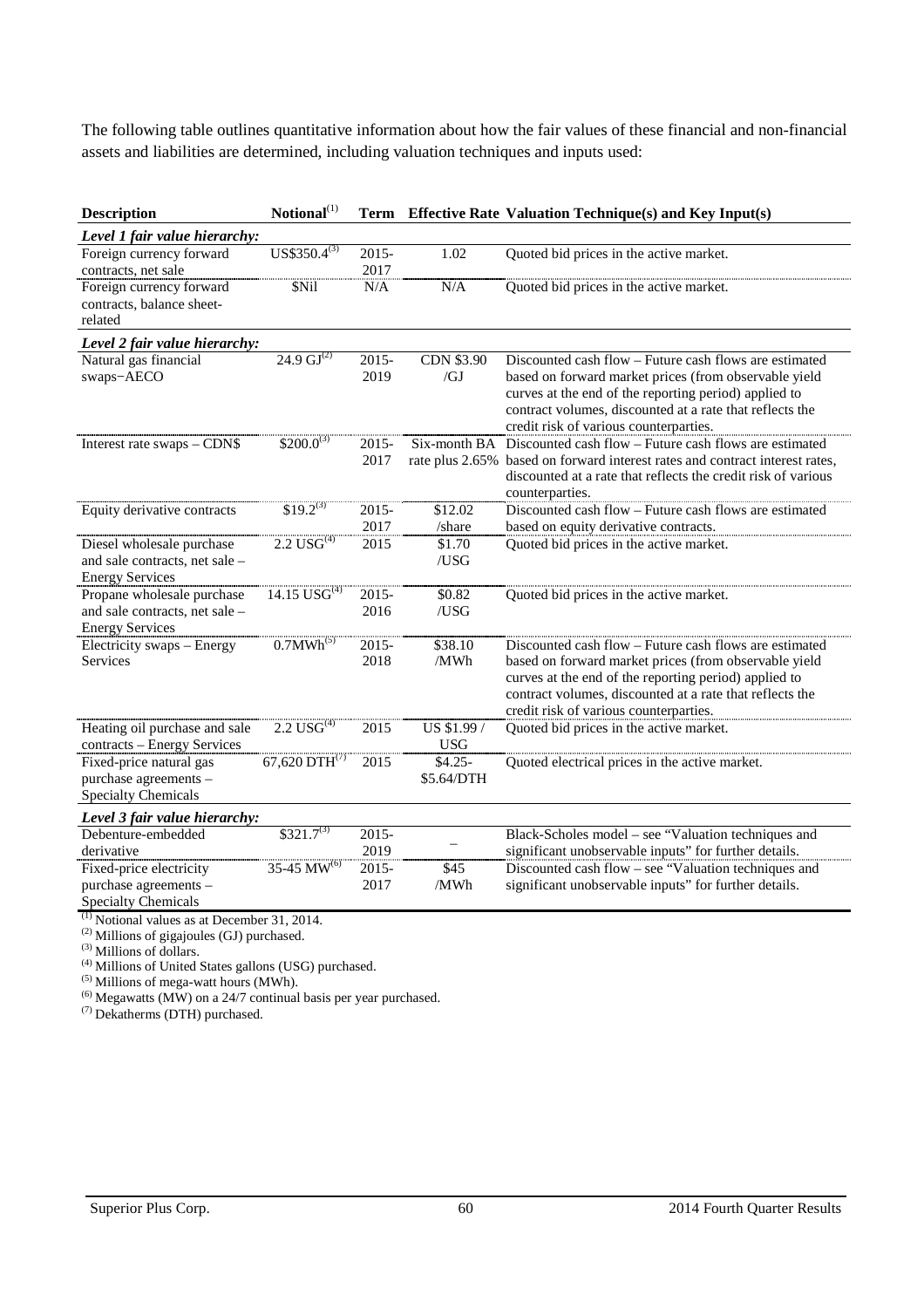### *Valuation techniques and significant unobservable inputs*

| <b>Financial</b>  | Valuation            |                                        |                                           |
|-------------------|----------------------|----------------------------------------|-------------------------------------------|
| <b>Instrument</b> | <b>Technique</b>     | <b>Significant Unobservable Inputs</b> | <b>Sensitivity of Input to Fair Value</b> |
| Debenture-        | <b>Black-Scholes</b> | Volatility $-23.47\% - 24.22\%$        | The estimated fair value would increase   |
| embedded          | model                | $(2013 - 21.20\% - 21.33\%)$           | (decrease) if:                            |
| derivative        |                      | Risk-free rate $-1.34\% - 1.46\%$      | -Volatility decreased (increased)         |
|                   |                      | $(2013 - 1.90\% - 2.17\%)$             | -Risk-free rate decreased (increased)     |
| Fixed-price       | Discounted           | Forward electricity prices –           | The estimated fair value would increase   |
| electricity       | cash flow            | $$35.40-S44.50 (2013 - $45.25-S49.25)$ | (decrease) if:                            |
| purchase          |                      | $WACC-9\% (2013-9\%)$                  | -Forward prices increased (decreased)     |
| agreements        |                      |                                        | -WACC decreased (increased)               |

The change in the fair value of Superior's Level 3 financial instruments for the years ended December 31, 2013 and 2014 are as follows:

|                                       | Debenture -       |                                |        |
|---------------------------------------|-------------------|--------------------------------|--------|
|                                       | <b>Embedded</b>   | <b>Fixed Price Electricity</b> |        |
| <b>Description</b>                    | <b>Derivative</b> | <b>Purchase Agreements</b>     | Total  |
| Balance at December 31, 2012          | (19.8)            | 1.6                            | (18.2) |
| Unrealized change in fair value $(1)$ | 3.6               | 0.3                            | 3.9    |
| Issuance – option valuation           | (10.6)            |                                | (10.6) |
| Other                                 | (0.1)             |                                | (0.1)  |
| Balance at December 31, 2013          | (26.9)            | 1.9                            | (25.0) |
| Unrealized gains $(losses)^{(1)}$     | 12.7              | (5.3)                          | 7.4    |
| <b>Balance at December 31, 2014</b>   | (14.2)            | (3.4)                          | (17.6) |

(1)Recorded in "Unrealized losses on derivative financial instruments" through net income in the Statement of Net Earnings and Total Comprehensive Income.

Superior's realized and unrealized financial instrument gains (losses) for the three months ended December 31, 2014 and 2013 are as follows:

|                                                                   | <b>Three</b>             |                   | Three                    |                   |
|-------------------------------------------------------------------|--------------------------|-------------------|--------------------------|-------------------|
|                                                                   | <b>Months Ended</b>      |                   | <b>Months Ended</b>      |                   |
|                                                                   | <b>December 31, 2014</b> |                   |                          | December 31, 2013 |
|                                                                   | <b>Realized</b>          | <b>Unrealized</b> | Realized                 |                   |
|                                                                   | Gain                     | Gain              | Gain                     | Unrealized        |
| <b>Description</b>                                                | (Loss)                   | (Loss)            | (Loss)                   | Gain (Loss)       |
| Natural gas financial swaps - AECO                                | (1.6)                    | (17.1)            | (5.6)                    | 10.6              |
| Electricity swaps – Energy Services                               | (2.3)                    | (0.3)             | (1.5)                    | 1.7               |
| Foreign currency forward contracts, net sale                      | (5.8)                    | (7.5)             | (0.4)                    | (17.3)            |
| Foreign currency forward contracts, balance sheet-related         | <b>3.0</b>               | (3.1)             | 1.3                      | (0.2)             |
| Interest rate swaps                                               | 1.1                      | (0.8)             | 1.1                      | (0.7)             |
| Equity derivative contracts                                       | 0.1                      | (3.1)             | 1.0                      | 0.8               |
| Propane wholesale purchase and sale contracts – Energy Services   | 8.7                      | (15.4)            | 0.1                      | 1.6               |
| Butane wholesale purchase and sale contracts – Energy Services    | 0.2                      |                   |                          | 0.1               |
| Diesel wholesale purchase and sale contracts – Energy Services    |                          | (0.7)             |                          |                   |
| Heating oil purchase and sale contracts – Energy Services         | 2.6                      | (5.0)             | (0.7)                    | 0.3               |
| WTI wholesale purchase and sale contracts – Energy Services       |                          | (0.1)             |                          |                   |
| Fixed-price electricity purchase agreements – Specialty Chemicals | (0.6)                    | (4.6)             | (0.1)                    | (2.3)             |
| Fixed-price natural gas purchase agreements – Specialty Chemicals |                          | (0.1)             | $\overline{\phantom{0}}$ | —                 |
| Total gains (losses) on financial and non-financial derivatives   | 5.4                      | (57.8)            | (4.8)                    | (5.4)             |
| Foreign currency translation of senior secured notes              | (1.4)                    | 0.5               | (0.8)                    | (1.0)             |
| Change in fair value of debenture-embedded derivative             |                          | 44.6              |                          | 6.0               |
| Total gains (losses)                                              | 4.0                      | (12.7)            | (5.6)                    | (0.4)             |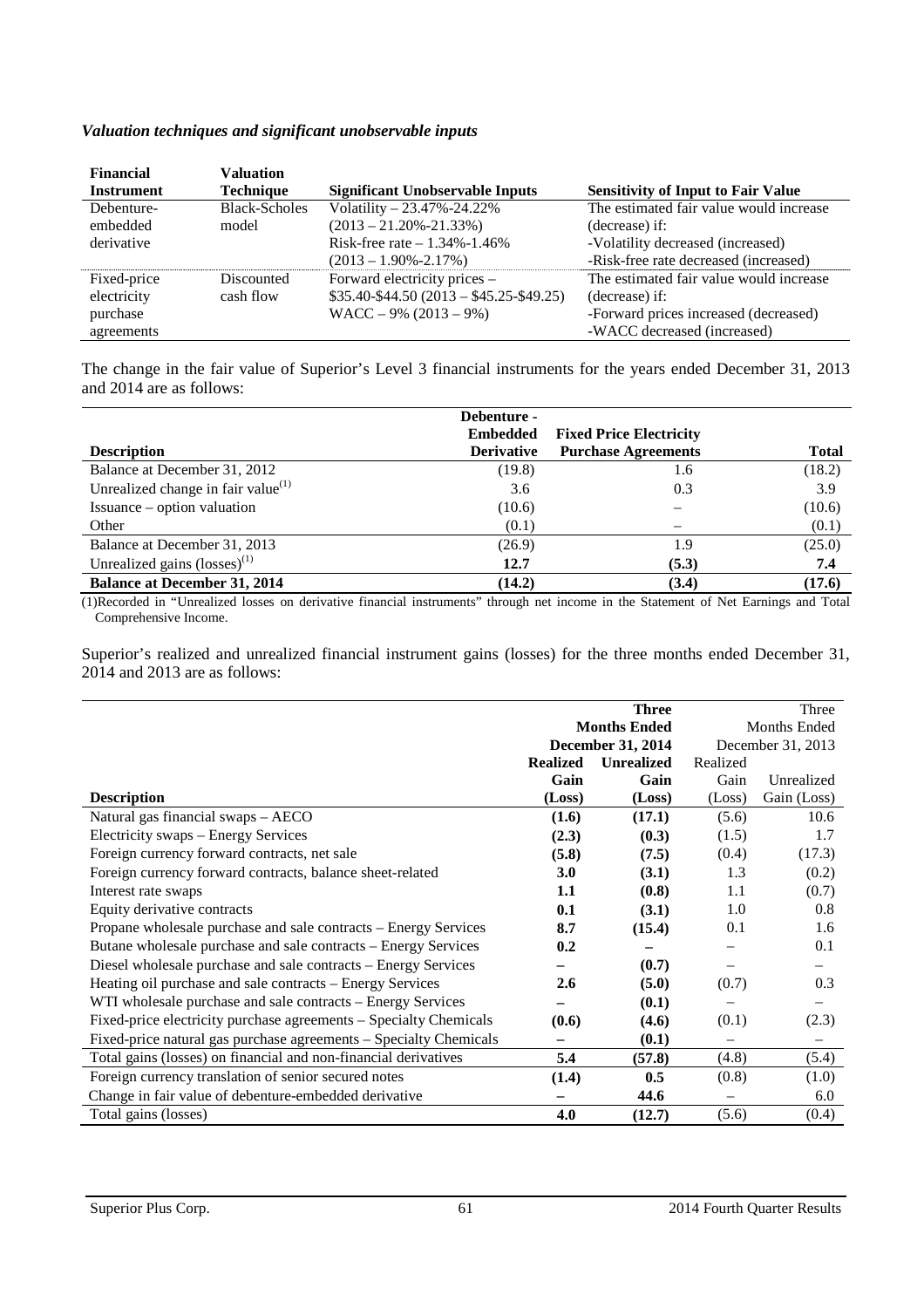Superior's realized and unrealized financial instrument gains (losses) for the years ended December 31, 2014 and 2013 are as follows:

|                                                                   |                     | <b>Twelve</b>            | Twelve       |                   |  |
|-------------------------------------------------------------------|---------------------|--------------------------|--------------|-------------------|--|
|                                                                   | <b>Months Ended</b> |                          | Months Ended |                   |  |
|                                                                   |                     | <b>December 31, 2014</b> |              | December 31, 2013 |  |
|                                                                   | <b>Realized</b>     |                          | Realized     | Unrealized        |  |
|                                                                   | Gain                | <b>Unrealized</b>        | Gain         | Gain              |  |
| <b>Description</b>                                                | (Loss)              | Gain (Loss)              | (Loss)       | (Loss)            |  |
| Natural gas financial swaps - AECO                                | (3.2)               | (9.7)                    | (26.9)       | 29.5              |  |
| Electricity swaps – Energy Services                               | 3.7                 | $2.2\phantom{0}$         | (6.7)        | 4.2               |  |
| Foreign currency forward contracts, net sale                      | (16.7)              | (19.9)                   | 3.9          | (39.5)            |  |
| Foreign currency forward contracts, balance sheet-related         | 3.0                 | (1.6)                    | 1.3          | 1.5               |  |
| Interest rate swaps                                               | 2.5                 | (0.4)                    | 2.4          | (3.2)             |  |
| Equity derivative contracts                                       | 0.1                 | (0.9)                    | 1.5          | 0.8               |  |
| Propane wholesale purchase and sale contracts – Energy Services   | 8.7                 | (18.7)                   | 0.2          | 1.2               |  |
| Butane wholesale purchase and sale contracts – Energy Services    | 0.2                 |                          |              | 0.2               |  |
| Diesel wholesale purchase and sale contracts – Energy Services    |                     | (0.7)                    |              |                   |  |
| Heating oil purchase and sale contracts – Energy Services         | 3.6                 | (6.6)                    |              | 0.4               |  |
| WTI wholesale purchase and sale contracts – Energy Services       |                     | (0.1)                    |              |                   |  |
| Fixed-price electricity purchase agreements – Specialty Chemicals | 0.6                 | (5.3)                    | 0.2          | 0.3               |  |
| Fixed-price natural gas purchase agreements – Specialty Chemicals |                     | (0.1)                    |              |                   |  |
| Total gains (losses) on financial and non-financial derivatives   | $2.5\,$             | (61.8)                   | (24.1)       | (4.6)             |  |
| Foreign currency translation of senior secured notes              | (1.5)               | (2.9)                    | (0.8)        | (4.1)             |  |
| Change in fair value of debenture-embedded derivative             |                     | 12.7                     |              | 3.6               |  |
| Total gains (losses)                                              | 1.0                 | (52.0)                   | (24.9)       | (5.1)             |  |

Realized gains or losses on financial and non-financial derivatives and foreign currency translation gains or losses on the revaluation of Canadian domiciled US-denominated working capital have been classified on the statement of net earnings based on the underlying nature of the financial statement line item and/or the economic exposure being managed.

## **Offsetting of financial instruments**

Financial assets and liabilities are offset and the net amount reported on the consolidated balance sheets when Superior currently has a legally enforceable right to set-off the recognized amounts and there is an intention to settle on a net basis or realize the asset and settle the liability simultaneously. In the normal course of business, Superior enters into various master netting agreements or other similar arrangements that do not meet the criteria for offsetting, but that do, however, still allow for the related amount to be set-off in certain circumstances, such as bankruptcy or the termination of contracts.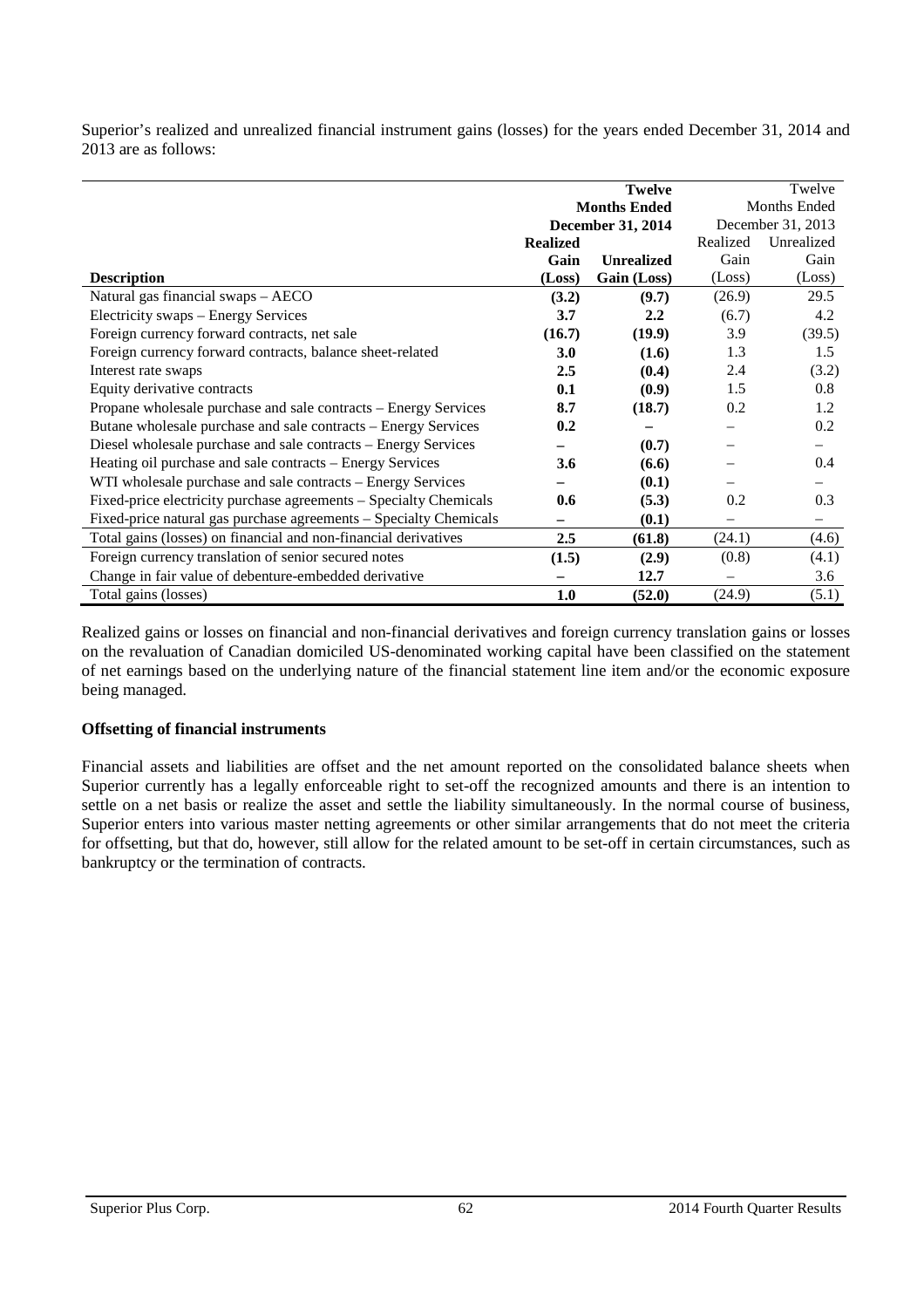| <b>Derivative Assets</b>                                         |        | <b>Amounts Offset</b> | Amounts not offset |             |            |            |
|------------------------------------------------------------------|--------|-----------------------|--------------------|-------------|------------|------------|
|                                                                  |        | Gross                 | <b>Net</b>         |             | Cash       |            |
|                                                                  | Gross  | <b>Liabilities</b>    | Amounts            | Financial   | Collateral |            |
| December 31, 2014                                                | Assets | Offset                | Presented          | Instruments | Pledged    | <b>Net</b> |
| Natural gas financial swaps $-$ AECO <sup><math>(1)</math></sup> | 0.2    |                       | 0.2                |             |            | 0.2        |
| Electricity swaps – Energy Services <sup>(1)</sup>               | 0.2    | (0.1)                 | 0.1                |             |            | 0.1        |
| Propane purchase and sale contracts -                            |        |                       |                    |             |            |            |
| Energy Services <sup><math>(2)(3)</math></sup>                   | 0.1    |                       | 0.1                |             |            | 0.1        |
| <b>Total</b>                                                     | 0.5    | (0.1)                 | 0.4                |             |            | 0.4        |

(1) Subject to an enforceable master netting agreement in the form of an International Swaps and Derivatives Association (ISDA) agreement.

<sup>(2)</sup> Regularly settled net in the normal course of business and considered standardized brokerage accounts.

(3) Regularly settled gross in the normal course of business.

| <b>Derivative Liabilities</b>                       | Amounts Offset |        |            |             | Amounts not offset |      |
|-----------------------------------------------------|----------------|--------|------------|-------------|--------------------|------|
|                                                     |                |        |            |             | Cash               |      |
|                                                     |                | Gross  | <b>Net</b> |             | Collateral         |      |
|                                                     | Gross          | Assets | Amounts    | Financial   | Pledged            |      |
| <b>December 31, 2014</b>                            | Liabilities    | Offset | Presented  | Instruments | (Received)         | Net  |
| Natural gas financial swaps $-$ AECO <sup>(1)</sup> | 22.9           | (0.3)  | 22.6       |             |                    | 22.6 |
| Electricity swaps – Energy Services <sup>(1)</sup>  | 4.8            | (0.8)  | 4.0        |             |                    | 4.0  |
| Propane wholesale purchase and sale                 |                |        |            |             |                    |      |
| $contrast - Energy Services^{(3)}$                  | 24.4           | (10.3) | 14.1       |             |                    | 14.1 |
| Heating oil purchase and sale contracts -           |                |        |            |             |                    |      |
| Energy Services <sup>(2)</sup>                      | 7.5            | (7.5)  |            |             |                    |      |
| Fixed-price electricity purchase agreements         |                |        |            |             |                    |      |
| $-$ Specialty Chemicals <sup>(4)</sup>              | 41.8           | (38.4) | 3.4        |             |                    | 3.4  |
| Fixed-price natural gas agreements -                |                |        |            |             |                    |      |
| Specialty Chemicals <sup>(4)</sup>                  | 0.1            |        | 0.1        |             |                    | 0.1  |
| <b>Total</b>                                        | 101.5          | (57.3) | 44.2       |             |                    | 44.2 |

 $<sup>(1)</sup>$  Subject to an enforceable master netting agreement in the form of an ISDA agreement.</sup>

 $^{(2)}$  Regularly settled net in the normal course of business and considered standardized brokerage accounts.

 $<sup>(3)</sup>$  Regularly settled gross in the normal course of business.</sup>

<sup>(4)</sup> Standard terms of the PPA allowing net settlement of payments in the normal course of business.

| <b>Derivative Assets</b>                                                              | <b>Amounts Offset</b><br>Amounts not offset |             |            |             |            |            |
|---------------------------------------------------------------------------------------|---------------------------------------------|-------------|------------|-------------|------------|------------|
|                                                                                       |                                             | Gross       | <b>Net</b> |             | Cash       |            |
|                                                                                       | Gross                                       | Liabilities | Amounts    | Financial   | Collateral |            |
| December 31, 2013                                                                     | Assets                                      | Offset      | Presented  | Instruments | Pledged    | <b>Net</b> |
| Natural gas financial swaps $-$ AECO <sup><math>(1)</math></sup>                      | 1.2                                         | (0.1)       | 1.1        |             |            | 1.1        |
| Energy Services electricity swaps <sup>(1)</sup>                                      | 0.7                                         | (0.3)       | 0.4        |             |            | 0.4        |
| Energy Services propane purchase and sale<br>contracts <sup><math>(2)(4)</math></sup> | 1.1                                         | (0.2)       | 0.9        | 3.9         |            | 4.8        |
| Energy Services heating oil purchase and                                              |                                             |             |            |             |            |            |
| sale contracts <sup><math>(2)</math></sup>                                            | 0.3                                         |             | 0.3        |             | 0.4        | 0.7        |
| Specialty Chemicals fixed-price electricity                                           |                                             |             |            |             |            |            |
| purchase agreements <sup>(3)</sup>                                                    | 56.1                                        | (54.2)      | 1.9        |             |            | 1.9        |
| Total                                                                                 | 59.4                                        | (54.8)      | 4.6        | 3.9         | 0.4        | 8.9        |

(1) Subject to an enforceable master netting agreement in the form of an ISDA agreement.

<sup>(2)</sup> Regularly settled net in the normal course of business and considered standardized brokerage accounts. As at December 31, 2013, Energy Services had pledged cash of \$0.4 million under a standardized agreement with respect to open derivative contracts.

<sup>(3)</sup> Standard terms of the PPA allowing net settlement of payments in the normal course of business.

(4) Regularly settled gross in the normal course of business.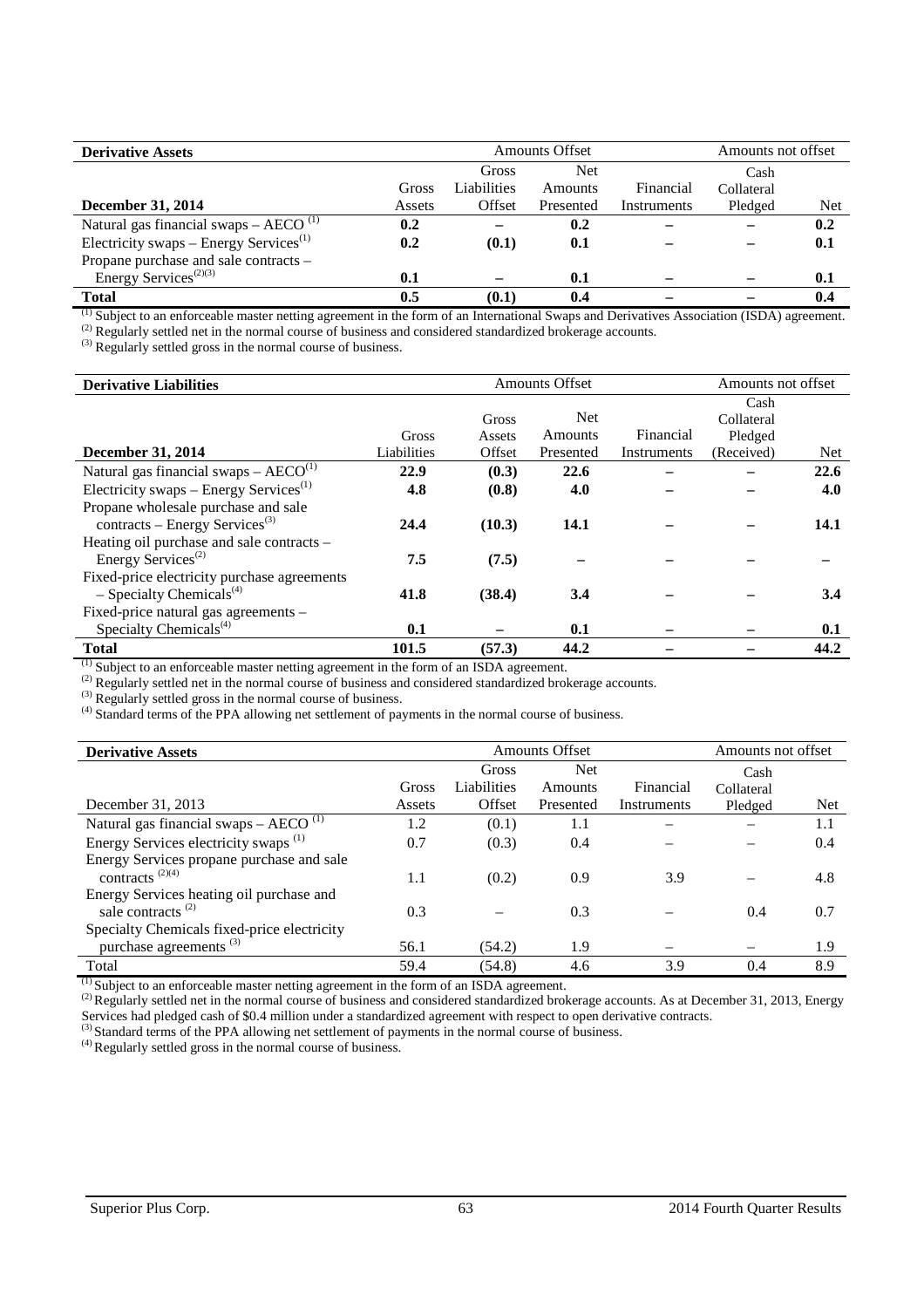| <b>Derivative Liabilities</b>                                    | <b>Amounts Offset</b> |        |            | Amounts not offset |            |            |
|------------------------------------------------------------------|-----------------------|--------|------------|--------------------|------------|------------|
|                                                                  |                       |        |            |                    | Cash       |            |
|                                                                  |                       | Gross  | <b>Net</b> |                    | Collateral |            |
|                                                                  | Gross                 | Assets | Amounts    | Financial          | Pledged    |            |
| December 31, 2013                                                | Liabilities           | Offset | Presented  | Instruments        | (Received) | <b>Net</b> |
| Natural gas financial swaps $-$ AECO <sup><math>(1)</math></sup> | 14.9                  | (1.1)  | 13.8       |                    |            | 13.8       |
| Energy Services electricity swaps <sup>(1)</sup>                 | 6.9                   | (0.4)  | 6.5        |                    |            | 6.5        |
| Energy Services propane purchase and sale                        |                       |        |            |                    |            |            |
| contracts <sup><math>(3)</math></sup>                            |                       |        |            | 2.9                |            | 2.9        |
| Energy Services heating oil purchase and                         |                       |        |            |                    |            |            |
| sale contracts <sup><math>(2)</math></sup>                       | 0.2                   | (0.1)  | 0.1        |                    |            | 0.1        |
| Total                                                            | 22.0                  | (1.6)  | 20.4       | 2.9                |            | 23.3       |

(1)Subject to an enforceable master netting agreement in the form of an ISDA agreement.

<sup>(2)</sup>Regularly settled net in the normal course of business and considered standardized brokerage accounts.

(3)Regularly settled gross in the normal course of business.

The following summarizes Superior's classification and measurement of financial assets and liabilities:

|                                                              | <b>Classification</b> | <b>Measurement</b> |
|--------------------------------------------------------------|-----------------------|--------------------|
| <b>Financial Assets</b>                                      |                       |                    |
| Cash and cash equivalents                                    | Loans and receivables | Amortized cost     |
| Trade and other receivables                                  | Loans and receivables | Amortized cost     |
| Derivative assets                                            | <b>FVTNE</b>          | Fair Value         |
| Notes and finance lease receivables                          | Loans and receivables | Amortized cost     |
| <b>Financial liabilities</b>                                 |                       |                    |
| Trade and other payables                                     | Other liabilities     | Amortized cost     |
| Dividends and interest payable                               | Other liabilities     | Amortized cost     |
| Borrowing                                                    | Other liabilities     | Amortized cost     |
| Convertible unsecured subordinated debentures <sup>(1)</sup> | Other liabilities     | Amortized cost     |
| Derivative liabilities<br>(1)                                | <b>FVTNE</b>          | Fair Value         |

<sup>(1)</sup> Except for derivatives embedded in the related financial instruments that are classified as FVTNE and measured at fair value.

#### **Non-Derivative Financial Instruments**

The fair value of Superior's cash and cash equivalents, trade and other receivables, notes and finance lease receivables, trade and other payables, and dividends and interest payable approximates their carrying value due to the short-term nature of these amounts. The carrying value and the fair value of Superior's borrowing and debentures is provided in Notes 14 and 15.

#### **Financial Instruments – Risk Management**

### *Market Risk*

Financial derivatives and non-financial derivatives are used by Superior to manage its exposure to fluctuations in foreign currency exchange rates, interest rates and commodity prices. Superior assesses the inherent risks of these instruments by grouping derivative and non-financial derivatives related to the exposures these instruments mitigate. Superior's policy is not to use financial derivative or non-financial derivative instruments for speculative purposes. Superior does not formally designate its derivatives as hedges and, as a result, Superior does not apply hedge accounting and is required to designate its financial derivatives and non-financial derivatives as fair value through net earnings. Details on Superior's market risk policies are consistent with those disclosed in Superior's 2013 annual consolidated financial statements.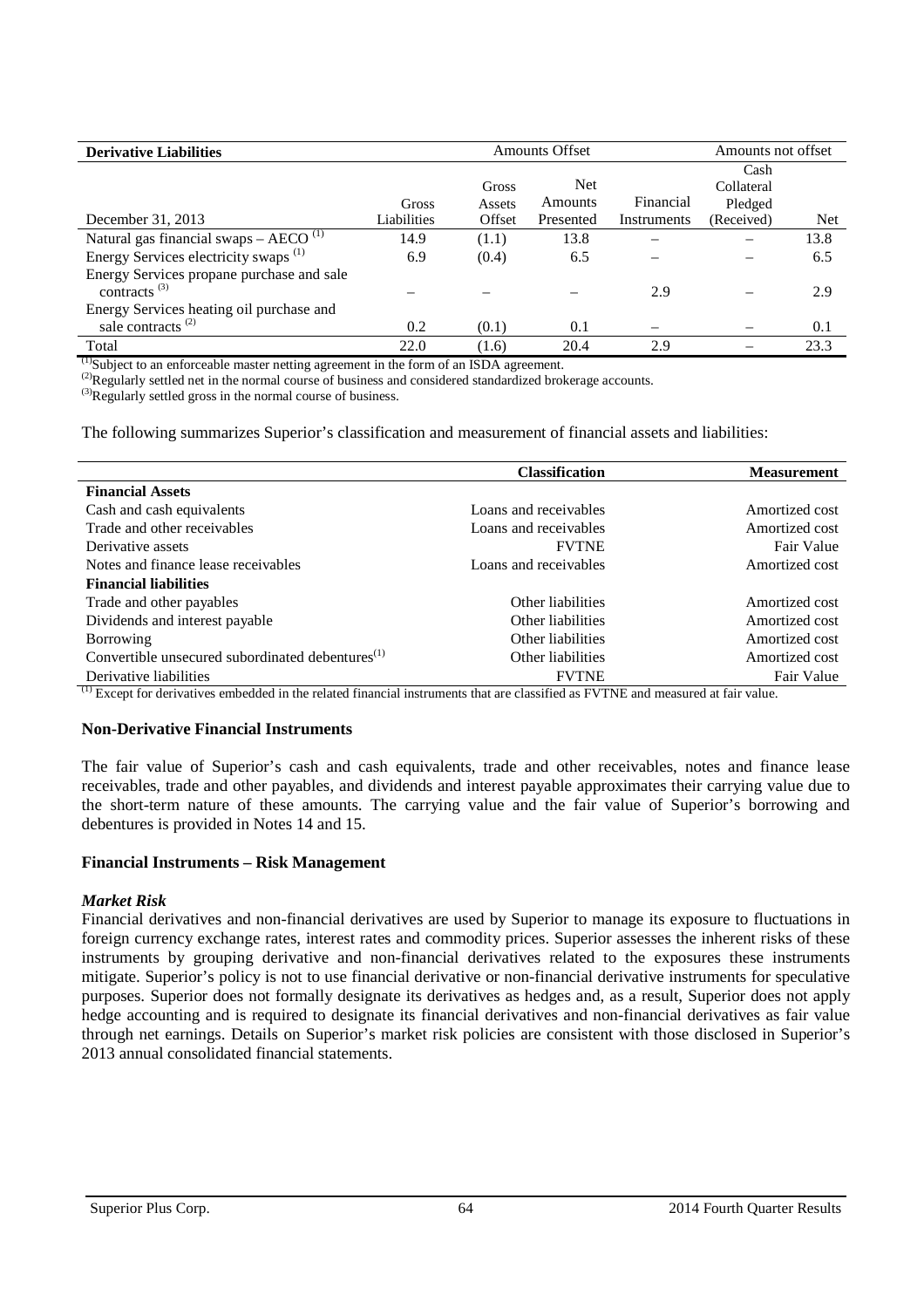## *Credit Risk*

Superior utilizes a variety of counterparties in relation to its derivative and non-financial derivative instruments in order to mitigate its counterparty risk. Superior assesses the credit-worthiness of its significant counterparties at the inception and throughout the term of a contract. Superior is also exposed to customer credit risk. Energy Services deals with a large number of small customers, thereby reducing this risk. Specialty Chemicals, due to the nature of its operations, sells its products to a relatively small number of customers. Specialty Chemicals mitigates its customer credit risk by actively monitoring the overall credit-worthiness of its customers. Energy Services has minimal exposure to customer credit risk as local natural gas and electricity distribution utilities have been mandated, for a nominal fee, to provide Energy Services with invoicing, collection and the assumption of bad debt risk for residential customers. Energy Services actively monitors the credit-worthiness of its commercial customers. Overall, Superior's credit quality is enhanced by its portfolio of customers, which is diversified across geographical (primarily Canada and the United States) and end-use (primarily commercial, residential and industrial) markets.

Allowances for doubtful accounts and past due receivables are reviewed by Superior at each balance sheet date. Superior updates its estimate of the allowance for doubtful accounts based on the evaluation of the recoverability of trade receivables with each customer, taking into account historical collection trends of past due accounts and current economic conditions. Trade receivables are written-off once it is determined they are not collectable.

Pursuant to their respective terms, trade receivables, before deducting an allowance for doubtful accounts, are aged as follows:

|                            | December 31 | December 31 |
|----------------------------|-------------|-------------|
|                            | 2014        | 2013        |
| Current                    | 282.4       | 317.8       |
| Past due less than 90 days | 101.4       | 118.0       |
| Past due over 90 days      | 17.2        | 14.7        |
| Trade receivables          | 401.0       | 450.5       |

The current portion of Superior's trade receivables is neither impaired nor past due and there are no indications as of the reporting date that the debtors will not make payment.

Superior's trade receivables are stated after deducting a provision of \$8.5 million as at December 31, 2014 (December 31, 2013 − \$7.3 million). The movement in the provision for doubtful accounts was as follows:

|                                                        | December 31 | December 31 |
|--------------------------------------------------------|-------------|-------------|
|                                                        | 2014        | 2013        |
| Allowance for doubtful accounts, beginning of the year | (7.3)       | (7.2)       |
| <b>Additions</b>                                       | (10.7)      | (3.6)       |
| Amounts written off during the year as uncollectible   | 8.2         | 3.0         |
| Amounts recovered                                      | 1.3         | 0.5         |
| Allowance for doubtful accounts, end of the year       | (8.5)       | (7.3)       |

## *Liquidity Risk*

Liquidity risk is the risk that Superior cannot meet a demand for cash or fund an obligation as it comes due. Liquidity risk also includes the risk of not being able to liquidate assets in a timely manner at a reasonable price.

To ensure it is able to react to contingencies and investment opportunities quickly, Superior maintains sources of liquidity at the corporate and subsidiary levels. The main sources of liquidity are cash and other financial assets, the undrawn committed revolving-term bank credit facility, equity markets and debenture markets.

Superior is subject to the risks associated with debt financing, including the ability to refinance indebtedness at maturity. Superior believes these risks are mitigated through the use of long-term debt secured by high-quality assets, maintaining debt levels that in management's opinion are appropriate, and by diversifying maturities over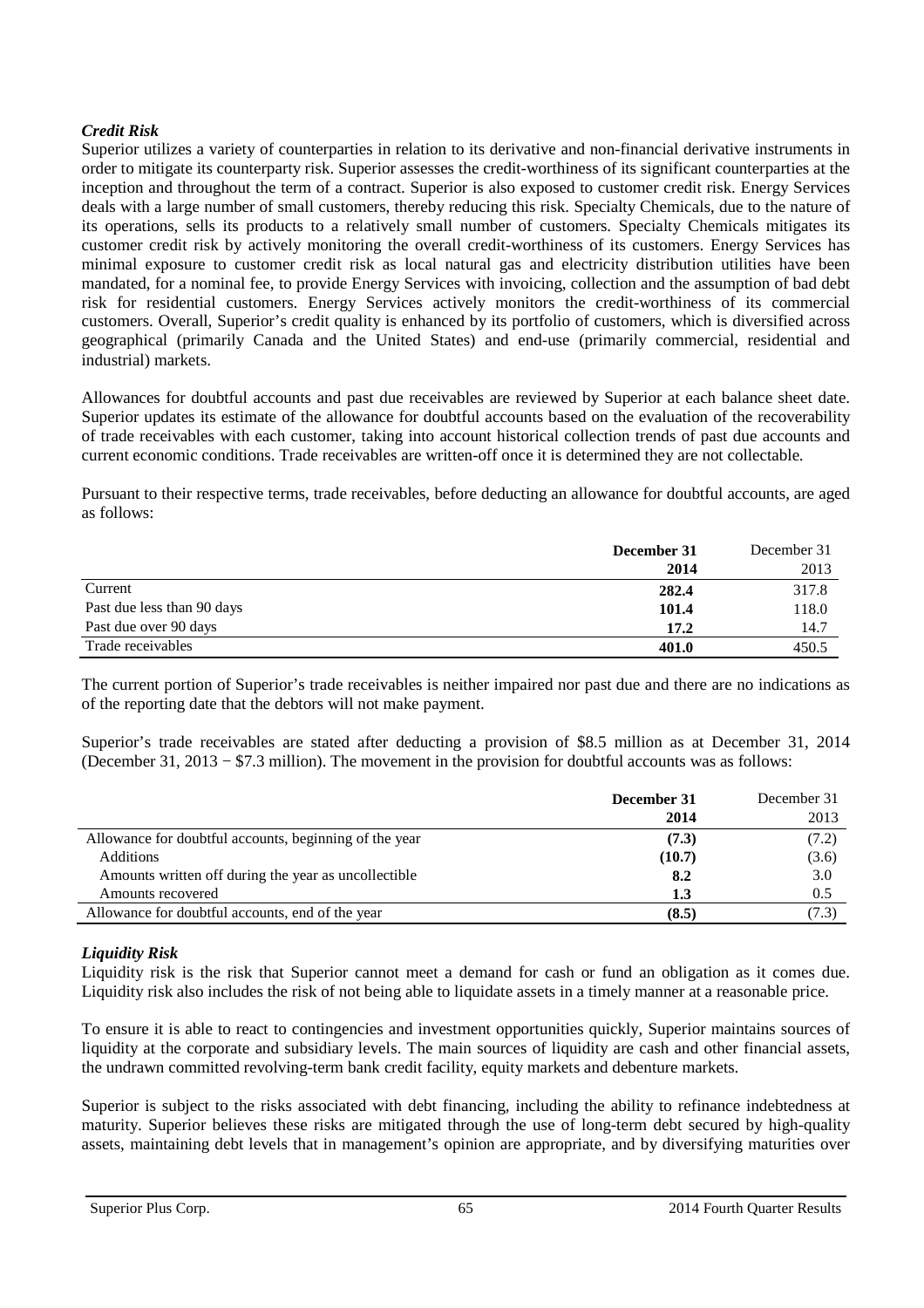an extended period. Superior also seeks to include in its agreements terms that protect it from liquidity issues of counterparties that might otherwise affect liquidity.

|                                               |         |       |       |       |      | 2020 and   |              |
|-----------------------------------------------|---------|-------|-------|-------|------|------------|--------------|
|                                               | 2015    | 2016  | 2017  | 2018  | 2019 | thereafter | <b>Total</b> |
| Borrowing                                     | 66.7    | 22.3  | 9.9   | 224.6 | 4.9  | 204.8      | 533.2        |
| Convertible unsecured subordinated            |         |       |       |       |      |            |              |
| debentures                                    |         | 73.1  | 169.6 | 145.9 | 85.2 |            | 473.8        |
| US\$ foreign currency forward sales contracts | 186.0   | 113.4 | 51.0  |       |      |            | 350.4        |
| CDN\$ natural gas purchases                   | 15.9    | 0.4   | 0.2   |       |      |            | 16.5         |
| US\$ natural gas purchases                    | $1.2\,$ | —     |       |       |      |            | 1.2          |
| CDN\$ diesel purchases                        | 0.6     |       |       |       |      |            | 0.6          |
| US\$ propane purchases                        | 55.3    |       |       |       |      |            | 55.3         |
| US\$ WTI purchases                            | 0.1     | —     |       |       |      |            | 0.1          |
| US\$ heating oil purchases                    | 42.8    | 3.1   |       |       |      |            | 45.9         |
| US\$ fixed-price natural gas commitments      | 0.4     | —     |       |       |      |            | 0.4          |
| Fixed-price electricity purchase commitments  | 17.7    | 17.7  | 17.7  |       |      |            | 53.1         |

Superior's contractual obligations associated with its financial liabilities are as follows:

Superior's contractual obligations are considered normal-course operating commitments and do not include the impact of mark-to-market fair values on financial and non-financial derivatives. Superior expects to fund these obligations through a combination of cash flow from operations, proceeds on revolving term bank credits and proceeds on the issuance of share capital. Superior's financial instruments' sensitivities as at December 31, 2014 are consistent with those disclosed in Superior's 2014 annual consolidated financial statements.

## **17. INCOME TAXES**

Consistent with prior periods, Superior recognizes a provision for income taxes for its subsidiaries that are subject to current and deferred income taxes, including United States income tax and Chilean income tax.

Total income tax recovery (expense), comprised of current taxes and deferred taxes for the three and twelve months ended December 31, 2014 was \$2.0 million and \$(15.8) million, respectively, compared to \$7.2 million and \$(5.7) million in the comparative periods. For the three and twelve months ended December 31, 2014, deferred income tax recovery (expense) from operations in Canada, the United States and Chile was \$2.4 million and \$(14.1) million, respectively, which resulted in a corresponding total deferred net income tax asset of \$276.1 million.

As previously disclosed, on April 2, 2013 Superior received, from the CRA, Notices of Reassessment for Superior's 2009 and 2010 taxation years reflecting the CRA's intention to challenge the tax consequences of Superior's corporate conversion transaction (Conversion) which occurred on December 31, 2008. Subsequently on November 7, 2014, Superior received the Notices of Reassessment for the 2011 to 2013 taxation years. The CRA's position is based on the acquisition of control rules and the general anti-avoidance rules in the *Income Tax Act* (Canada).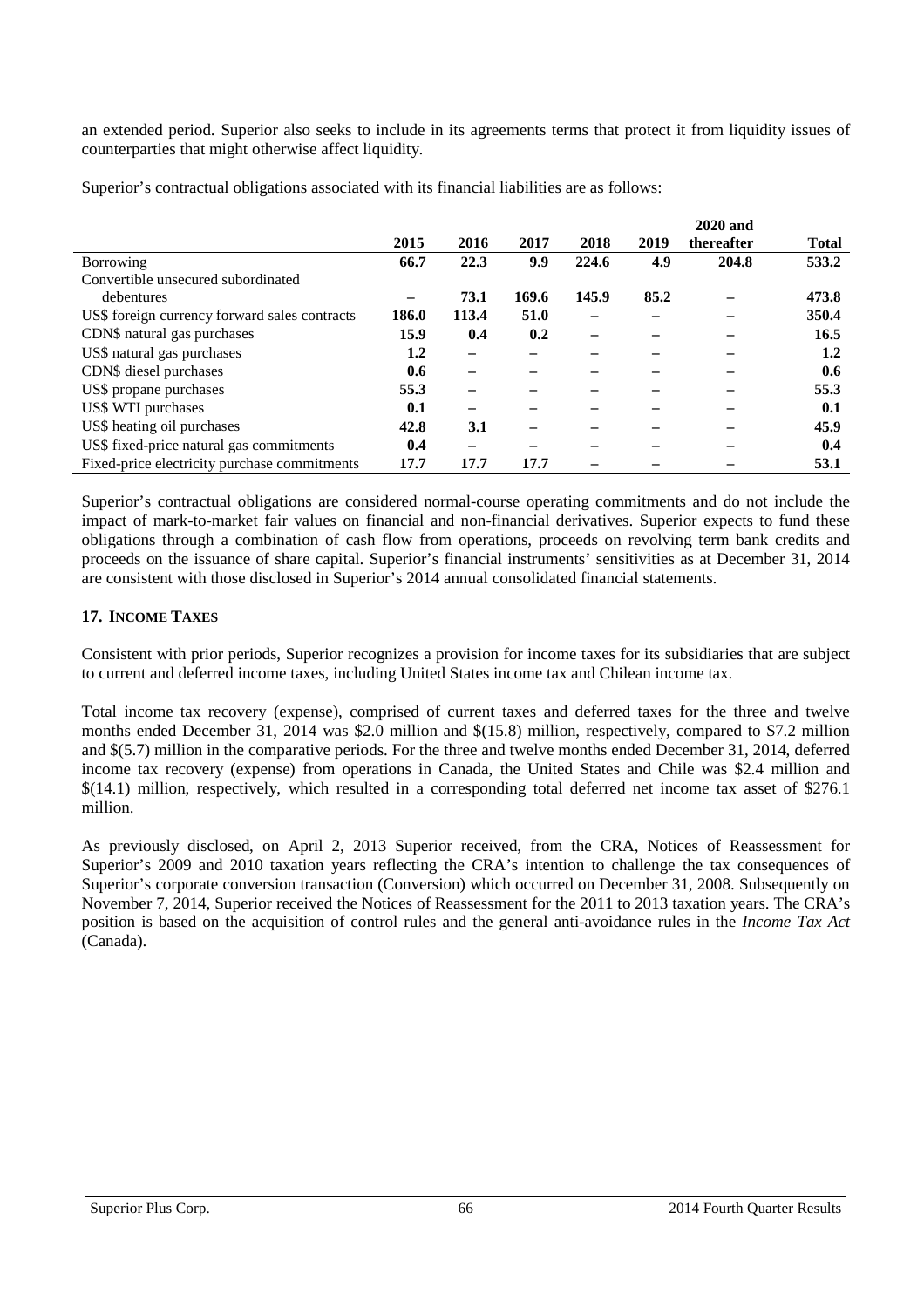The table below summarizes Superior's estimated tax liabilities and payment requirements associated with the received and anticipated Notices of Reassessment. Upon receipt of the Notices of Reassessment, 50% of the taxes payable pursuant to such Notices of Reassessment must be remitted to the CRA

|                      |                      | 50% of the Taxes    |                    |
|----------------------|----------------------|---------------------|--------------------|
| <b>Taxation Year</b> | Taxes Payable (1)(2) | Payable $^{(1)(2)}$ | Month/year payable |
| 2009/2010            | \$13.0               | \$6.5               | Paid in April 2013 |
| 2011                 | $$10.0^{(3)}$        | \$5.0               | February 2015      |
| 2012                 | $$10.0^{(3)}$        | \$5.0               | February 2015      |
| 2013                 | $$10.0^{(3)}$        | \$5.0               | February 2015      |
| 2014                 | $$20.0^{(3)}$        | \$10.0              | 2015               |
| 2015                 | $$20.0^{(3)}$        | \$10.0              | 2016               |
| <b>Total</b>         | \$83.0               | \$41.5              |                    |

(1) In millions of dollars.

(2) Includes estimated interest and penalties.

<sup>(3)</sup> Estimated based on Superior's previously filed tax returns, 2014 financial results and the midpoint of Superior's 2015 outlook.

On May 8, 2013 and August 7, 2013, respectively, Superior filed a Notice of Objection and a Notice of Appeal with respect to the Notice of Reassessment received on April 2, 2013. On February 4, 2015 Superior filed a Notice of Objection with respect to the Notice of Reassessment received on November 7, 2014. Superior anticipates that if the case proceeds in the Tax Court of Canada, the case could be heard within two years, with a decision rendered six to 12 months after completion of the court hearings. If a decision of the Tax Court of Canada were to be appealed, the appeal process could reasonably be expected to take an additional two years. If Superior receives a positive decision then any taxes, interest and penalties paid to the CRA will be refunded plus interest and if Superior is unsuccessful then any remaining taxes payable plus interest and penalties will have to be remitted.

Superior remains confident in the appropriateness of its tax filing position and the expected tax consequences of the Conversion and intends to vigorously defend such position and intends to file its future tax returns on a basis consistent with its view of the outcome of the Conversion.

### **18. TOTAL EQUITY**

Superior is authorized to issue an unlimited number of common shares and an unlimited number of preferred shares. The holders of common shares are entitled to dividends if, as and when, declared by the Board of Directors; to one vote per share at shareholders' meetings; and upon liquidation, dissolution or winding up of Superior to receive pro rata the remaining property and assets of Superior, subject to the rights of any shares having priority over the common shares, of which none is outstanding.

Preferred shares are issuable in series with each class of preferred share having such rights as the Board of Directors may determine. Holders of preferred shares are entitled, in priority over holders of common shares, to be paid ratably with holders of each other series of preferred shares the amount of accumulated dividends, if any, specified to be payable preferentially to the holders of such series upon liquidation, dissolution or winding up of Superior. Superior has no preferred shares outstanding.

|                                                      | <b>Issued Number of</b><br><b>CommonShares</b> (Millions) | Total<br><b>Equity</b> |
|------------------------------------------------------|-----------------------------------------------------------|------------------------|
| Total equity, December 31, 2013                      | 126.2                                                     | 540.2                  |
| Net earnings                                         |                                                           | 56.9                   |
| Other comprehensive income                           |                                                           | 31.2                   |
| Conversion of 7.50% convertible unsecured debentures |                                                           | 0.3                    |
| Dividends declared to shareholders <sup>(2)</sup>    |                                                           | (78.2)                 |
| Total equity, December 31, 2014                      | 126.2                                                     | 550.4                  |

 $<sup>(1)</sup>$  Dividends to shareholders are declared at the discretion of Superior's Board of Directors. During the year ended December 31, 2014,</sup> Superior paid dividends of \$77.0 million or \$0.62 per share (year ended December 31, 2013 – \$73.7 million or \$0.60 per share).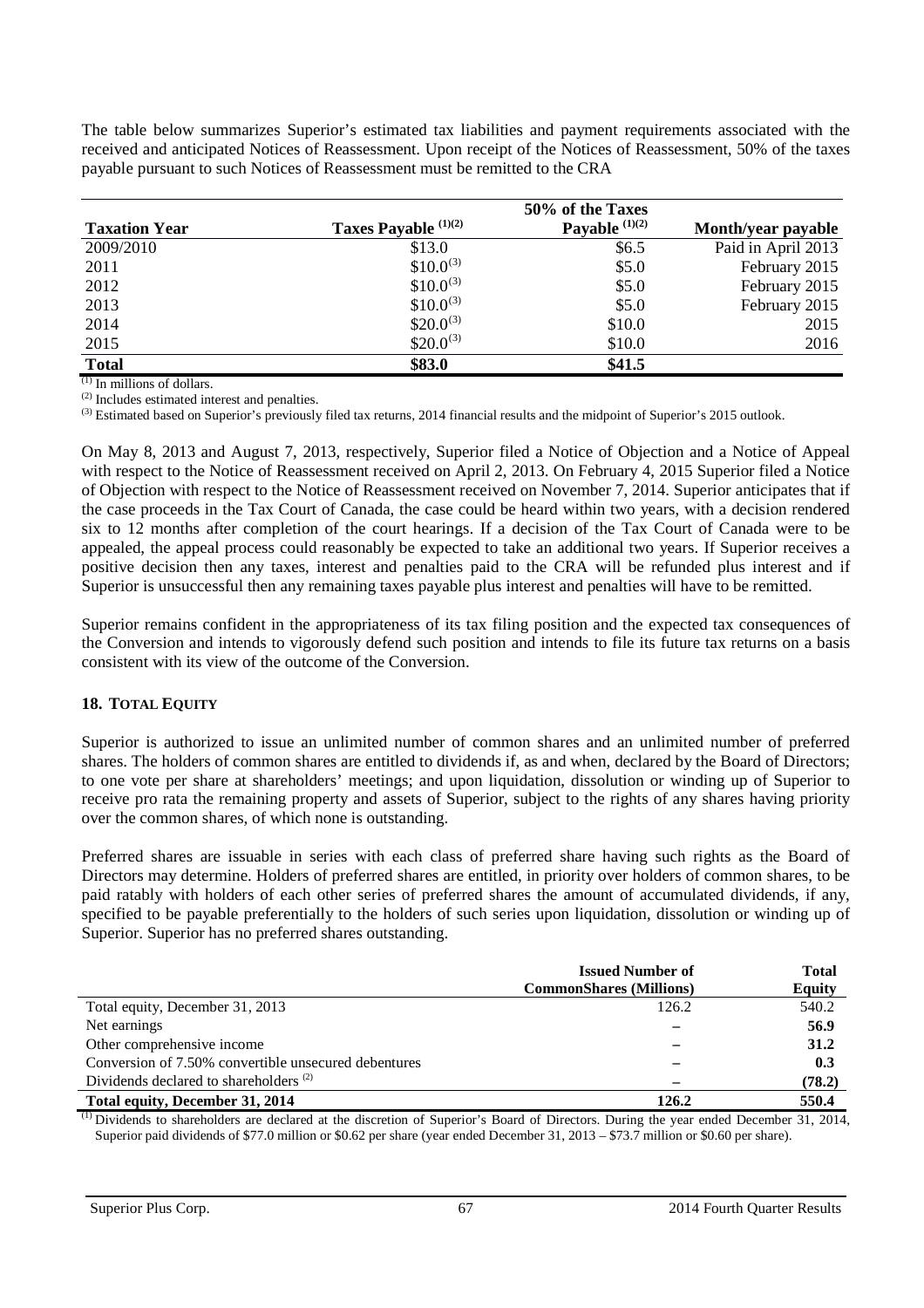|                                                                          | 2014  | 2013   |
|--------------------------------------------------------------------------|-------|--------|
| Accumulated other comprehensive loss before reclassification             |       |        |
| <b>Currency translation adjustment</b>                                   |       |        |
| Balance at the beginning of the year                                     | 4.0   | (22.6) |
| Unrealized foreign currency gains (losses) on translation of foreign     |       |        |
| operations                                                               | 36.0  | 26.6   |
| Balance at the end of the year                                           | 40.0  | 4.0    |
| <b>Actuarial defined benefits</b>                                        |       |        |
| Balance at the beginning of the year                                     | (5.5) | (25.3) |
| Actuarial defined benefit gains                                          | (5.6) | 26.4   |
| Income tax expense on other comprehensive loss                           | 1.3   | (6.6)  |
| Balance at the end of the year                                           | (9.8) | (5.5)  |
| Total accumulated other comprehensive loss before reclassification       | 30.2  | (1.5)  |
| Amounts reclassified from accumulated other comprehensive loss           |       |        |
| <b>Accumulated derivative losses</b>                                     |       |        |
| Balance at the beginning of the year                                     | (6.4) | (6.0)  |
| Reclassification of derivative losses previously deferred <sup>(1)</sup> | (0.5) | (0.4)  |
| Balance at the end of the year                                           | (6.9) | (6.4)  |
| Total amounts reclassified from accumulated other comprehensive loss     | (6.9) | (6.4)  |
| Accumulated other comprehensive loss at the end of the year              | 23.3  | (7.9)  |

 $<sup>(1)</sup>$  The reclassification of derivative losses previously deferred is included in unrealized (losses) gains on derivative financial instruments on</sup> the statement of net earnings.

## **Other Capital Disclosures**

### *Additional Capital Disclosure*

Superior's objectives when managing capital are: (i) to maintain a flexible capital structure to preserve its ability to meet its financial obligations, including potential obligations from acquisitions; and (ii) to safeguard its assets while maximizing the growth of its businesses and returns to its shareholders.

In the management of capital, Superior includes shareholders' equity (excluding accumulated other comprehensive (loss) income), current and long-term debt, convertible debentures, securitized accounts receivable and cash and cash equivalents. Superior manages its capital structure and makes adjustments in light of changes in economic conditions and the nature of the underlying assets. In order to maintain or adjust the capital structure, Superior may adjust the amount of dividends to Shareholders, issue additional share capital, conduct additional borrowing or issue convertible unsecured subordinated debentures, or conduct additional borrowing or issue convertible unsecured subordinated debentures with different characteristics.

Superior monitors its capital based on the ratio of senior debt outstanding to net earnings before interest, taxes, depreciation, amortization and other non-cash expenses (EBITDA), as defined by its revolving term credit facility, and the ratio of total debt outstanding to EBITDA. Superior's reference to EBITDA as defined by its revolving term credit facility may be referred to as compliance EBITDA in its other public reports.

Superior is subject to various financial covenants in its credit facility agreements, including senior debt, total debt to EBITDA ratio and restricted payments tests, which are measured on a quarterly basis. As at December 31, 2014 and December 31, 2013 Superior was in compliance with all of its financial covenants.

Superior's financial objectives and strategy related to managing its capital as described above remained unchanged from the prior year. Superior believes that its debt to EBITDA ratios are within reasonable limits, in light of Superior's size, the nature of its businesses and its capital management objectives.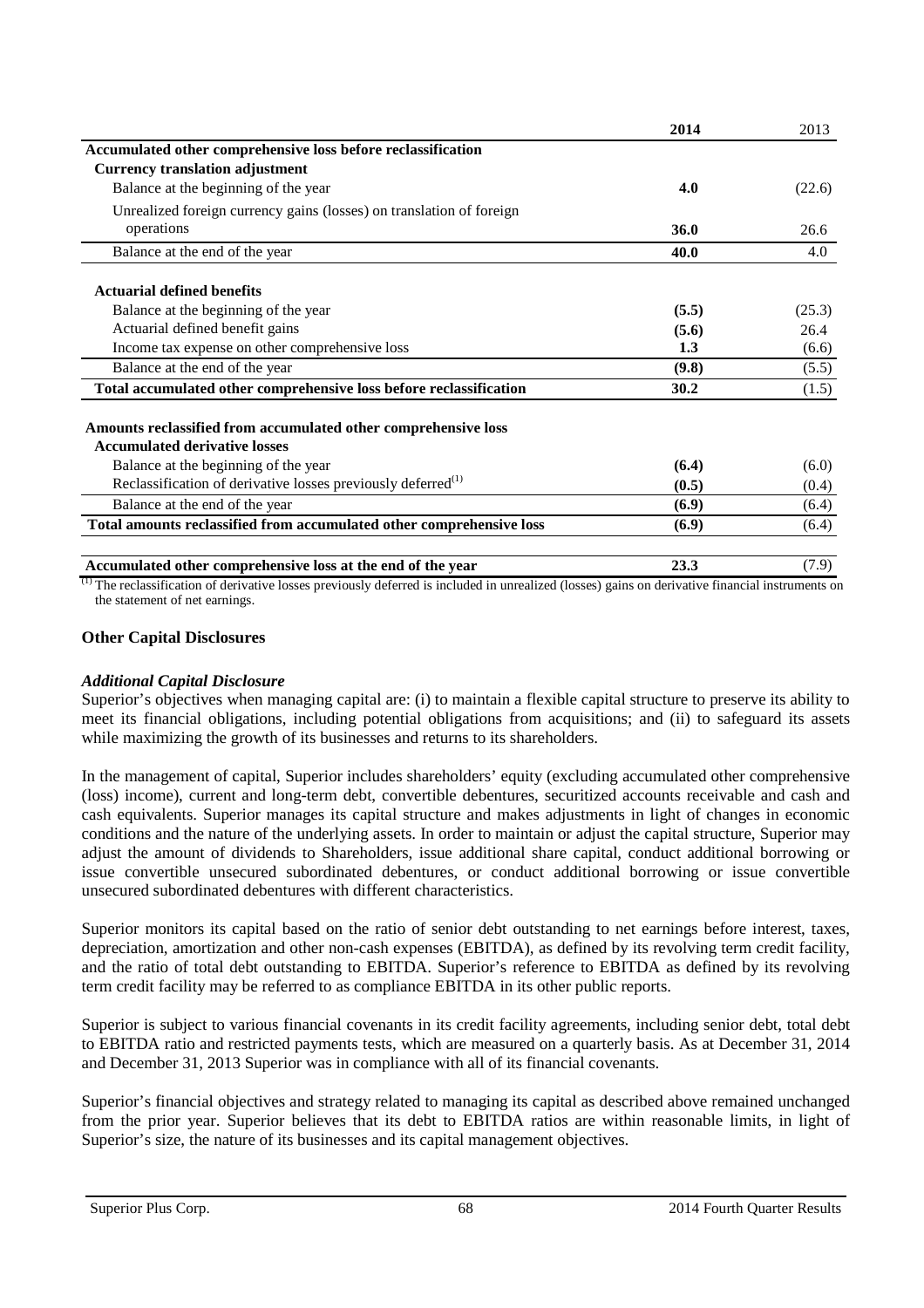### *Non-IFRS financial measures utilized for bank covenant purposes*

### Compliance EBITDA

Compliance EBITDA represents earnings before interest, taxes, depreciation, amortization and other non-cash expenses calculated on a 12-month trailing basis giving pro forma effect to acquisitions and divestitures and is used by Superior to calculate its debt covenants and other credit information. Compliance EBITDA is not a defined performance measure under IFRS. Superior's calculation of compliance EBITDA may differ from similar calculations used by comparable entities. The capital structure of Superior and the calculation of its key capital ratios are as follows:

| As at December 31                                                   | 2014         | 2013    |
|---------------------------------------------------------------------|--------------|---------|
| Total shareholders' equity                                          | 550.4        | 540.2   |
| Exclude accumulated other comprehensive (gain) loss                 | (23.3)       | 7.9     |
| Shareholders' equity excluding accumulated other comprehensive loss | 527.1        | 548.1   |
|                                                                     |              |         |
| Current borrowing $^{(1)}$                                          | 66.7         | 67.0    |
| Borrowing <sup>(1)</sup>                                            | 466.5        | 511.7   |
| Less: Senior unsecured debt                                         | (200.0)      |         |
| Consolidated secured debt                                           | 333.2        | 578.7   |
| Add: Senior unsecured debt                                          | <b>200.0</b> |         |
| Conslidated debt                                                    | 533.2        | 578.7   |
| Convertible unsecured subordinated debentures <sup>(1)</sup>        | 494.2        | 494.5   |
| Total debt                                                          | 1,027.4      | 1,073.2 |
| Total capital                                                       | 1,554.5      | 1,621.3 |

 $<sup>(1)</sup>$  Borrowing and convertible unsecured subordinated debentures are before deferred issuance costs and option value.</sup>

|                                                                                | 2014  | 2013  |
|--------------------------------------------------------------------------------|-------|-------|
| Net earnings                                                                   | 56.9  | 52.7  |
| Adjusted for:                                                                  |       |       |
| Finance expense                                                                | 52.7  | 71.8  |
| Realized gains on derivative financial instruments included in finance expense | 5.6   | 3.9   |
| Depreciation included in selling, distribution and administrative costs        | 47.2  | 42.2  |
| Depreciation included in cost of sales                                         | 50.0  | 41.3  |
| Losses (gains) on disposal of assets                                           | 1.0   | (2.9) |
| Gain on sale of customer list                                                  | (3.7) |       |
| Amortization of intangible assets                                              | 4.9   | 19.4  |
| Impairment of property, plant and equipment, intangible assets, and goodwill   |       | 15.5  |
| Income tax expense                                                             | 15.8  | 5.7   |
| Unrealized losses on derivative financial instruments                          | 52.0  | 5.1   |
| Pro-forma impact of acquisitions                                               |       | 8.5   |
| Compliance EBITDA <sup>(1)</sup>                                               | 282.4 | 263.2 |

<sup>(1)</sup> EBITDA, as defined by Superior's revolving-term credit facility, is calculated on a trailing 12-month basis taking into consideration the pro-forma impact of acquisitions and dispositions in accordance with the requirements of Superior's credit facility. Superior's calculation of EBITDA and debt to EBITDA ratios may differ from those of similar entities.

The capital structure of Superior and the calculation of its key capital ratios are as follows:

|                                                | <b>December</b> | December 31 |
|------------------------------------------------|-----------------|-------------|
|                                                | 2014            | 2013        |
| Consolidated secured debt to compliance EBITDA | 1.2:1           | 2.2:1       |
| Consolidated debt to compliance EBITDA         | 1.9:1           | 2.2:1       |
| Total debt to compliance EBITDA                | 3.6:1           | 4.1:1       |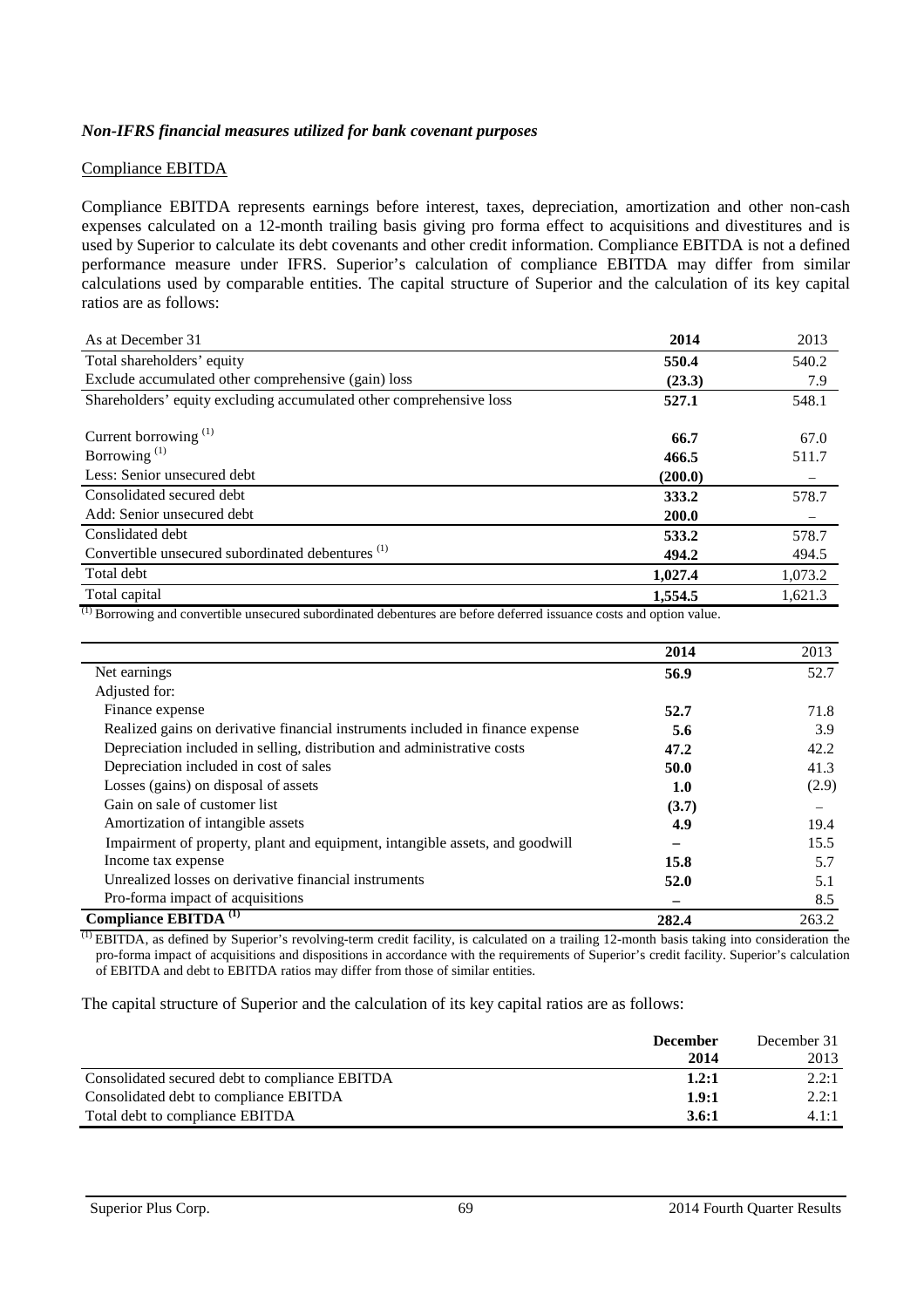### **19. NET EARNINGS (LOSSES) PER SHARE**

|                                                | <b>Three Months Ended</b><br>December 31 |        | <b>Twelve Months Ended</b><br>December 31 |        |
|------------------------------------------------|------------------------------------------|--------|-------------------------------------------|--------|
|                                                | 2014                                     | 2013   | 2014                                      | 2013   |
| Net earnings per share computation, basic      |                                          |        |                                           |        |
| Net earnings for the period                    | 43.3                                     | 10.9   | 56.9                                      | 52.7   |
| Weighted average shares outstanding (millions) | 126.2                                    | 126.2  | 126.2                                     | 123.1  |
| Net earnings per share, basic                  | \$0.34                                   | \$0.09 | \$0.45                                    | \$0.43 |

|                                                      | <b>Three Months Ended</b><br>December 31 |        | <b>Twelve Months Ended</b><br>December 31 |        |
|------------------------------------------------------|------------------------------------------|--------|-------------------------------------------|--------|
|                                                      | 2014                                     | 2013   | 2014                                      | 2013   |
| Net earnings (losses) per share computation, diluted |                                          |        |                                           |        |
| Net (losses) earnings for the period                 | (4.5)                                    | 7.5    | 54.2                                      | 52.1   |
| Weighted average shares outstanding (millions)       | 157.6                                    | 141.9  | 132.8                                     | 128.9  |
| Net (losses) earnings per share, diluted             | \$(0.03)                                 | \$0.05 | \$0.41                                    | \$0.40 |

The following potential ordinary shares are anti-dilutive and are therefore excluded from the weighted average number of ordinary shares for the purposes of diluted earnings per share in each period.

|                                 |              |             | <b>Three Months Ended</b><br>December 31 |      | <b>Twelve Months Ended</b> | December 31 |
|---------------------------------|--------------|-------------|------------------------------------------|------|----------------------------|-------------|
| (millions)                      | Maturity     | <b>Note</b> | 2014                                     | 2013 | 2014                       | 2013        |
| Convertible Debentures          |              |             |                                          |      |                            |             |
| 5.75%                           | June 2017    | 15          |                                          | 9.1  | 9.1                        | 9.1         |
| 6.00%                           | June 2018    | 15          |                                          |      | 9.9                        | 9.9         |
| 7.50%                           | October 2016 | 15          |                                          | 6.6  |                            | 6.6         |
| 6.00%                           | June 2019    | 15          |                                          |      | 5.8                        |             |
| Total anti-dilutive instruments |              |             |                                          | 15.7 | 24.8                       | 25.6        |

### **20. SUPPLEMENTAL DISCLOSURE OF NON-CASH OPERATING WORKING CAPITAL CHANGE**

|                                     | <b>Three Months Ended</b><br>December 31 |         | <b>Twelve Months Ended</b><br>December 31 |         |
|-------------------------------------|------------------------------------------|---------|-------------------------------------------|---------|
|                                     | 2014                                     | 2013    | 2014                                      | 2013    |
| Changes in non-cash working capital |                                          |         |                                           |         |
| Trade receivables and other         | (53.4)                                   | (137.3) | 45.1                                      | (105.7) |
| <b>Inventories</b>                  | 3.4                                      | (22.5)  | 21.8                                      | 7.4     |
| Trade and other payables            | 17.6                                     | 83.6    | (31.0)                                    | 86.4    |
| Purchased working capital           |                                          | (2.0)   |                                           | (2.0)   |
| Other                               | (12.5)                                   | 6.2     | (19.3)                                    | 14.2    |
|                                     | (44.9)                                   | (72.0)  | 16.6                                      | 0.3     |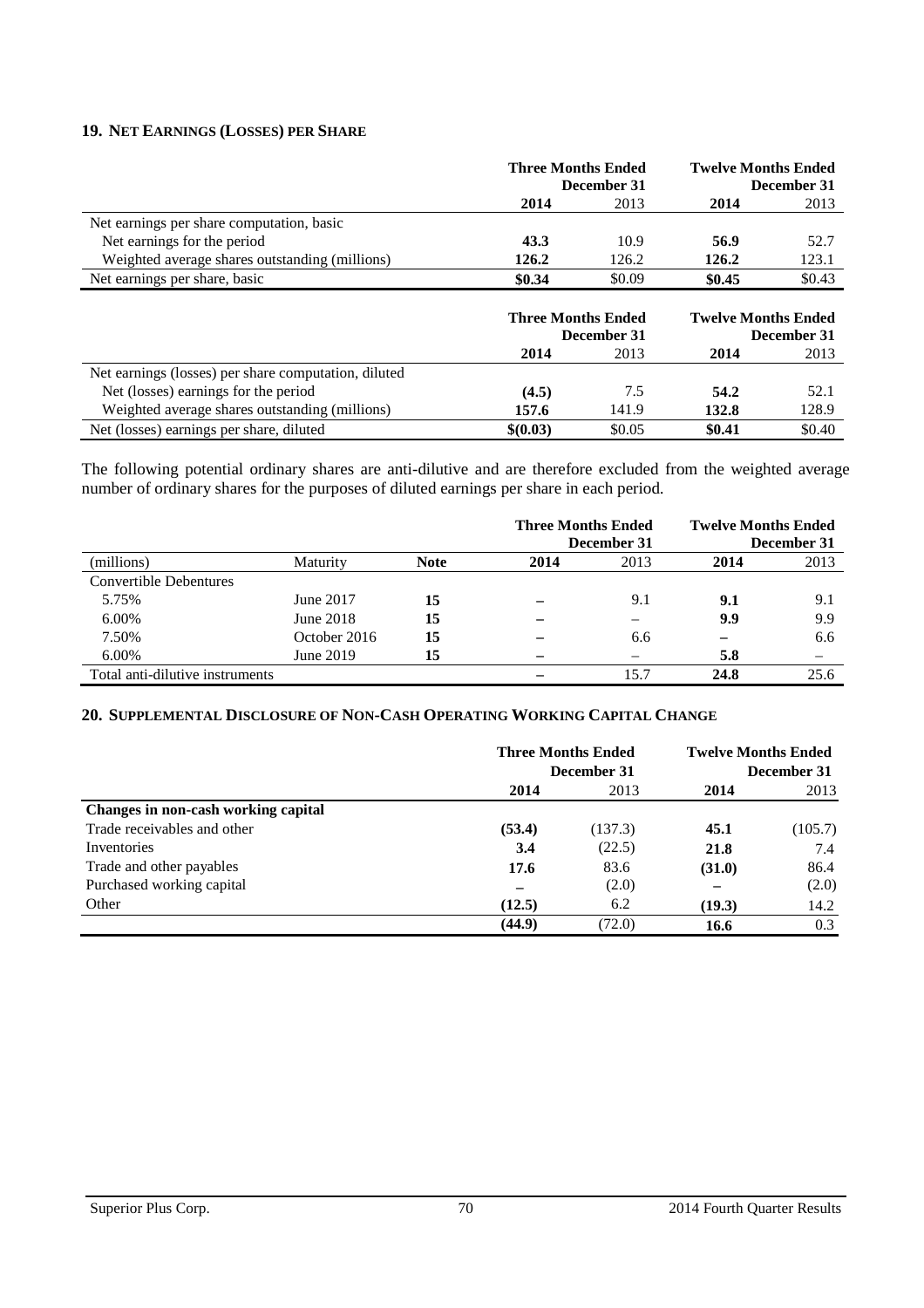## **21. SUPPLEMENTAL DISCLOSURE OF CONDENSED CONSOLIDATED STATEMENT OF TOTAL COMPREHENSIVE INCOME**

|                                                             | <b>Three Months Ended</b><br>December 31 |         |           | <b>Twelve Months Ended</b><br>December 31 |
|-------------------------------------------------------------|------------------------------------------|---------|-----------|-------------------------------------------|
|                                                             | 2014                                     | 2013    | 2014      | 2013                                      |
| <b>Revenues</b>                                             |                                          |         |           |                                           |
| Revenue from products                                       | 930.1                                    | 1,007.6 | 3,889.2   | 3,659.8                                   |
| Revenue from the rendering of services                      | 19.0                                     | 20.1    | 62.8      | 63.8                                      |
| Rental revenue                                              | 7.3                                      | 8.0     | 26.7      | 27.3                                      |
| Construction contract revenue                               | (0.2)                                    | (0.5)   | 2.3       | (0.4)                                     |
| Realized gains (losses) on derivative financial instruments | 0.6                                      | (0.5)   | (5.1)     | 2.3                                       |
|                                                             | 956.8                                    | 1,034.7 | 3,975.9   | 3,752.8                                   |
| Cost of sales (includes products and services)              |                                          |         |           |                                           |
| Cost of products and services                               | (691.9)                                  | (775.1) | (3,005.6) | (2,810.8)                                 |
| Depreciation included in cost of sales                      | (14.5)                                   | (10.9)  | (50.0)    | (41.3)                                    |
| Realized losses (gains) on derivative financial instruments | (2.9)                                    | (7.9)   | 1.8       | (31.9)                                    |
|                                                             | (709.3)                                  | (793.9) | (3,053.8) | (2,884.0)                                 |
| Selling, distribution and administrative costs              |                                          |         |           |                                           |
| Other selling, distribution and administrative costs        | (72.3)                                   | (83.0)  | (289.2)   | (281.6)                                   |
| Restructuring costs                                         | (0.2)                                    | (9.0)   | (11.3)    | (9.5)                                     |
| Employee future benefit expense                             | (1.2)                                    | (1.5)   | (4.2)     | (6.2)                                     |
| Employee costs                                              | (95.2)                                   | (92.7)  | (395.4)   | (364.9)                                   |
| Depreciation included in selling, distribution and          |                                          |         |           |                                           |
| administrative costs                                        | (12.8)                                   | (10.9)  | (47.2)    | (42.2)                                    |
| Amortization of intangible assets                           | (1.9)                                    | (5.1)   | (4.9)     | (19.4)                                    |
| (Losses) gains on disposal of assets                        | (1.5)                                    | (0.3)   | 2.7       | 2.9                                       |
| Realized gains on the translation of U.S.-denominated net   |                                          |         |           |                                           |
| working capital                                             | 2.3                                      | 1.6     | 4.8       | 2.9                                       |
|                                                             | (182.8)                                  | (200.9) | (744.7)   | (718.0)                                   |
| <b>Finance expense</b>                                      |                                          |         |           |                                           |
| Interest on borrowing                                       | (4.4)                                    | (5.1)   | (17.2)    | (27.0)                                    |
| Interest on convertible unsecured subordinated debentures   | (7.5)                                    | (7.6)   | (30.3)    | (31.1)                                    |
| Interest on obligations under finance leases                | (1.5)                                    | (1.1)   | (4.5)     | (3.3)                                     |
| Loss on debenture redemptions                               |                                          | (6.1)   |           | (5.5)                                     |
| Unwinding of discount on debentures, borrowing and          |                                          |         |           |                                           |
| decommissioning liabilities                                 | (1.6)                                    | (3.0)   | (6.3)     | (8.8)                                     |
| Realized gains on derivative financial instruments          | 4.3                                      | 2.6     | 5.6       | 3.9                                       |
|                                                             | (10.7)                                   | (20.3)  | (52.7)    | (71.8)                                    |

## **22. RELATED PARTY TRANSACTIONS**

Transactions between Superior and its subsidiaries, which are related parties, have been eliminated on consolidation and are not disclosed in this note.

For the three and twelve months ended December 31, 2014, Superior incurred \$0.5 million (December 31, 2013 – \$0.1 million) and \$0.9 million (December 31, 2013 – \$1.0 million) in legal fees respectively, with Norton Rose Canada LLP, a related party with Superior because a member of Superior's Board of Directors is a partner at the law firm.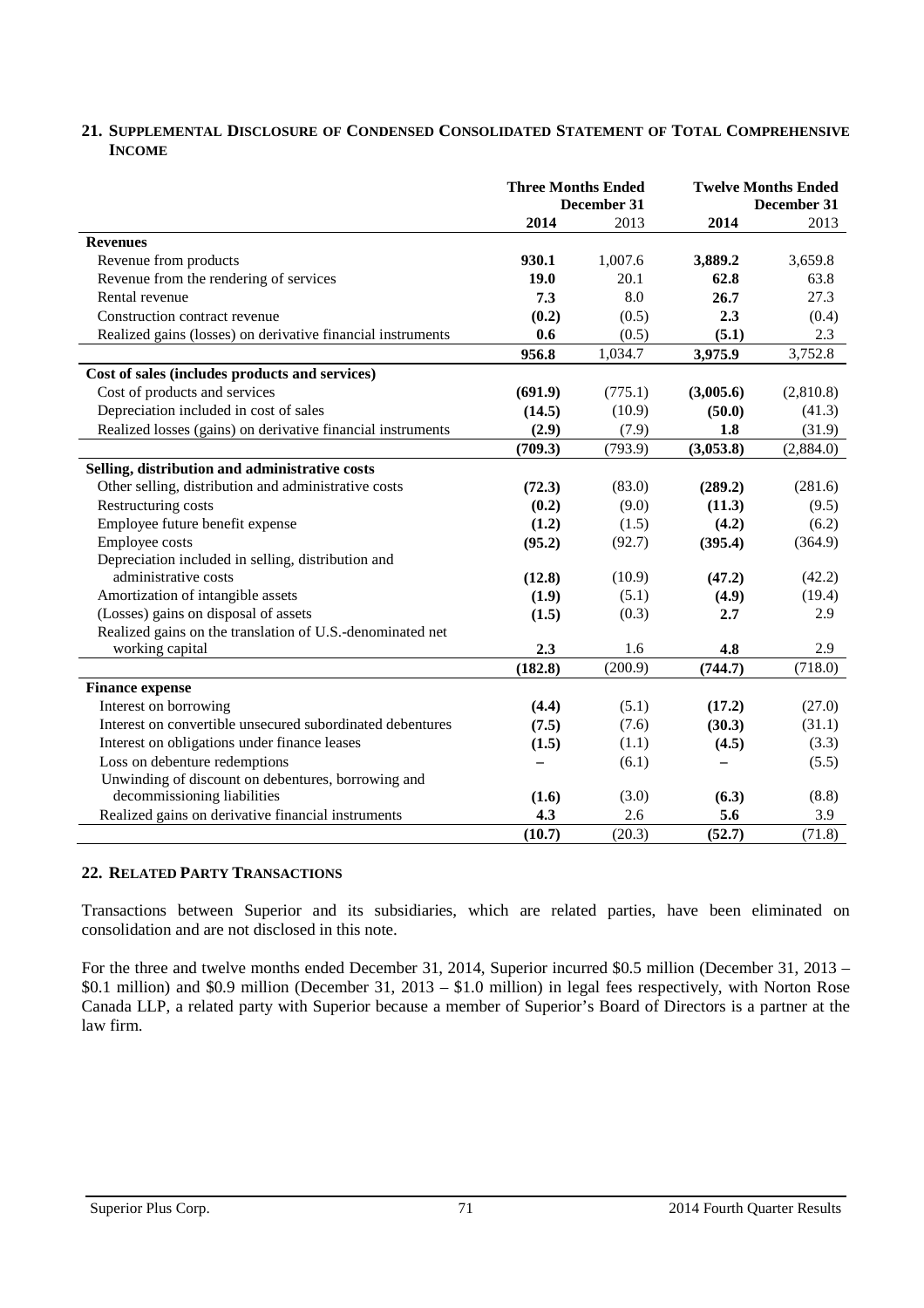### **23. REPORTABLE SEGMENT INFORMATION**

Superior has adopted IFRS 8 – *Operating Segments*, which requires operating segments to be identified on the basis of internal reports about components of the Company that are regularly reviewed by the chief operating decision-maker in order to allocate resources to the segments and to assess their performance. Segment revenues reported below represents revenues generated from external customers.

|                                                                                 |                              |                  | <b>Construction</b> |       |                        |
|---------------------------------------------------------------------------------|------------------------------|------------------|---------------------|-------|------------------------|
|                                                                                 | <b>Energy</b>                | <b>Specialty</b> | <b>Products</b>     |       | <b>Total</b>           |
| For the three months ended December 31, 2014                                    | <b>Services</b>              | <b>Chemicals</b> | <b>Distribution</b> |       | Corporate Consolidated |
| <b>Revenue</b>                                                                  | 568.9                        | 168.1            | 219.8               |       | 956.8                  |
| Cost of sales (includes product and services)                                   | (428.8)                      | (115.9)          | (164.6)             |       | (709.3)                |
| <b>Gross Profit</b>                                                             | 140.1                        | 52.2             | 55.2                |       | 247.5                  |
| <b>Expenses</b>                                                                 |                              |                  |                     |       |                        |
| Depreciation included in selling, distribution and                              |                              |                  |                     |       |                        |
| administrative costs                                                            | (11.2)                       |                  | (1.6)               |       | (12.8)                 |
| Amortization of intangible assets                                               | (1.9)                        |                  |                     |       | (1.9)                  |
| Selling, distribution and administrative costs                                  | (81.4)                       | (38.9)           | (43.9)              | (3.9) | (168.1)                |
| Finance expense                                                                 | (1.2)                        | (0.2)            | (0.2)               | (9.1) | (10.7)                 |
| Impairment of property, plant, and equipment,<br>intangible assets and goodwill |                              |                  |                     |       |                        |
| Unrealized (losses) gains on derivative financial                               |                              |                  |                     |       |                        |
| instruments                                                                     | (38.6)                       | (4.7)            |                     | 30.6  | (12.7)                 |
|                                                                                 | (134.3)                      | (43.8)           | (45.7)              | 17.6  | (206.2)                |
| Net earnings before income taxes                                                | 5.8                          | 8.4              | 9.5                 | 17.6  | 41.3                   |
| Income tax recovery                                                             | $\qquad \qquad \blacksquare$ | —                | $\qquad \qquad$     | 2.0   | 2.0                    |
| <b>Net Earnings</b>                                                             | 5.8                          | 8.4              | 9.5                 | 19.6  | 43.3                   |

|                                                    | <b>Construction</b> |                  |                          |           |              |
|----------------------------------------------------|---------------------|------------------|--------------------------|-----------|--------------|
|                                                    | <b>Energy</b>       | <b>Specialty</b> | <b>Products</b>          |           | <b>Total</b> |
| For the three months ended December 31, 2013       | <b>Services</b>     | <b>Chemicals</b> | <b>Distribution</b>      | Corporate | Consolidated |
| Revenue                                            | 682.9               | 155.1            | 196.7                    |           | 1,034.7      |
| Cost of sales (includes product and services)      | (548.8)             | (99.4)           | (145.7)                  |           | (793.9)      |
| <b>Gross Profit</b>                                | 134.1               | 55.7             | 51.0                     |           | 240.8        |
| <b>Expenses</b>                                    |                     |                  |                          |           |              |
| Depreciation included in selling, distribution and |                     |                  |                          |           |              |
| administrative costs                               | (9.5)               |                  | (1.4)                    |           | (10.9)       |
| Amortization of intangible assets                  | (4.9)               |                  | (0.1)                    | (0.1)     | (5.1)        |
| Selling, distribution and administrative costs     | (96.7)              | (35.7)           | (46.9)                   | (5.6)     | (184.9)      |
| Finance expense                                    | (0.8)               | (0.2)            | (0.2)                    | (19.1)    | (20.3)       |
| Impairment of property, plant, and equipment,      |                     |                  |                          |           |              |
| intangible assets and goodwill                     | (15.5)              |                  |                          |           | (15.5)       |
| Unrealized gains (losses) on derivative financial  |                     |                  |                          |           |              |
| instruments                                        | 14.2                | (2.3)            |                          | (12.3)    | (0.4)        |
|                                                    | (113.2)             | (38.2)           | (48.6)                   | (37.1)    | (237.1)      |
| Net earnings (loss) before income taxes            | 20.9                | 17.5             | 2.4                      | (37.1)    | 3.7          |
| Income tax recovery                                |                     |                  | $\overline{\phantom{0}}$ | 7.2       | 7.2          |
| <b>Net Earnings (Loss)</b>                         | 20.9                | 17.5             | 2.4                      | (29.9)    | 10.9         |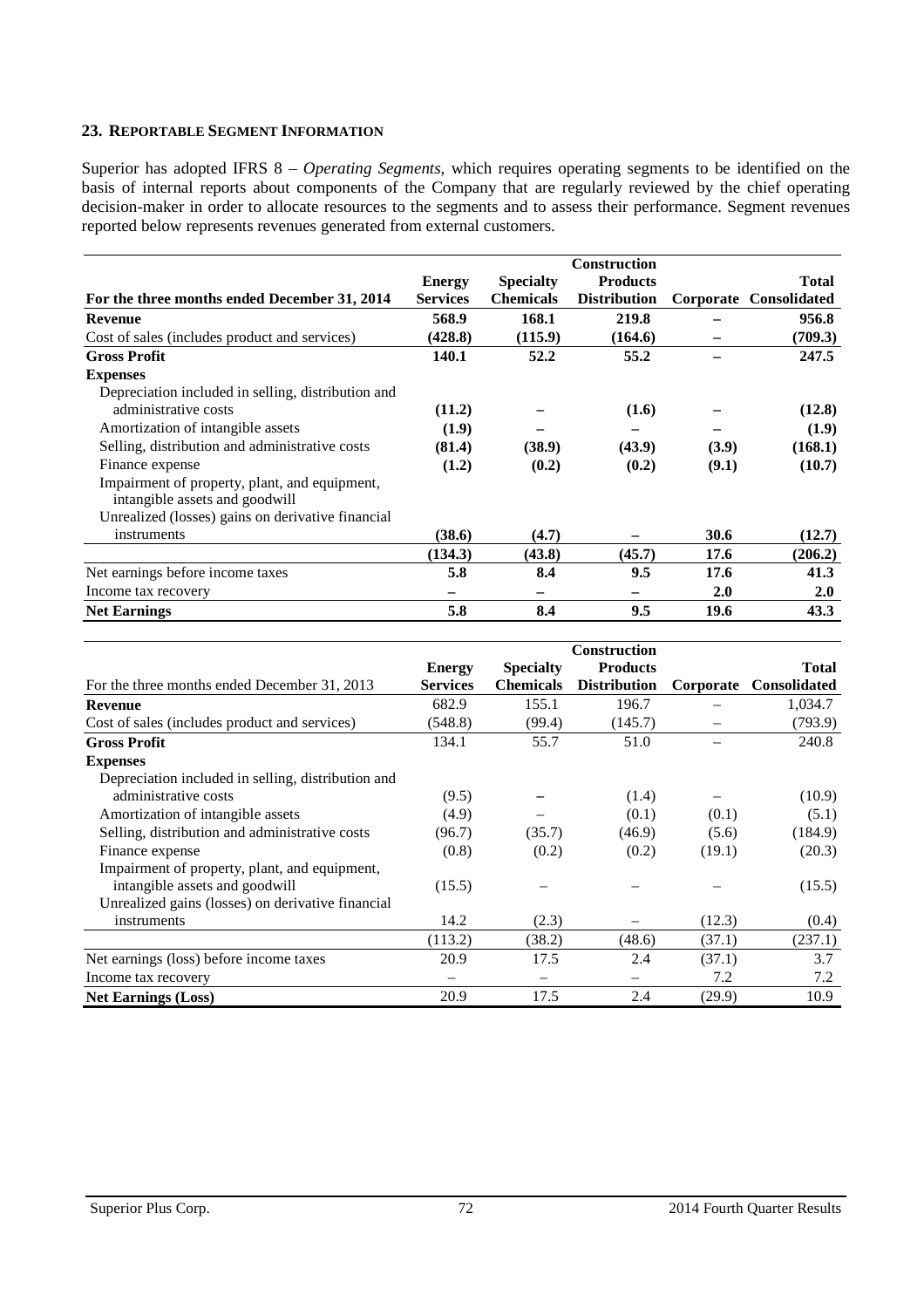|                                                    | <b>Construction</b> |                  |                     |           |                     |
|----------------------------------------------------|---------------------|------------------|---------------------|-----------|---------------------|
|                                                    | <b>Energy</b>       | <b>Specialty</b> | <b>Products</b>     |           | <b>Total</b>        |
| For the year ended December 31, 2014               | <b>Services</b>     | <b>Chemicals</b> | <b>Distribution</b> | Corporate | <b>Consolidated</b> |
| <b>Revenue</b>                                     | 2,481.2             | 654.5            | 840.2               |           | 3,975.9             |
| Cost of sales (includes product and services)      | (1,977.0)           | (444.2)          | (632.6)             |           | (3,053.8)           |
| <b>Gross Profit</b>                                | 504.2               | 210.3            | 207.6               |           | 922.1               |
| <b>Expenses</b>                                    |                     |                  |                     |           |                     |
| Depreciation included in selling, distribution and |                     |                  |                     |           |                     |
| administrative costs                               | (40.7)              |                  | (6.5)               |           | (47.2)              |
| Amortization of intangible assets                  | (4.5)               |                  |                     | (0.4)     | (4.9)               |
| Selling, distribution and administrative costs     | (346.9)             | (150.9)          | (173.2)             | (21.6)    | (692.6)             |
| Finance expense                                    | (3.3)               | (1.0)            | (0.7)               | (47.7)    | (52.7)              |
| Unrealized losses on derivative financial          |                     |                  |                     |           |                     |
| instruments                                        | (33.6)              | (5.4)            |                     | (13.0)    | (52.0)              |
|                                                    | (429.0)             | (157.3)          | (180.4)             | (82.7)    | (849.4)             |
| Net earnings (loss) before income taxes            | 75.2                | 53.0             | 27.2                | (82.7)    | 72.7                |
| Income tax expense                                 |                     | —                |                     | (15.8)    | (15.8)              |
| <b>Net Earnings (Loss)</b>                         | 75.2                | 53.0             | 27.2                | (98.5)    | 56.9                |

|                                                    | <b>Construction</b> |                  |                     |           |                     |
|----------------------------------------------------|---------------------|------------------|---------------------|-----------|---------------------|
|                                                    | <b>Energy</b>       | <b>Specialty</b> | <b>Products</b>     |           | <b>Total</b>        |
| For the year ended December 31, 2013               | <b>Services</b>     | <b>Chemicals</b> | <b>Distribution</b> | Corporate | <b>Consolidated</b> |
| <b>Revenue</b>                                     | 2,372.9             | 579.7            | 800.2               |           | 3,752.8             |
| Cost of sales (includes product and services)      | (1,907.7)           | (372.1)          | (604.2)             |           | (2,884.0)           |
| <b>Gross Profit</b>                                | 465.2               | 207.6            | 196.0               |           | 868.8               |
| <b>Expenses</b>                                    |                     |                  |                     |           |                     |
| Depreciation included in selling, distribution and |                     |                  |                     |           |                     |
| administrative costs                               | (36.4)              |                  | (5.8)               |           | (42.2)              |
| Amortization of intangible assets                  | (18.7)              |                  | (0.2)               | (0.5)     | (19.4)              |
| Selling, distribution and administrative costs     | (332.8)             | (135.4)          | (169.1)             | (19.1)    | (656.4)             |
| Finance expense                                    | (2.7)               | (0.4)            | (0.6)               | (68.1)    | (71.8)              |
| Impairment of property, plant, and equipment,      |                     |                  |                     |           |                     |
| intangible assets and goodwill                     | (15.5)              |                  |                     |           | (15.5)              |
| Unrealized gains (losses) on derivative financial  |                     |                  |                     |           |                     |
| instruments                                        | 35.4                | 0.3              |                     | (40.8)    | (5.1)               |
|                                                    | (370.7)             | (135.5)          | (175.7)             | (128.5)   | (810.4)             |
| Net earnings (loss) before income taxes            | 94.5                | 72.1             | 20.3                | (128.5)   | 58.4                |
| Income tax expense                                 |                     |                  |                     | (5.7)     | (5.7)               |
| <b>Net Earnings (Loss)</b>                         | 94.5                | 72.1             | 20.3                | (134.2)   | 52.7                |